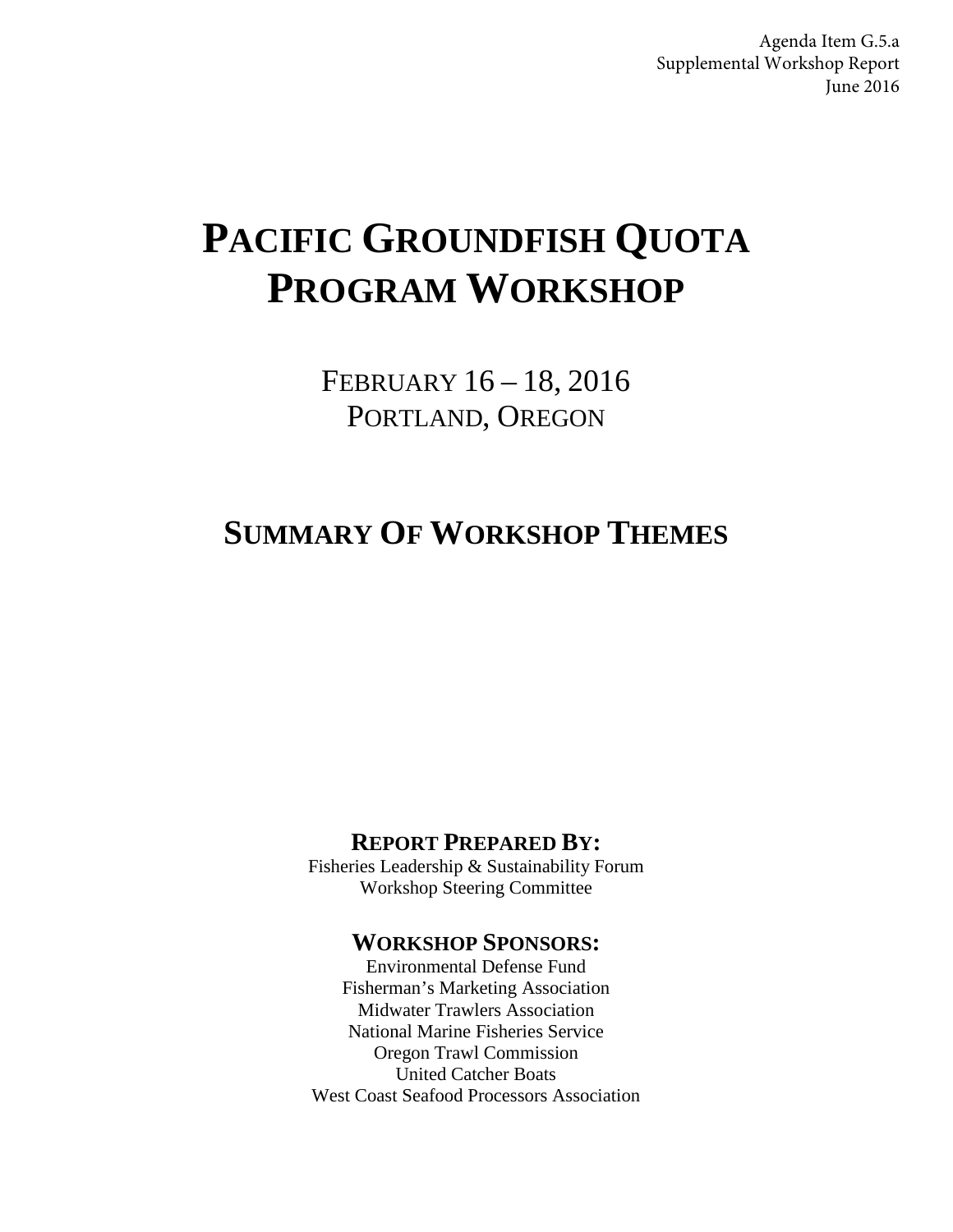# **Foreword**

The Pacific Groundfish Quota Program Workshop was convened as a collaboration among industry, government, and non-governmental sponsors. This meeting was designed to provide industry members and stakeholders in the groundfish trawl fishery with an opportunity to provide feedback on the performance of the trawl rationalization program. Pacific Fishery Management Council (Council) and National Marine Fisheries Service (NMFS) staff members were also active participants in the workshop.

### *Purpose of the report*

The purpose of this report is to capture, summarize and organize ideas and major themes from the group's discussions to support further dialogue among the full suite of groundfish trawl fishery stakeholders. This report is written from the perspective of industry participants and stakeholders and intends to capture the wide range of experiences, concerns and ideas expressed at the workshop. Perspectives shared by Council and NMFS staff are not the focus of this report. This report does not constitute agreement or consensus and does not present formal or consensus recommendations. The organization and ordering of the report does not indicate any priority order to the information and ideas presented.

### *Scope and treatment of information*

This report is a summary of workshop discussions and is not intended to be comprehensive of every concern, idea or perspective expressed. The information presented is a compilation of observations and ideas and should not be interpreted as consensus opinion or fact. The workshop convened a diverse group of stakeholders who contributed their perspectives as individuals. These perspectives are treated individually and at face value. Report authors did not reconcile differences of opinion, divergent or contradictory perspectives on a topic, verify information, or elicit perspectives or information outside the workshop dialogue. The report does not include, nor is it intended to serve as, analysis of any of the ideas discussed.

#### *Relationship to five-year review*

The Pacific groundfish trawl rationalization program is approaching the five-year review mandated by the Magnuson-Stevens Act. The workshop provided an important opportunity for the industry to have an initial conversation and begin considering ideas and concerns that they feel could be included in the review process. The ideas included in this workshop report do not represent consensus opinions or priorities, nor does this report constitute consensus recommendations or serve a formal step in this process. The range of ideas, perspectives, and opinions shared at the workshop may be helpful to explore and analyze during the five-year review process.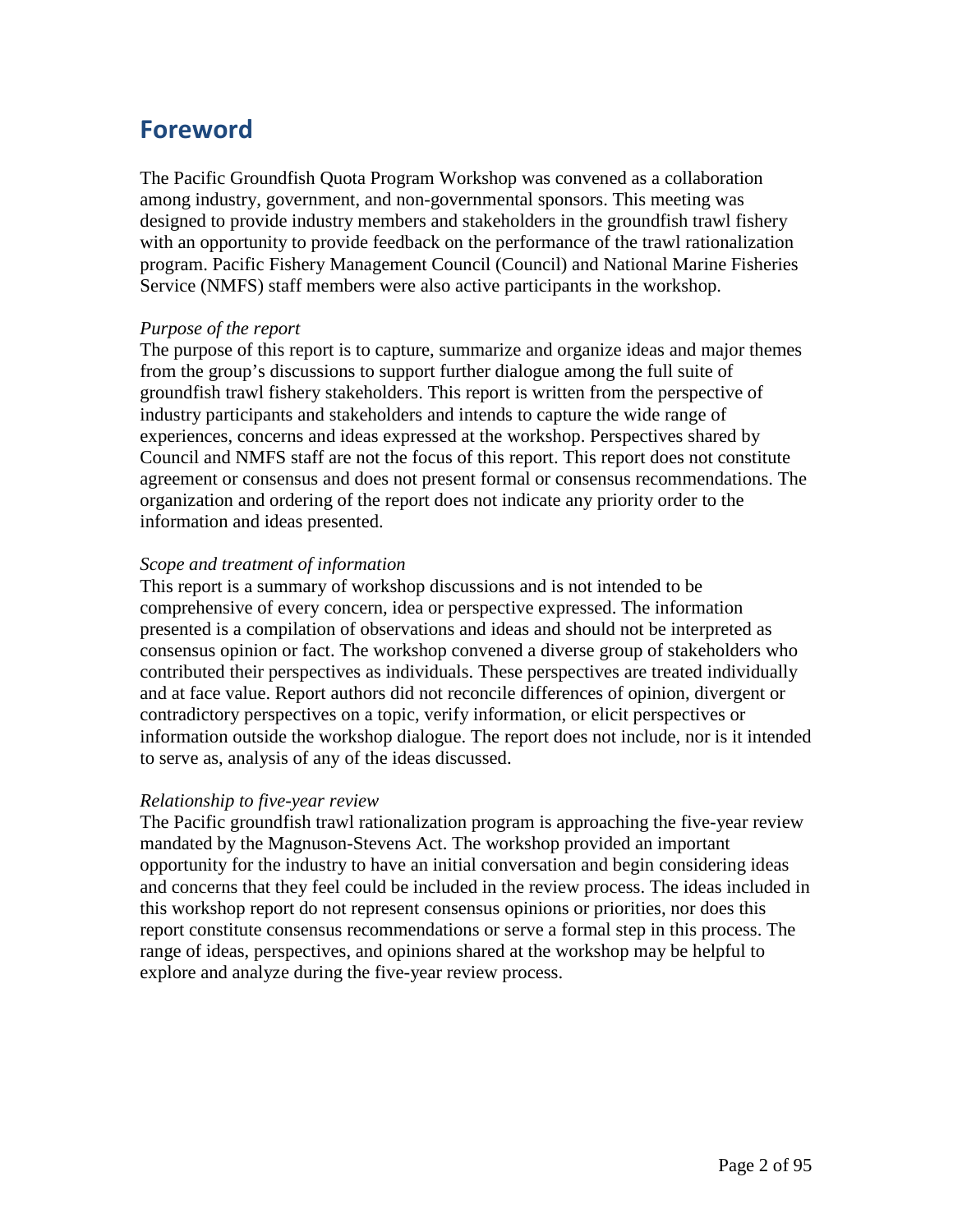# **Table of Contents**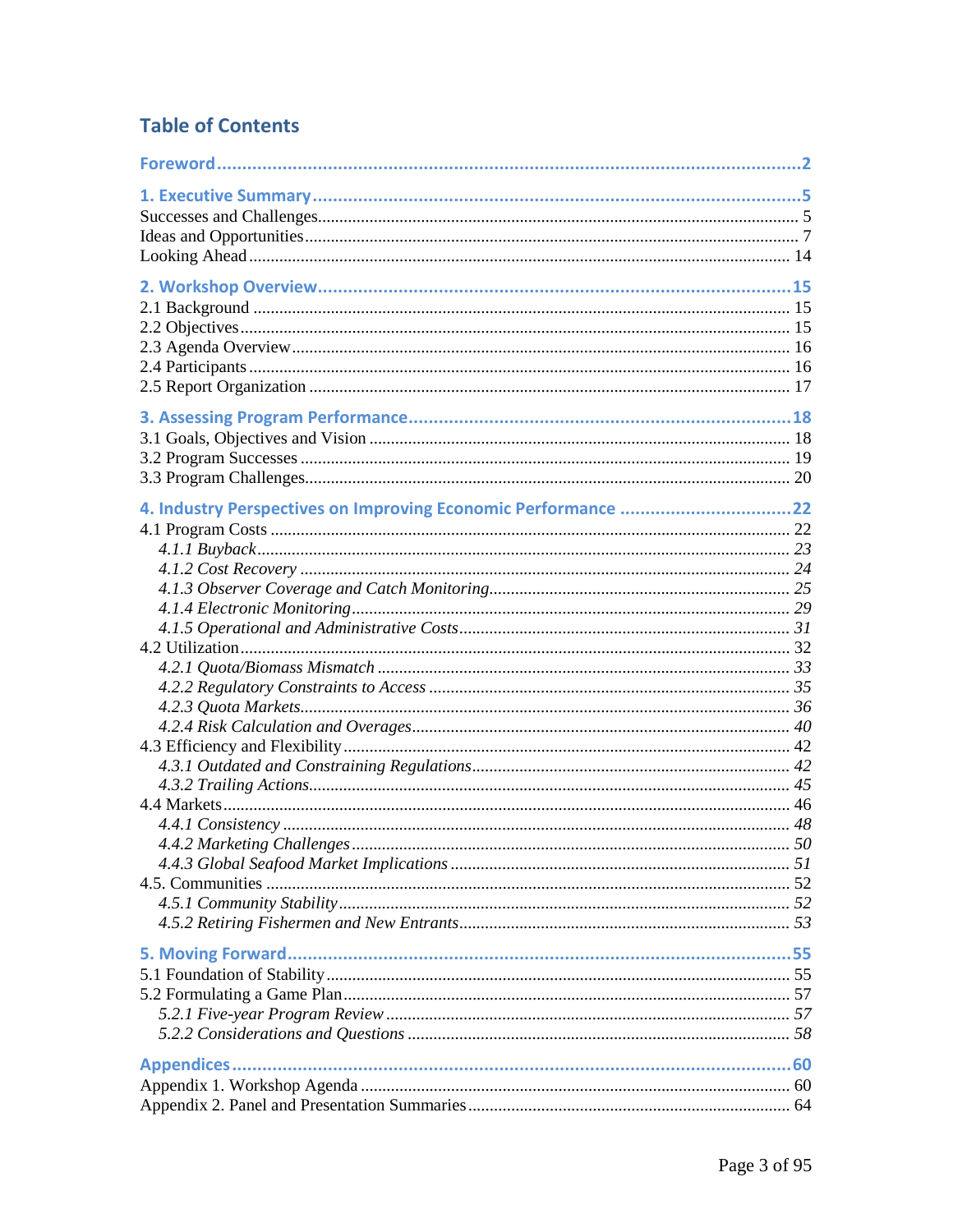| Looking Ahead: The Future for Communities, Retiring Fishermen and New Entrants 75 |  |
|-----------------------------------------------------------------------------------|--|
|                                                                                   |  |
|                                                                                   |  |
|                                                                                   |  |
|                                                                                   |  |
|                                                                                   |  |
|                                                                                   |  |
|                                                                                   |  |
|                                                                                   |  |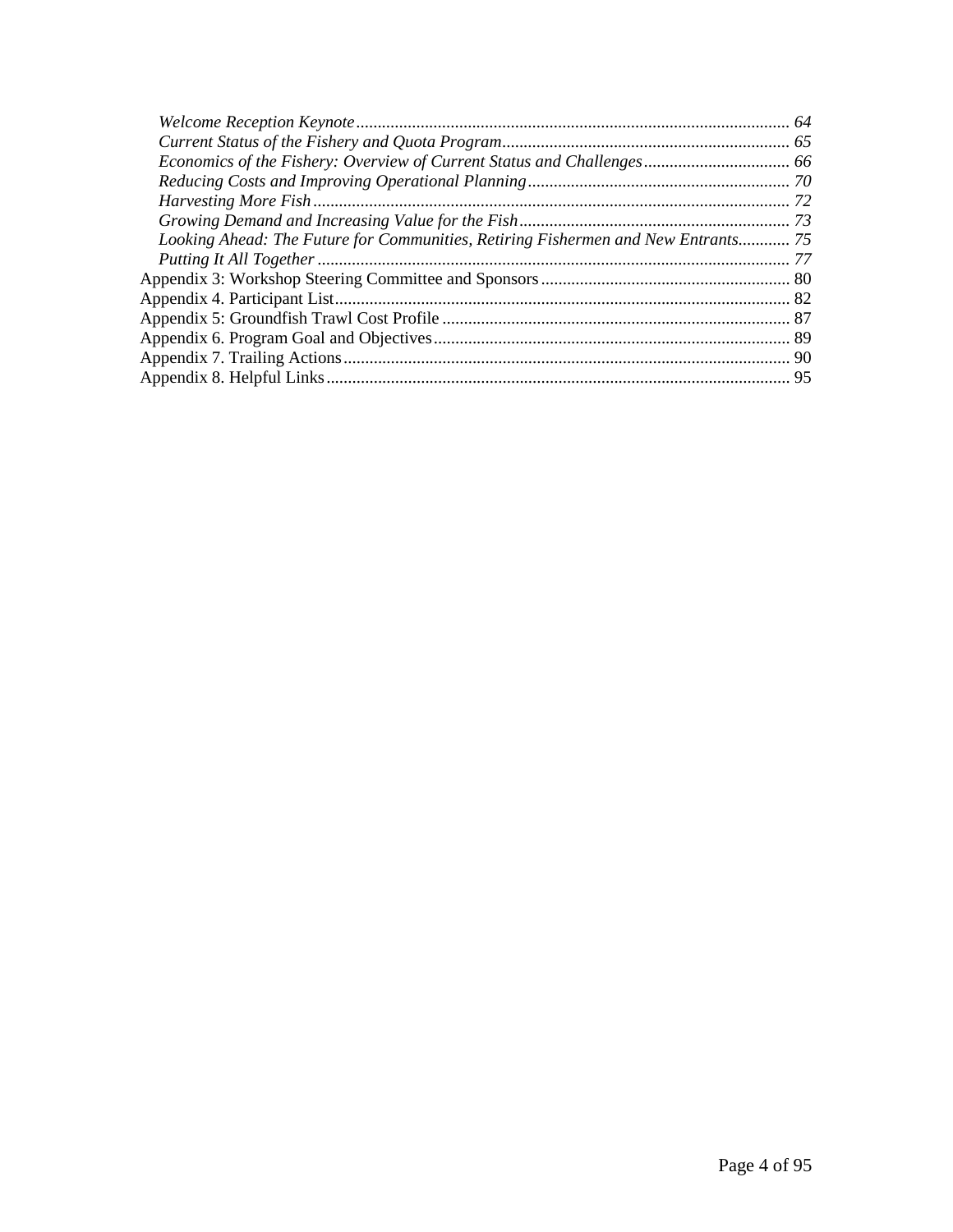# **1. Executive Summary**

The Pacific Groundfish Quota Program Workshop (Santa Rosa III), held February 16-18, 2016 in Portland, Oregon, convened a diverse group of stakeholders and managers in the Pacific groundfish trawl fishery to discuss challenges to the trawl rationalization program's performance and explore opportunities for improvement. Over 150 participants attended the workshop, including fishermen, crew, vessel owners and operators, quota holders, processors, service providers, retailors, non-governmental organizations (NGOs), Pacific Fishery Management Council (Council) members and staff, and National Marine Fisheries Service (NMFS) staff. Workshop participants came together with a common goal of building on the hard work to date and exploring ways to improve the fishery. The discussion-oriented agenda facilitated the sharing of information and experiences across sectors, regions and roles, and supported a thoughtful examination of the program. The workshop was a valuable opportunity to engage in forward-looking dialogue outside of the traditional regulatory process.

This report presents a summary of the ideas, perspectives, and themes of discussion shared at the meeting. The information contained does not represent consensus opinion or recommendations. The workshop convened a diverse group of stakeholders who contributed a correspondingly diverse array of perspectives and ideas. No attempt is made to characterize or reconcile differences of opinion, verify statements or conduct analysis.

The Pacific groundfish trawl rationalization program, implemented in 2011, is approaching the five-year review mandated by the Magnuson-Steven Act. The Quota Program Workshop and this workshop report do not constitute recommendations or a formal step in the review process. However, workshop participants did identify specific ideas and concerns that could be explored during the review process.

# **Successes and Challenges**

The Pacific groundfish trawl rationalization program has achieved several notable successes since implementation. The fishery has made significant progress toward meeting conservation goals, achieving accountability, providing robust catch data streams, and improving trust and collaboration between industry, other stakeholders, and managers. These achievements provide a strong foundation for success in the fishery.

However, workshop participants emphasized that significant challenges remain. Many believe that the Amendment 20 objectives for improving utilization and economic performance have not been realized. Progress toward these objectives varies across sectors. Participants noted that while all sectors are facing challenges, the non-whiting fishery in particular is struggling. The group identified a wide range of challenges that they feel are underlying the complex problem of economic performance and the impacts it has on individuals, fleets and communities. These challenges can be organized into five categories, in no priority order.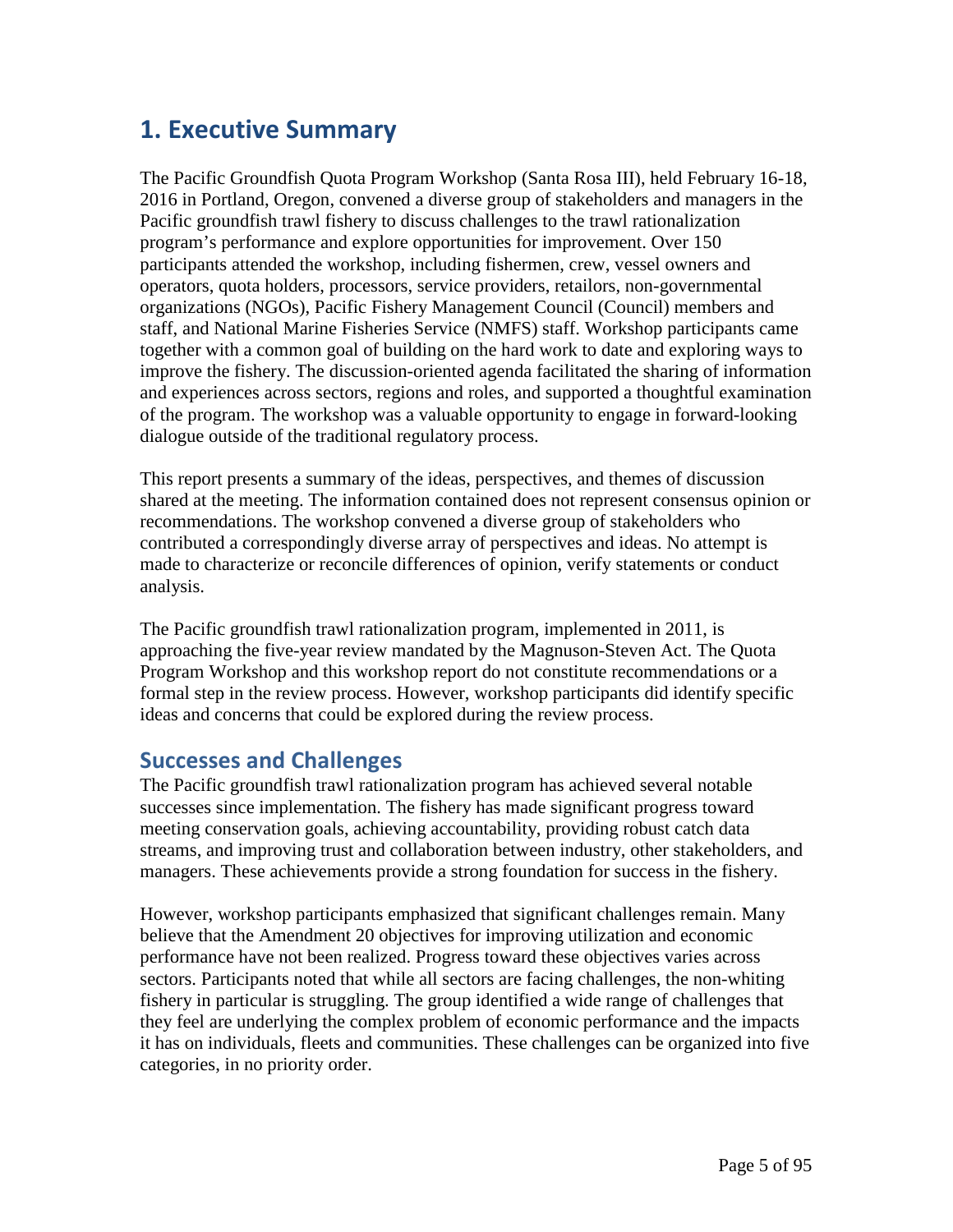Costs are high. Participants experience a suite of costs in the trawl fishery that they feel compound to reduce profitability and discourage participation and investment in the fishery.

Utilization is low. Participants believe the trawl fishery, particularly for nonwhiting stocks, is significantly underutilized relative to the full utilization goal under Amendment 20 and the National Standard 1 guideline of achieving optimum yield on a continuing basis. Low utilization can be perpetuated by market factors (demand and price), as well as regulatory and quota market constraints that can limit access to quota and introduce risks in aligning catch with quota.

Efficiency and flexibility are constrained. Participants feel that the layers of effort controls and accountability measures create inefficiency and constrain the flexibility and room for innovation the industry needs to succeed.

Markets are weak. Participants believe the combination of inconsistent supply, low consumer demand for some species, competition with imports, and lack of fully developed markets and retail marketing strategies for groundfish products make it difficult to translate value throughout the supply chain.

Community foundations are changing. Participants feel that coastal communities and fishing infrastructure are contracting; the loss of this foundation further degrades the economic performance of the fishery and adds additional barriers to economic recovery.

Each of these five potential challenges consists of a number of specific obstacles and issues. Participants believe that together, these challenges can compound to place some fishery participants in difficult positions. For example, fishermen and processors explained that high costs can create additional barriers to higher utilization of groundfish quotas; increasing the market value of groundfish alone is not sufficient to offset costs without also improving utilization; and utilization is further constrained by regulatory inefficiency, and vanishing infrastructure in smaller ports.

Industry members believe that the combination of these challenges creates additional uncertainty and hinders economic stability in the fishery. Fishermen feel constrained from harvesting their quota or acquiring the optimal mix of quota, and that catch and revenue are difficult to predict, costs are high, and catch values are stagnant. Some expressed that these conditions make the value proposition of participating and making long-term investments in the fishery low.

In addition to uncertainty and lack of stability, participants believe there is significant risk involved in aligning quota pounds with catch in a multispecies fishery. This is primarily a problem of constraining stocks. The available quota for many overfished species is low, and quota for other constraining stocks can be expensive or difficult to acquire; as a result, participants perceive a significant risk of encountering species for which they do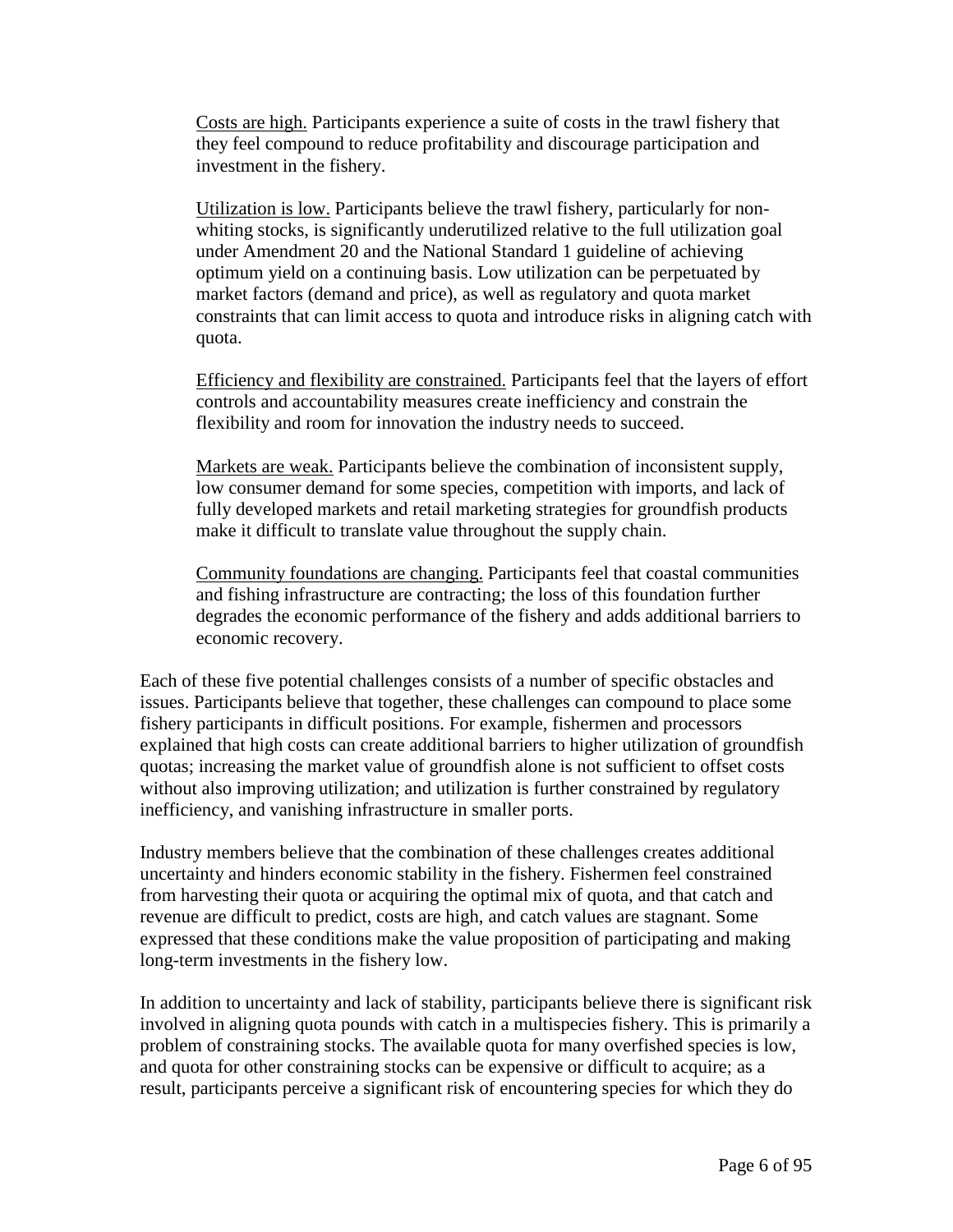not hold or cannot acquire quota. Workshop participants explained they often have to make a series of decisions and risk calculations to inform their participation in the fishery. These decisions often consider the potential consequences for quota overages and lightning strikes, and are informed by each individual's perception of and tolerance for risk. This risk calculation may result in conservative decision-making that can contribute to underutilization of the fishery.

# **Ideas and Opportunities**

Workshop participants described a shared vision for a thriving groundfish trawl fishery that builds upon the trawl rationalization program's conservation success to date. Important elements of this vision include optimal resource utilization, stability, profitability (reduced costs and increased value) and an industry that is invested in the future of the fishery and equipped with the flexibility and the tools to succeed.

While a broad suite of ideas was identified through workshop discussions to support this vision (see below), workshop discussions continually converged on three areas where participants felt that particularly meaningful progress can be made.

- **Reduce costs.** Reducing costs associated with the buyback loan, cost recovery, observer coverage, and quota acquisition could provide much needed relief. Lower costs could increase incentives for participation, resulting in increased utilization, more consistency in supply and more stable demand for shoreside infrastructure and services (see Program Costs, Section 4.1).
- **Get more fish out of the water.** Removing harvest barriers, increasing annual catch limits (ACLs), and improving the speed of ACL adjustments could improve utilization. Improving the flow of information and the exchange of quota could allow active fishermen to more effectively access quota, align their quota portfolios and utilize the available resource. Improved utilization could in turn support long-term planning, improved consistency and coordination throughout the supply chain, and ultimately enhance market demand and value of the fishery (see Utilization, Section 4.2).
- **Remove outdated regulations.** The trawl rationalization program is layered upon a number of outdated effort control regulations. Eliminating unnecessary effort controls, particularly gear restrictions and time/area closures, could provide the industry with greater access to healthy stocks, flexibility, efficiency, and room for innovation (see Efficiency and Flexibility, Section 4.3).

Over the course of the workshop, participants identified a number of specific ideas and opportunities to improve the performance of the trawl fishery. This report summarizes important themes and suggestions that participants shared over the course of the workshop. The purpose of the report is to be able to quickly reference these ideas for future consideration, and support further dialogue among industry members and managers. The ideas are not presented in any priority order, and do not include any analysis or evaluation of the feasibility or outcomes from these potential opportunities.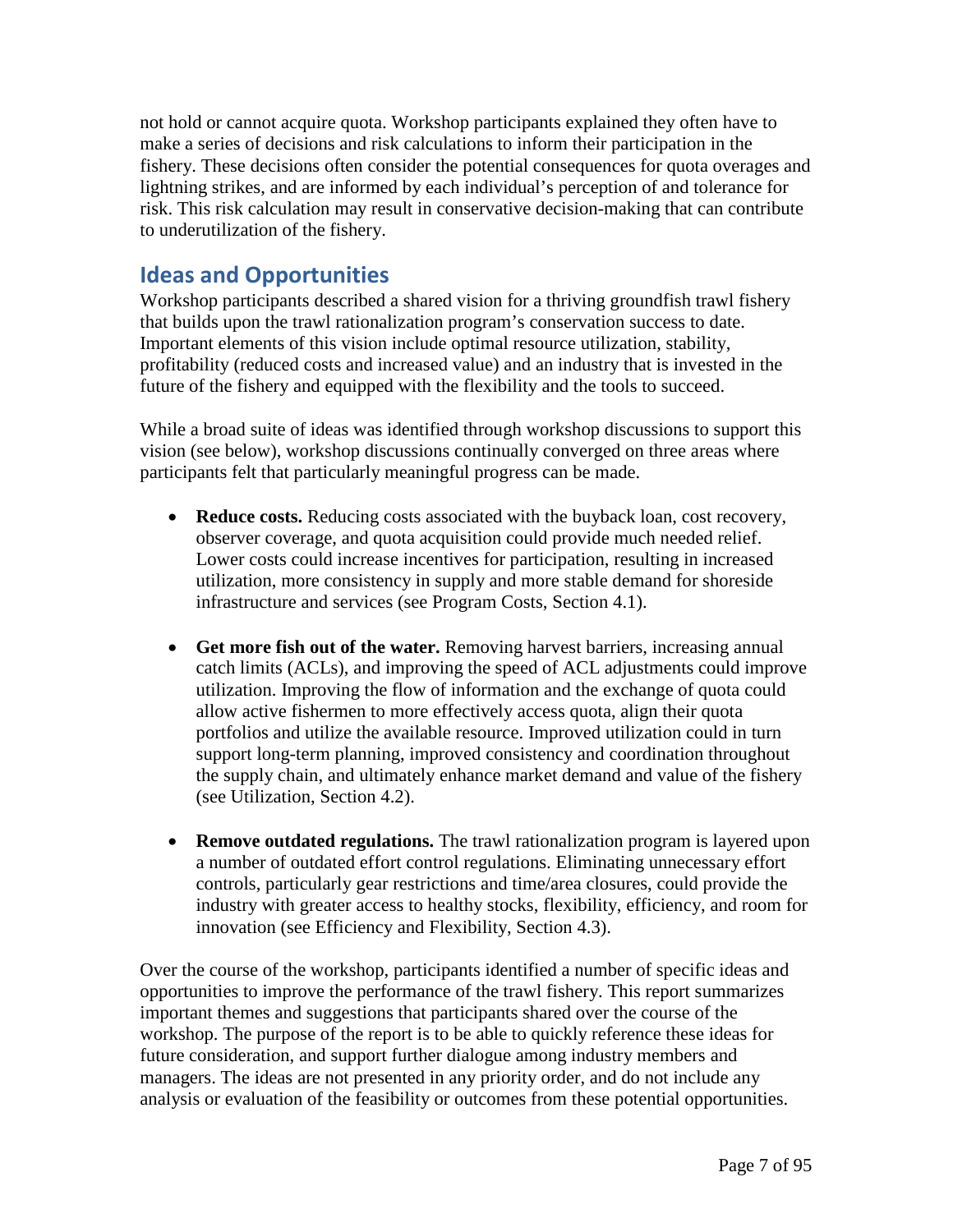Workshop participants shared a number of different perspectives on these ideas; report authors do not attempt to reconcile differences of opinion or address potentially contradictory ideas, but instead aim to summarize what was heard at the workshop.

The following list provides a summary of the opportunities shared by workshop participants, organized around the five categories of challenges outlined earlier in the summary. These ideas are discussed further in section 4 of the report, where additional context and information is provided. Where workshop discussions highlighted who may have the ability and/or responsibility for exploring each idea, that insight is included.

# **Program Costs**

**Buyback** (4.1.1, page 23-24)

- **Enlist new supporters/collaborators.** Industry leaders could engage additional partners and explore new avenues to gain traction on refinancing the buyback loan.
- **Consider legal options.** Fishery participants could build momentum by joining forces and exploring legal avenues to address the buyback interest rate.
- **Request loan forgiveness.** Industry members and management partners could explore pathways for requesting forgiveness of the buyback loan.
- **Pursue a private refinance.** Industry members and NGOs could work with philanthropic foundations and investors to explore private financing options.
- **Explore NMFS Options.** The agency could further explore discretionary authorities and tools to reduce the burden of buyback repayment on industry.

**Cost Recovery** (4.1.2, page 24-25)

- **Increase transparency and opportunities for input.** Managers could further explore opportunities for examining the use of cost recovery funds and increasing transparency.
- **Explore whether cost recovery is appropriate.** Managers could consider adjusting cost recovery to account for industry contributions, in-kind or monetary, that are not currently accounted for in the cost recovery fee.

### **Observer Coverage and Catch Monitoring** (4.1.3, page 25-29)

*Duplicative accountability systems*

- **Choose between at-sea or dockside coverage.** Evaluate whether both 100% dockside catch monitoring and 100% at-sea monitoring are necessary.
- **Reconsider 100% at-sea monitoring requirement.** Consider reducing the level of at-sea monitoring required. Applying discard rates to unobserved trips, or reducing ACLs to account for uncertainty could support accountability under reduced observer rates.
- **Better utilize existing observer coverage.** Explore the potential for authorizing scientific observers to also serve as catch share observers.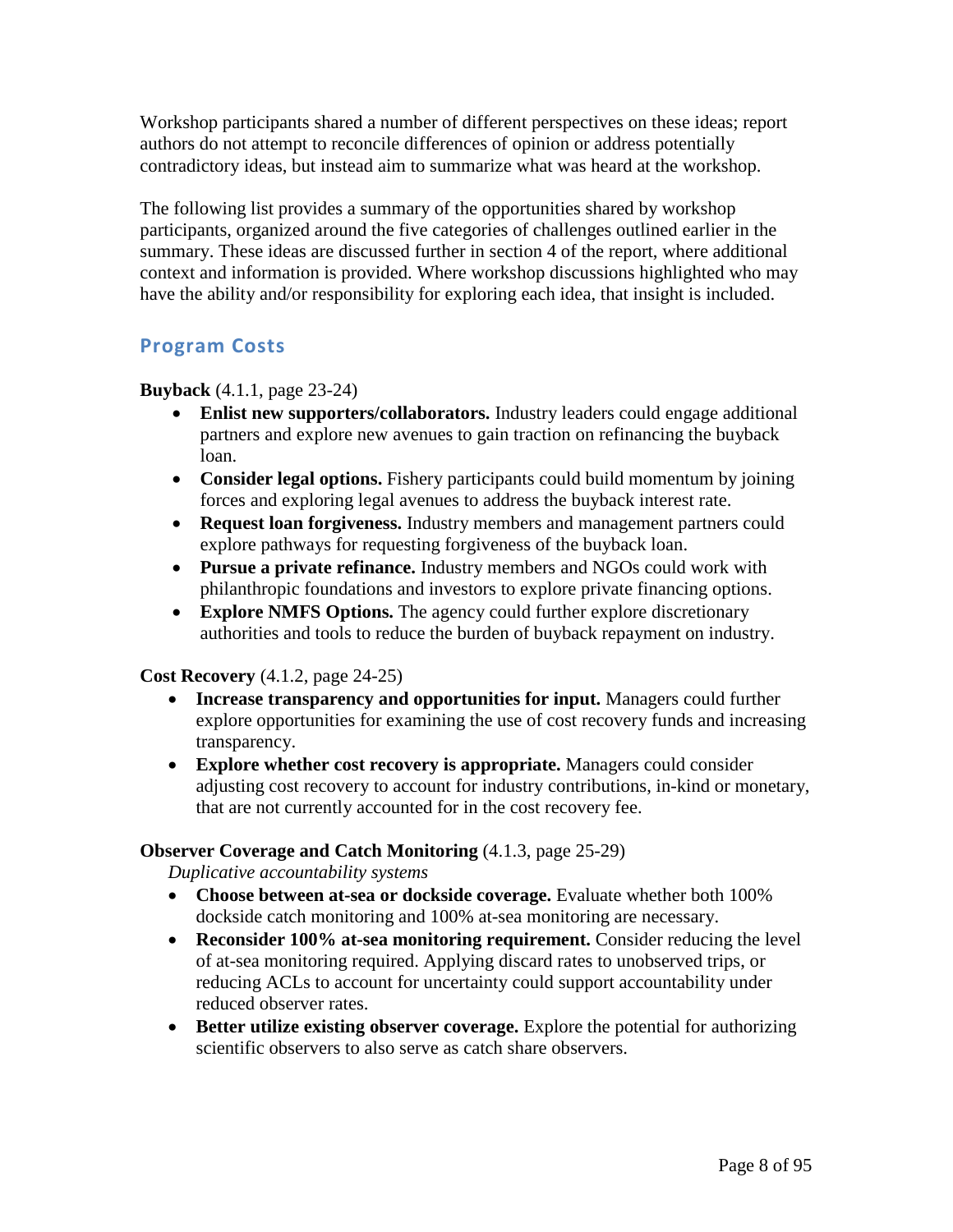### *Regulatory requirements and availability*

- **Reduce observer and catch monitor qualifications.** Consider reducing the educational requirements for observers and catch monitors.
- **Provide more opportunities for observer and catch monitor certification.** The agency could explore additional opportunities for observer training and reevaluation of certification maintenance requirements. The agency could also explore internet based training modules to make training more accessible and less expensive.
- **Expand the market for service providers.** Consider if provider certification requirements could be adjusted to expand the field of potential providers.
- **Encourage local observers and catch monitors.** Communities could explore opportunities for building local capacity for these services. Partnering with community colleges and local funding avenues could support this capacity.
- **Collaborate on observer coverage.** Industry members could collaborate to offset costs and avoid delays, particularly for small ports. Observer pools and regional planning could support these savings.

*Cost sharing, service models and alignment*

- **Reinstate government subsidy.** The agency could consider whether a government subsidy or cost sharing arrangement could be negotiated.
- **Explore a proportional cost system.** Consider a proportional cost system that allocates the costs of observers according to the volume or value of catch.
- **Adjust billing thresholds.** Service providers and industry members could consider adjusting the billing schedule to a twenty-four hour clock, or accommodating partial day billing.
- **Improve communication.** Vessels and service providers could improve communication to provide more consistent activity and manage costs.
- **Encourage collaboration among providers.** Service providers could explore opportunities to work together and coordinate their service to the industry.
- **Implement and refine electronic monitoring.** Continue collaborating on the development and implementation of electronic monitoring (EM) to make this option available to the entire fleet.

### **Electronic Monitoring** (4.1.4, page 29-31)

- **Continue collaboration and find efficiencies.** Industry and managers could continue to collaborate on developing and implementing EM.
- **Prioritize EM implementation for the non-whiting trawl fleet.** Managers could continue prioritizing EM for bottom trawlers and non-whiting midwater trawlers so that it becomes an option for everyone in the industry.
- **Explore electronic options for shoreside catch monitoring.** Explore the potential for shoreside electronic catch monitoring to provide additional benefits and cost savings, especially for small ports.
- **Explore ways to assess halibut viability using EM.** Consider approaches for assessing halibut viability to support EM in the bottom trawl sector.
- **Explore video auditing.** Explore whether EM video needs to be fully reviewed, or if an audit approach can be taken to review a proportion of the footage.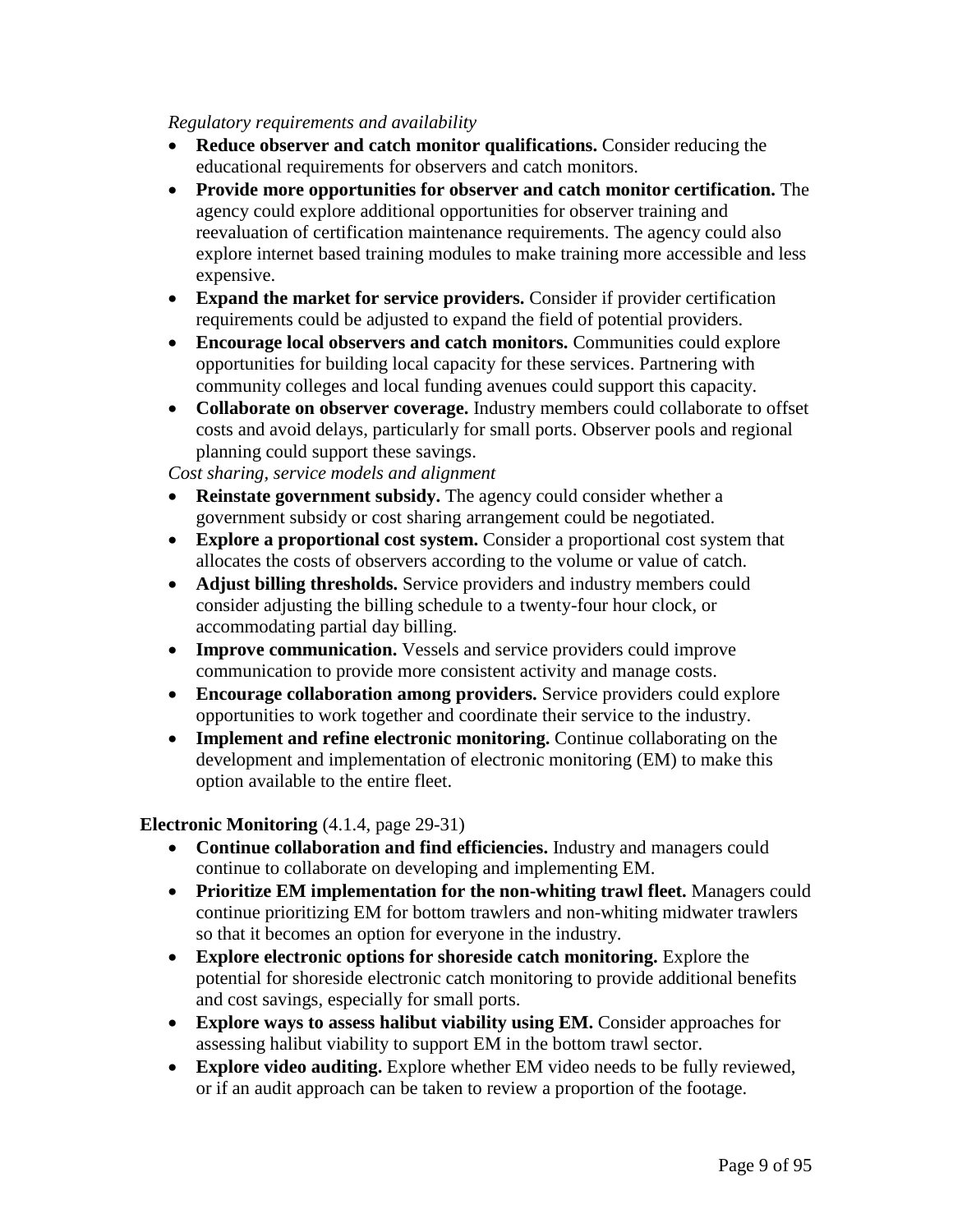### **Operational and Administrative costs** (4.1.5, page 31-32)

- **Improve access to quota information.** Industry members and managers could improve access to information about quota ownership in order to reduce trading costs.
- **Increase access to insurance pools.** Industry members could establish and provide access to insurance pools to help reduce premium costs.
- **Support gear innovations.** Managers could remove barriers to gear innovation and encourage the development of more efficient gears.

### **Utilization**

**Quota/Biomass Mismatch** (4.2.1, page 33-35)

- **Reconsider risk and uncertainty buffers.** With 100% monitoring, managers could reevaluate their approach to uncertainty and precaution in light of the program's data availability and individual accountability.
- **Add a "green light" approach to two-year specifications**. Managers could reconsider the policy for adjusting catch limits in response to new scientific information. The current "red light" approach allows for swift management action to reduce harvest in response to new stock assessments, but does not include a mechanism to implement timely increases once stocks are rebuilt.
- **Adjust ACLs in-season.** Managers could establish a process for mid-biennial cycle quota adjustments to incorporate new stock assessments.
- **Improve stock assessments.** Managers could consider ways to improve the frequency of and projections from stock assessments, incorporate conservation credit, and increase opportunities for industry and public engagement in the assessment process.
- **Revisit discard/release mortality estimates.** Consider revising discard mortality estimates to more appropriately provide credit for discard handling and survival, especially for sablefish and halibut.

### **Regulatory Constraints to Access** (4.2.2, page 35-36)

- **Increase quota pound and quota share caps.** Consider if raising the limits on quota pounds and quota shares could help mitigate quota access and movement challenges.
- **Increase allowable rollover of quota.** Consider if increasing the amount of quota that can be carried over to the next season (for target and constraining stocks) could facilitate improved utilizations while remaining under ACLs.
- **Provide quota flexibility in the whiting fishery.** Consider mechanisms to allow the at-sea whiting fishery to access or acquire additional quota. Potential opportunities include allowing shoreside individual fishing quota (IFQ) allocations to be used in the at-sea sector and/or allowing in-season IFQ quota pound trading between the at-sea and shoreside sectors.
- **Utilize latent quota.** Industry and managers could explore opportunities to encourage or facilitate the harvest of unused quota.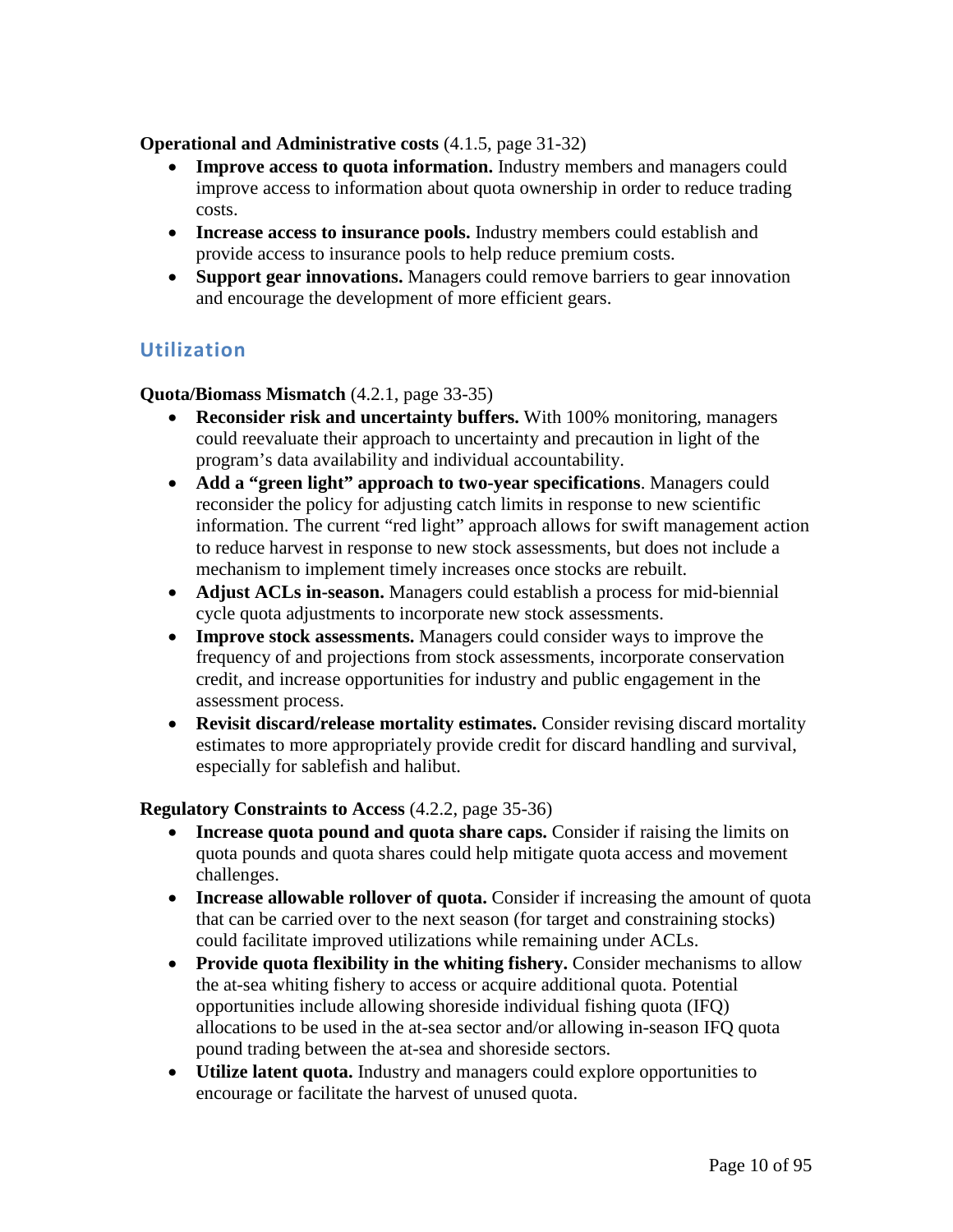### **Quota Markets** (4.2.3, page 36-40)

- **Improve communication to facilitate trading.** Industry and managers could develop and improve communication tools to facilitate more effective trading.
- **Engage in industry collaborations.** Industry collaborations could be leveraged to encourage the flow of quota. Specific ideas include forming, supporting and utilizing more cooperatives and risk pools, as well as trusts, funds and quota banks.
- **Facilitate administration of quota entities.** Managers could streamline and update regulations to allow for more efficient administration of quota entities, such as updating the rules for establishing vessel accounts.
- **Establish limits on sablefish quota movement.** Consider if limitations on the movement of sablefish quota could help make quota more accessible to fishermen who use trawl gear.
- **Align seasons for shoreside quota.** Consider aligning shoreside whiting and nonwhiting seasons to help encourage the flow of quota on the market.
- **Consider alternative ways to structure quota prices.** Consider whether mechanisms could be used to control price inflation, such as approaches for grounding quota prices in the ex-vessel value of the catch.

**Risk Calculation and Overages** (4.2.4, page 40-42)

- **Improve speed of observer reporting.** Consider ways to improve fishermen's access to preliminary observer reports. This can reduce the lag time for fishermen in knowing how much quota they have remaining or need to acquire.
- **Create a rebalancing mechanism.** Consider mechanisms to rebalance overages and avoid excessive penalization for deficits.
- **Explore market solutions for quota overages.** Consider opportunities for creative market solutions to address overages.
- **Reconsider choke species management**. Consider if alternate tools may be beneficial for managing certain choke species. Potential options to explore include spatial management, soft caps, in-season management, bycatch avoidance tools, and rebuilding investments.

# **Efficiency and Flexibility**

### **Outdated and Constraining Regulations** (4.3.1, page 42-45)

*Gear Restrictions*

- **Allow for multiple gears.** Managers could authorize harvesters to carry multiple fishing gears on a single trip.
- **Remove selective flatfish requirement.** Managers could remove the selective flatfish requirement to allow greater flexibility in gear usage.
- **Eliminate footrope and mesh requirements.** Managers could remove footrope and mesh size requirements.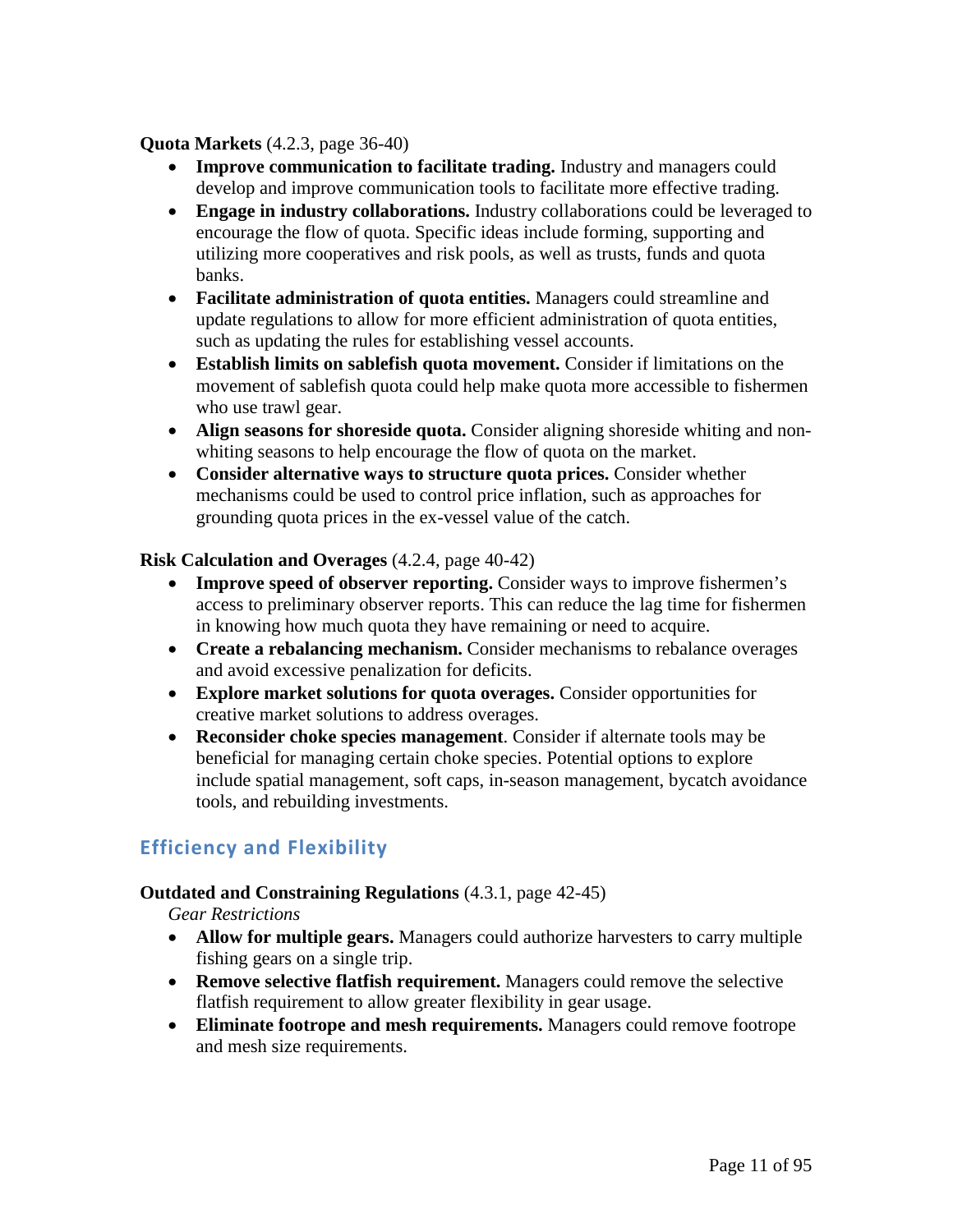- **Improve information exchange.** Industry, stakeholders and partners could develop mechanisms to share new ideas and find efficiencies through collaboration and teamwork.
- **Facilitate and fund innovation.** Explore opportunities to improve collaboration and foster innovation, such as improving knowledge of funding opportunities, connecting fishermen and researchers, and streamlining the exempted fishing permit (EFP) process.

*Spatial Measures*

- **Eliminate or modify RCAs.** Managers could explore modifications to, or removal of, the rockfish conservation areas (RCAs).
- **Allow southern access to whiting.** Managers could remove the prohibition on atsea processing south of 42°N.

*Seasonal Regulations*

- **Remove midwater trawl seasonal closure.** Managers could authorize year-round midwater trawl fishing for non-whiting species; bycatch risk mitigation measures could also be considered to support this change.
- **Extend the whiting season.** Managers could extend the whiting season by providing an earlier opening date.

### *Administrative*

- **Allow at-sea gear change declaration.** Managers could authorize fishermen to declare gear changes at-sea.
- **Authorize joint registration.** Managers could allow fixed gear and trawl permits to be jointly registered to the same vessel at the same time.
- **Allow whiting catcher vessel declaration at-sea.** Managers could remove the administrative requirement for whiting catcher vessels to declare sector participation before leaving the docks. This would allow catcher vessels to deliver whiting to at-sea motherships and shoreside processors on the same trip.
- **Expand at-sea non-whiting processing exemption.** Managers could relax restrictions on authorized processing at-sea to allow more vessels to process and/or freeze groundfish catch in the shoreside IFQ fishery.

### **Markets**

**Consistency** (4.4.1, page 48-50)

- **Collaborate for consistency.** Harvesters, processors and supply chain partners could collaborate to build more consistency in supply, increase demand and improve value.
- **Plan based on markets.** Harvesters and processors could align fishing effort and product availability with market demand and marketing efforts to improve volume and price.
- **Consider fresh and frozen markets.** Industry members could utilize markets for fresh, frozen and previously frozen product to improve consistency and ensure quality.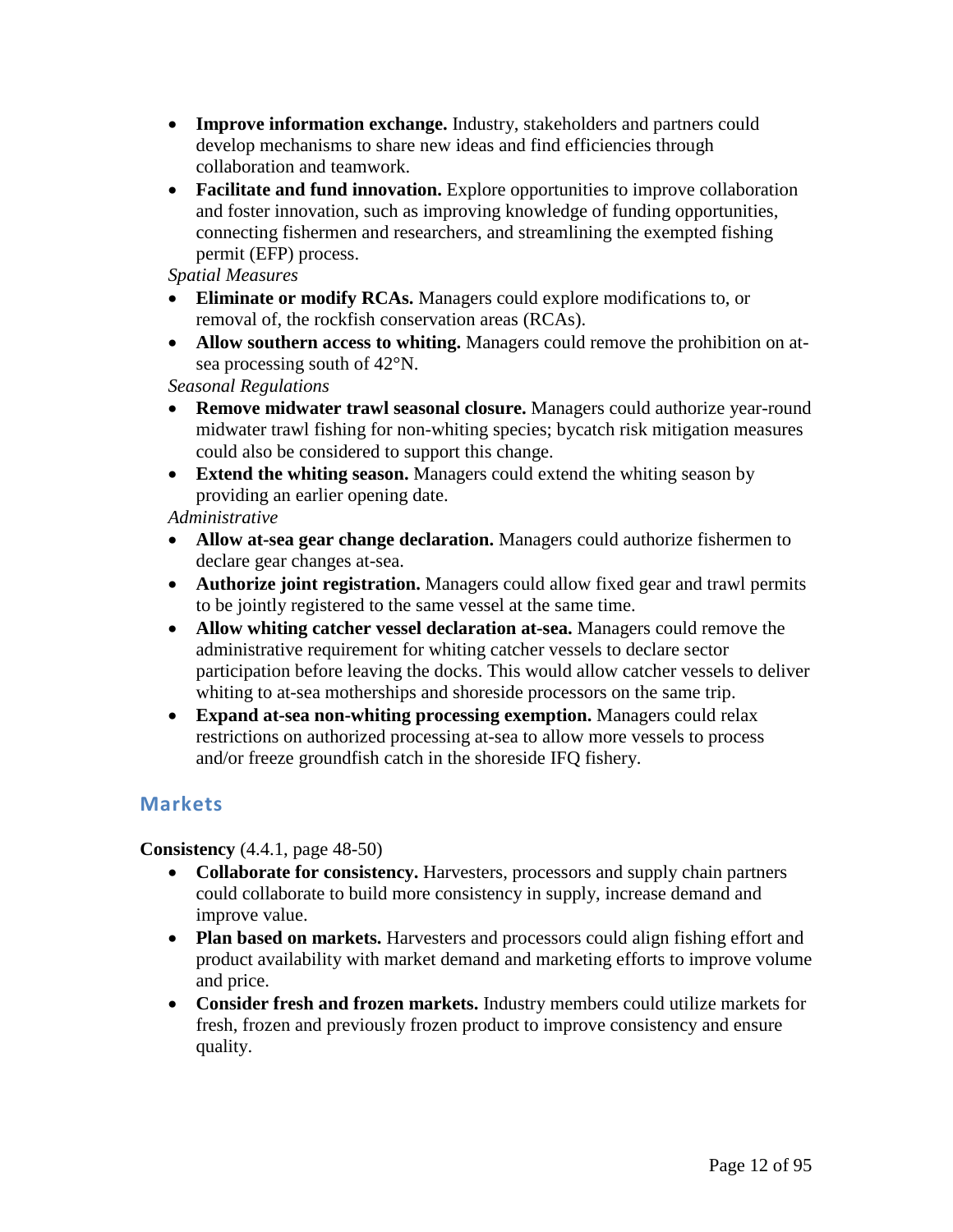### **Marketing Challenges** (4.4.2, page 50-51)

- **Work with local partners on marketing and education.** Explore collaborations with supply chain and local partners to build marketing and education capacity.
- **Tell the story.** Leverage certifications and the improved narrative around the fishery to market groundfish products.
- **Create a new marketing entity.** Industry members and stakeholders could establish a new entity to lead and execute West Coast or national groundfish marketing initiatives.

### **Global Seafood Market Implications** (4.4.3, page 51-52)

- **Promote domestic consumption.** Industry and managers could promote domestic fisheries and distinguish products from imports.
- **Differentiate groundfish in the market.** Marketing and branding of Pacific groundfish could help differentiate products and increase value.
- **Consider value-added strategies.** Industry and stakeholders could consider value-added strategies and how to leverage the accountability and transparency of the management system to brand groundfish products and support price premiums.
- **Create opportunities to develop new markets.** Industry and stakeholders could explore new local, niche and regional markets to increase demand and value.

# **Communities**

**Community Stability** (4.5.1, page 52-53)

- **Keep quota local.** Communities and industry members could establish and utilize community quota organizations to help anchor quota in communities and facilitate access to quota for local harvesters and processors.
- **Fund infrastructure.** Communities could leverage community organizations to rebuild and maintain local fishing related infrastructure.

Participants emphasized that all five challenges (costs, utilization, efficiency and flexibility, markets and community foundation) must be addressed concurrently to create a more robust and profitable fishery. Improving the economic performance of the trawl rationalization program will require a strategic suite of solutions as well as targeted responses to specific problems.

Three concepts – stability, flexibility and risk – were central to the group's dialogue. Participants feel that working toward stability is an important starting point. Constraints to flexibility and the perception of high risk can undermine stability and shorten the timeframe for long-term planning and investment in the fishery. Fishermen feel that they need more space and freedom to operate within the boundaries of the program. Increasing flexibility and mitigating risk could help the industry stabilize their participation in the fishery and position themselves to realize the economic benefits of the program, innovate, respond to new opportunities and address future challenges.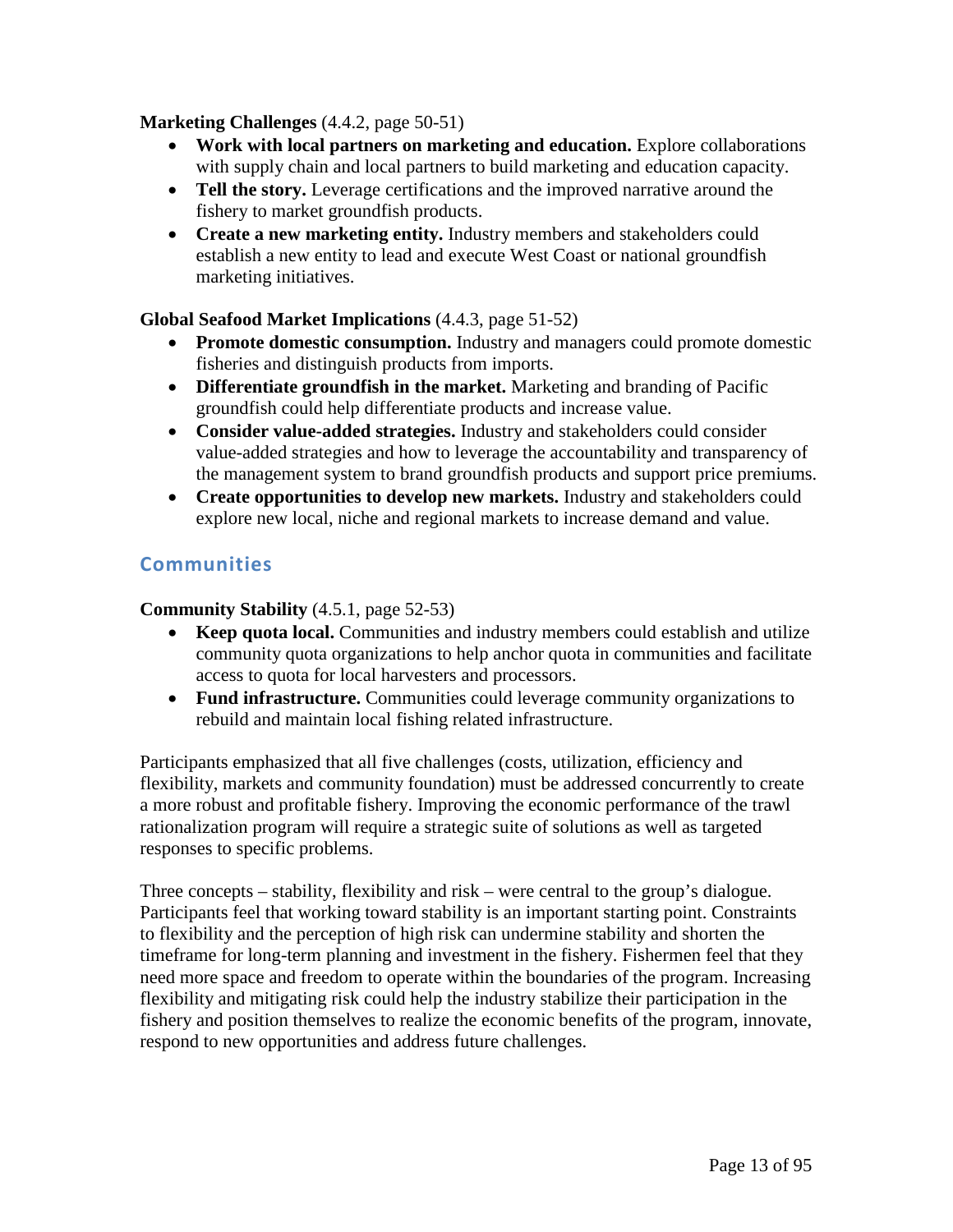# **Looking Ahead**

The program's conservation achievements, and workshop participants' vision for a thriving and profitable fishery, emphasize that the trawl rationalization program provides a strong foundation for success in ports large and small. While the potential for success and profitability is significant, there is concern that this opportunity, and the progress to date, will be undermined if barriers are not addressed swiftly. Workshop participants are hopeful that the challenges in the fishery can be overcome, and that the program will deliver fully on its goal and objectives.

The upcoming five-year review of the groundfish trawl rationalization program is an important opportunity for the Council, NMFS, industry participants, and other stakeholders to take a comprehensive look at how the program is performing and implement the needed adjustments. However, workshop participants are concerned about the timeline for the review, and its relationship to the suite of trailing actions identified by the Council. The industry believes that the challenges in the fishery are urgent. Without significant near-term improvements, some participants worry they may be forced to leave the fishery before the outcomes from the five-year review can be acted upon. Workshop participants suggested that managers and stakeholders should consider the challenges and opportunities discussed at the workshop, and reflect on relative impact, feasibility and interdependencies. These reflections could then inform a strategic process for prioritizing changes, coordinating efforts, and leveraging opportunities for collaboration.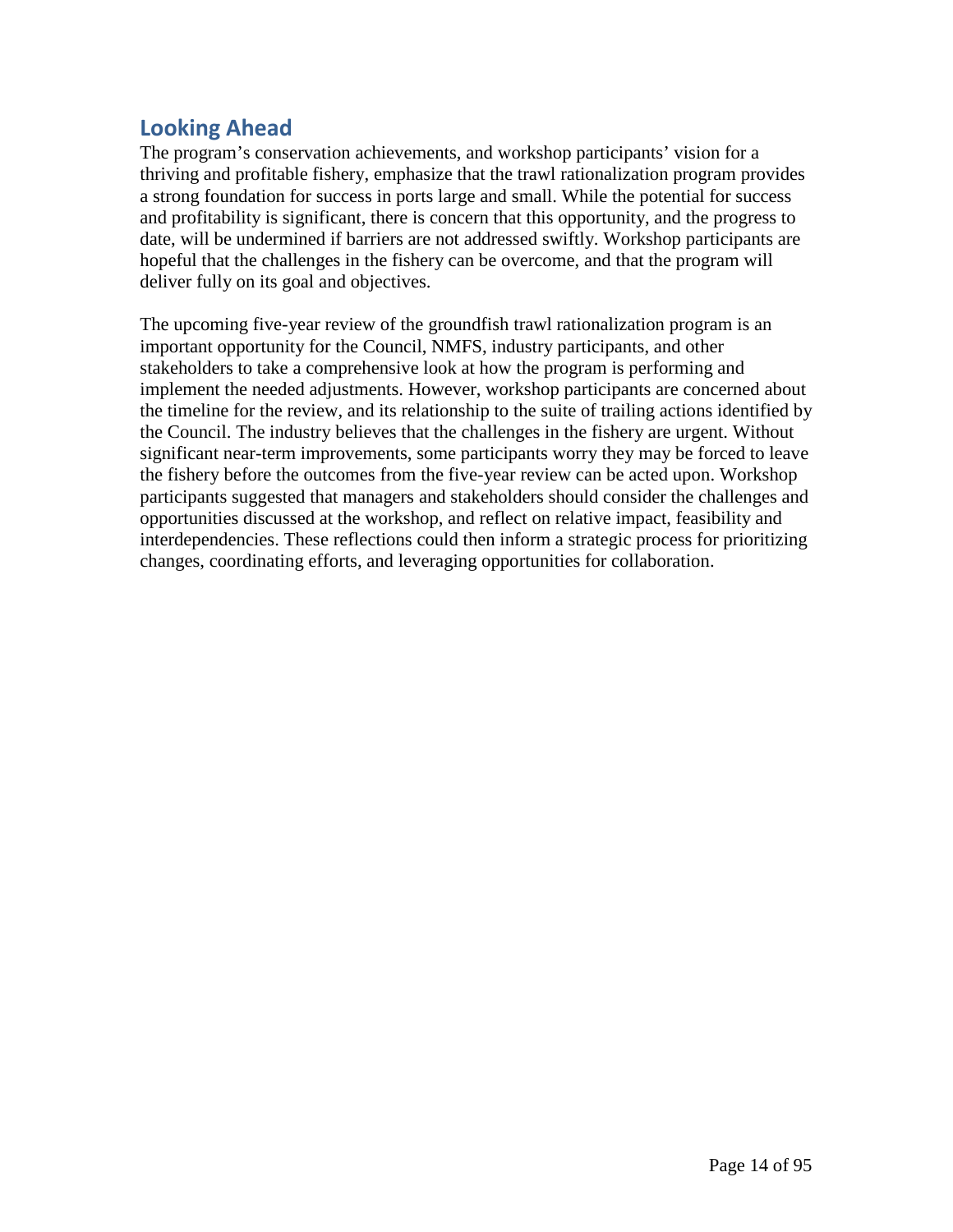# **2. Workshop Overview**

# **2.1 Background**

The Pacific Groundfish Quota Program Workshop ("Santa Rosa III") was held February 16-18, 2016 in Portland, Oregon. The workshop convened a diverse group of stakeholders in the Pacific groundfish trawl fishery, including fishermen, vessel owners, quota holders, processors, service providers, NGO staff, and fishery managers, to discuss the current state of the trawl fishery, reflect on the trawl rationalization program's performance, and explore opportunities for improvement.

This workshop occurred as the third in a series of meetings supporting dialogue around the Pacific groundfish trawl rationalization program, implemented in 2011 through Amendments 20 and 21 to the Pacific Coast Groundfish Fishery Management Plan (FMP). The trawl rationalization program includes a single individual fishing quota (IFQ) program covering both the shoreside whiting and non-whiting fisheries, and harvest cooperatives in the whiting mothership and catcher-processor sectors. The program will undergo a mandatory five-year review beginning later this year.

The first workshop was held in September 2010, prior to the implementation of the trawl rationalization program. This meeting was designed to provide participants in the new program information on the new rules governing fishing and processing that would come into effect in 2011. In addition, the workshop was an opportunity to hear from participants in other fisheries that had transitioned to catch share programs, with the ultimate goal to give Pacific groundfish trawl fishermen the tools to succeed under the new system. The second workshop was held in February 2012, one year after the implementation of the program. The objective of this workshop was to take stock of the first year of the program, identify immediate challenges, and examine opportunities to adjust and improve the program.

# **2.2 Objectives**

The primary objective for the Pacific Groundfish Quota Program Workshop was to provide stakeholders with an opportunity to reflect on the five years following the program's implementation, and evaluate how well they believe the program is performing relative to the stated goals. The workshop agenda was designed to identify key fishing, business and management strategies, as well as regulatory changes to help achieve the following:

- Improve the economic performance of the trawl fishery,
- Increase associated benefits to coastal communities, and
- Continue to meet the conservation objectives of the catch share program.

The workshop also provided the opportunity for industry participants to initiate dialogue and contribute their insight leading into the forthcoming five-year review process.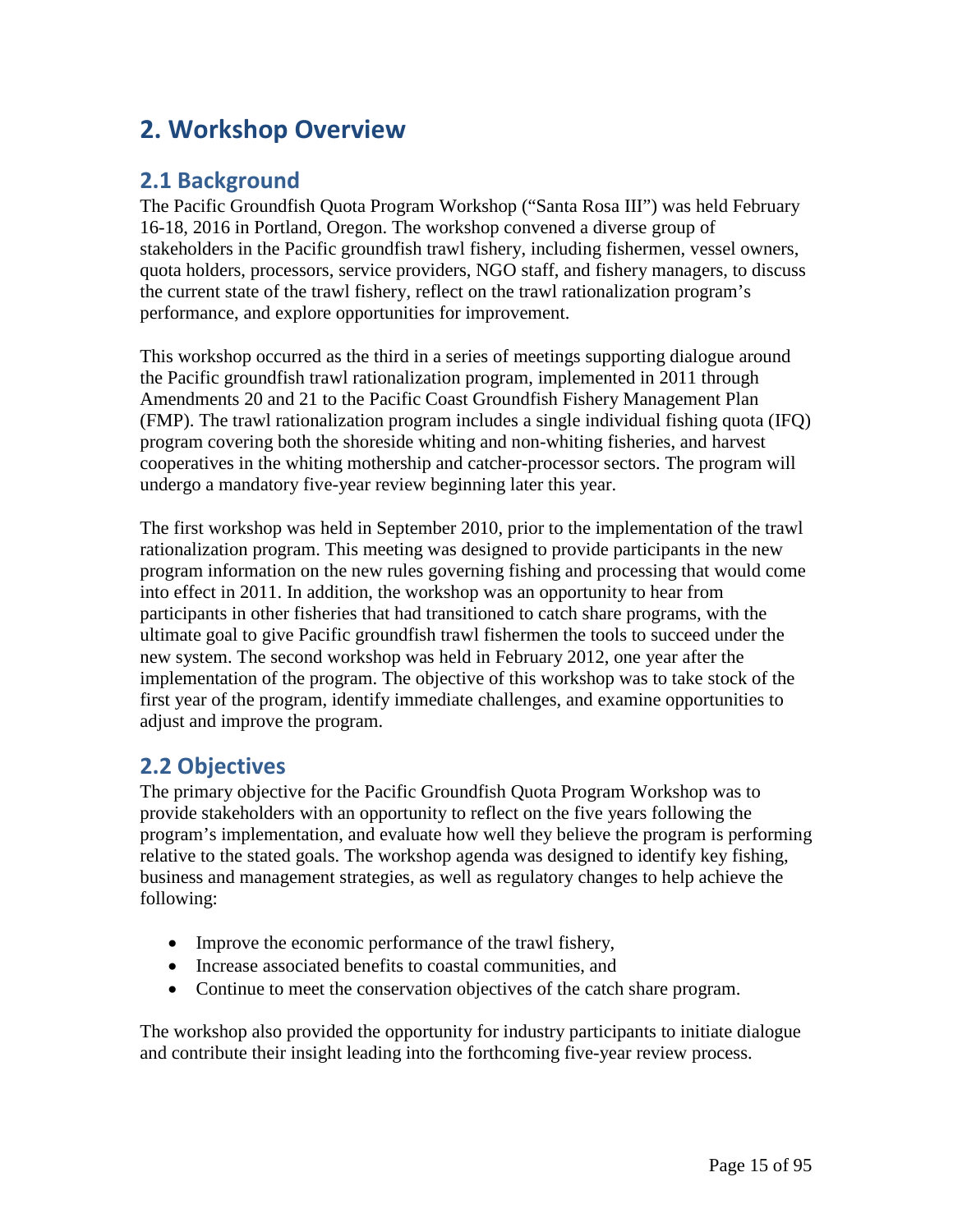The design and execution of the workshop was a collaborative effort. Workshop sponsors included Fishermen's Marketing Association, Midwater Trawlers Cooperative, West Coast Seafood Processors Association, NMFS, Oregon Trawl Commission, United Catcher Boats, and Environmental Defense Fund. A workshop steering committee comprised of diverse industry members and managers led the development of the agenda. The Fisheries Leadership & Sustainability Forum provided convening and facilitation support. See Appendix 3 for a full list of collaborators and contributors.

# **2.3 Agenda Overview**

The workshop agenda was developed to facilitate the sharing of experience and information, and encourage collaborative discussion. The workshop began with opening remarks and an overview of the status of the trawl rationalization program provided by Council and NMFS staff.

The workshop agenda and sessions were designed to support a robust exploration of perspectives on the trawl rationalization program's economic performance. This exploration began with a panel of industry members, who framed the discussion by sharing their reflections on the current status of the fishery and the challenges they are encountering. The group then participated in three targeted sessions to explore specific program challenges and identify pathways forward. Each session included panel remarks and a breakout group discussion focusing on the following:

- Reducing costs and improving operational planning;
- Harvesting more fish; and
- Growing demand and increasing value for the fish.

The workshop then explored concerns related to fishing communities, retiring fishermen and new entrants through a fourth panel session and breakout group. Workshop attendees reflected on their vision for the future of the fishery and the coastal communities it supports, and identified barriers to and opportunities for achieving this vision.

The workshop concluded with panel remarks and large group discussion to reflect on themes of discussion and begin thinking ahead to next steps.

Please see Appendix 1 for the complete workshop agenda. Brief descriptions of presentations and panel sessions are included in Appendix 2.

# **2.4 Participants**

Over 150 stakeholders attended the Groundfish Quota Program Workshop (see Appendix 4 for a complete list of participants). Attendees represented the diverse set of stakeholders invested in the trawl rationalization program, including:

- 76 harvesters (fishermen and crew, vessel owners and operators, and quota holders) including participants from the bottom trawl (32), whiting (20) and fixed gear (8) sectors, multiple groundfish trawl sectors (15), and other fisheries (1);
- 13 processors;
- 2 retailors: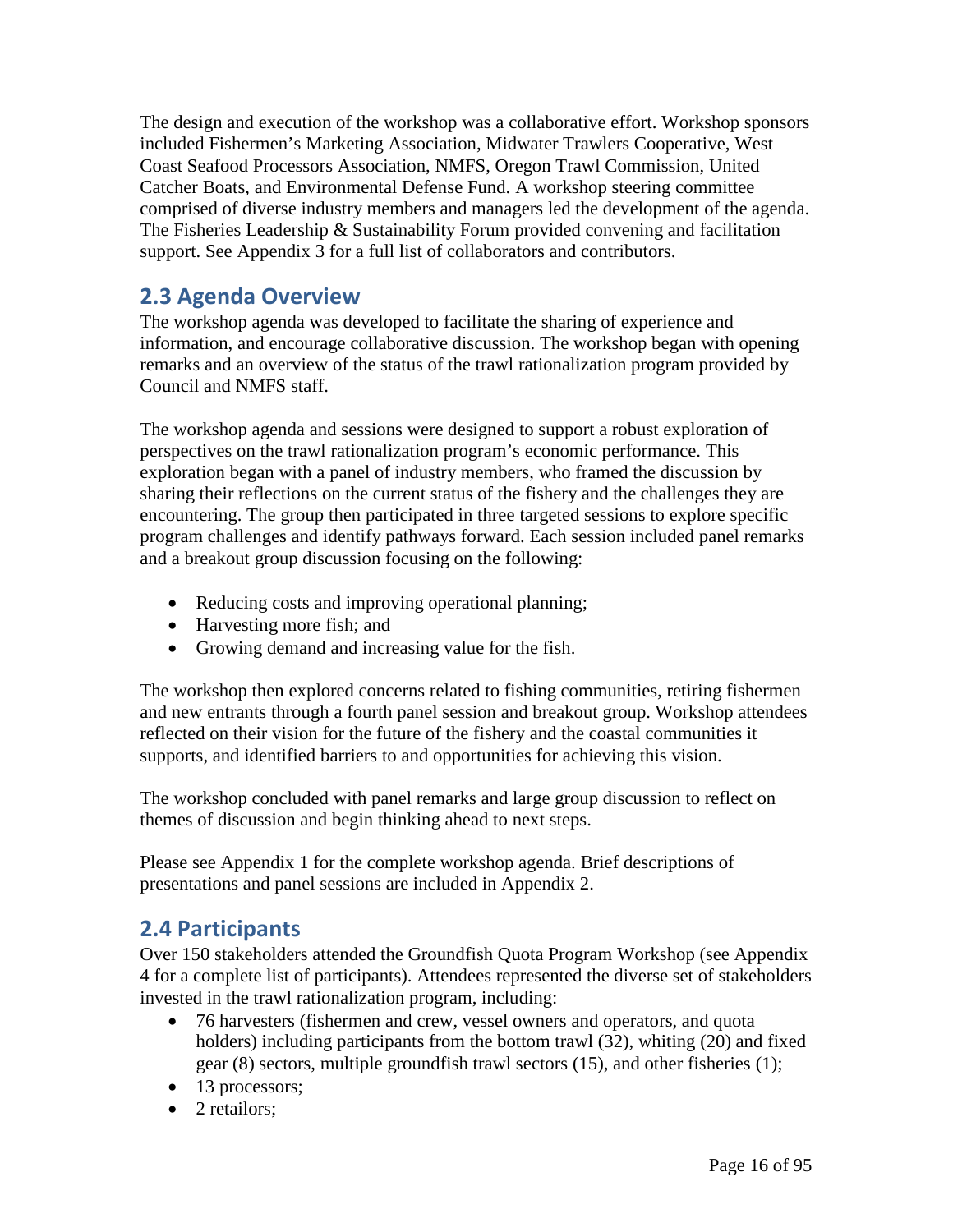- 15 NGO staff;
- 24 agency staff (NMFS and Pacific States Marine Fisheries Commission staff);
- 11 Council members;
- 5 Council staff and Management Team members;
- 8 service providers; and
- 10 others (congressional staff, port managers, press, facilitators, etc.).

# **2.5 Report Organization**

This report provides a detailed summary of the ideas and perspectives shared at the workshop (see Foreword). Given the interconnected nature of the topics discussed, the summary is organized around the major themes of discussion rather than chronologically according to the agenda.

**Section 1 – Executive Summary** provides a concise overview of the major themes of discussion.

**Section 2 – Workshop Overview** provides background information on the workshop, the agenda and the participants who attended.

**Section 3 – Assessing Program Performance** highlights reflections on the major successes and challenges in the program and provides an introduction and framework for the information in section 4.

**Section 4 – Industry Perspectives on Improving Economic Performance** is the main body of the report, and includes a close examination of perspectives on the challenges and opportunities associated with:

- Program costs;
- Utilization;
- Efficiency and flexibility;
- Markets: and
- Communities.

**Section 5 – Moving Forward** provides highlights from the group's discussion about essential elements of success in the fishery and captures concerns and ideas about how to move forward.

Additional information is included as appendices at the end of the report.

- 1. Workshop Agenda
- 2. Panel and Presentation Summaries
- 3. Workshop Steering Committee and Sponsors
- 4. Participant List
- 5. Groundfish Trawl Cost Profile
- 6. Program Goal and Objectives
- 7. Trailing Actions
- 8. Helpful Links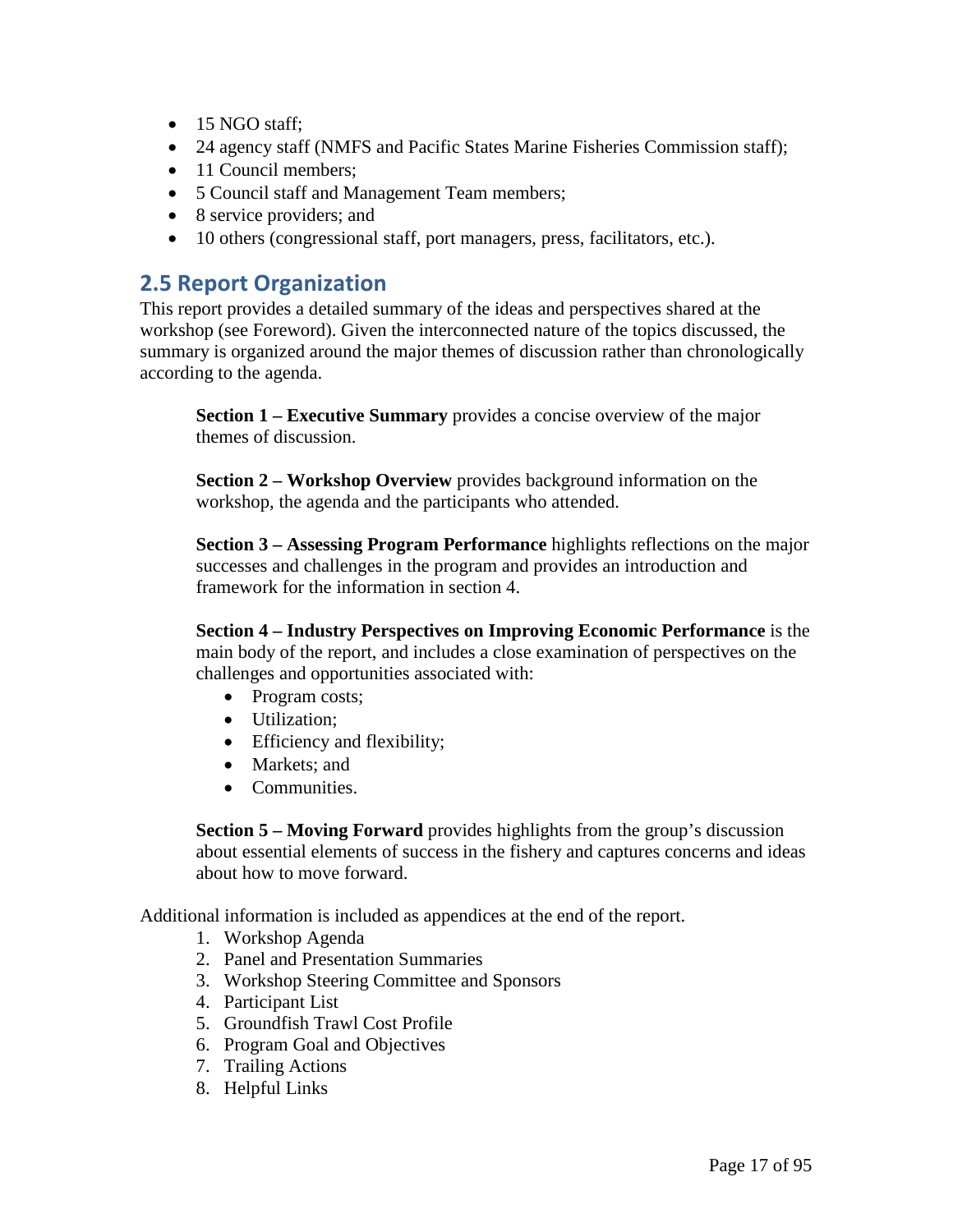# **3. Assessing Program Performance**

# **3.1 Goals, Objectives and Vision**

The goal of the Pacific Coast groundfish trawl rationalization program, as stated in Amendment 20, is to:

*"Create and implement a capacity rationalization plan that increases net economic benefits, creates individual economic stability, provides for full utilization of the trawl sector allocation, considers environmental impacts, and achieves individual accountability of catch and bycatch."*

This goal is supported by a set of objectives (see text box), as guided by a number of constraints and principles (see Appendix 6). Workshop participants reinforced that the stated goal and objectives are appropriate and aspirational.

Through workshop discussions, the group elaborated on the program's formal objectives by describing their hopes and expectations for the future of the fishery. These ideas converged around a common, simple vision: a profitable and thriving fishery that supports healthy communities.

#### **Groundfish Trawl Rationalization Program Objectives**

- 1. Provide a mechanism for total catch accounting.
- 2. Provide for a viable, profitable, and efficient groundfish trawl fishery.
- 3. Promote practices that reduce bycatch and discard mortality and minimize ecological impacts.
- 4. Increase operational flexibility.
- 5. Minimize adverse effects from an IFQ program on fishing communities and other fisheries to the extent practical.
- 6. Promote measurable economic and employment benefits through the seafood catching, processing, distribution elements, and support sectors of the industry.
- 7. Provide quality product for the consumer.
- 8. Increase safety in the fishery.

The following elements of this vision came up frequently in discussion:

- More optimal resource utilization that supports the livelihoods of fishery participants, ensures stable infrastructure and delivers quality and value throughout the supply chain;
- A fleet of active, vested participants;
- A balance of regulations and autonomy that allow fishermen the flexibility to operate successful businesses and acknowledges their ability to successfully self-manage;
- An innovative, forward-thinking industry that continually evolves and collaborates to address future challenges; and
- Thriving coastal communities that value and are invested in the success of the fishery.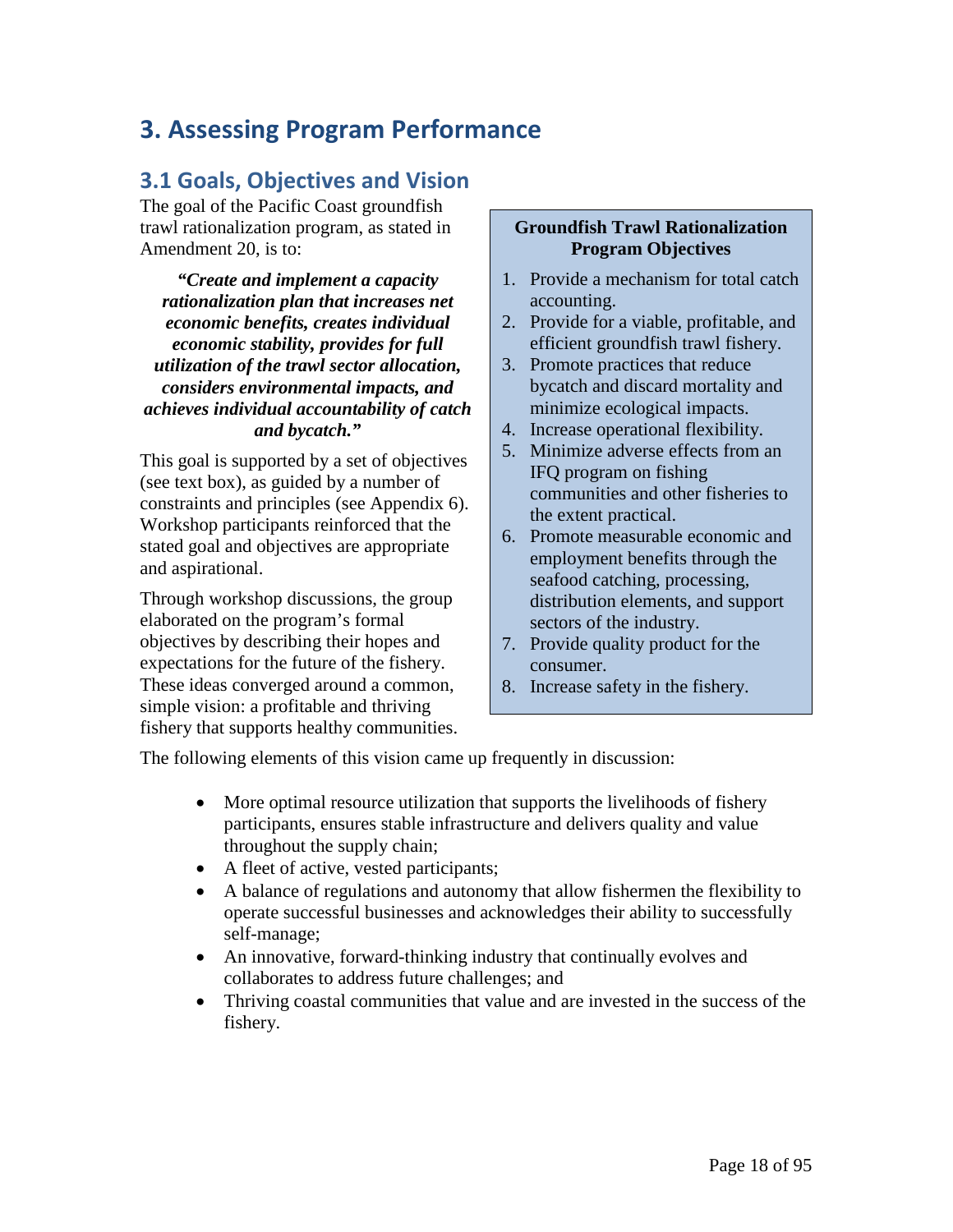# **3.2 Program Successes**

The trawl rationalization program has facilitated several critical accomplishments in the last five years. At the time development began on the catch share management program, fishermen and managers were faced with stocks that were overfished, the economic collapse of the fishery, and the annual catch limit and accountability framework required by the reauthorized Magnuson-Stevens Act. Many feel that the implementation of the trawl rationalization program, and the significant effort, commitment, and sacrifice by all stakeholders in the groundfish trawl fishery, has resulted in several important achievements that provide a solid foundation for a sustainable and successful fishery.

*Conservation benefits*: Under the groundfish trawl rationalization program, bycatch rates and discard mortality have been dramatically reduced, and conservation and habitat protection benefits have been realized from the new gear switching provision as well as a wide array of gear and behavior innovations from participating fishermen. Additionally, overfished stocks continue to rebuild and the fishery remains below its annual catch limits (ACLs). The rebuilding of stocks also translates into increased allocations and resumed target fisheries for program participants. The conservation benefits of the program and the rebuilding of overfished stocks have helped to change the narrative around the fishery; improvements in sustainability ratings and new sustainability certifications have positively shifted public perception and contribute to a new image for groundfish.

*Accountability and data*: The individual accountability built into the program through full catch monitoring (discards and landings) has resulted in robust catch data streams. While several managed stocks remain "data poor" in terms of biological data, the fishery is rich with catch information. The detail and comprehensiveness of this information is a powerful tool for unlocking future benefits in the fishery. Additionally, some industry groups have added further layers of data collection and analysis to become more efficient in their businesses and further reduce bycatch.

*Collaboration and communication*: The nature of the trawl rationalization program has facilitated a new operating standard of collaboration. Fishery participants have actively engaged in cooperative efforts, building relationships, sharing information and working together to improve their collective chance of success. Cooperatives, risk pools, informal industry networks and other collaborative efforts have facilitated a number of innovations in gear technology, bycatch avoidance tools, and quota management systems. In some cases, communication and cooperation has also increased between harvesters and processors to better align products and prices.

*Flexibility*: The program has provided increased flexibility that supports participants in planning and organizing their fishing operations. The framework for allowing harvesters and processors to align fishing activities and business planning provides a platform on which greater stability can be built.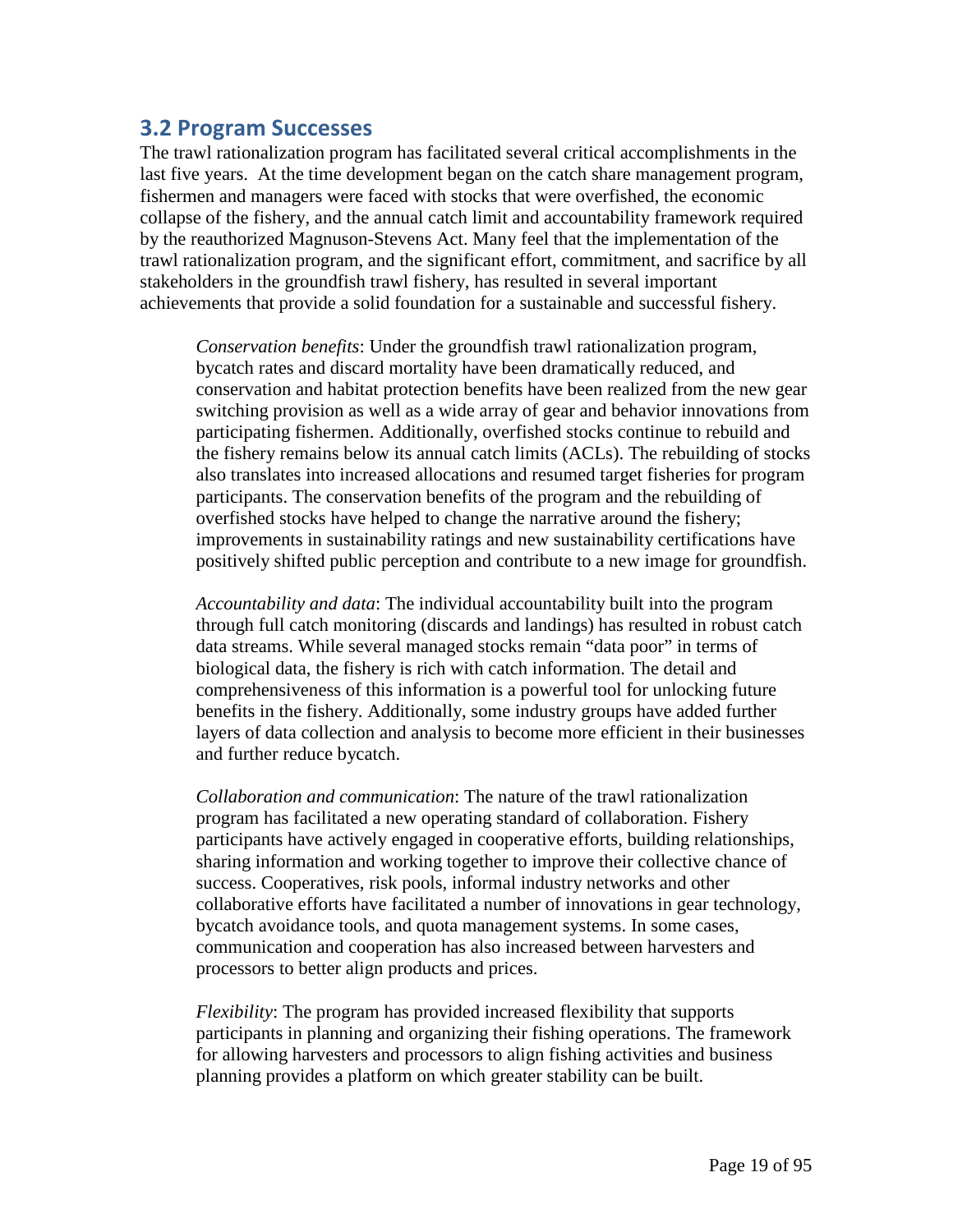*Trust and respect*: Prior to the development of the groundfish trawl rationalization program, there was a history of distrust between managers and the industry. Throughout the development and early years of the program, a better foundation of trust and respect has been built. Cooperation between the industry, agency, Council, and other stakeholders and partners has increased, creating a sense of hopeful optimism for collaboratively addressing the current challenges.

*Program adjustments*: The trailing actions that have been completed to date and, once implemented, the actions currently in the pipeline, can help to address some of the challenges in the fishery. In particular, the development of electronic monitoring, while a significant effort for the industry and managers, could reduce observer related costs and improve flexibility in the fishery.

# **3.3 Program Challenges**

As described above, the trawl rationalization program has supported important achievements that provide a strong biological and informational foundation that can support the long-term success of the fishery. However, workshop participants believe that significant changes are required to fully realize the program's stated goal and objectives and support the industry's vision for a successful fishery.

### *"The fishery is rationalized in quota but not rationalized in everything else."*

Many believed that the Amendment 20 objectives for improving utilization and economic performance have not been realized. Progress toward these objectives varies across sectors. Participants noted that while all sectors are facing challenges, the non-whiting fishery in particular is struggling. The group identified a wide range of challenges that they believe are underlying the complex problem of economic performance and the impacts it has on individuals, fleets and communities. These challenges can be organized into five categories, in no priority order.

Costs are high. Participants experience a suite of costs in the trawl fishery that they feel compound to reduce profitability and discourage participation and investment in the fishery.

Utilization is low. Participants believe the trawl fishery, particularly for nonwhiting stocks, is significantly underutilized relative to the full utilization goal under Amendment 20 and the National Standard 1 guideline of achieving Optimum Yield on a continuing basis. Low utilization can be perpetuated by market factors (demand and price) and regulatory and quota market constraints that can limit access to quota and introduce risks in aligning catch with quota.

Efficiency and flexibility are constrained. Participants feel that the layers of effort controls and accountability measures create inefficiency and constrain the flexibility and room for innovation the industry needs to succeed.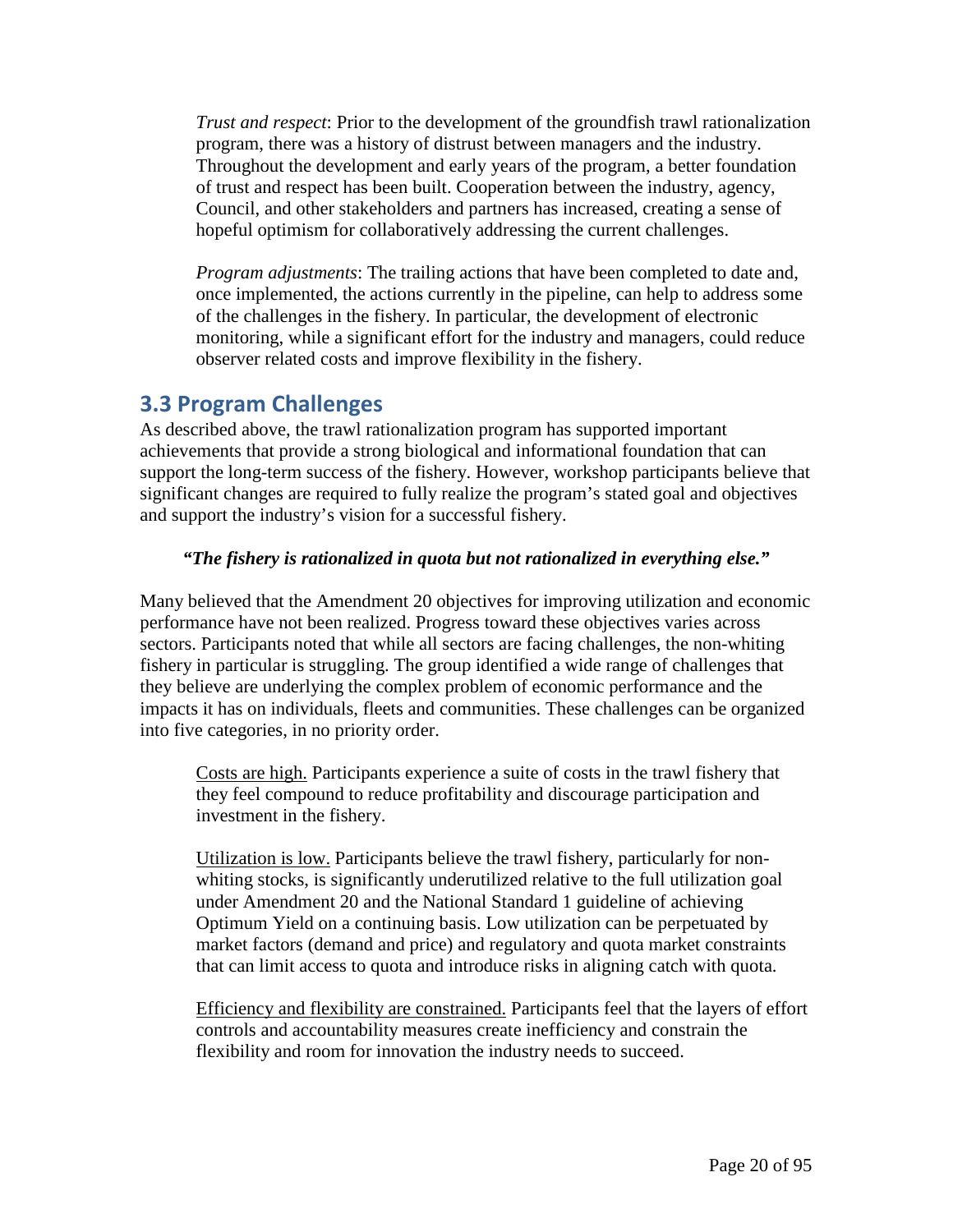Markets are weak. Participants believe the combination of inconsistent supply, low consumer demand for some species, competition with imports, and lack of fully developed markets and retail marketing strategies for groundfish products make it difficult to translate value throughout the supply chain.

Community foundations are changing. Participants feel that coastal communities and fishing infrastructure are contracting; the loss of this foundation further degrades the economic performance of the fishery and adds additional barriers to economic recovery.

Participants described that these five challenges apply broadly across fisheries and regions, though the extent, impact, and circumstances vary significantly. Thus, the resulting effect is highly specific to each stakeholder in the fishery. Combined, these challenges compound to apply pressure to individual industry participants and to the fishery as a whole.

Workshop participants investigated these five categories of challenges, and considered how they constrain progress toward realizing the goal and objectives of the trawl rationalization program. The group identified specific opportunities to remove barriers and facilitate successful participation in the fishery.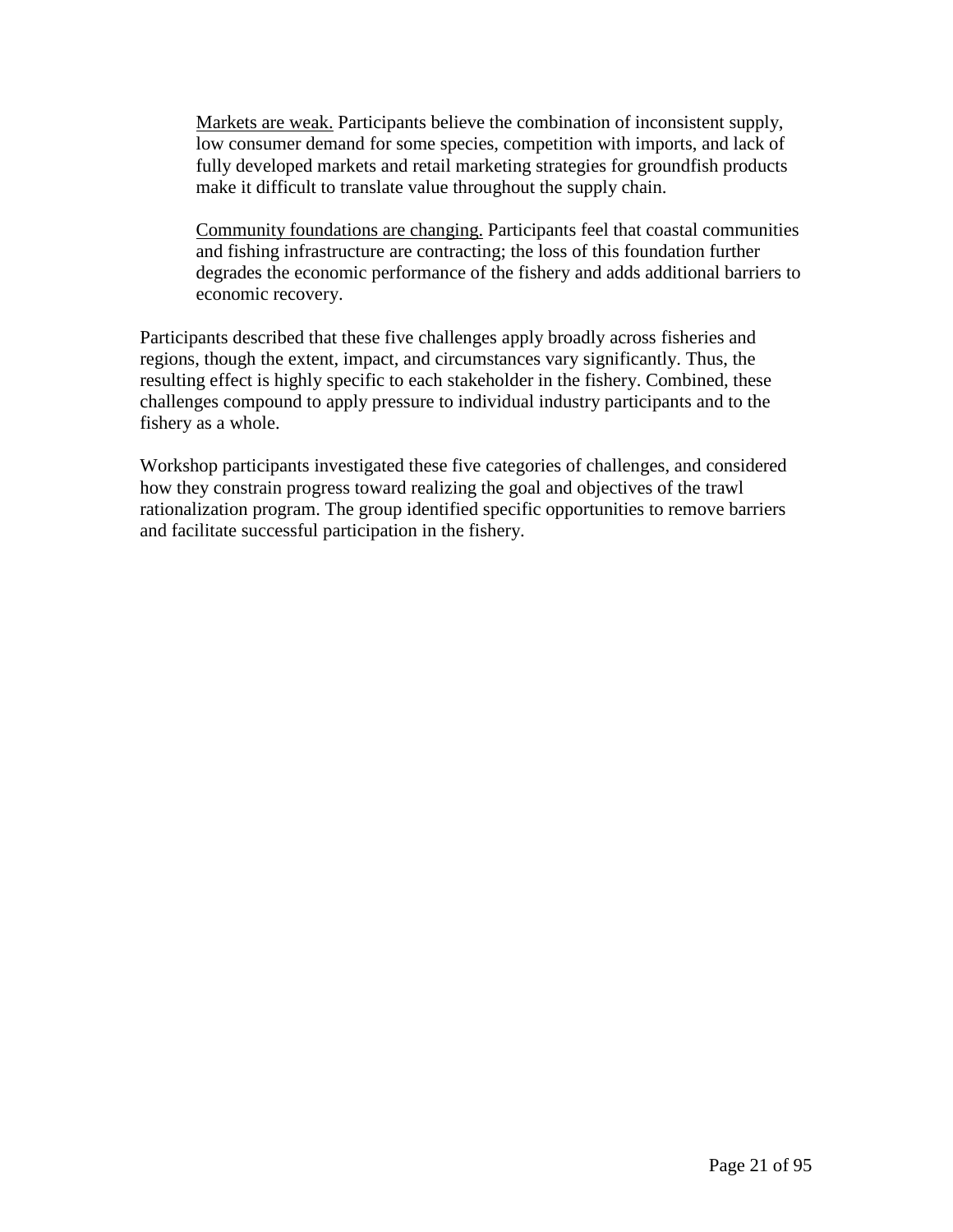# **4. Industry Perspectives on Improving Economic Performance**

The following section of this report provides a detailed summary of each challenge and the associated improvement opportunities. As described in the forward, the workshop convened a diverse group of stakeholders, who shared a correspondingly diverse set of experiences and perspectives, and offered a wide range of ideas. Insights are presented in the voice of workshop participants and do not constitute proven fact, concurrence of opinion or consensus recommendation. Further analysis of challenges and investigation of the feasibility, effectiveness, and level of support for these ideas could be accomplished through follow up analysis or as part of the five-year review process.

# **4.1 Program Costs**

Many feel that participating in the groundfish trawl fishery is too expensive. Fishery participants contend with a complicated network of management requirements and costs that can constrain the economic performance of the fishery and influence individual profitability and tradeoff decisions (see Appendix 5).

*Operational costs*: The day-to-day operational expenses of running a fishing business can include an array of variable and fixed costs. *Fixed costs* include costs that do not vary with output or effort level, such as mooring and harbor fees, vessel and equipment maintenance, licensing, permitting, and insurance. *Variable costs* vary with the level of effort and include supplies such as fuel, bait and ice, labor and crew shares, quota leasing and gear purchase/repair.

*Management costs*: A number of management and regulatory costs are associated with participating in the groundfish fishery and trawl rationalization program including repayment of the buyback loan, cost recovery fees, observer and monitoring costs, and state landings taxes.

*Administrative costs:* In addition to the traditional costs of running a business, there are administrative costs (both time and expenses) associated with managing participation in the trawl rationalization program. These costs include managing and trading quota, keeping abreast of changing regulations, participating in the Council process, submitting logbooks, participating in cooperatives or risk pools and fees associated with membership in industry organizations.

### **Indirect costs**

In addition to these categories of costs, constraints within the management system can result in indirect costs as a result of forgone harvest. For example, the inability to fish due to lack of observer availability or the inability to access constraining stock quota may result in lost revenue for fishermen, quota holders and processors.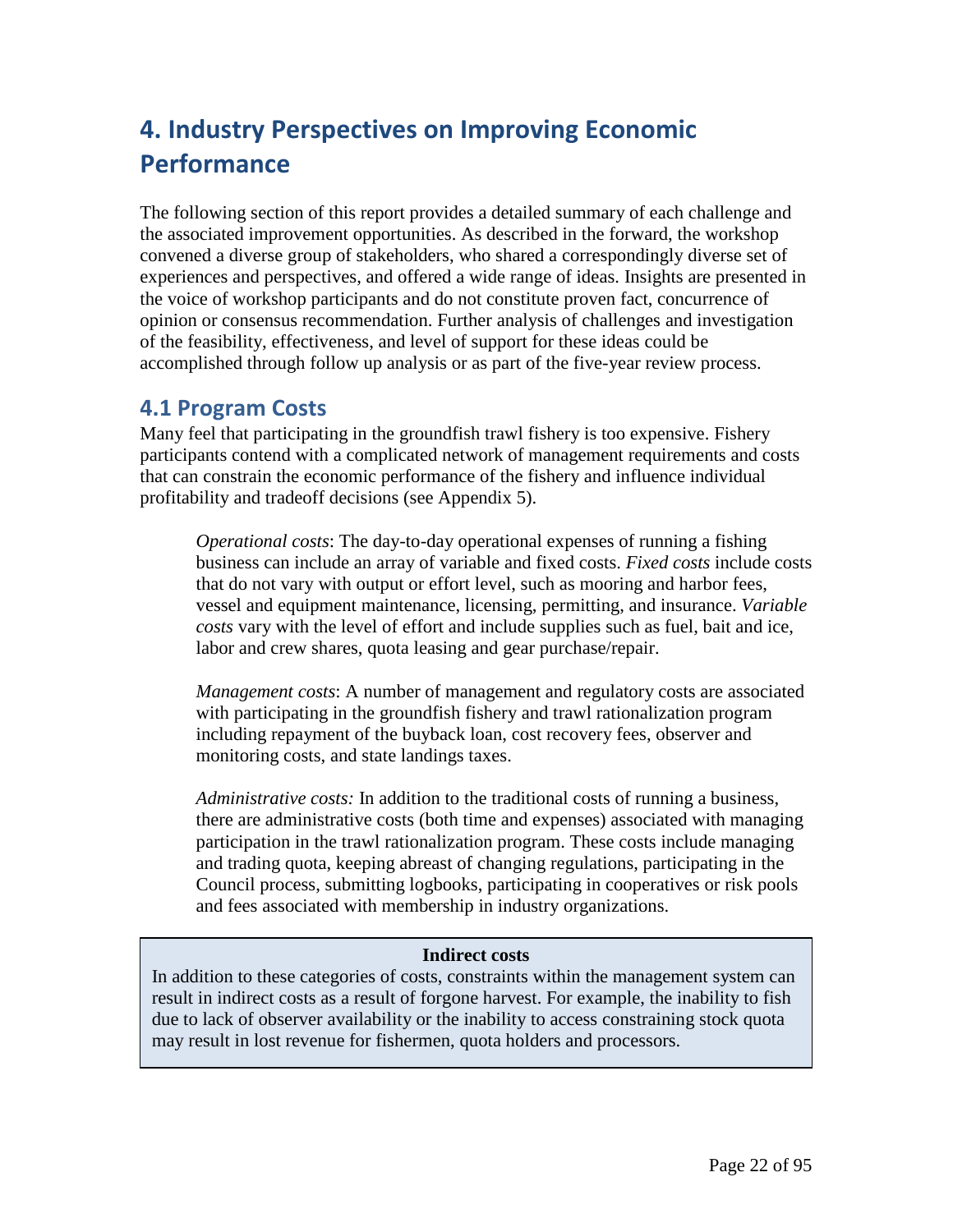These categories of costs and the expenses within each category impact individuals, vessels, businesses, fleets and sectors differently. Participants stressed that these costs can compound to apply increasing pressure on an already contracting fishery. Workshop discussions highlighted buyback loan payments, cost recovery fees, and monitoring costs (at-sea and shoreside) as particularly burdensome. Participants shared that these three costs combined can add up to more than ten percent of some vessels' total ex-vessel revenues, which in some instances is greater than the profit margin of the vessel. Some industry members noted that these costs could be particularly crippling for smaller and lower-volume vessels. Industry participants are frustrated that they have the least control over these management costs.

In addition to impacting profitability of fishing operations, these costs can have a profound effect on individual decision-making and the future trajectory of the fishery. Participants feel that high participation costs can impact their ability to plan over shortterm and long-term horizons, and change the value proposition of working in the fishing industry. Combined with low utilization and constrained efficiency, participants expressed that costs create additional economic stress on the fishery. Participants believe these costs undermine several of the trawl rationalization program's stated objectives, including creating a viable and profitable fishery, reducing impacts to communities, and promoting employment opportunities.

Workshop discussions explored opportunities for cost reduction and efficiencies, focusing on the following elements:

- 1. Buyback
- 2. Cost Recovery
- 3. Observer and Catch Monitoring Costs
- 4. Electronic monitoring
- 5. Operational and Administrative Costs

### **4.1.1 Buyback**

In 2003, prior to the implementation of Amendments 20 and 21, NMFS facilitated an industry-funded buyback to reduce capacity in the shoreside and mothership sectors. Repayment of the government buyback loan is covered by a five percent levy on exvessel catch value. With an interest rate of almost seven percent, fishery participants still owe more than \$25 million on the buyback loan even though payments to date are approaching the original principal of \$28.3 million.

Participants expressed that the cost they are most concerned about is the Pacific Coast groundfish buyback (which is not related to the trawl rationalization program). For industry members, there appears to be no end in sight for paying off the principle and moving the needle toward profitability. Several industry leaders and core groups of quota holders have invested significant effort to reduce the burden of the buyback loan through refinancing the balance and reducing the percentage of ex-vessel value to be paid. The President in fact signed a bill into law refinancing the loan at a lower interest rate, which would have lowered the required ex-vessel fee to be paid by fishermen to less than three percent. While initial progress was made, these efforts have stalled with the Office of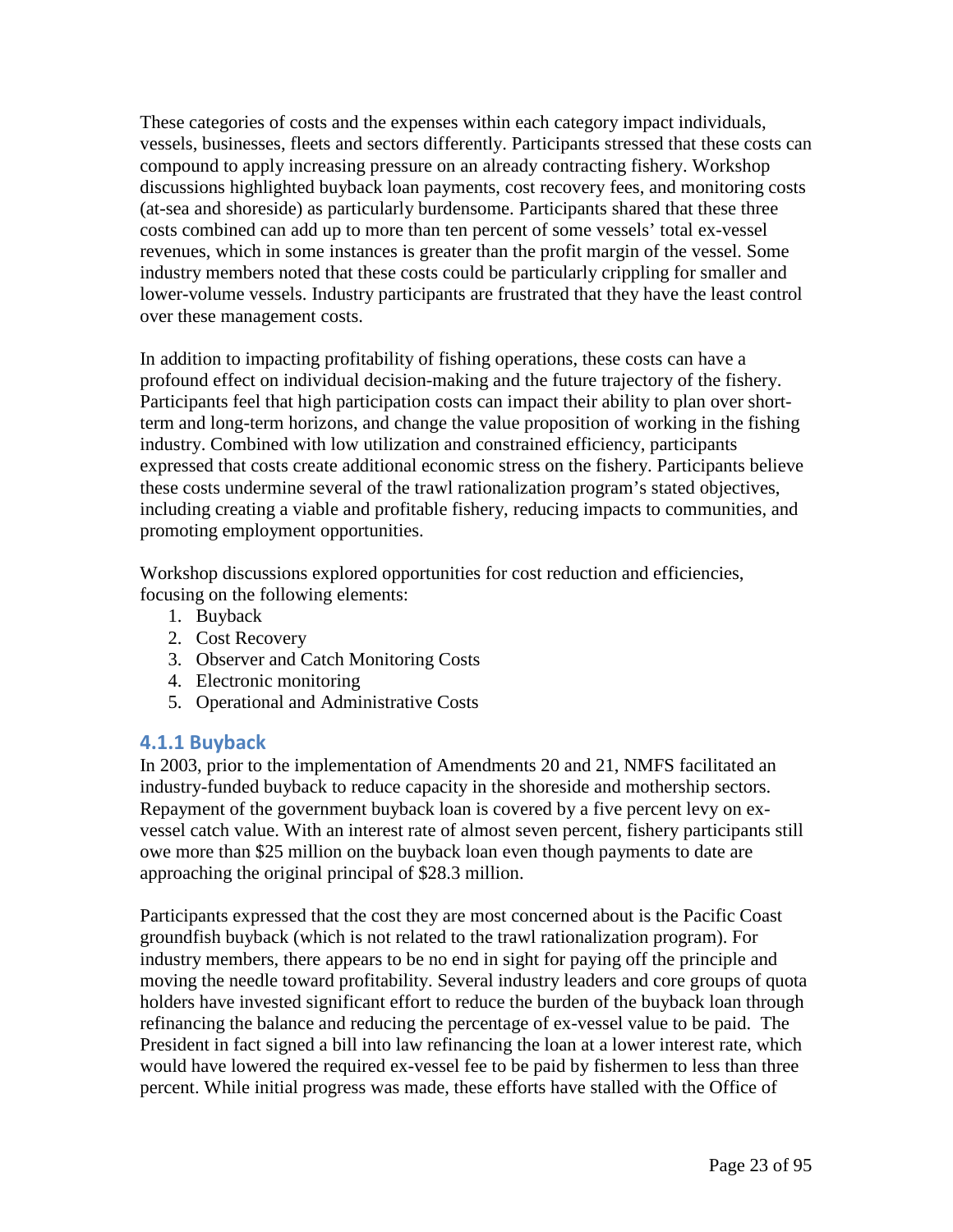Management and Budget (OMB), which is requesting an appropriation of ten million dollars to recover lost revenue on the loan before the refinance can occur. NMFS has also tried to elevate the issue through internal channels but has been unable to get traction.

Fishery participants are frustrated with the lack of control over the buyback loan and the lack of progress in alleviating this burden. Given the time invested and the series of disappointments, there is a strong sense of injustice and unfairness.

### *"We keep trying and the rug keeps getting pulled out from under us."*

The industry emphasized that reducing the burden of the buyback loan needs to remain a top priority. Participants expressed hope that through additional support and by engaging a larger, more diverse group of stakeholders this effort can finally be successful. Opportunities for addressing costs of the buyback loan include:

- **Enlist new supporters/collaborators.** Industry leaders could engage additional partners to yield new ideas and broaden a lobbying base to support refinancing efforts. Considering different angles for building additional support in Congress could also help elevate this issue.
- **Consider legal options.** Fishery participants could build momentum by banding together to hire legal counsel and exploring legal avenues for rectifying the loan imbalance.
- **Request loan forgiveness.** Industry members and management partners could explore the pathway for requesting full forgiveness of the buyback loan, either in lieu of or in concert with refinancing efforts.
- **Pursue a private refinance.** Industry members and NGO colleagues could work with major philanthropic foundations and impact investors to develop a plan to pay off the federal loan and replace it with a lower interest private loan.
- **Explore NMFS Options.** The agency could further explore the discretionary authorities and tools it has available to reduce repayment or interest rates on the buyback loan, including paying the amount requested by OMB for loan refinancing.

### **4.1.2 Cost Recovery**

The Magnuson-Stevens Act mandates cost recovery for limited access privilege programs (LAPPs), whereby participants are required to pay up to three percent of ex-vessel values toward expenses that include management, data collection and analysis, and enforcement of the program.

While workshop participants acknowledged their limited control over the cost recovery requirement, they voiced concern about the transparency, use and fairness of these fees.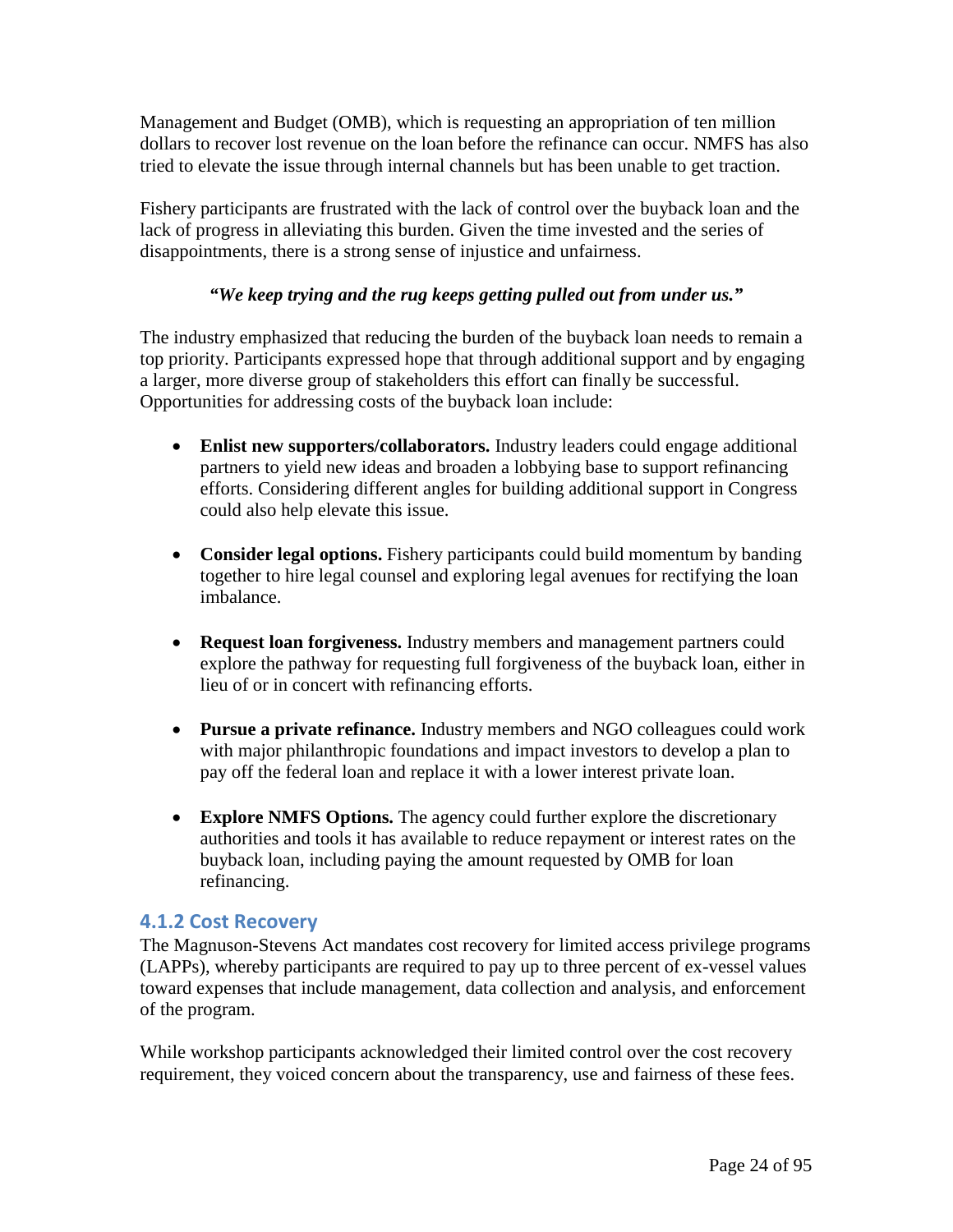Transparency: Fishery participants feel that NMFS is not sufficiently transparent with the administration of the cost recovery program and the allocation of cost recovery fees.

Use of funds: Fishery participants feel they are not consulted or informed about the use of funds collected under the cost recovery program. They expressed concern that fees paid by participants in the groundfish trawl fishery are not being used to directly support the groundfish program, and may be used to cover activities that provide benefits to other sectors not under catch shares.

Fairness: Fishery participants question whether cost recovery is appropriate given the level of responsibility (e.g., costs, accountability, reporting, voluntary bycatch avoidance) that fishermen have taken on under the trawl rationalization program. Additionally, participants feel the inconsistent application of cost recovery in federal catch share programs is unfair and creates an uneven playing field across different management regions.

Opportunities for addressing the costs and opaqueness of cost recovery include:

- **Increase transparency and opportunities for input.** Industry members would like to be informed about how their cost recovery funds are used, and provide input to ensure that cost recovery funds support investment in the program's success. Managers could further explore opportunities for examining the use of costs recovery funds, improving communication and increasing transparency around cost recovery. Some participants suggested that an external audit of the cost recovery program could help uncover how the funds are spent. Establishing a cost recovery committee was also suggested as way of facilitating input and information sharing.
- **Explore whether cost recovery is appropriate.** Managers could consider whether fees collected under the cost recovery program could be reduced or eliminated. Beyond cost recovery, fishery participants noted that they are also supporting management of the trawl rationalization program through in-kind services (e.g., data collection, reporting, in-season monitoring).

### **4.1.3 Observer Coverage and Catch Monitoring**

Regulations for the trawl rationalization program require full individual accountability through 100% observer coverage and 100% shoreside catch monitoring. Individual accountability is viewed as an important aspect of the program; however, participants believe that as currently structured, it imposes substantial costs to the industry.

*Observers* monitor and record discards while at sea. The cost for at sea observers is highly variable and depends upon a vessel's location, activity level and length of the fishing trip. Participants feel the sea day rates for observers are high. A number of factors can influence and increase these costs, including: paying full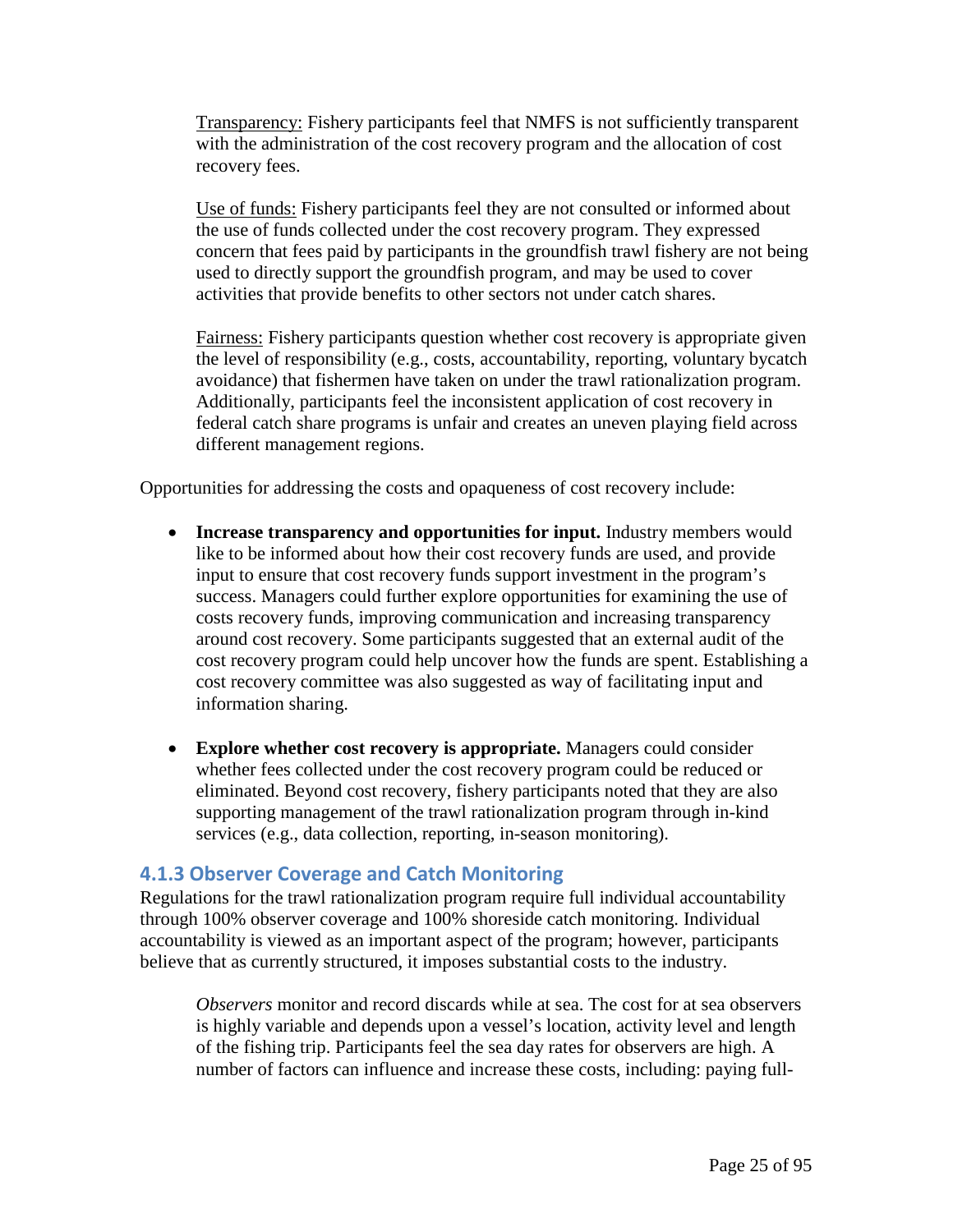day rates for partial coverage, monthly observer service contracts, and paying travel costs in addition to observer rates for vessels that are based in smaller ports.

*Catch monitors* monitor the offloading process and record landings. Observers are often able to serve both roles and perform catch-monitoring duties at the conclusion of a trip. However, when employed separately (for example, on trips with EM, which do not require a human observer), catch monitors can be particularly expensive. In remote ports, there can be additional travel and accommodation costs, and challenges with the availability of monitors.

Fishery participants contract observers and catch monitors through third party, NMFSapproved service providers. Each vessel and/or processor individually negotiates costs and develops a contract with one of the available service providers.

### **Service provider perspective on costs**

Service providers must maintain the capacity and flexibility to cover every client when and where they want to fish or offload. Prices increase when fishing activity decreases, because service providers have to maintain more capacity than is fully or consistently utilized. The groundfish trawl fishery's variable demand for observers and catch monitors also contributes to costs because more seasonal employment often results in higher turnover.

### *4.1.3.1 Duplicative Accountability Systems*

The regulatory framework for the trawl rationalization program includes several layers of accountability in addition to full observer coverage and catch monitoring. These layers include individual or sector level accountability supported by quota management, fish tickets, dealer reporting, scientific observers, and vessel monitoring system (VMS). Workshop participants feel that these layers are duplicative in a fishery that has demonstrated its commitment to accountability.

### *"We have a new system of accountability and trust has been built, but we're still operating under a cultural distrust of fishermen."*

Workshop participants suggested taking a comprehensive look at the suite of catch accountability measures. Opportunities for addressing the costs and duplication with observer and catch monitoring coverage include:

- **Choose between at-sea or dockside coverage.** Consider whether dockside catch monitors are necessary given 100% at sea monitoring. The dual requirements for at-sea observers and dockside monitors were put in place to ensure reliable accountability at the start of the program. Fishermen and processors feel that their performance in the fishery warrants adjustments to these coverage requirements, and would also like to see electronic dockside monitoring explored (see 4.1.4).
- **Reconsider 100% at-sea monitoring requirement.** Reducing the level of at-sea monitoring required could provide significant cost savings. Participants identified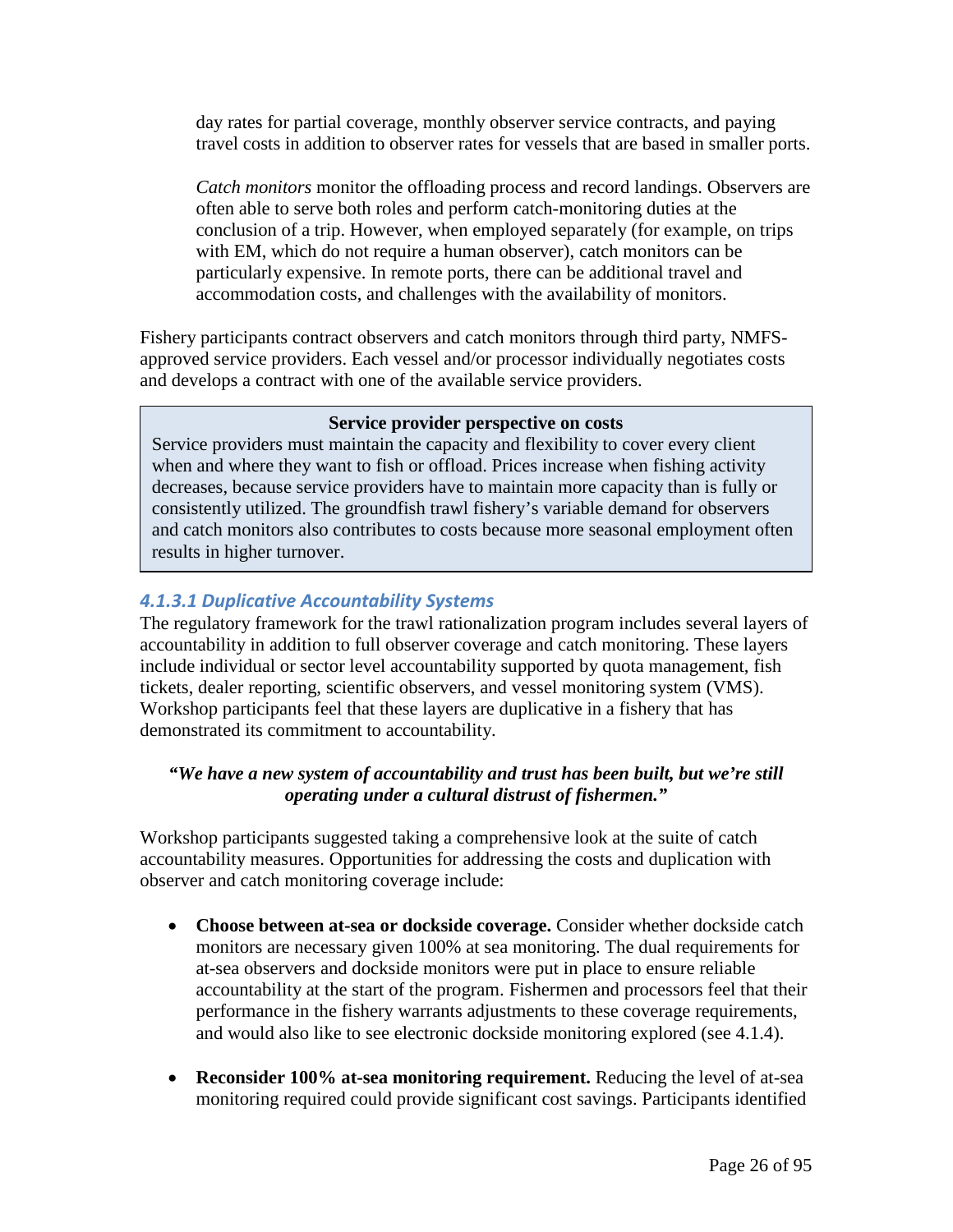two additional avenues that could be explored to support reduced observer coverage while still ensuring accountability.

- o **Apply discard rates.** Discard rates, derived from observer data, could be applied to unobserved trips to support reductions from full coverage.
- o **Apply ACL reduction tradeoff.** ACLs could be reduced to account for uncertainty created by less than 100% at-sea observer coverage.
- **Better utilize existing observer coverage.** There are different categories of observers for different purposes. Consider opportunities to authorize scientific observers (biological samplers) who are under contract with the West Coast Groundfish Observer Program (WCGOP) to monitor other West Coast fisheries to also serve as catch share observers (compliance monitors). This flexibility could reduce the financial burden and availability challenges with observers, particularly in small ports.

### *4.1.3.2 Regulatory Requirements and Availability*

Participants feel that under current regulations, educational requirements for observers and catch monitors may be excessive and contribute to low availability and high costs. Additionally, the requirements for becoming a government authorized service provider may also limit the field of potential providers. Participants expressed concern that existing providers have a monopoly on a required service and lack accountability for the rates they charge.

For small ports, particularly those in California, the challenges with observers and catch monitors can be compounded by their remote location relative to service providers. In addition to paying travel costs, participant explained that vessels and processors in these ports often have a difficult time securing observers and catch monitors. These challenges can strand vessels at the dock and lead to costly delays and missed opportunities.

Opportunities for addressing regulatory requirements and availability challenges to observer coverage include:

- **Reduce observer and catch monitor qualifications.** Reducing the educational requirements for observers and catch monitors might allow for a broader pool of potential observers/monitors, particularly for remote ports. While some believed this was an idea worth exploring, others noted that lower educational requirements might not translate into lower rates, or provide overall cost savings due to increased turnover.
- **Provide more opportunities for observer and catch monitor certification.** The agency could explore ways to offer additional training and certification opportunities throughout the year and reevaluate certification maintenance requirements; this could support mid-year changes in demand and seasonality.
- **Expand the market for service providers.** Reconsidering the observer provider certification requirements could allow more companies to provide these services.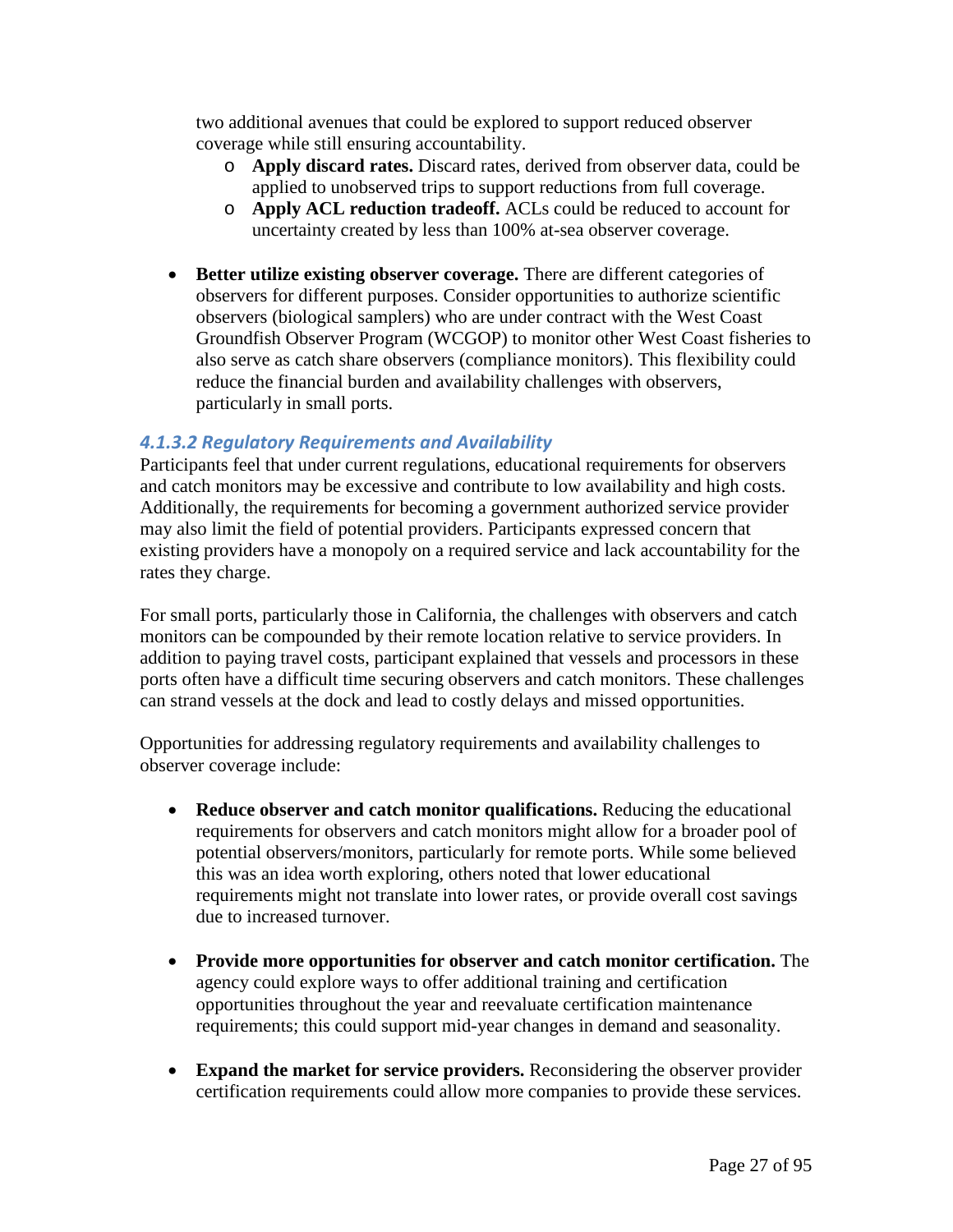An expanded field of providers could lower prices as the result of a more competitive market and could facilitate other cost saving approaches.

- **Encourage local observers and catch monitors.** Capacity for these services could to be built and sourced locally to improve availability, provide continuity of service and reduce travel costs. Leveraging a local base of observers and catch monitors could also allow for employing these services on a part time basis to better align with demand of the vessels in the community.
	- o **Community colleges.** Communities could explore opportunities to tap into local community colleges as a workforce of potential observers. Partnering with local colleges to develop a curriculum and offer degree or certificate programs could promote fisheries monitoring as a vocational career.
	- o **Community funding.** Communities could consider collaborative approaches for supporting a local pool of observers. This arrangement could provide local vessels with greater operational flexibility and make these positions more attractive to observers and catch monitors.
- **Collaborate on observer coverage.** Industry collaborations could have the potential to help offset the costs and delays associated with observer and catch monitor coverage, particularly for small ports.
	- o **Observer pools.** Industry participants could establish cooperatives to share costs, coordinate planning, and achieve efficiencies (e.g., by reducing travel costs and paid gaps in observer schedules). Participants noted that a cooperative approach could also help coordinate shifts between electronic monitoring (EM) and observer coverage (see 4.1.4).
	- o **Regional planning.** Even without any formal cost sharing mechanism, coordination and planning among vessels in the same areas could yield cost savings on observer coverage.

### *4.1.3.3 Cost Sharing, Service Models, and Alignment*

Given all of the perceived challenges with the observer program, participants suggested that exploring new cost sharing and service models may be warranted. The current system is set up as a "one size fits all" approach to catch accountability that is applied uniformly across a highly variable fishery. Participants feel this approach does not take into account the needs and limitations of each sector and vessel to ensure fair and equitable cost burdens. Industry members also perceive a lack of alignment between the needs of vessels and the needs of service providers, which can contribute to inefficient operations and drive up costs for both sides.

Opportunities for addressing cost distribution and service model challenges, and promoting better alignment include:

• **Reinstate government subsidy.** The expiration of the federal subsidy toward observer and catch monitor coverage has shifted the full burden of costs to the industry. The agency could consider a cost sharing agreement with the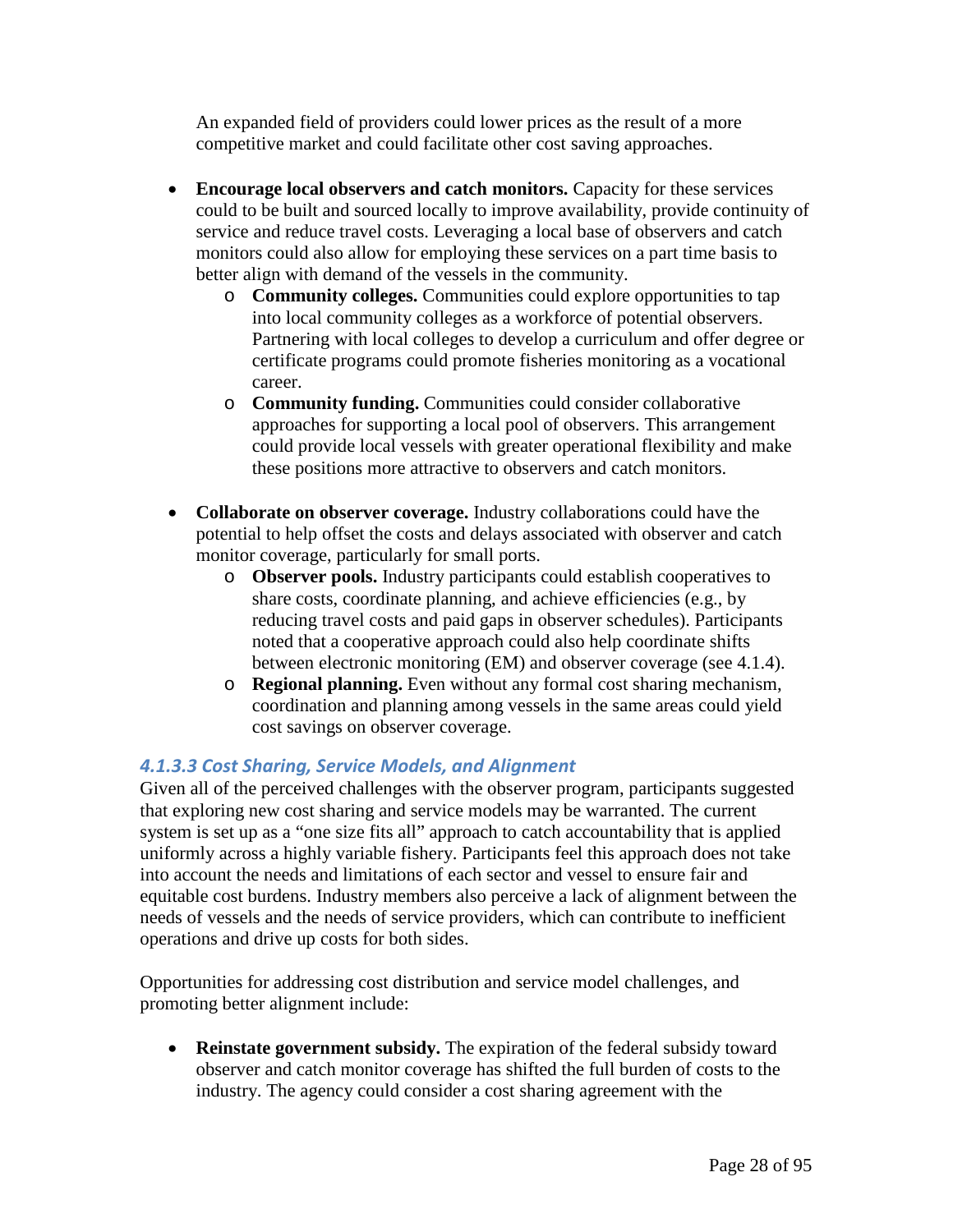government, similar to that which has been extended in the New England groundfish fishery to help offset these costs.

- **Explore a proportional cost system.** Consider a proportional cost system that allocates the costs of observers across the fleet according to the volume or value of their catch. Some participants observed that this could create a different but equally problematic distribution of the cost burden.
- **Adjust billing thresholds.** Service providers and industry members could consider if adjusting the billing schedule to a twenty-four hour clock (rather than a daily clock), or accommodating partial day billing could reduce costs. Others suggested that this might not reduce overall costs as partial day rates might increase.
- **Improve communication.** Better communication between vessels and service providers could improve availability and prices. To the extent that vessels are able to plan their observer needs, advance notice and improved consistency in activity could allow service providers to better manage their costs.
- **Encourage collaboration among providers.** Service providers could reduce costs, improve coverage, and provide more consistent service by collaborating and coordinating to serve the fishery as a whole.
- **Implement and refine electronic monitoring.** Electronic monitoring provides a promising new service model for supplementing or replacing observer coverage (see 4.1.4). Workshop participants encouraged industry members, NMFS, and the Council to continue the development and implementation of EM to make this option available to the entire fleet.

### **4.1.4 Electronic Monitoring**

Central to the group's discussion of observer coverage was the ongoing development and implementation of electronic monitoring (EM). Participants feel that electronic monitoring—the use of cameras and other technology to replace or supplement human observers to monitor discards—is a promising approach for reducing costs and addressing availability delays and bottlenecks with at sea observers. The technological and regulatory development of EM has been achieved through exempted fishing permits (EFPs); industry members, fishing organizations, non-governmental organizations, NMFS and the Council have all invested in these collaborative EFPs.

Industry experience in the at-sea whiting sector, and more recently in the shoreside fixed gear sector, demonstrates that EM may provide cost savings and allow some vessels greater flexibility and control over their operations. In the at-sea whiting sector, vessels are finding that EM is a fraction of the cost of human observers. EM may also provide cost savings in some shoreside trawl fisheries, if it can be demonstrated to be an adequate substitute for a human monitor. The cost saving potential of EM may be particularly beneficial in remote ports where observer coverage is most expensive. Participants also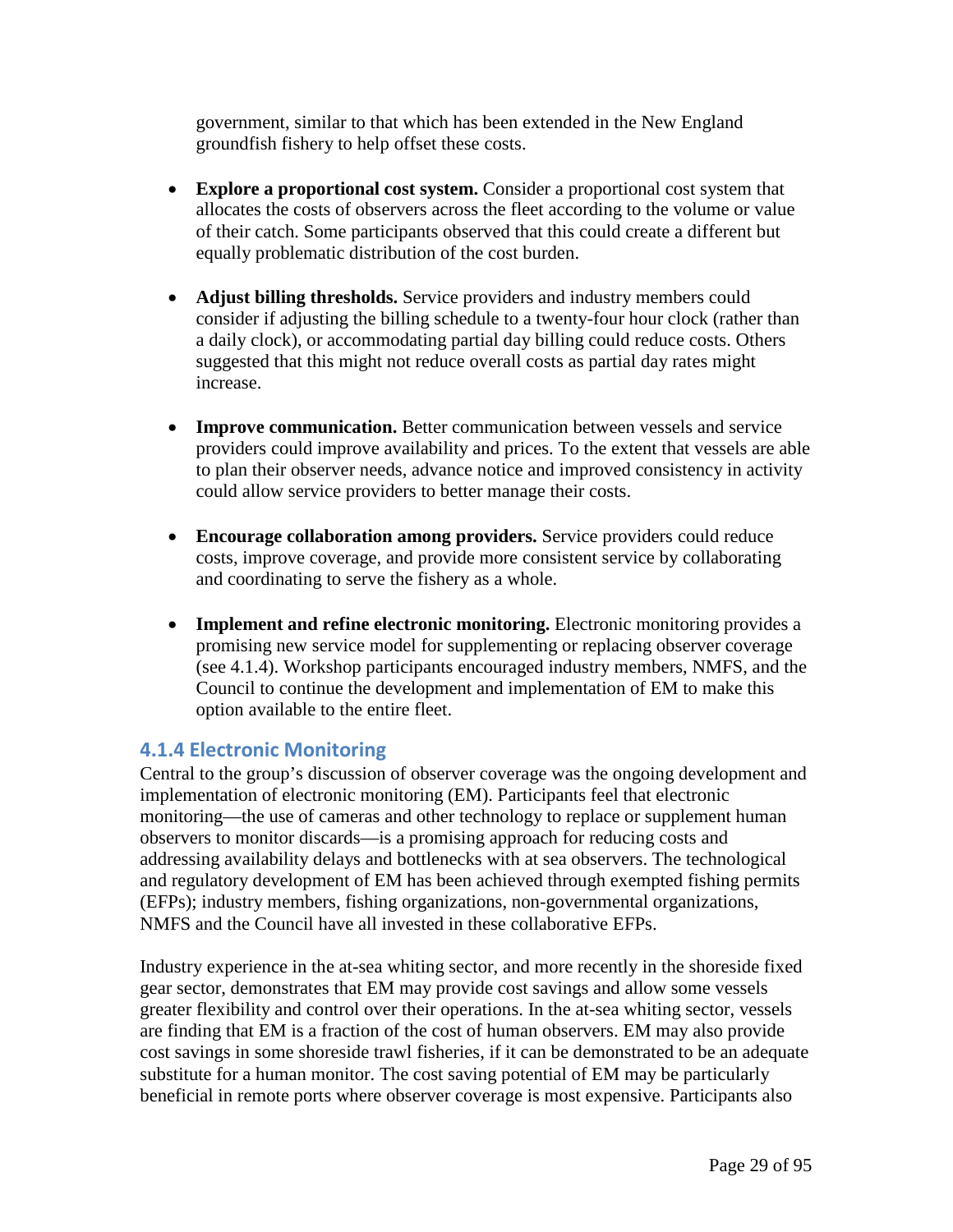noted that EM may help reduce indirect costs of feeding and housing observers, eliminate the challenge of accommodating an additional person aboard small vessels, and reduce delays in scheduling and waiting for observers.

Despite these benefits, participants highlighted challenges to optimizing the use of EM and making it more broadly available to the industry.

Uncertain cost: While EM can provide cost savings it can also introduce new categories of costs including technology, equipment and installation, data storage and video review. While the upfront investment in technology can be expensive, data storage could be one of the most significant costs depending on how long NMFS needs to store the data. These costs could be a challenge to making EM a sustainable long-term solution.

Speed of delivery: For some, the development of EM from concept to regulation has been a slow process. Implementation of regulations for EM are anticipated by 2017 for the whiting and fixed gear sectors. However, EM is still in development for the non-whiting bottom trawl fleet. For these vessels, the additional technological challenge of EM, and thus the slower pace for development, may extend the impact of observer costs and contribute to their overall challenges.

Availability of services: The shift to EM may affect the availability of human observers and catch monitors. Vessels who do not use EM may have more difficulty securing these services or face increased costs (see text box), as fewer individuals will be employed in these capacities. Additionally, vessels that use EM may have challenges scheduling catch monitors when they return to port.

Opportunities to address challenges and realize the full potential of benefits from EM include:

- **Continue collaboration and find efficiencies.** Industry and managers could continue collaborating to support the development and implementation of EM. Determining legal and procedural data storage requirements and finding efficiencies in technology and review processes could continue to make EM more viable and more effective.
- **Prioritize EM implementation for the non-whiting trawl fleet.** EM implementation is more complicated for the bottom trawl and non-whiting midwater trawl fisheries as compared to whiting and fixed gear sectors. The Council and NMFS could continue prioritizing EM, particularly for bottom trawlers, so that it becomes an available option for everyone in the industry.
- **Explore electronic options for shoreside catch monitoring.** Development of electronic systems for shoreside catch monitoring—using cameras and technology to supplement or replace the use of human catch monitors to record landings could provide additional benefits to the industry and address emerging challenges.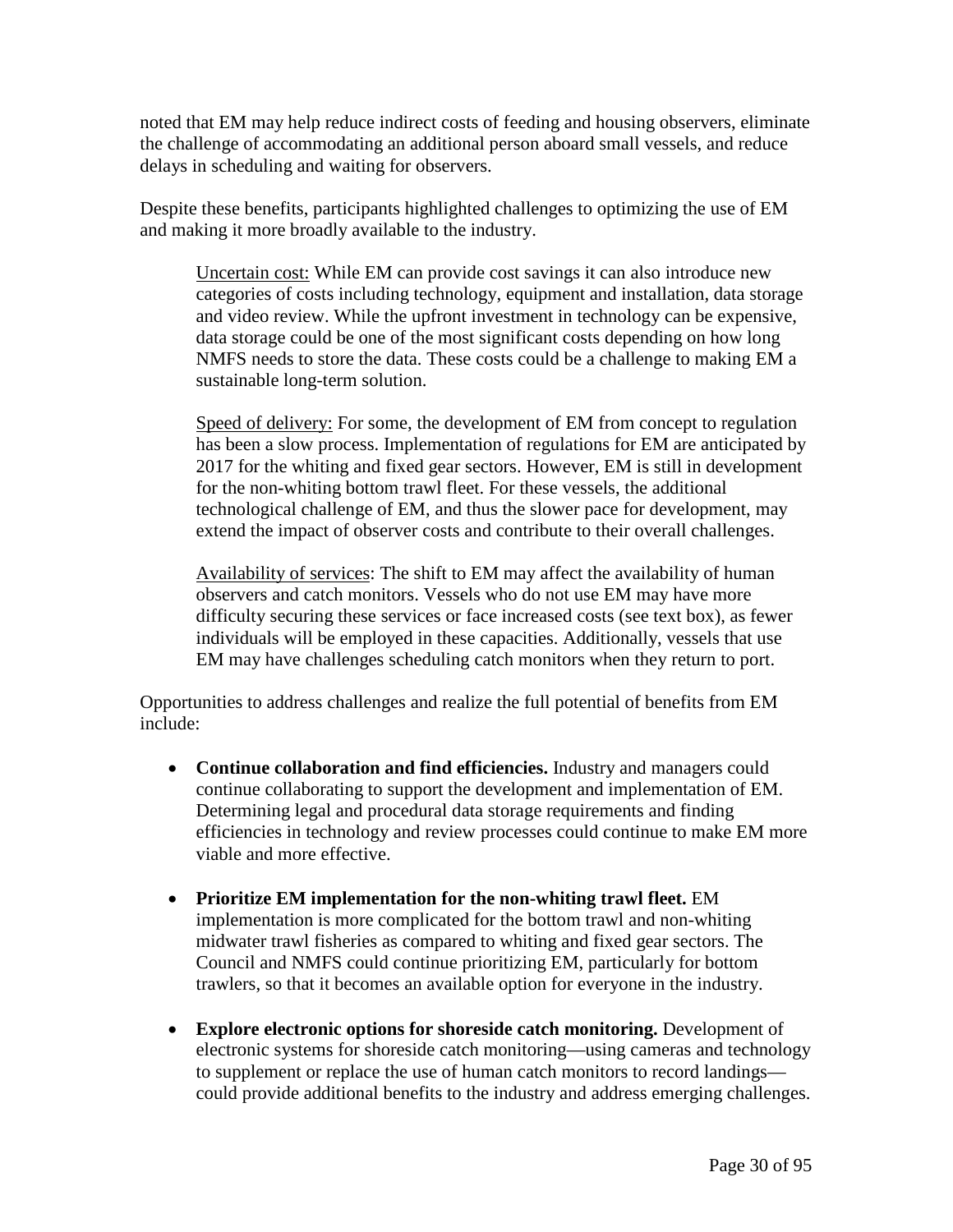For shoreside vessels using EM, the requirement for 100% catch monitoring can be a costly and inefficient bottleneck, particularly for small ports with limited access to monitors.

- **Explore ways to assess halibut viability using EM.** One of the major obstacles to EM application in the bottom trawl sector is halibut viability. Without an observer to assess viability, quota pound deductions for halibut would be assessed at 90% mortality, the worst score; this could be a major impediment to fishermen with constraining halibut allocations. Utilizing a proxy approach based on tow time, deck time, and air temperature, or actually using the EM system to assess viability could provide opportunities for a lower halibut mortality to be assessed and could make EM much more viable for the bottom trawl sector.
- **Explore video auditing.** Explore whether EM video needs to be fully reviewed, or if an audit approach could be taken to review a proportion of the footage. An audit approach could significantly reduce the costs of validating EM data.

#### **Shifting Costs with Electronic Monitoring**

Workshop participants shared concerns that while there are many positive benefits to EM, broader implementation may result in cost displacement. EM reduces costs for some participants in the fishery, but, those who continue to fish with human observers may see increased prices as the result of decreased demand in the fishery overall. Cost increases incurred by processors to meet catch monitor requirements may also offset the cost efficiency that EM provides to harvesters.

# **4.1.5 Operational and Administrative Costs**

The groundfish trawl rationalization program is a complicated management system that participants feel comes with high operational and administrative costs.

Under the program, participants find that managing and leasing quota is a significant administrative expense. For individuals who need to acquire quota, there can be transaction costs in addition to the cost of the actual quota, as well as the time burden of finding quota available for barter or purchase. There can be a similar administrative investment in brokering and tracking quota for quota share owners. These administrative responsibilities may be met by individuals or family members, or by employing quota managers to oversee quota portfolios. While the costs with leasing quota are variable over time and depend on how each business fills out their portfolio, there is often an inherent and time consuming risk calculation that informs leasing decisions. Many fishermen participate in fishing organizations and cooperatives to support the success and efficiency of their business, which comes with additional administrative costs.

Fishery participants also have to consider innovation and engagement costs, including experimenting with new gear, developing new bycatch avoidance strategies, engaging in the Council process, and lobbying to encourage support at state and national levels.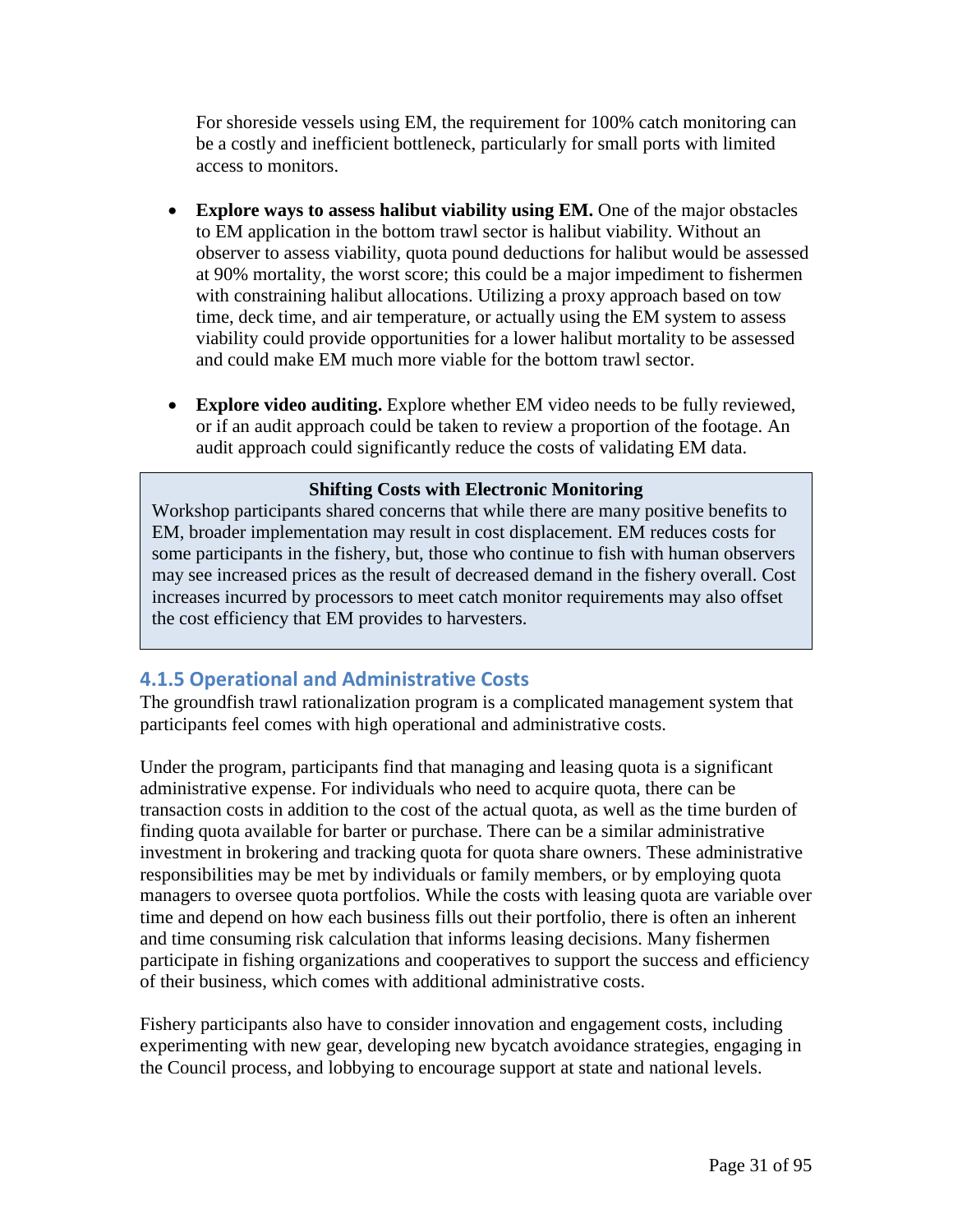Participants explained that these long-term investments in improving operations and supporting a successful fishery come with short-term costs.

While operational planning can provide cost savings and efficiencies for operational and administrative costs, participants feel uncertain about long-term planning in a complex management regime that has changed significantly in the past decade, and continues to evolve under the program. Opportunities for reducing program related costs and supporting better operational planning include:

- **Improve access to quota information.** Greater access to information about quota ownership could reduce the cost and time burden related to locating and acquiring quota pounds (see 4.2.3).
- **Increase access to insurance pools.** Working through the private sector, industry members could establish and provide access to insurance pools to help reduce the costs of vessel insurance premiums.
- **Support gear innovations.** Eliminate barriers to gear innovation and encourage the development of more efficient gears to reduce fuel costs (see 4.3.1.1).

# **4.2 Utilization**

Participants believe that stocks in the groundfish trawl fishery are largely and significantly underutilized; large amounts of quota available under ACLs remain unharvested, and the program is not achieving its goal of full utilization or achieving optimum yield (National Standard 1). Even for stocks such as whiting and sablefish, where utilization rates are higher, participants see opportunities for improvement. Participants identified several potentially compounding barriers to accessing yield and disincentives to achieving higher utilization of the groundfish resource, including access to quota, availability of certain quota, market factors and regulatory constraints.

### **What are appropriate utilization goals?**

Workshop participants generally agreed that trawl caught groundfish stocks are underutilized. However, there were varying opinions about what utilization targets are appropriate for a multispecies fishery. Some felt that 100% utilization across all stocks in the fishery is not realistic; others thought full utilization should be the goal. Utilization is influenced by the level at which ACLs and quotas are set, and also by market demand and business models. Many believe that program regulations should be set up to accommodate full utilization, and provide flexibility for the fishery to optimize harvest within the full range of possibilities.

For the majority of the fleet, the challenges with utilization relate to constraining stocks, also termed "choke species." Many constraining stocks, like Yelloweye rockfish, are overfished and managed under rebuilding plans with low allowable catch levels. Other stocks, such as sablefish and halibut are not overfished, but may constrain some harvesters in the groundfish trawl fishery given the high demand for sablefish quota and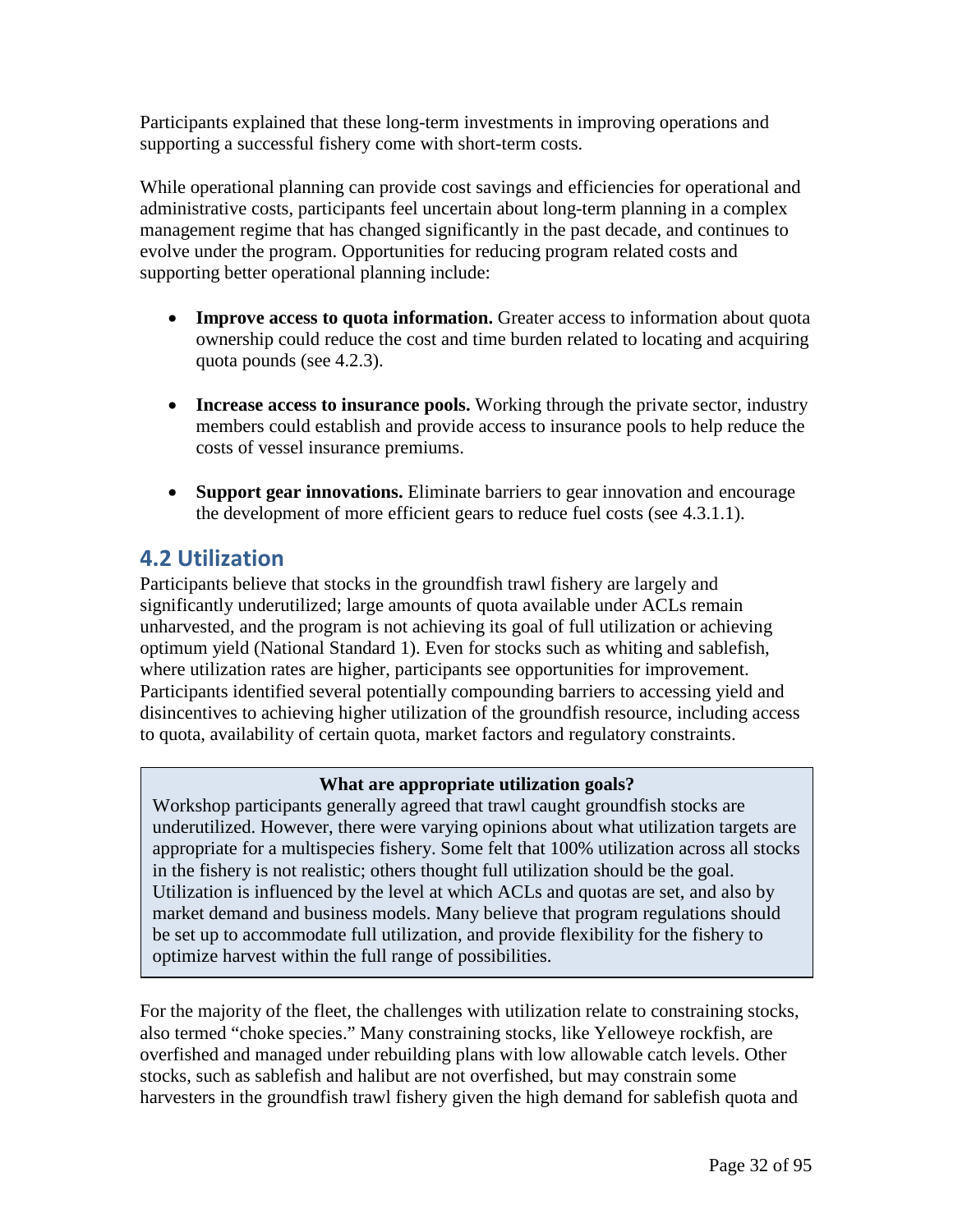the regulatory discard limits for halibut. In the multispecies groundfish trawl fishery, quota of constraining stocks often facilitates ("greases the wheels for") directed fisheries; without that quota, target species remain unharvested.

For overfished constraining stocks, ACLs under rebuilding plans are low. Thus, quota allocations are correspondingly low, and the market demand for quota can be high. Participants explained that this results in an imbalance between the quota of constraining stocks that is available (or affordable to purchase), and the quota portfolio needed for directed fisheries to operate. Additionally, some quota allocated under the trawl IFQ program can be stranded in latent permits and inaccessible to active harvesters. Participants described that as a result of the imbalance

#### **Common Constraining Stocks**

- Canary Rockfish
- Yelloweye Rockfish
- Darkblotched Rockfish
- Petrale Sole
- Widow Rockfish
- Pacific Ocean Perch (POP)
- Sablefish (Black Cod)
- Halibut

around quota, fishermen are conservative in their decision-making, reluctant to release unused quota, and incur additional costs to avoid fishing in areas where they are likely to encounter choke species. Participants believe the combination of risk avoidance, regulatory constraints and market incentives leads to underutilization of quota for constraining as well as target stocks. Increasing ACLs for constraining stocks and improving utilization of the available quota could create more flexibility to improve fishery utilization overall.

### **4.2.1 Quota/Biomass Mismatch**

Under rebuilding plans, ACLs of rebuilding stocks must be set at low levels while biomass rebuilds. As a result, participants feel there is often a mismatch between actual catch composition (what the fishery encounters) and quota composition (what the fishery is allowed to harvest). This problem can be exacerbated and become more frustrating to harvesters as stocks continue to rebuild and become more abundant. Fishermen want to see successful rebuilding efforts translate to increased access.

Stock assessment timing and uptake: Participants feel that the frequency of stock assessments and the speed at which new assessments enter the management system constrains the alignment of ACLs to biomass conditions. For example, the 2014 stock assessment for canary rockfish shows that the stock is rebuilt; however, due to the two-year harvest specification cycle, ACLs for canary won't increase until 2017. Participants believe this delay in translating stock assessments into ACLs results in lost yield, constrains the proportional alignment of quota with biomass, and creates unnecessary risk for the industry.

Layers of precaution: Participants feel the groundfish trawl rationalization program is conservative, and that too many layers of precaution are built in the system. With full individual accountability provided through reporting and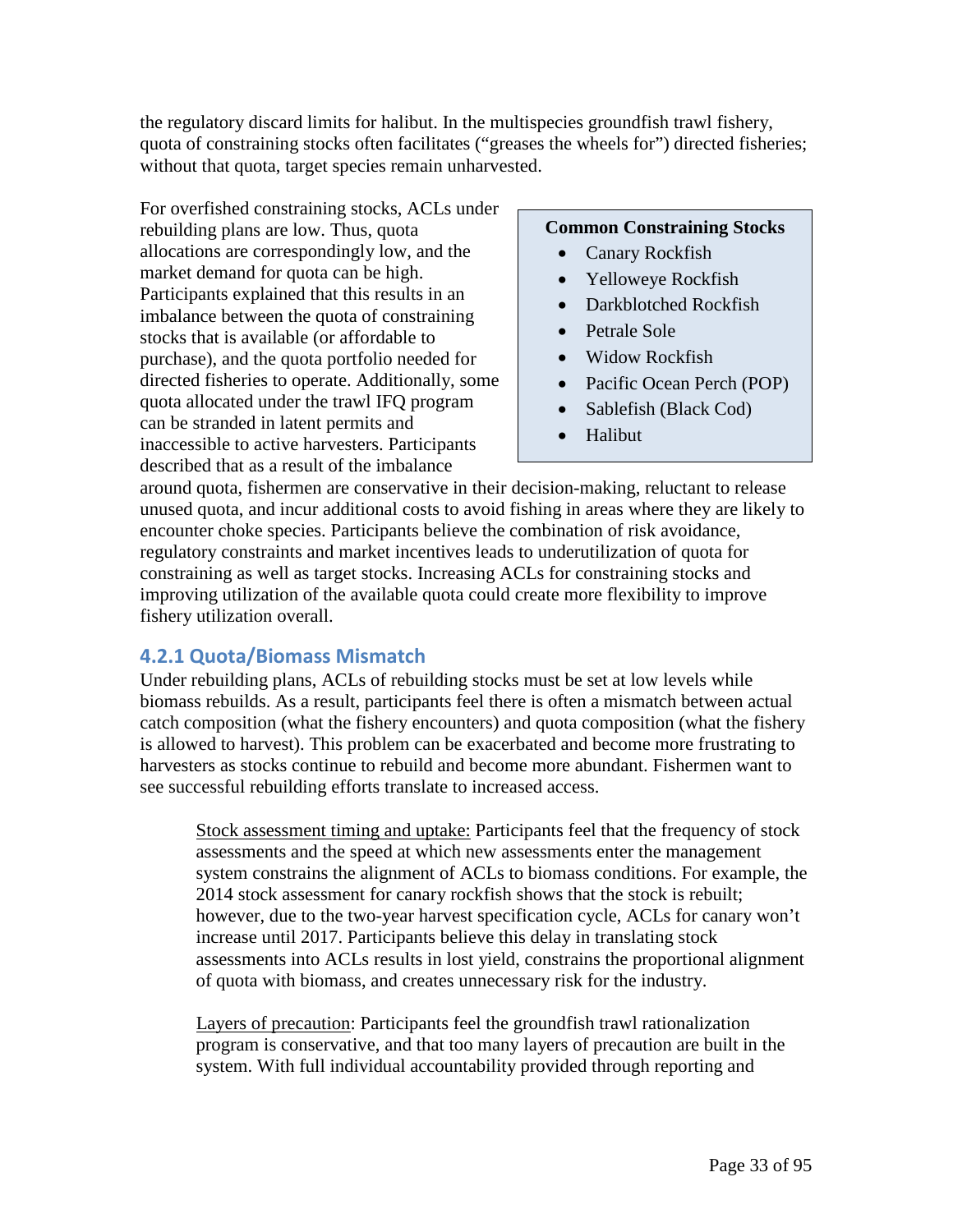observer coverage, participants believe applying additional buffers for uncertainty and other precautionary approaches are duplicative and unnecessary.

### *"Policy doesn't keep up with science, and science doesn't keep up with reality."*

Workshop participants felt that ACLs and available quota need to be more closely aligned with biomass. The rebuilding of stocks is a conservation and management success, but can also be a compounding challenge that can strand millions of pounds of quota from healthy fisheries. Opportunities for better aligning biomass with quota and supporting increased ACLs include:

- **Reconsider risk and uncertainty buffers.** Participants suggested the Council could reevaluate its approach to uncertainty and precaution. The transparency in catch and landings (100% monitoring), robust catch data streams, individual accountability measures, and low utilization rates could all potentially support a minimal level of management and scientific uncertainty buffering. Thus, a less conservative approach to setting ACLs may not jeopardize conservation or rebuilding.
- **Add a "green light" approach to two-year specifications**. The Council could reconsider its risk policy for adjusting catch limits upwards in response to new scientific information. The current "red light" approach allows for swift management action to reduce harvest in response to new stock assessments, but does not include a mechanism to implement timely increases once stocks are rebuilt.
- **Adjust ACLs in-season.** A process for mid-biennial cycle quota adjustments could be established by the Council to increase the speed with which stock assessments can be translated into corresponding ACLs.
- **Improve stock assessments.** 
	- o **Frequency and projections.** Managers could consider changing the frequency of stock assessments from every two years to every year for key stocks, and explore how stock assessments could be conducted with more forward-looking projections/forecasts. With information on stock trends, particularly for rebuilding stocks, the Council could make informed decisions about incrementally increasing constraining stock ACLs to reduce quota mismatch while still adhering to rebuilding schedules.
	- o **Conservation credit.** Participants suggested that the conservation benefits of spatial closures could be taken into account, and that the biomass in these areas could translate into increased ACLs for constraining stocks. This may be particularly true for sedentary species that associate with rocky reef habitat, much of which has been protected through the essential fish habitat (EFH) process.
	- o **Industry engagement.** Managers and scientists could identify potential avenues for more public engagement in the stock assessment process,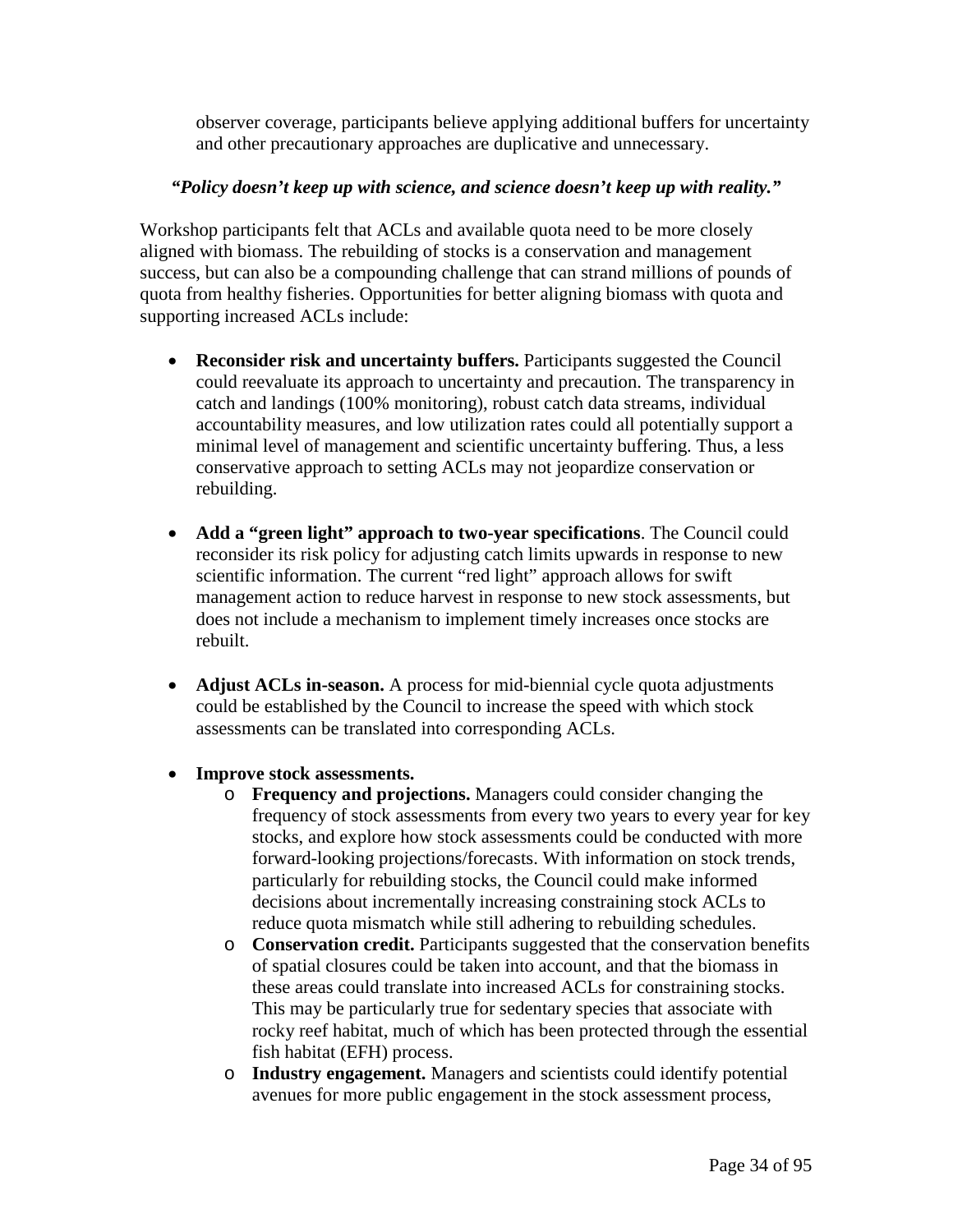particularly through collaborative data collection efforts and utilizing data provided by fishermen.

• **Revisit discard/release mortality estimates.** Applied mortality estimates could be revisited to more accurately provide credit for discard survival. Particularly for sablefish and halibut, there appear to be discrepancies in the rates applied to different fisheries and different gears. With full observer coverage, participants feel the information exists to determine more appropriate rates that reflect conservation efforts.

### **4.2.2 Regulatory Constraints to Access**

There are several provisions in place to avoid excessive consolidation of quota and ensure that ACLs are not exceeded.

*Quota pound and quota share caps:* Vessel use (quota pound) caps limit the amount of quota pounds that can be fished by a single vessel in a given year; quota control (quota share) caps limit the amount of quota shares that can be held by one entity. Vessel caps also limit the amount of quota pounds a vessel can use to correct an overage in a given year.

*Rollover allowance:* The carryover provisions in place limit the amount of unharvested quota that can be rolled over into the following year; allowable carryover varies by species, but is capped at ten percent.

*Across sector trading:* For the at-sea whiting fishery, quota of constraining stocks is allocated to the sector as a whole, and trading is not allowed between the shoreside sector and two at-sea sectors.

Some participants are finding the quota pound caps and quota share caps too low to operate effectively within the IFQ program. Participants suggested the limitations on quota carryover and trading of constraining stock quota among sectors can also constrain the flexibility needed to align quota with catch. These regulations, in addition to the market drivers and risks discussed below, can create barriers to the efficient flow of quota shares and pounds within the program.

Opportunities for reducing regulatory constraints to access and supporting higher utilization include:

• **Increase quota pound and quota share caps.** Raising the limits (caps) on quota pounds and quota shares could allow fishery participants to access the quota needed for their businesses. This could involve revising or doing away with the quota pound caps and/or quota share caps, increasing the size of individual caps, or any combination of the three. Participants noted that in considering cap increases, the protection provided against large companies buying up significant amounts of quota should also be considered.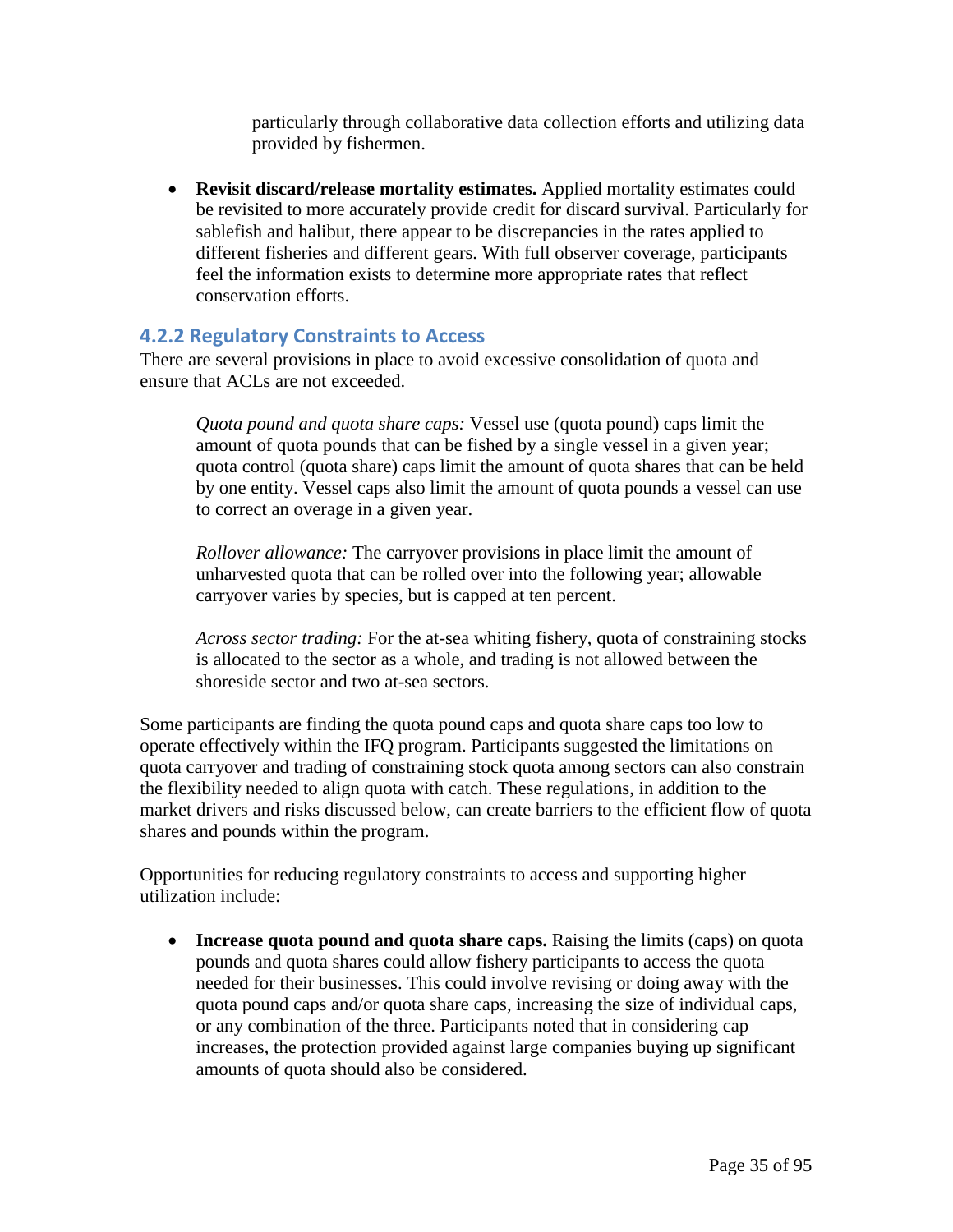- **Increase allowable rollover of quota.** Increasing the amount of quota that can be carried over to the next season (for target and constraining stocks) could facilitate access to quota while remaining within allowable catch limits. Particularly given low utilization rates, participants felt that providing additional flexibility to "bank" quota for when it's needed would likely not compromise rebuilding or adherence to ACLs. Some participants suggested that allowing unrestricted rollover could facilitate better utilization in the fishery, and that for such long lived species, the concept of annualized catch limits is not particularly meaningful.
- **Provide quota flexibility in the whiting fishery.** Consider mechanisms to allow the at-sea whiting fishery to access or acquire additional quota above their sector allocation. Specific recommendations include:
	- o **Quota shifting.** Consider allowing vessels in the shoreside whiting fishery to apply their shoreside IFQ quota against catches made when participating as catcher vessels in the at-sea mothership sector.
	- o **Quota trading.** Consider allowing the at-sea sector to purchase or lease constraining stock quota from the shoreside sector IFQ quota market. Some participants noted that a holistic system of trading both ways across sectors could be most equitable.
- **Utilize latent quota.** Consider ways to encourage or facilitate the harvest of unused quota. Mechanisms could include common pool use of remaining quota, encouraging release of extra quota prior to the end of the season, or other innovative ways to translate latent "paper quota" into fish on the dock.

### **4.2.3 Quota Markets**

Industry participants emphasized that they must maintain a carefully balanced portfolio of quota to participate successfully in the multispecies groundfish trawl fishery. Some harvesters believe that their allocations of quota under the program do not reflect the quantities or portfolio of species that they were catching prior to the program's implementation, particularly for constraining species. Many fishermen must then lease quota to fill gaps in their quota holdings. Participants noted that the costs of quota leasing vary across vessels but represent a significant cost overall.

Many participants expressed their frustration with the effectiveness of the current quota market system, and identified a number of obstacles that they feel constrain movement of quota and prohibit better utilization from the fishery.

Ineffective trading: Participants believe the current system for trading quota is complicated and inefficient at connecting quota holders. Greater communication and transparency could help the quota market to operate more efficiently.

Quota holding: Participants explained that many harvesters and quota owners are responding to the complicated equation of whether to hold or lease quota (see 4.2.4) by erring on the side of caution. Fishermen often hold onto their quota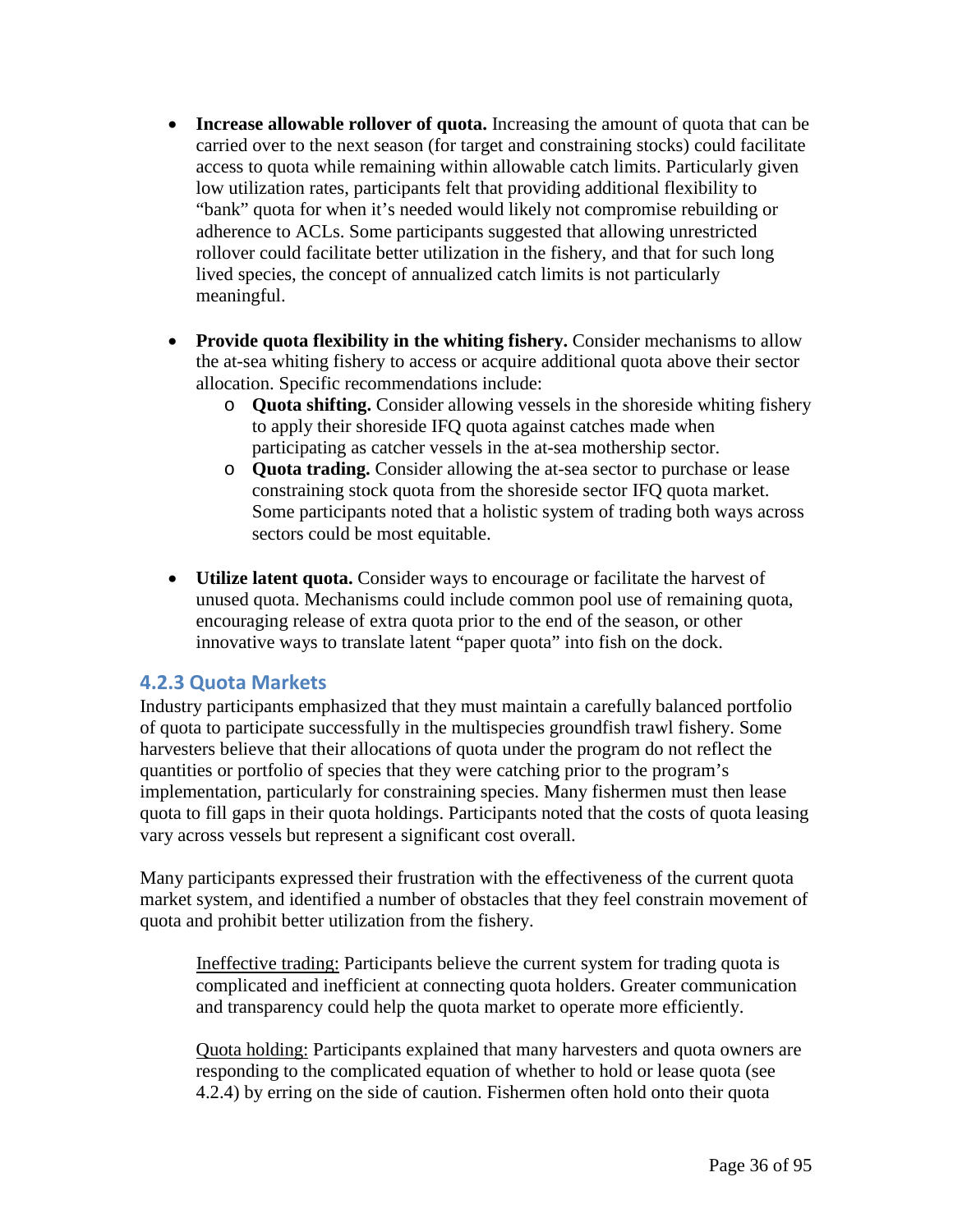pounds until the end of year or purchase quota pounds early in the year as an insurance policy against future bycatch events. This response can reduce the amount of quota available on the market throughout the year. Fishery participants are required to acquire quota pounds to cover overages within 30 days or before the next trip; the inability to acquire quota can strand vessels mid-season and/or drive up market prices for quota. Holding onto quota can result in a year-end glut of unused quota on the market that was unavailable when it was needed.

Sablefish quota movement: Some non-whiting trawlers feel that, as a result of the gear switching provision, difficulty accessing sablefish quota has become a significant constraint to improving utilization for the bottom trawl fleet. Participants noted that a number of factors may contribute to this situation, including higher catch values for fixed gear caught sablefish, scarcity of quota, high prices for sablefish quota, and purchasing and leasing behavior by processors and harvesters. In addition to being a directed fishery for the fixed gear and bottom trawl fleets, sablefish quota is necessary to target bottom trawl species such as Dover sole and thornyheads (see text box, below).

#### **Perspectives on Sablefish**

The movement of sablefish IFQ program quota from trawl to fixed gear participants is a charged and complex issue. Anyone who leases or purchases a trawl endorsed limited entry permit, establishes a vessel account, and leases or purchases IFQ quota can participate in the groundfish trawl IFQ fishery. The gear switching provision for trawl permits was built into the trawl rationalization program, and several permit holders have converted and invested in the IFQ fixed gear fishery. Several fishermen also participate using both gear types. There continues to be interest in this provision, including from fixed gear sablefish fishermen who own sablefish endorsed limited entry permits or fish open access sablefish, or who participate in other commercial fisheries. While fishing in the trawl IFQ program, fixed gear participants must abide by all of the program regulations, including 100% observer and catch monitoring requirements.

Some trawl fishermen are frustrated by the impacts they perceive as resulting from the fixed gear sablefish component of the IFQ fishery. Several factors contribute to this frustration, including the entrance and/or conversion of vessels to fixed gear IFQ, the targeting of a single species within a multispecies complex, and an increase in demand and price for sablefish quota. Many trawl fishermen target sablefish or need sablefish quota in order to access Dover sole and other trawl target species. While the number of fixed gear vessels, and the amount of sablefish harvested by fixed gear, has declined somewhat since the peak in 2011, some bottom trawl fishermen continue to feel that sablefish catch by fixed gear IFQ vessels constrains utilization in the trawl fishery.

Quota pricing: The price of acquiring constraining stock quota can be expensive, and in some cases prohibitively high. Participants explained that quota prices are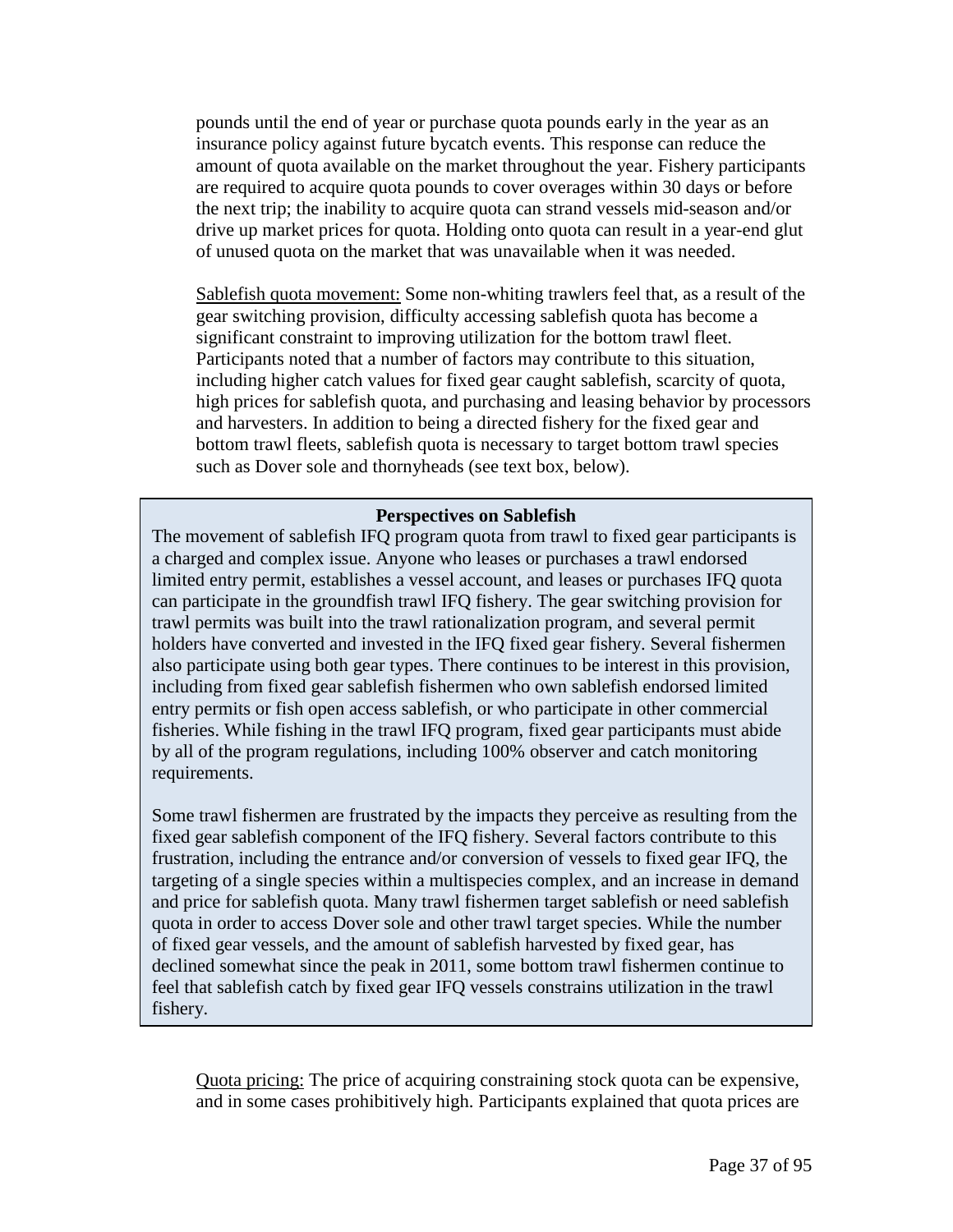driven by the limited amount of constraining stock quota, the limited mechanisms in place to facilitate market transactions, and the behavioral and regulatory incentives to hold quota. Some participants also expressed concern that quota entities might influence quota prices (see text box, page 39).

Opportunities to address market constraints and improve access to quota include:

- **Improve communication to facilitate trading.** Quota holders could benefit from more efficient communication and equal access to information to facilitate trading. Participants suggested several specific ideas, including a database of contact information provided by NMFS on the trading site, and a voluntary registry and/or anonymous online forum (akin to Craigslist) that could be used by the industry to facilitate trading. Participants feel the current trading interface is too formal and transactional; networking among industry members could help build relationships, encourage the flow of quota and minimize the competition that can drive up costs. During this discussion, some did note the need to be cautious of collusion, confidentiality and privacy considerations when developing these communication mechanisms.
- **Engage in industry collaborations.** The movement of quota could be facilitated by additional industry led collaborations that encourage the flow of quota throughout the year.
	- o **Cooperatives and risk pools.** Cooperatives and risk pools could help some industry members to reduce financial risk by distributing risk across a pool of participants. These structures could also facilitate more efficient allocation and movement of constraining stock quota, particularly for severely constraining overfished stocks. In addition to voluntary risk pools, participants suggested that managing quota of certain bycatch stocks, such as Yelloweye and halibut, in sector wide risk pools could be a better approach than individual quotas. The group also discussed incentivizing risk pools by potentially providing relief from certain regulations based upon the practices and added accountability of the cooperative.
	- o **Trusts, funds and quota banks.** Community funds, conservation trusts and quota banks can help maintain local ownership and harvesting of quota, facilitate quota access, and mitigate price inflation (see 4.5.1). Increasing the visibility of these organizations and facilitating the administration of these entities (see below) can support broader benefits.

## **Risk pools and cooperatives**

Risk pools and cooperatives have proven to be effective mechanisms for supporting utilization and improving efficiency by mitigating risk. In addition to supporting access to constraining stock quota, participants in cooperatives often work together to develop strategic fishing plans, collect and share data, and actively avoid areas of high bycatch by creating spatial maps and voluntarily closing hot spots. Cooperatives and risk pools can be tools for improving utilization but are not standalone solutions. These programs also introduce additional administrative and data costs.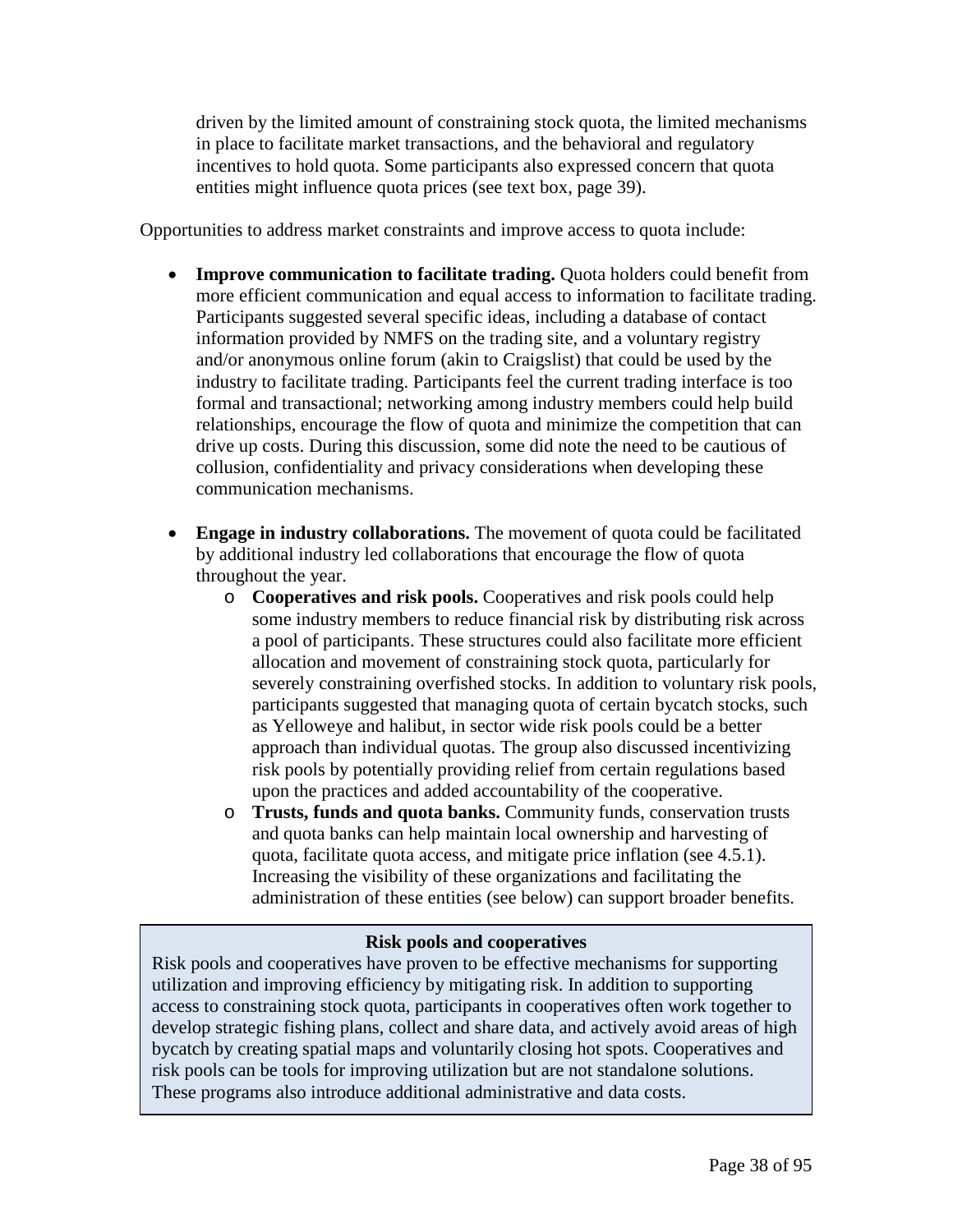• **Facilitate administration of quota entities.** Managers could consider streamlining and updating regulations to support more efficient administration of quota entities (e.g., cooperatives, quota funds, conservation trusts and quota banks). In particular, relaxing quota accumulation limits and authorizing entities to hold quota without also having to hold vessel accounts and permits could allow for more efficient operations.

#### **Quota entity concerns**

When discussing quota entities (e.g., risk pools, cooperatives, and quota funds, trusts and banks), some participants expressed concern about the impact these approaches could have on other fishermen. Some participants worry that these entities could reduce the amount of quota available on the market and influence prices. Particularly when supported by investments from third party entities, such as donors and nongovernmental organizations, some worry that the playing field becomes less level when sub-groups of fishermen are provided with preferential access to subsidized quota.

- **Establish limits on sablefish quota movement.** Limitations on the movement of sablefish quota could help ensure that quota remains accessible to the non-whiting fishermen who use trawl gear. Some participants from this group suggested that limits could be established to cap the number of new fixed gear vessels that could enter the trawl IFQ fishery (i.e. not granted quota under the trawl IFQ program), and/or the amount of IFQ quota that can be fished by each gear type (fixed gear and trawl gear). Participants noted that it would be important to consider the implications of a cap, and not to penalize those individuals who have already invested in the fixed gear sector of the trawl IFQ fishery through converting gear, acquiring permits and/or purchasing quota. Some fixed gear participants noted additional considerations, including the potential benefits of fixed gear fishermen who target sablefish making their other constraining species quota available to bottom trawlers, and that limitations on leasing or selling of sablefish quota could be economically disruptive to trawl permitted vessels that lease their quota.
- **Align seasons for shoreside quota.** Aligning shoreside whiting and non-whiting seasons could help encourage the flow of quota on the market. Having the same annual timing for choke species could better facilitate the movement of quota between sectors.
- **Consider alternative ways to structure quota prices.** Consider whether contracts or mechanisms could be used to control price inflation, such as grounding prices in the value of catch. For example, participants noted that the price for quota in some Alaska catch share programs is set as a percentage of catch value in order to reduce the harvesters' risk and allow more equitable access to quota.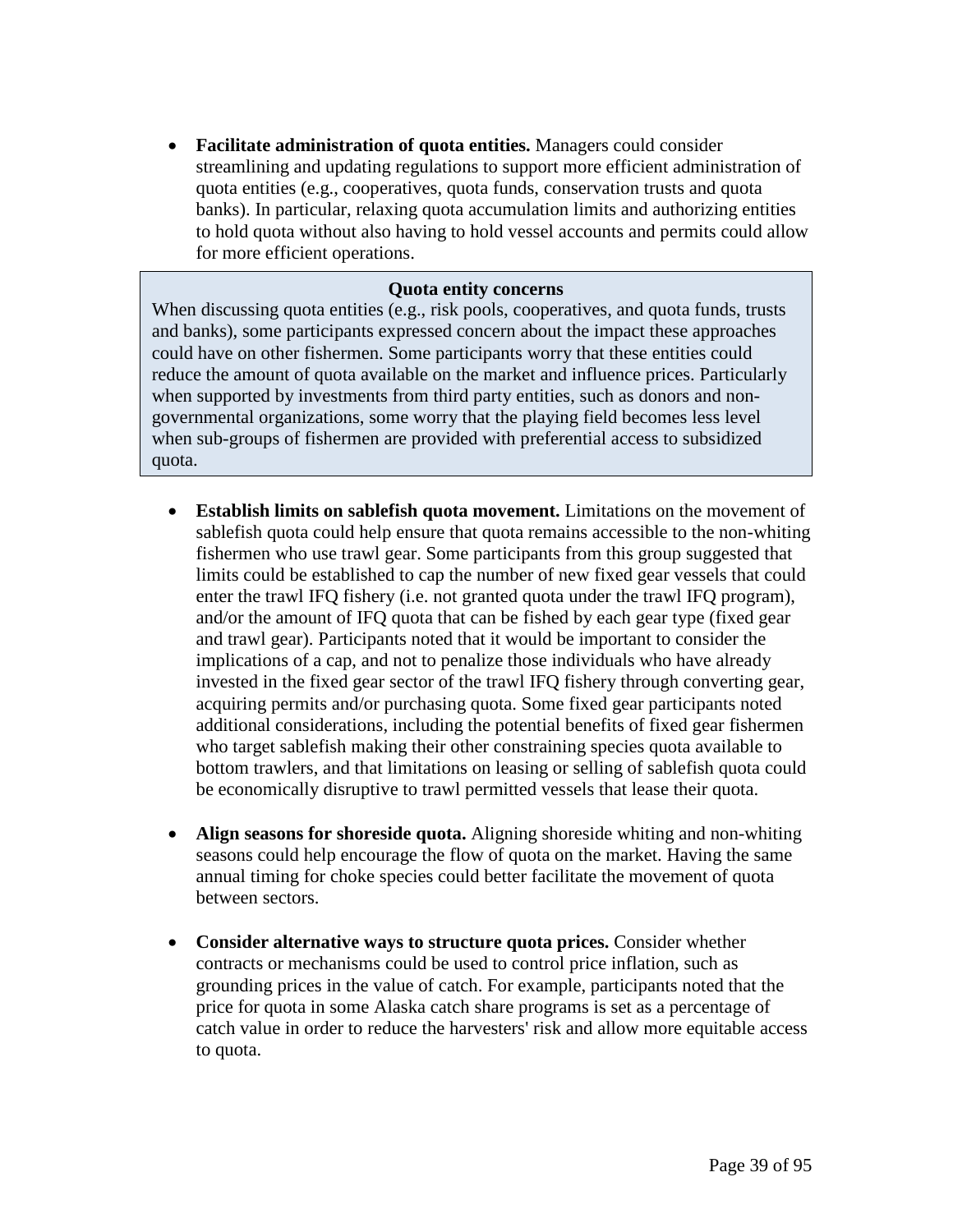#### **Economic valuation of quota shares**

The economic value of quota is difficult to determine. The lack of clarity around a) the monetary value of quota on the market and b) the monetary value of quota shares as an asset, can constrain the ability of quota holders to make informed trading decisions and secure loans using quota shares as collateral. Defining and strengthening the value of quota shares, and enlisting more lending support for the industry could help quota holders secure capital to make investments in their business.

## **4.2.4 Risk Calculation and Overages**

Participants feel that in addition to overcoming the constraints imposed by ACLs, one of the fundamental challenges to utilization is managing the risks of aligning quota portfolios with harvest. With the balanced portfolio of quota pounds needed to participate in the groundfish trawl fishery, and the barriers to acquiring that portfolio, participants believe that fishing for groundfish is a risky proposition. Participants face the possibility of exceeding their quota pounds and not being able to cover an overage. As a result, participants are conservative and risk-averse in their decision-making.

Weighing options: Participants feel individual quotas and the quota market in the non-whiting fishery can make long-term and short-term business planning challenging. Fishermen noted that they invest significant time weighing the risk of "if, what and when" to lease. If they lease quota and don't end up needing it, they lose money; if they lease less than they need, they might be over and not be able to cover the overage; and if they don't invest to acquire the quota they might need, they can't fish and therefore can't make money.

Covering overages: Participants emphasized that covering quota overages is an urgent problem. Fishery participants are required to cover quota overages within 30 days and clear any quota deficits before leaving the dock. Participants believe the often distorted supply and demand function of constraining stock quota can make the existing quota market an expensive and largely unreliable avenue for ensuring positive balances for constraining stocks. Participants expressed that lags in confirming observer reported catch sometimes compound this problem, forcing fishermen to scramble to find quota at higher market prices or sit out until they can afford to cover the overage.

Lightning strikes: Participants are concerned about rare unintended bycatch events that can cause a vessel to significantly exceed its quota pounds with one "disaster tow." This can result in grave consequences if the vessel is unable to cover the overage due to quota pound caps or market availability. Participants feel that the potential for lightning strikes is exacerbated when ACLs do not reflect current stock assessment results; high biomass of constraining stocks with unaligned low quotas can make it even more difficult to keep catch under constraining stock quota limits.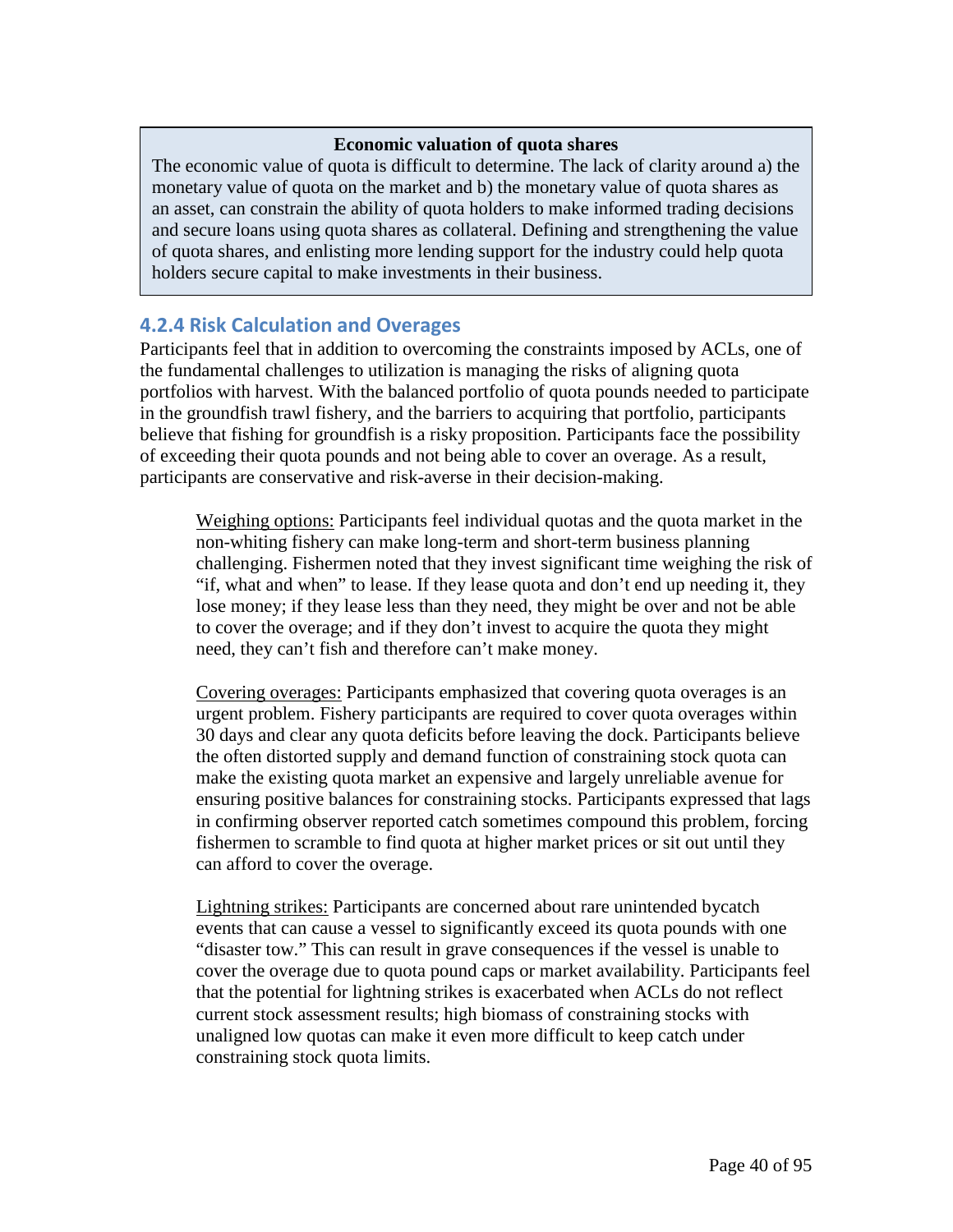In addition to the ideas addressed previously, opportunities to directly mitigate risk were identified:

- **Improve speed of observer reporting.** Consider ways to improve fishermen's access to preliminary observer reports. Consistently having access to preliminary reports after the trip concludes could allow fishermen to have a better sense of the quota pounds they have remaining or need to acquire.
- **Create a rebalancing mechanism.** Creating mechanisms to rebalance overages and avoid excessive penalization could help mitigate participants' concerns about risk and consequences. For example, allowing after season trading to cover overages with remaining quota, or forgiving deficits so long as the total sector allocation has not been caught.
- **Explore market solutions for quota overages.** Creative market solutions, such as allowing the trading of negative as well as positive amounts of quota pounds could allow vessels that encounter overages that exceed their vessel limits to work out their overage on the market. Under these sorts of potential market mechanisms, all vessels could conceivably continue to fish so long as the sector as a whole covered the overage.
- **Reconsider choke species management**. Discussions at the workshop raised a fundamental question: *is precise management of quota pounds the right tool to manage all choke species?* Participants suggested taking a step back and considering different strategies; the group raised the following ideas and questions.
	- o **Spatial management.** Could spatial management complement or replace quota management for some particularly constraining overfished stocks? These ideas were met with very mixed reactions.
		- Closed area approaches could include replacing quota accountability with closures, or combining closed areas with increased quotas.
		- Open area approaches could include incentivizing fishing in designated "clean areas" by not counting quota caught in those areas, or counting quota at a discounted rate (e.g. 0.5 quota pounds per 1 pound caught).

For overfished stocks that are sedentary in nature, such as Yelloweye rockfish, a designated Yelloweye Rockfish Conservation Area could support rebuilding while providing relief from the constraining quotas.

- o **Soft Caps.** Could soft caps and in-season management measures provide balance between supporting utilization and ensuring rebuilding?
- o **Information and technology.** How can information streams and technology be used to help avoid bycatch? Identifying seasonal or realtime bycatch hot spots could help reduce bycatch rates. Exploring ways to credit vessels that participate in voluntary programs could help encourage participation and reduce risk.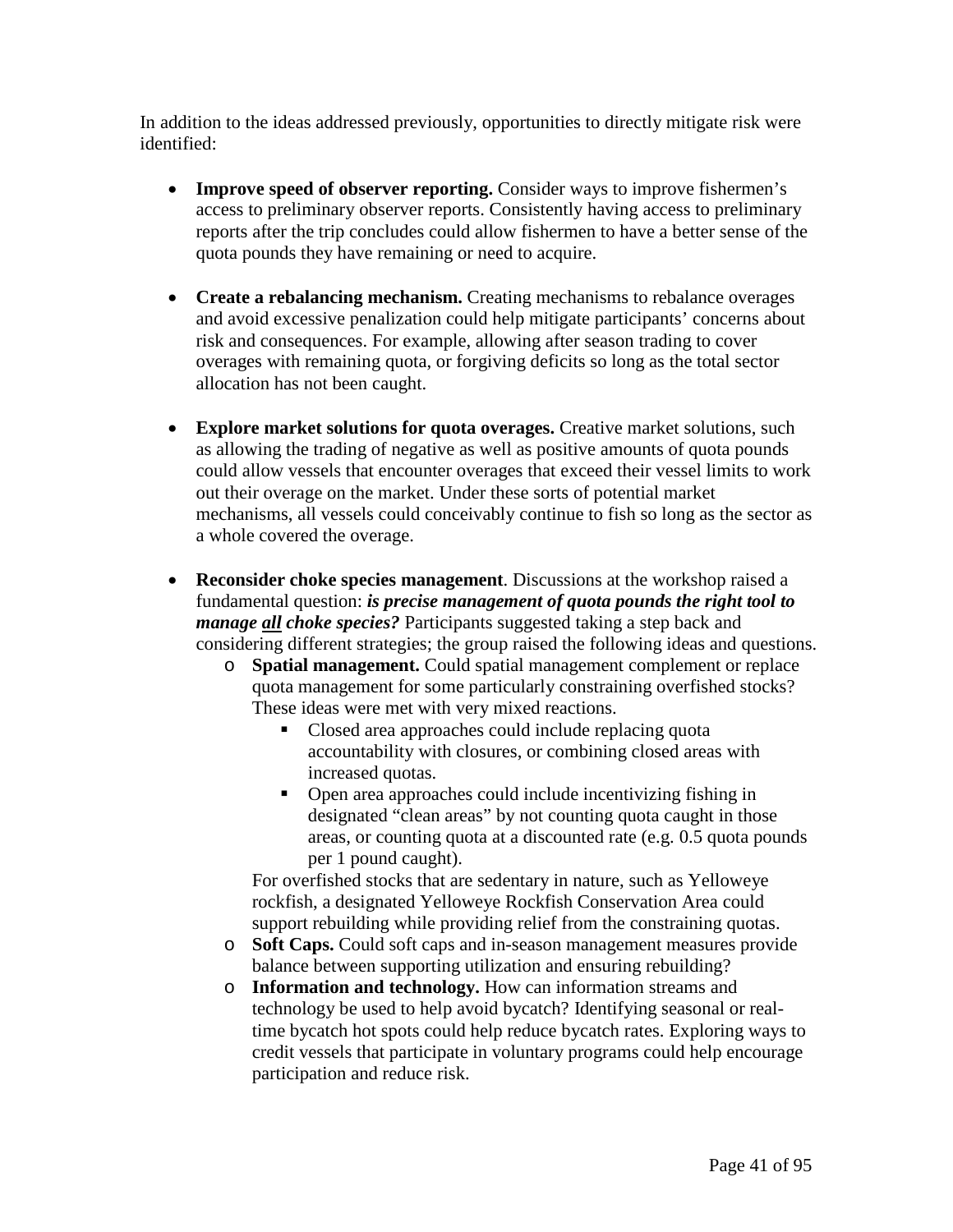o **Investing resources.** Are there opportunities to better direct limited resources? Participants pondered if the funds currently spent on the complicated system of quota counting could be better directed to make sure that overfished stocks are recovering.

# **4.3 Efficiency and Flexibility**

The groundfish trawl rationalization program was implemented amid a framework of preexisting regulations and effort and output controls. Given the individual accountability required by the program, fishermen want the discretion to determine how best to harvest their quotas and the flexibility to adapt their businesses to succeed within the trawl rationalization program and ACL framework.

## *"The pathway forward is to offset costs by adding value, especially through increased efficiency."*

## **4.3.1 Outdated and Constraining Regulations**

Fishermen are frustrated that the previous effort based controls were not reconsidered during the development and implementation of the trawl rationalization program, and discouraged that they continue to exist five years into the new output based management program. Participants feel that these pre-existing regulations hinder performance under the new system by constraining access, efficiency and innovation, and imposing unnecessary costs and duplicative constraints. They noted that the fishery has changed substantially since these controls were put in place; the rationale and necessity for these regulations may no longer hold true. Additionally, participants believe that these sweeping effort controls manage to the "lowest common denominator," assume that all fishermen are bad actors, and do not reflect the accountability and commitment demonstrated by the industry. Participants want to see the trust that has been earned by the industry under the trawl rationalization program reflected in the regulations.

## *"We wanted a new progressive modern fishery management tool, so we took a 21st century tool and put it on top of a 20th century tool."*

## *4.3.1.1 Gear Restrictions*

Fishermen are effective researchers, problem-solvers and innovators. Participants believe the residual gear restrictions constrain the industry's flexibility to adapt to the trawl rationalization program by developing more selective and efficient gear. The fishery is fully accountable and the industry feels they need more autonomy to determine how best to harvest their quota within the parameters of the trawl rationalization program.

Opportunities for reducing gear constraints and clearing a path for greater flexibility include:

• **Allow for multiple gears.** Managers could consider authorizing vessels to carry multiple gears on a single trip. This could allow fishermen to be responsive and harvest a portfolio of species that aligns with market demands (see 4.4.1).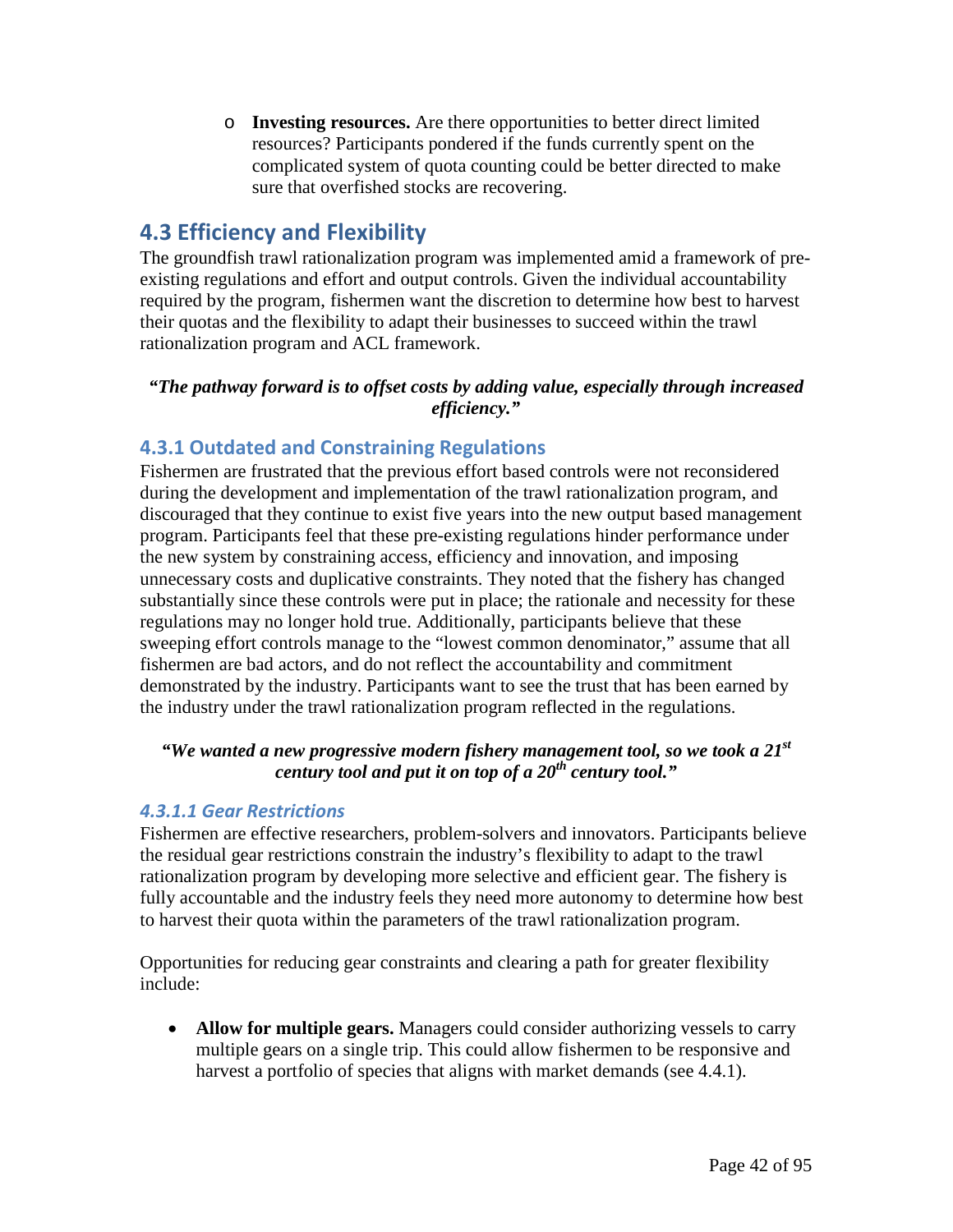- **Remove selective flatfish requirement.** The use of selective flatfish gear inside 100 fathoms may no longer be needed given the rebuilding of rockfish and accountability measures in place. Managers could consider eliminating this requirement, which could allow more flexibility in gear usage and access to the nascent reemerging rockfish fishery and associated markets.
- **Eliminate footrope and mesh requirements.** Managers could consider removing the footrope and mesh size requirements. This could allow greater flexibility in harvesting target quota and promote innovation and efficiency.
- **Improve information exchange.** Fishermen want to develop better mechanisms to share new ideas, exchange gear innovations lessons between ports, and to find efficiencies through collaboration and teamwork.
- **Facilitate and fund innovation.** While the exempted fishing permit (EFP) program is a valuable pathway for fostering innovation, the process could be improved to streamline the permitting process and uptake of results. Educating fishermen about grant and other funding opportunities and connecting researchers and industry members could improve collaboration and foster innovation.

## **Gear Innovations**

Workshop participants emphasized that the development and modification of gear holds significant promise for improving utilization and performance of the trawl fishery, and that this innovation should not be constrained by regulations. Gear innovations have the potential to decrease bycatch interactions, reduce discards, and improve catch value. By leveraging the data generated by observers and electronic monitoring, the industry can explore the efficiencies and benefits of experimental gear at an even faster rate.

## *4.3.1.2 Spatial Measures*

Participants feel that spatial measures also constrain access and efficiency. The group's discussion focused primarily on the existing network of rockfish conservation areas (RCAs) implemented to support rebuilding under the previous effort control system. Fishermen emphasized that they need the flexibility to fish where they can access target species and minimize encounters with constraining species. Participants believe that the RCAs restrict access and force fishermen to exert more time, energy and expense per pound of catch. With the precaution built into the trawl rationalization program through full accountability and the probabilistic approach (p\*) used for setting Acceptable Biological Catch (ABC) levels, the industry asserts that mortality closures are duplicative.

Opportunities to remove unnecessary spatial constraints include:

• **Eliminate or modify RCAs.** Fishermen would like to see the RCAs lifted, or at minimum, the boundaries and restrictions modified. Managers could consider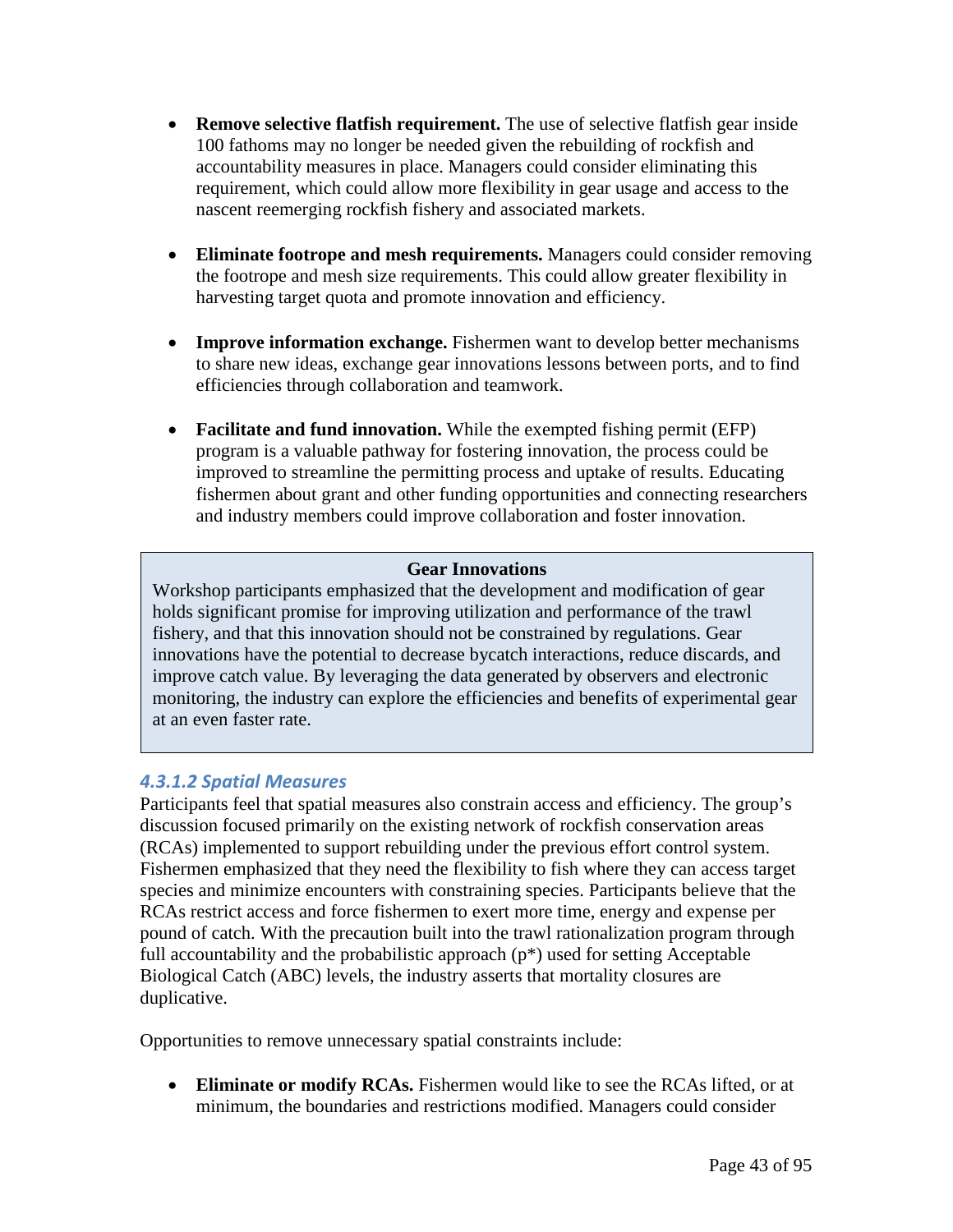these changes, which could allow fishermen to follow volume, selectively fishing on larger concentrations of target stocks and reducing bycatch.

• **Allow southern access to whiting.** Managers could consider removing spatial constraints in the whiting fishery, particularly allowing at-sea processing south of 42°N. This could aide efficiency in the mothership whiting sector, support improved access to a dynamic resource, and eliminate unnecessary delays and expense.

## **Rockfish Conservation Areas and Habitat**

As the Council considers the habitat implications with revising the RCAs, fishermen noted that shoreside non-whiting bottom trawlers are the only vessels currently excluded; midwater whiting and non-whiting, and shrimp, are all operating in the RCAs. Fishermen noted that the RCAs were intended to function as a mortality reduction measure rather than as habitat protection.

## *4.3.1.3 Seasonal Regulations*

Participants also view seasonal regulations as another category of residual effort controls that are unnecessary under the trawl rationalization program and an impediment to access and efficiency.

Opportunities to address unnecessary seasonal regulations include:

- **Remove midwater trawl seasonal closure.** Managers could consider allowing year-round midwater trawl fishing for non-whiting species. This adjustment could support more stable operations, better positioning with markets, better alignment with shoreside annual quota markets, and facilitate the development of a stable, profitable market for rockfish.
	- o **Consider a substitution mechanism.** Given bycatch considerations, particularly of constraining groundfish species and Endangered Species Act (ESA) listed salmon, corresponding risk mitigation measures may be helpful to facilitate lifting the current midwater trawl season closure. Mandatory participation in a risk pool, for example, could ensure that bycatch incidents can be covered with quota given the relatively high risk of midwater trawling.
- **Extend the whiting season.** Managers could consider extending the whiting season through an earlier opening. This could provide more flexibility for vessels to operate efficiently and optimize their participation in other fisheries.

#### *4.3.1.4 Administrative*

There are several regulations in place that participants feel cause unnecessary administrative burdens. Originally put in place for accountability purposes under the effort control system, the industry believes they are duplicative of the current monitoring and reporting requirements and impose additional cost to the industry.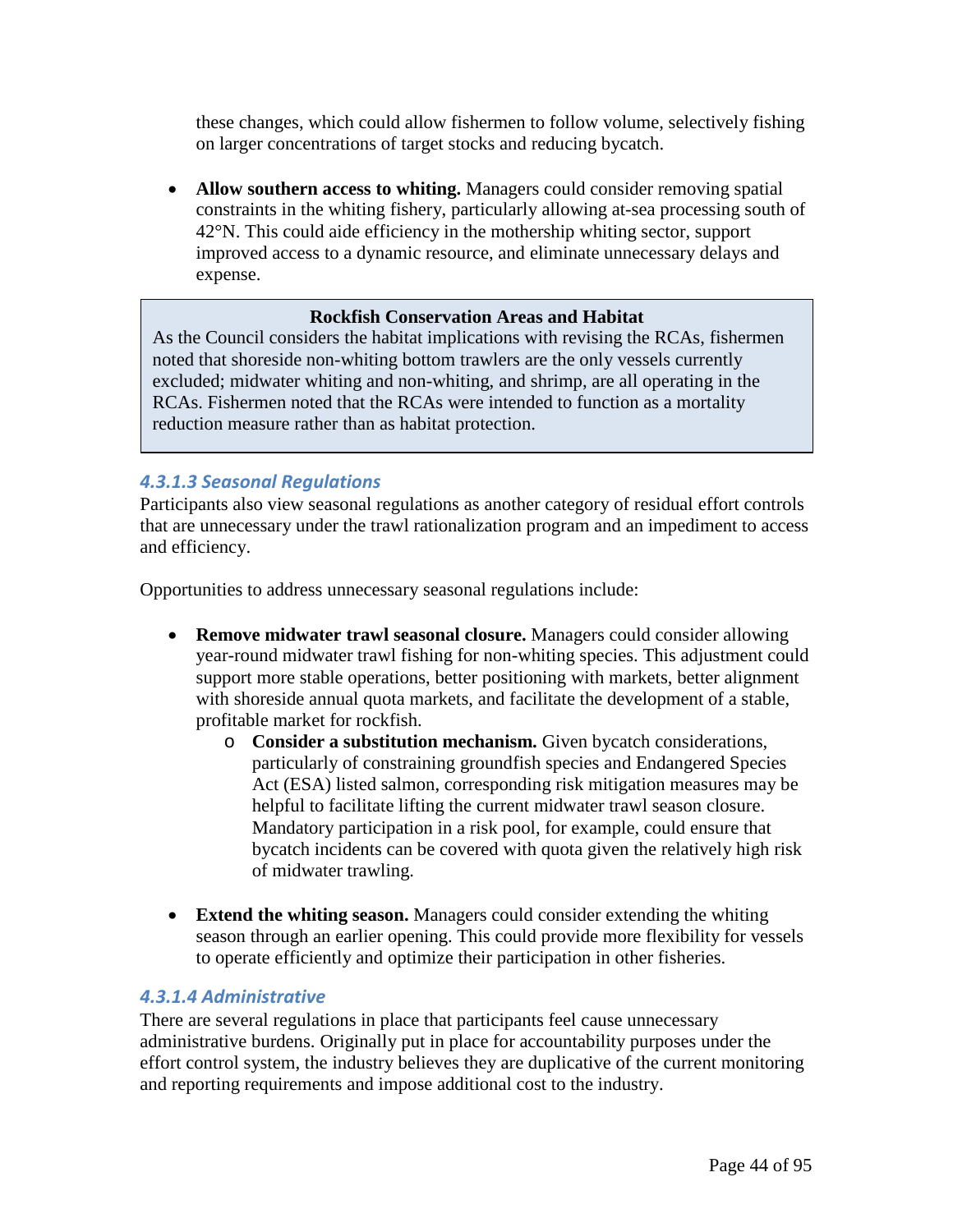Opportunities for addressing unnecessary administrative burdens include:

- **Allow at-sea gear change declarations.** Along with allowing multiple gears on a single trip (see 4.3.1.1), managers could consider authorizing fishermen to declare gear changes at-sea rather than having to return to dock to make this declaration.
- **Authorize joint registration.** Managers could consider providing additional flexibility by allowing fixed gear and trawl permits to be jointly registered to the same vessel at the same time.
- **Allow whiting catcher vessel declaration at-sea.** Managers could consider allowing whiting catcher vessels to declare whether they are participating in the shoreside or mothership sectors while at-sea. Many vessels participate in both the shoreside and at-sea sectors. It would aide efficiency to allow them to make deliveries to motherships and shoreside processors on the same trip. Current rules require catcher vessels to return to port to declare which fishery they are participating in.
- **Expand at-sea non-whiting processing exemption.** Managers could consider relaxing restrictions on at-sea processing in the shoreside non-whiting IFQ fishery. This could allow additional vessels to incorporate processing capabilities, and support new value added strategies and frozen markets (see 4.4.1).

## **4.3.2 Trailing Actions**

There was significant discussion at the workshop about the Council's suite of trailing actions on the groundfish trawl rationalization program. Industry members expressed frustration with the time it has taken for these changes to move through the decisionmaking and regulatory process. Many participants stressed that clearing the decks of the many trailing actions already in the pipeline could translate to a significant benefit in the fishery.

The Council and NMFS are currently addressing changes to several of the constraining regulations discussed above (see 4.3.1) and in other sections of this report (see Appendix 7 for full list of trailing actions, current as of February  $2016$  $2016$  $2016$ <sup>1</sup>.

Awaiting NMFS approval

- Electronic monitoring for whiting and fixed gear
- Joint registration of trawl and fixed gear
- Widow rockfish quota share reallocation
- Removal of blackgill rockfish from the slope rockfish complex

<span id="page-44-0"></span> $<sup>1</sup>$  Following the workshop, the Council took action at its March and April 2016 meetings, moving</sup> some of these trailing actions forward, such as the gear regulation actions (See Appendix 8).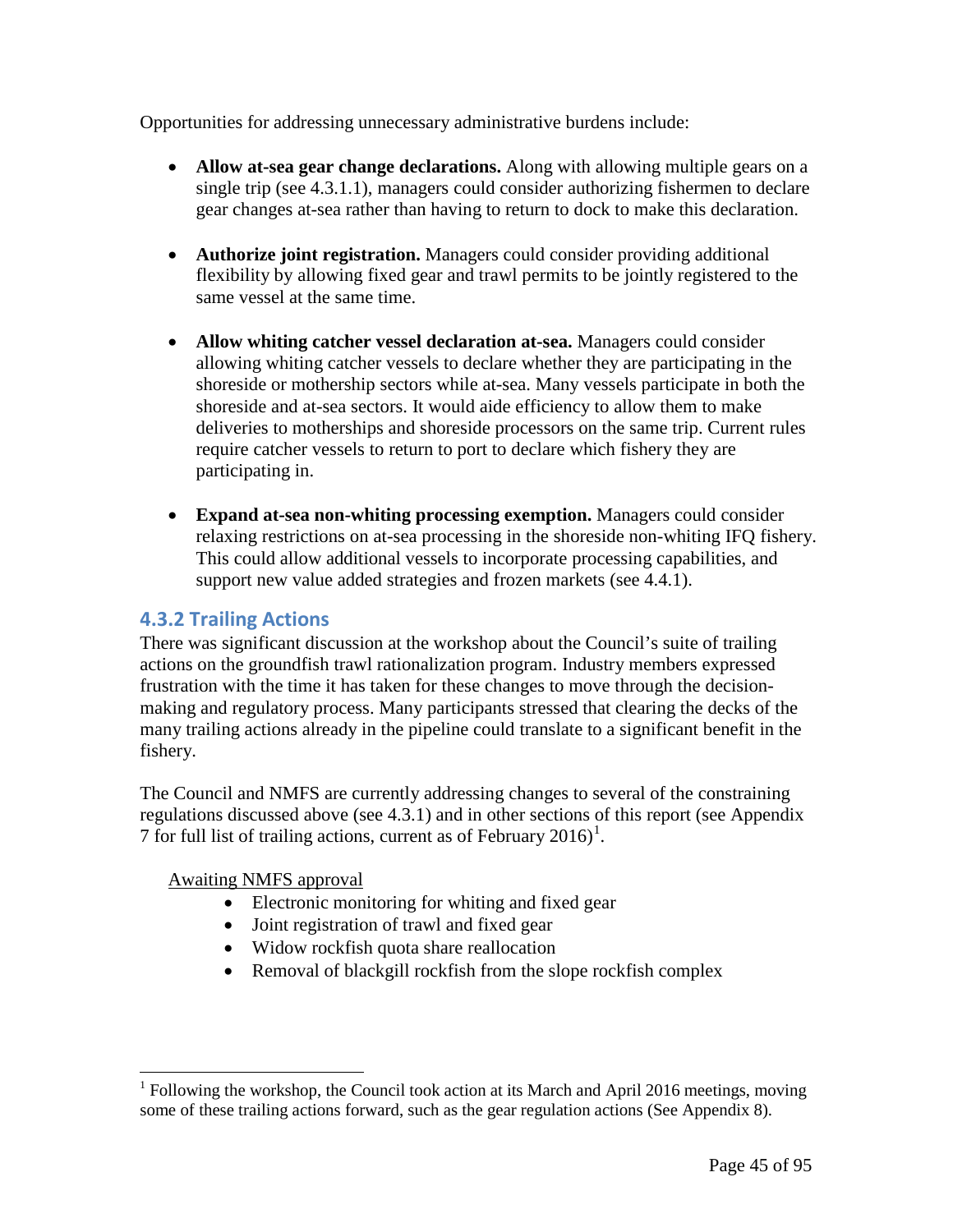## Currently in the Council process

- At-sea declaration for whiting vessels
- Gear regulations, including mesh size, selective flatfish trawl, and multiple gears on board.
- Elimination or modification of the RCA (as part of the EFH amendment process)
- Transfer of rockfish quota between the shoreside and mothership whiting sectors.
- Fishing in multiple IFQ management areas on the same trip

Workshop participants voiced their concern that the above actions, as well as those awaiting Council prioritization, could get further tabled during the five-year review of the groundfish trawl rationalization program (see 5.2). With so many compounding challenges in the fishery, industry expressed that relief cannot come soon enough; some fishermen are barely hanging on and may not be able to weather any further delays.

## *"If we could get trailing amendments cleared, we could get to the innovative things the agency and people here want to do."*

# **4.4 Markets**

Participants explained that the economic performance of the trawl rationalization program is a function of the program itself (costs, utilization, and efficiency), as well as the market it supplies.

*The seafood supply chain* involves many players including fishermen, processors, distributors, buyers, retailers, and consumers.

*The value of groundfish* reflects a number of factors including price, supply, demand, consistency, marketing, and competition with other products.

Price, supply, and demand are all connected. Consistency in supply drives demand; costs and demand determine prices; and demand is needed to support increases in supply. Workshop discussions illuminated how these complex relationships and interconnected factors interact to affect the value of the groundfish trawl fishery, making it difficult to pinpoint challenges and identify solutions and starting points.

Despite the complicated nature of this discussion, workshop participants made significant progress toward articulating challenges and identifying opportunities to yield more value in the fishery. Participants who have been involved at multiple points in the supply chain played an important role in this discussion.

Participants began by exploring different perspectives within the seafood supply chain, focusing on the considerations that drive their decision-making.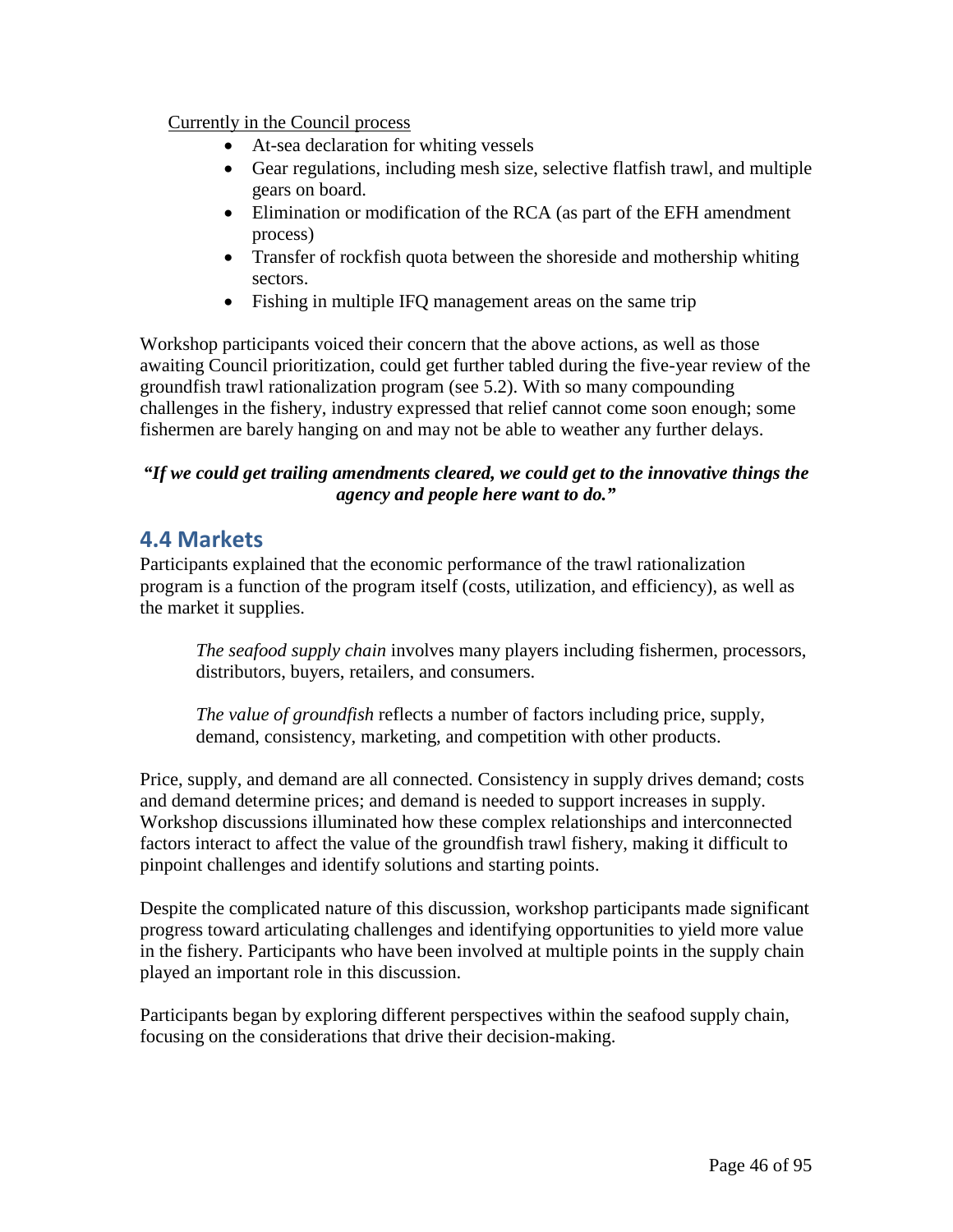#### **Retailers, buyers, and distributors**

Retailers, buyers, and distributors translate the value of the product to the consumer. They need stable, reliable supplies of product to support long term business planning. Based on these considerations, groundfish is not always an appealing product. Workshop discussions highlighted that the lack of consistency in supply can make it difficult for groundfish to become a significant aspect of their portfolios, and make groundfish a risky and unreliable bet. Distributors and retailers also lack clarity on the factors that influence the supply side of the groundfish market.

The perspectives of retailers, buyers, and distributors were shared primarily through presentations and follow up discussion. Speakers identified the following considerations.

*Long-term planning:* Retailers and distributors ensure supply by operating on long-term planning horizons of months or even years. Knowing when product is available allows them to advertise products and move more volume.

*Consistency:* Consistency and continuity in supply is essential to support longterm planning and develop markets. For seasonal fisheries, this means a steady, reliable supply of product within season.

*Timing*: The timing of supply influences price and market bandwidth. Treatment of catch and minimizing time from catch to market is important to ensure quality and premium pricing.

*Volume:* Most retailers, distributors, and buyers must meet volume thresholds and fill rates to move product efficiently. Particularly in commodity markets, dealing in small amounts is difficult.

*Prices*: Fresh seafood commands the highest price, but requires the most consistency in supply. Frozen and previously frozen products return a lower price per pound but are more robust to inconsistencies in supply.

*Marketing:* Retailers and distributors make their purchasing decisions in response to consumer preferences. However, their ability to market and connect with consumers can also help inform consumer preferences.

#### **Fishermen and processors**

Harvesters and processors are closely linked in the supply chain. Based on the market, processors determine the price paid to fishermen for their catch, and fishermen influence the consistency of supply. Both sides emphasized that a lack of transparency and shared understanding of the supply chain pose challenges to aligning with markets and increasing the value of their product.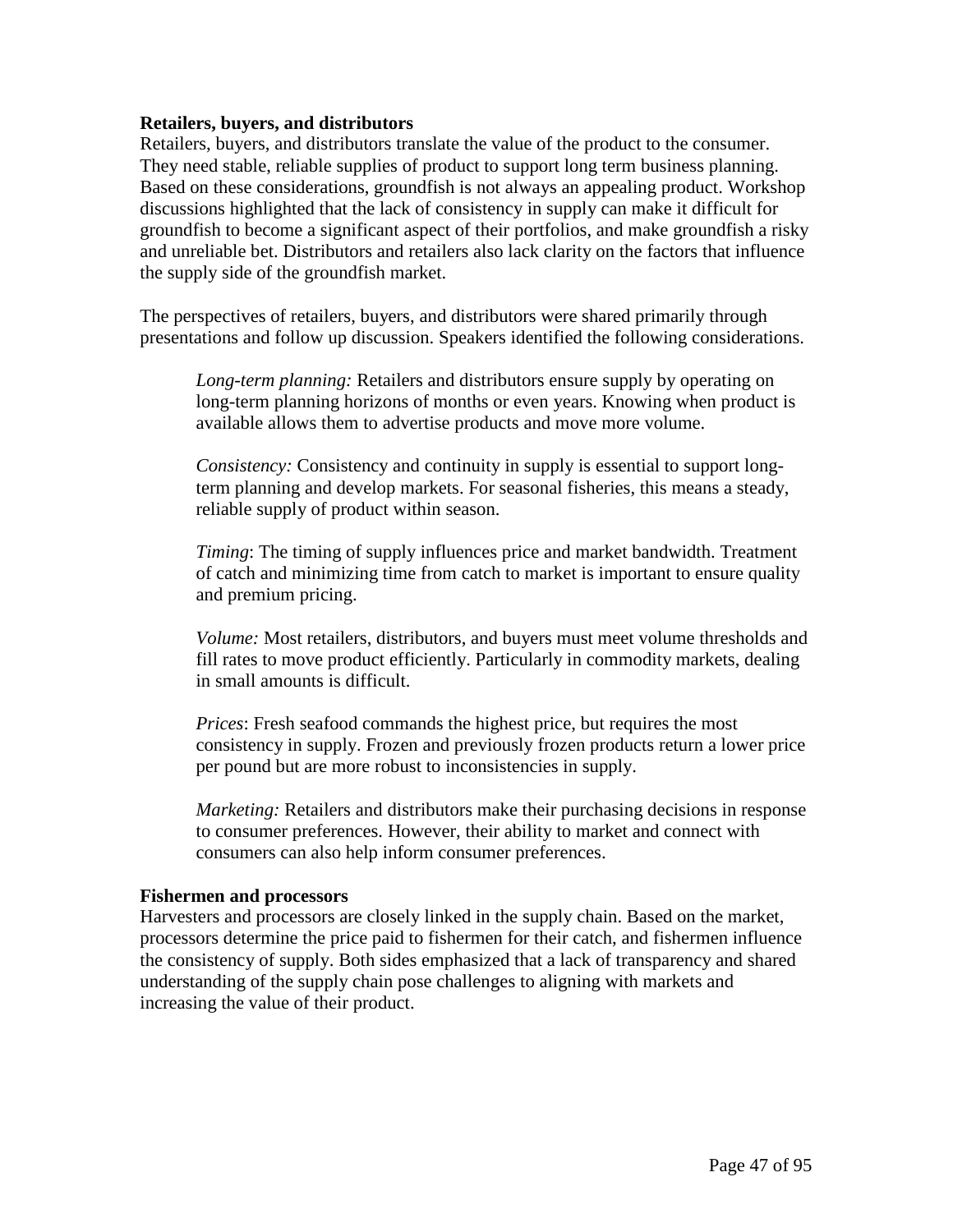Fishermen and processors each expressed a distinct set of concerns.

*Fishermen* often lack firsthand knowledge of how their catch moves through the supply chain and how their business model impacts the price of the product. They are frustrated by their lack of control over price, the lack of transparency about costs and profits throughout the supply chain, and the power relationship that can exist with processors. Processors can exert a strong influence on fishing and targeting behavior, and pay fishermen based on a volume-price dependency that is difficult to optimize given the variable nature of fishing. Fishermen-processor relationships can be influenced by additional factors, such as accepting groundfish catch contingent upon delivering catch from other fisheries. Fishermen expressed frustration that processors sometimes make future market commitments without informing or consulting them about their harvest plans (e.g., planned vessel maintenance). This lack of communication can hamper market development to the detriment of both fishermen and processors. Other factors such as the large volumes of lower cost imported groundfish can also influence the price and market limits for west coast groundfish.

*Processors* are struggling with the inconsistency in groundfish deliveries. Processors noted that decreased utilization of some species and inconsistency of landings in the fishery have resulted in reductions in processing capacity and the evaporation of processing infrastructure in some areas. Prior to the trawl rationalization program, landings were relatively more consistent due to monthly trip limits that influenced the timing of landings (see text box on page 49). Processors often rely on other fisheries, such as shrimp and crab to subsidize the processing of groundfish and keep the markets full. Playing an intermediary role in the supply chain, they are also frustrated by gaps in communication and being steps removed from dealing directly with retailers.

#### **Increasing value, accessing markets**

The group identified significant barriers to developing and supplying a strong market for groundfish species. Some fishermen and processors feel that profits and the value of groundfish catch have largely stagnated or declined. Particularly for some participants in the non-whiting fishery, there is frustration that an increase in fishery value communicated as a benefit of adopting the catch share program—has not been realized for all participants.

Workshop discussions highlighted that increasing value in the groundfish trawl fishery is a function of building demand and ensuring consistency of supply.

## **4.4.1 Consistency**

To establish successful footing in markets, fishermen and processors need to deliver a predictable and consistent supply of product, either annually or seasonally. Participants noted that catch consistency is affected by internal factors related to the design and functioning of the trawl rationalization program, and external factors affecting the alignment of catch with markets.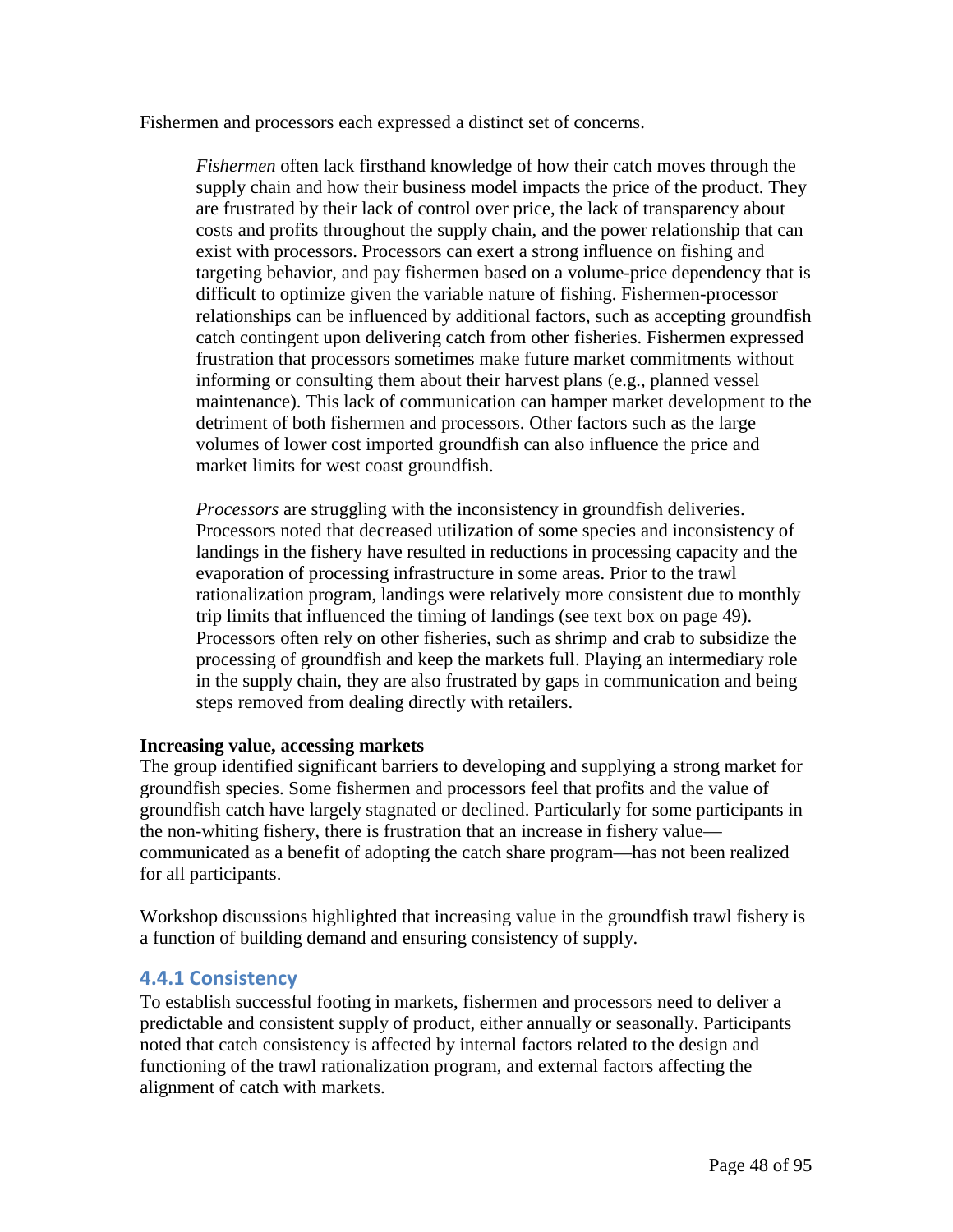#### **Trawl rationalization program challenges**

Participants believe that consistency in catch is hindered by the trawl rationalization program challenges discussed in previous sections. Specific examples include:

Utilization: The challenges of aligning catch with available quota can affect the timing and volume of catch to create unfavorable outcomes. For example, access to rockfish can be limited until late in the season by the availability of constraining stock quota. This can result in a glut of rockfish on the market rather than a consistent supply (see 4.2).

Planning: The availability of observers and the suite of spatial and temporal measures in place in the groundfish trawl fishery can make it difficult to make and honor specific supply commitments (see 4.1.3 and 4.3.1).

Infrastructure: The loss of processing capacity, skilled workers and fishery infrastructure in some ports, particularly in California, can limit catch volume and consistency (see 4.5.1).

Participants feel that the high costs and complexity of operating in the groundfish trawl fishery deter participation and provide a disincentive to the consistent effort that would translate to a consistent supply. Strong markets and large volumes in the crab and shrimp fisheries can result in operators choosing to fish exclusively for one or both of these yearround, instead of for groundfish. Participants noted that long-term variability in West Coast fisheries forces vessels to diversify their portfolios and participate in fisheries where access and profits are the most assured. Without a fleet of dedicated groundfish fishermen, the sporadic nature of the fishery can translate into sporadic supply. Participants believe that addressing the challenges and management barriers related to costs, utilization, efficiency, and flexibility would better position the groundfish trawl industry to achieve the consistency in supply needed to increase value in the fishery

#### **Consistency tradeoff under trip limits and IFQs**

Participants noted that there is a tradeoff in flexibility and consistency under the trawl IFQ program compared to the previous system of trip limits. Monthly trip limits forced some degree of consistency in landings, but at the same time inhibited flexibility for harvesters. The trawl IFQ program provides increased flexibility, but can result in less consistent landings and fluctuations in supply.

#### **Alignment of catch with markets**

The lack of alignment between links in the supply chain makes it challenging to build and maintain markets for groundfish, and therefore, for groundfish to move more volume or command a higher price in the market. While workshop participants felt many of these challenges will need to be addressed at the program design level, there are opportunities and significant momentum for the industry to work together.

#### *"We need to make the markets work for us, not against us."*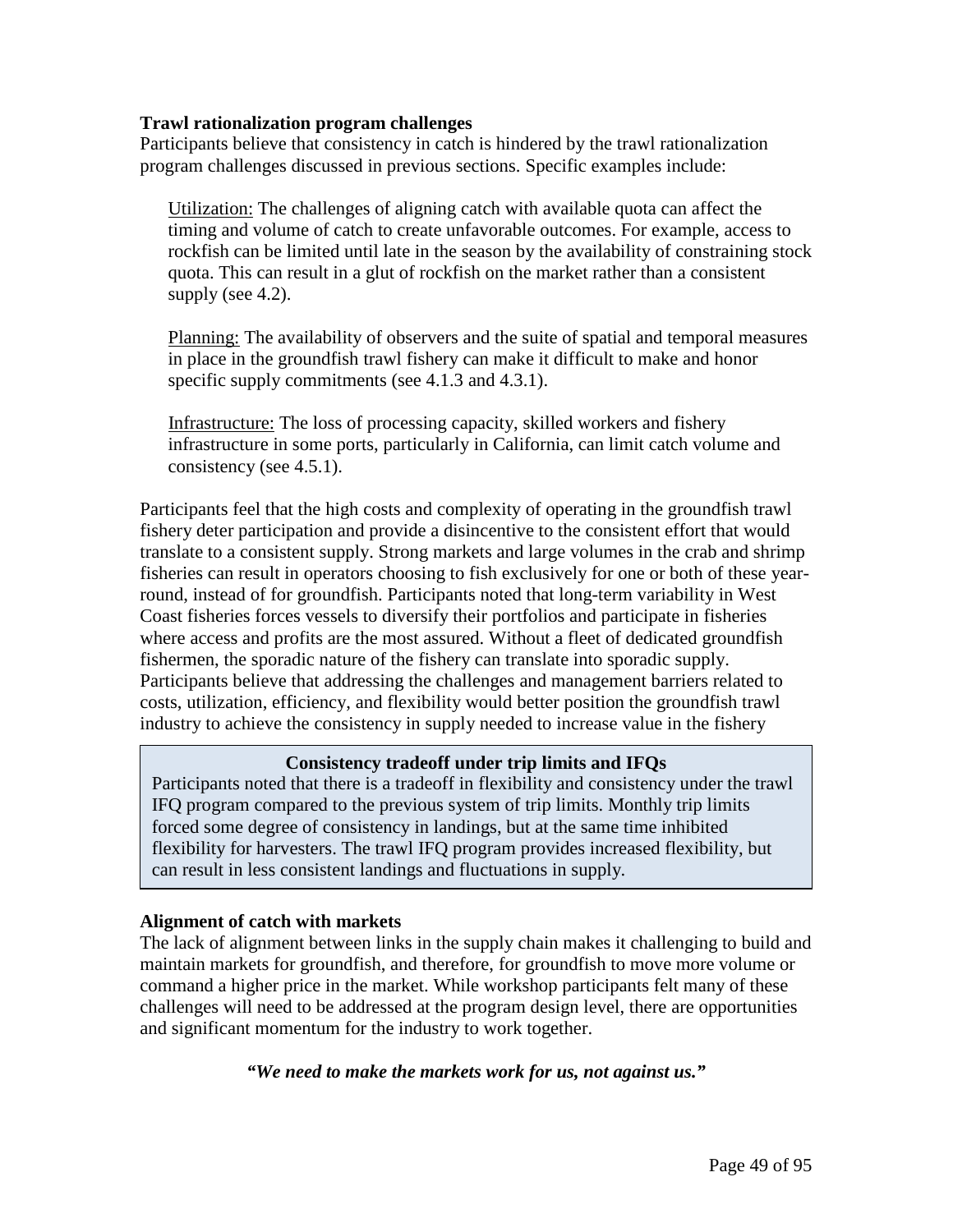Opportunities for aligning the supply chain with final markets to increase value from groundfish harvest include:

- **Collaborate for consistency.** Participants in the groundfish industry and supply chain could collaborate to build a foundation for consistent supply that is robust to unforeseen barriers. Communication and planning among vessels and processors is an important first step for aligning supply and helping industry participants understand timing and price incentives. Collaborations among fishermen and processors could have additional benefits by working with others in the supply chain to increase demand and improve value.
- **Plan based on markets.** Market demand and marketing efforts affect the potential for product to be moved effectively and profitably after it reaches the dock. By considering the endpoint of the supply chain, groundfish industry participants could plan and align their fishing effort accordingly.
- **Consider fresh and frozen markets.** The groundfish industry could utilize markets for fresh, frozen and previously frozen products to help ensure consistency even in times where it is more difficult to supply fresh markets. Freezing product at sea could help elevate the quality of frozen products. Presently freezing at sea is prohibited so this would require a regulatory change.

## **4.4.2 Marketing Challenges**

A major challenge to marketing groundfish effectively is that West Coast groundfish lacks a "brand." Consumers are not familiar with groundfish species and don't recognize this fishery as a substantial source of regional seafood. Within this challenge lies a great opportunity to educate consumers and increase demand through targeted marketing. Consumers care about the story behind seafood products, and want to connect with fishermen and support local fisheries. However, marketing and branding for the fishery is a function for which no clear effort or financial responsibility exists.

Opportunities for addressing branding and marketing challenges include:

- **Work with local partners on marketing and education.** Collaborating with others in the supply chain and leveraging local partners could provide capacity for educating consumers about the groundfish resource and executing coordinated marketing campaigns.
- **Tell the story.** The groundfish trawl fishery and participating fishermen have a great story to tell. The narrative around groundfish trawling has changed, and marketing represents an opportunity to leverage the conservation success of the fishery. Certifications and ratings such as the Marine Stewardship Council and Monterey Bay Aquarium Seafood Watch program can be leveraged to solidify the fishery's reputation.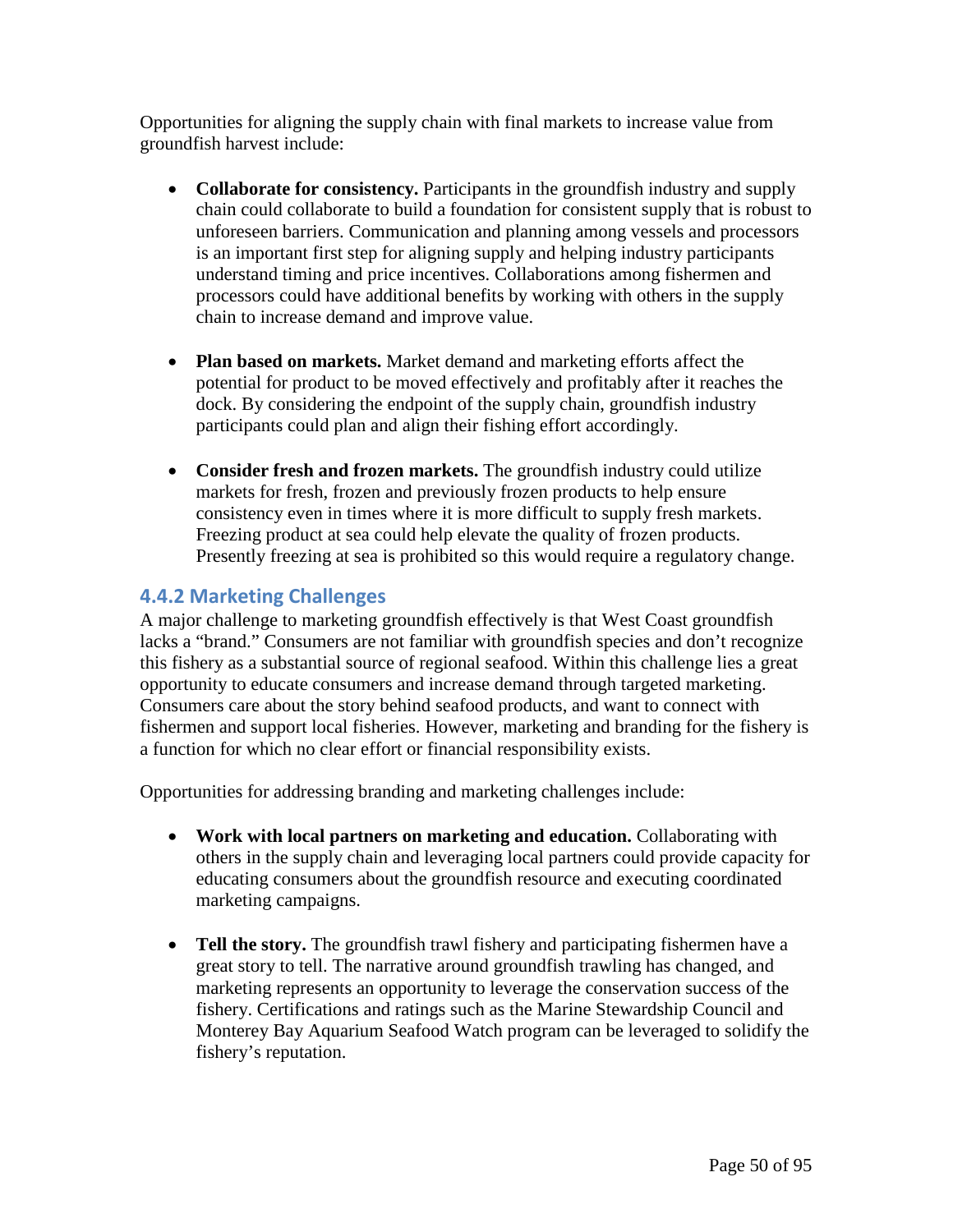• **Create a new marketing entity.** Establishing a new, dedicated entity with marketing responsibility could help translate ideas into action. In addition, this entity could devise a robust strategy that considers the appropriate level for marketing (e.g., local, regional, national), the appropriate scale for determining price premiums and providing consistency (e.g., single species, groups of species), and opportunities to increase the visibility and demand for underutilized species.

Finally, groundfish markets vary by and within sectors, with each market requiring a different approach. For high volume fisheries, such as whiting and Dover sole, the commodity market is the best way to move catch; for other species that can be differentiated (such as chilipepper rockfish), more distinct markets (both species specific large volume and niche markets) may produce a higher return.

#### **Consumer purchasing considerations**

For many consumers, the cost and unfamiliarity of cooking methods for seafood mean that they approach purchasing decisions differently from other proteins. Consistency in availability and high quality can help make seafood a more appealing choice. Price is a major driver for purchasing decisions, but consumers are also interested in sustainability and the story around the product. Some consumers rely on retailer branding and sustainability ratings to help them make their purchasing decisions.

## **4.4.3 Global Seafood Market Implications**

The markets for groundfish catch are global. Groundfish products compete with seafood coming from aquaculture and international fisheries, particularly direct competition with Canadian groundfish. Participants noted that the Canadian groundfish industry does not incur the same management costs as industry members in the U.S. trawl rationalization program; lower costs and a favorable exchange rate means that Canadian products are available at a lower price than U.S. products. Additional investments are needed to compete with the pricing and availability of these other supplies.

Opportunities to distinguish groundfish products in a global market include:

- **Promote domestic consumption.** Investments by industry and NMFS to promote domestic consumption of seafood from U.S. fisheries could help consumers distinguish groundfish catch from imports. Some participants suggested that imposing tariffs on imported seafood might further help promote domestic consumption by narrowing the price differential.
- **Differentiate groundfish in the market.** The marketing opportunities described above, and the resulting branding of frozen and fresh Pacific groundfish products could help differentiate these products in the market and yield higher value through taking them out of the seafood commodity stream.
- **Consider value-added strategies.** Introducing value-added strategies, such as new product forms, marketing strategies and seafood labeling initiatives (e.g.,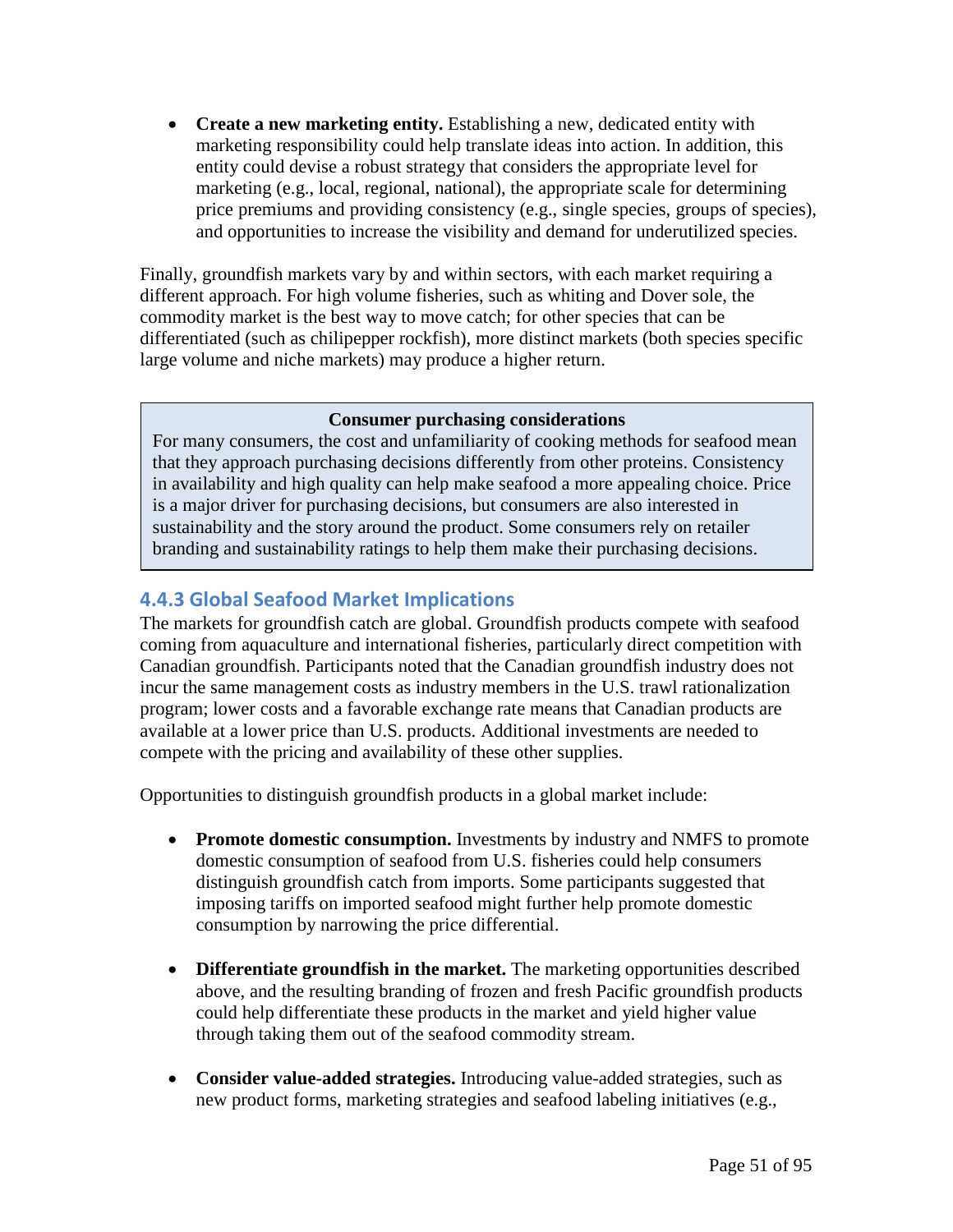branding, sourcing, certifications, etc.) could leverage the existing accountability and documentation mechanisms in the fishery to brand groundfish trawl products and support price premiums.

• **Create opportunities to develop new markets.** Taking advantage of the local food movement (e.g., local catch programs, farmers markets), working with niche markets (e.g., sustainability focused and health food stores) and exploring new regional markets (e.g., schools, restaurants, prisons) could help to draw larger orders or produce a premium on groundfish catch. Some participants noted that these local markets may be low hanging fruit for increasing value and getting larger chain stores interested and invested in groundfish, which is essential to move more volume.

# **4.5. Communities**

The challenges of costs, utilization, efficiency, flexibility, and markets can all affect the communities that have ties to the groundfish trawl fishery. Healthy fisheries and healthy communities support one another. Participants believe that the poor economic performance of the trawl fishery has had cascading impacts on many communities, eroding the infrastructure, services and employment base upon which vessels and processors rely.

*"Community stability is tied to individual stability; community health is tied to the health of the fishery."*

## **Defining "community"**

While the term "fishing community" has a specific meaning in the context of the Magnuson-Stevens Act, the concept of community can mean something different to everyone. Within the groundfish trawl fishery, community can include places and regions (e.g., a port or group of ports, a specific region, or the full Pacific coast span of the fishery), individuals with similar business interests (e.g., by gear type or sector, related support infrastructure, or the whole supply chain), and connection-based communities (e.g., other fisheries that supplement groundfish, a group of people with shared values, or the broader community with an interest in marine resources).

## **4.5.1 Community Stability**

The fishery has changed significantly in the past decade, and some harvesters view their situation as dire. High participation costs, low utilization, and the lack of stability for harvesters (see 5.1) can translate into community instability. Participants feel poor economic returns and the loss of capacity results in a corresponding loss of employment, infrastructure such as processing capacity, markets and support services. Once this infrastructure is lost, many worry that it will not return. Given the consolidation resulting from the buyback and the expected contraction experienced under the trawl rationalization program, participants expressed that quota migration and loss of infrastructure has taken a toll on some communities, particularly in California.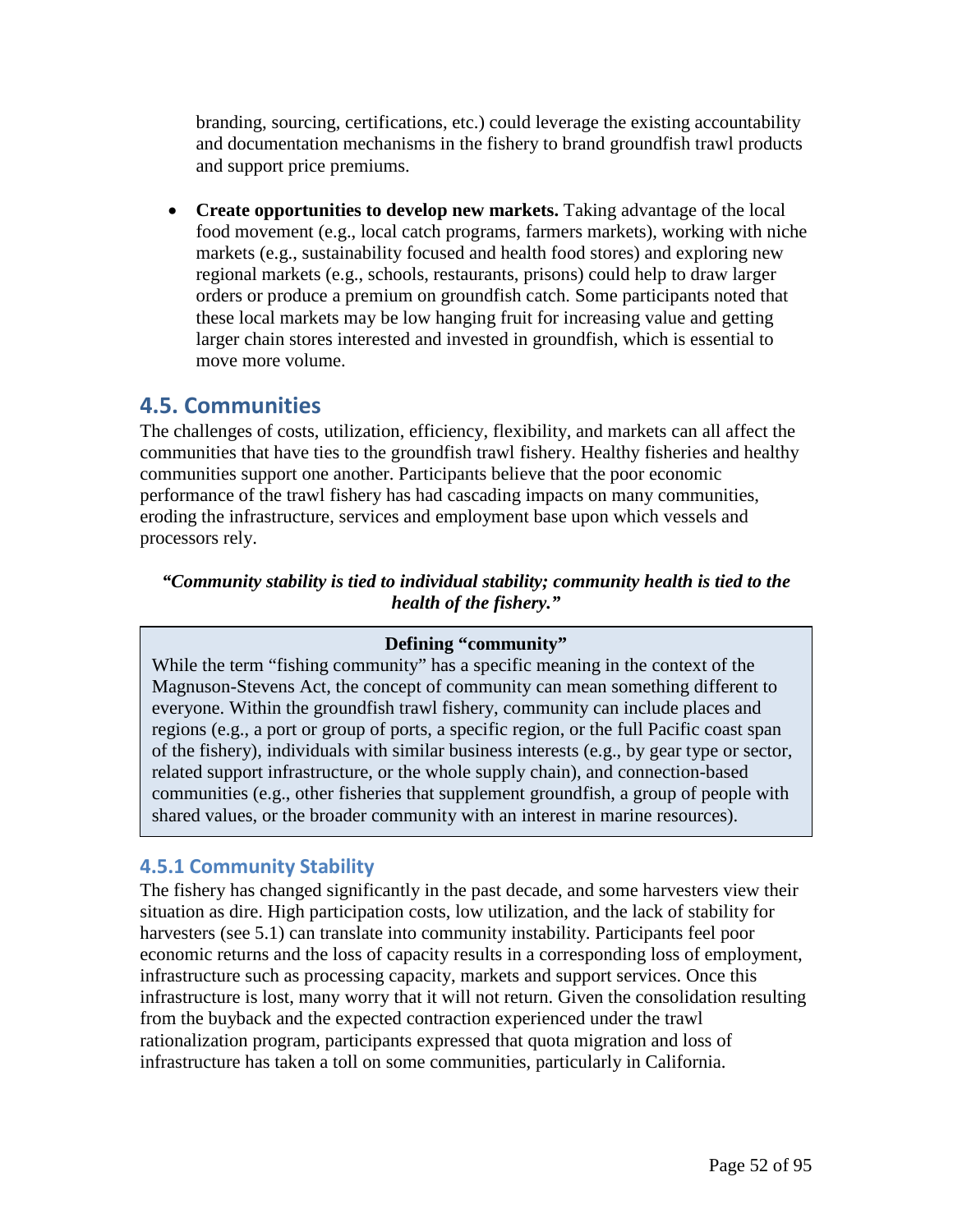Experiences in several California communities highlight opportunities to provide more stable footing for fishing communities. These include:

- **Keep quota local.** Community quota organizations could help anchor quota in the community and allow for fishermen to continue providing the harvest that supports the economy and the character of the community. These communitybased models could provide stability and predictability to counterbalance the volatility of the quota market and the incentives that drive quota from smaller ports.
- **Fund infrastructure.** Community-based quota mechanisms, such as quota funds, can also be used to directly rebuild and maintain fishing related infrastructure. Additionally, grounding quota in certain communities may create incentives for processors and observers to invest in their local businesses.

## **4.5.2 Retiring Fishermen and New Entrants**

Some participants expressed concern about the lack of opportunities for new entrants in the fishery. Given the expense and risk involved with acquiring quota, the traditional pathway for advancement from crew to vested ownership may be a difficult proposition. As existing fishermen retire and the fishery contracts, there is concern about losing knowledge and experience in the harvesting and processing sectors as well as in other fishery-dependent businesses.

#### **Defining new entrants**

Participants agreed that defining "new entrants" would be helpful to informing future discussions. New entrants could mean many things including generational recruits, new quota buyers and vessel owners, and crewmembers that develop succession plans with their captains. Understanding these different pathways for entry into the fishery may be helpful when articulating the challenges and opportunities available.

Given the urgent challenges in the fishery, the group emphasized the need to help those already in the fishery stay afloat before dedicating resources to accommodate new entrants.

## *"It's hard to think about adding new fishermen when existing participants aren't stable yet. We need to shore up the existing program with existing participants first."*

The group noted that until the groundfish trawl fishery supports profitability and stability, it is likely not an attractive investment for new participants or the businesses that provide infrastructure and support. Participants suggested that making the necessary changes in the trawl rationalization program would be the most effective way to maintain the current level of participation in the fishery and support new entrants in the future. As the fishery rebounds, offering opportunities for entering the fishery, such as apprenticeships, and making sure those opportunities are communicated, could support new entrants in understanding the pathways for working their way up in the fishery.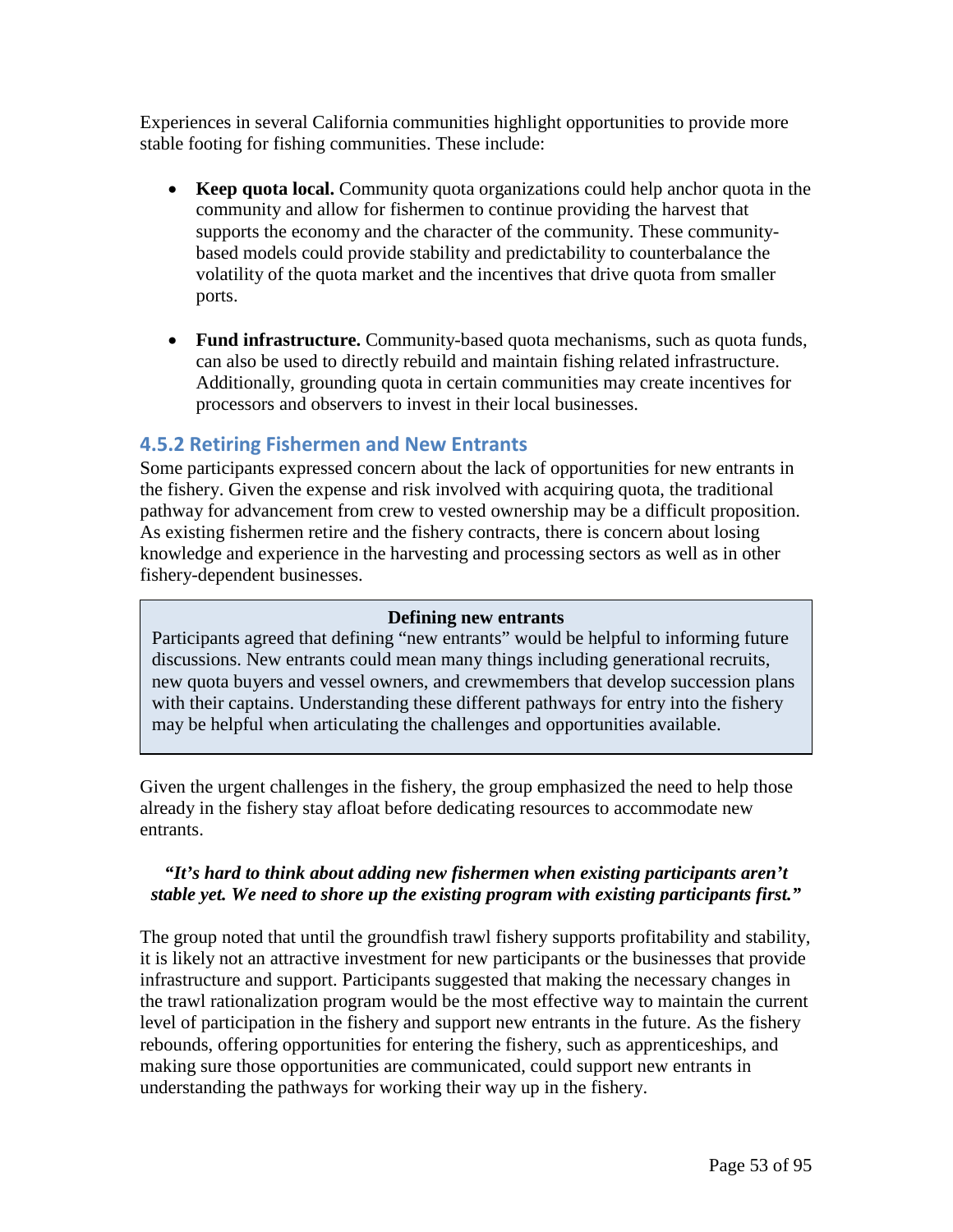#### **Adaptive Management Quota**

The groundfish trawl rationalization program includes a 10% adaptive management set aside to allow managers to respond to unintended consequences and future challenges. To date, this quota has been distributed pro rata to quota holders (i.e. in proportion to their quota share holdings). The lack of clarity on what will be done with this quota, and when that will be decided, can create uncertainty for harvesters. For many, distribution of the adaptive management quota is essential for staying afloat. Fishermen have worked hard to remain in the fishery; using the adaptive management quota for other purposes, such as facilitating new entrants, seems inappropriate given the struggles of active participants. Participants also expressed their concerns that adaptive management quota or other socially targeted provisions could de-level the playing field. Some suggested that distributing adaptive management quota through existing channels (e.g. processors, captains or crew) could help sustain community stability.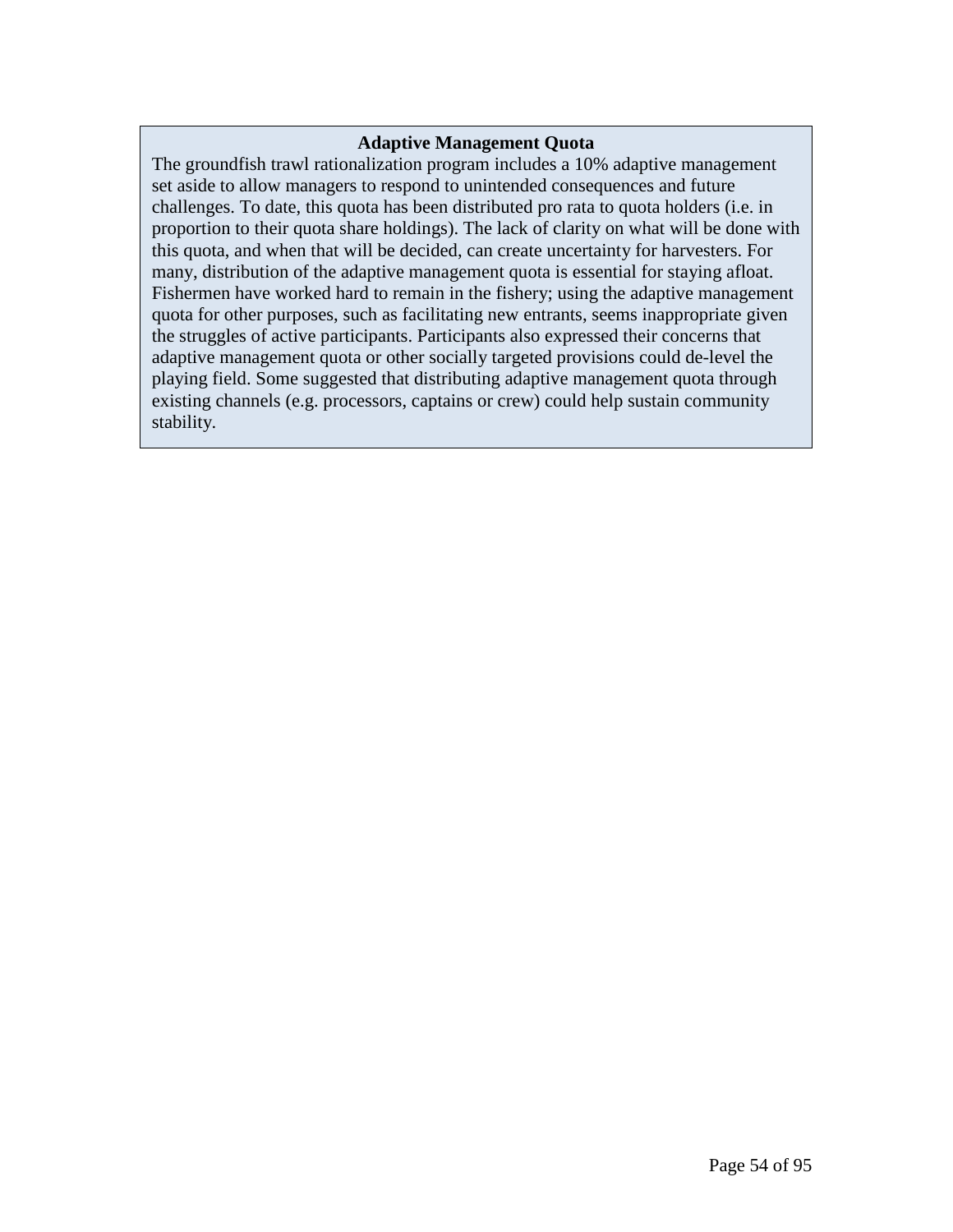# **5. Moving Forward**

Throughout the course of workshop discussions, a collective vision for the groundfish trawl fishery emerged (see 3.1). Workshop participants want to see a profitable and thriving fishery and fishing communities. The program's conservation success to date provides a platform on which future success can be built. Industry members and stakeholders stressed the need for important and timely changes, but also bring a sense of optimism that collaboration will continue and the fishery will realize its full potential. Workshop discussions reinforced the critical role of stability in the fishery, and the need to develop a cohesive strategy on how to enable and support stability, and define the pathway toward success.

# **5.1 Foundation of Stability**

The need for stability is a theme underlying most of the workshop discussions. Stability can be an elusive concept in the fishing industry, which experiences varying resource and environmental conditions and must evolve in response to new regulations. Stability in this context means having the ability and the tools to invest, plan, and thrive under changing conditions. Workshop participants felt that stability in the groundfish trawl fishery could be achieved through solutions that support the following outcomes:

Consistent economic performance: The ability to build and consistently access a robust portfolio of quota can support consistency in catch, and reliable economic performance in the fishery. While fishing is inherently variable, participants expressed the need to be able to operate under the reasonable assumption of making enough money to cover their bills and support their families.

Planning and long-term investments: Participants believe a stable fishery requires resilient, vested participants including harvesters, processors, and supporting businesses and infrastructure. Participants emphasized the need to plan ahead and develop long-term business models in order to confidently invest in their business and the infrastructure that support the fishery.

Streamlined and predictable regulations: Participants feel that predictability in regulations is important; it allows the industry to know what to expect and to make decisions with the confidence that the rules are not going to change underneath them. Streamlined regulations and certainty in the durability of decisions (particularly allocation decisions) can support strategic and long-term investment. Additionally, participants believe the regulatory process needs to respond and adapt in a timely matter to remove barriers and address future challenges.

Adaptability and resiliency: Given the number of uncertainties that accompany fishing, participants emphasized the need for stability and flexibility in order to adapt to changing resource conditions and to be resilient enough to weather downturns and unforeseen changes.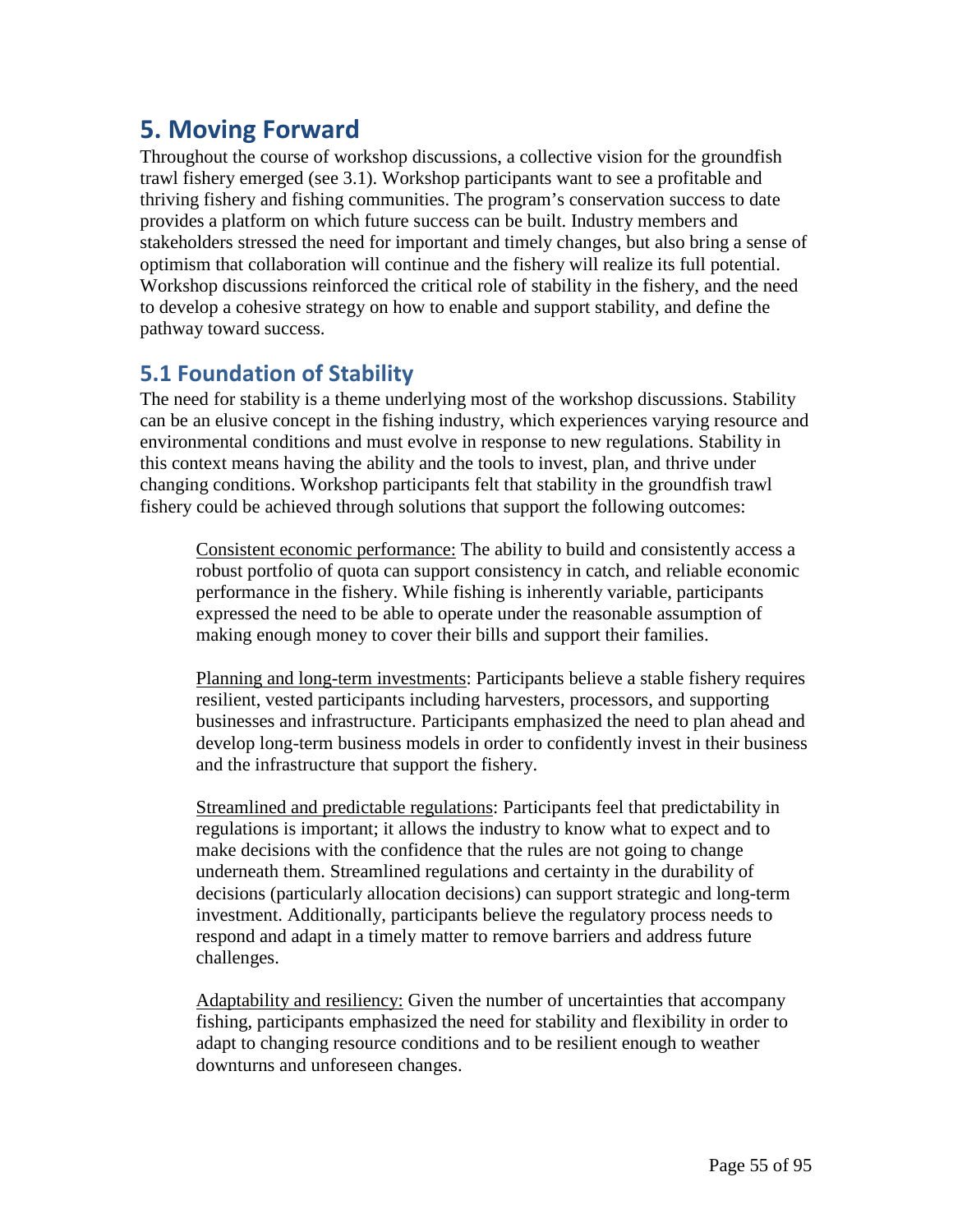There are a number of factors that influence the achievement of stability in the fishery. Participants feel the loss of vessels and infrastructure, constraints on harvest, climate change impacts, and declines in other regional fisheries can all tip the scales to instability. Improvements in markets, innovations, and the flexibility to support business planning could all tip the scales in a more favorable direction.

## **Incentives, investment and stability**

Some participants feel that the current state of the groundfish trawl fishery deters investment. High costs, barriers to utilization and efficiency, and the risks associated with avoiding and potentially encountering rebuilding stocks can create an uncertain economic outlook. The opportunities available in other fisheries, such as crab and shrimp, can also influence participation and investment in groundfish. When these other fisheries are profitable, groundfish can be a lower priority endeavor; when they are less profitable, participants rely more heavily on groundfish. Moving forward, participants believe that stability and economic performance will encourage investment, and make the groundfish trawl fishery attractive for new entrants and current participants.

The challenges facing the fishery are complicated and interrelated. Participants believe that all facets of the problem (program costs, utilization, efficiency and flexibility, markets and communities) need to be addressed in concert to give the industry the tools to be successful. Over the course of the two-day workshop, conversations consistently converged on a set of ideas that participants feel could address the most significant barriers to stability and make meaningful improvements in the fishery.

- **Reduce costs.** Reducing costs associated with the buyback loan, cost recovery, observer coverage, program administration, and quota acquisition could provide relief. Lower costs could increase incentives for participation, resulting in increased utilization, more consistency in supply and more stable demand for shoreside infrastructure and services.
- **Get more fish out of the water.** Removing harvest barriers, increasing ACLs, and improving the speed of ACL adjustments could improve utilization. Improving the flow of information and the exchange of quota could allow active fishermen to more effectively access quota, align their quota portfolios and utilize the available resource. Improved utilization could in turn support long-term planning, improved consistency and coordination throughout the supply chain, and ultimately enhance market demand and value of the fishery.
- **Remove outdated regulations.** The trawl rationalization program is layered upon a number of outdated effort control regulations. Eliminating unnecessary effort controls, particularly gear restrictions and time/area closures, could provide the industry with greater access to healthy stocks, flexibility, efficiency, and room for innovation.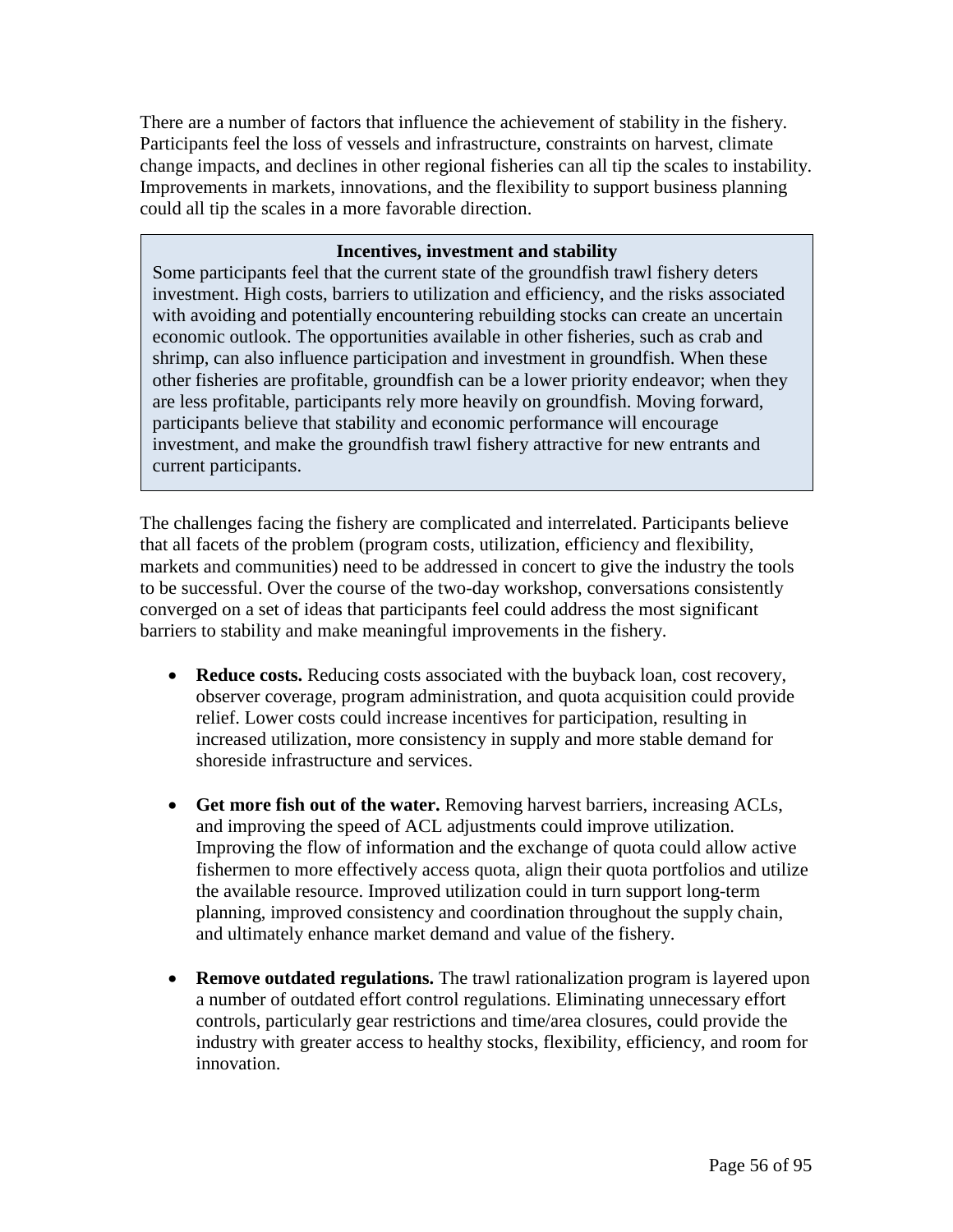Workshop participants were hopeful that through swift action to enact these changes the program would be set up to achieve much better performance.

*"We are barely scratching the surface of the benefits this program can provide."*

# **5.2 Formulating a Game Plan**

## **5.2.1 Five-year Program Review**

The Groundfish Quota Program Workshop was convened to support informal reflection and dialogue around the performance of the program. The upcoming five-year review to be conducted by the Council and NMFS was also at the forefront of participants' minds.

Fishery participants see the five-year review as an opportunity to critically evaluate the program against its stated goals and make much needed adjustments. Participants shared some concerns and ideas for consideration in the five-year review process:

*Timeline:* Participants are very concerned about the timeline for the review, and its relationship to the suite of trailing actions (see Appendix 7). The group was concerned about the prospect of having to wait until 2018 to initiate the regulatory process for changes in the pipeline as well as those resulting from the five-year review. Industry members feel this delay could prolong the lack of economic performance, and for some who are barely staying afloat these changes may come too late. Participants hope that the Council and NMFS can "change the tire while driving the car," by continuing to move urgent changes and the backlog of trailing actions through the system during the review process.

*Independent review*: Industry participants suggested enlisting the services of a neutral third party consultant to support the five-year review. Bringing in an outside party to assist and play a central role in the review could provide additional verification of analysis, ensure more buy-in from the fleet, and help facilitate industry engagement and input throughout the process.

*Economic data:* Participants in the fishery perceive and experience the economic performance of the fishery very differently. Some industry members noted their experiences do not match the conclusions drawn from the aggregated economic data analyzed and presented by NMFS during their introductory presentation. Moving into the five-year review workshop participants suggested exploring new and existing approaches that could help disaggregate economic data to support economic analysis of the different sectors, gears, geographies and vessels in the fishery. For example, delineating between trawl and fixed gears, vessels fishing from different ports, and the three whiting sectors could support a more detailed picture of costs, values, and overall economic performance. Additionally, finding ways to better estimate the prices paid on quota pound leases and the value of quota shares could also help to support more refined net revenue calculations for the fleets.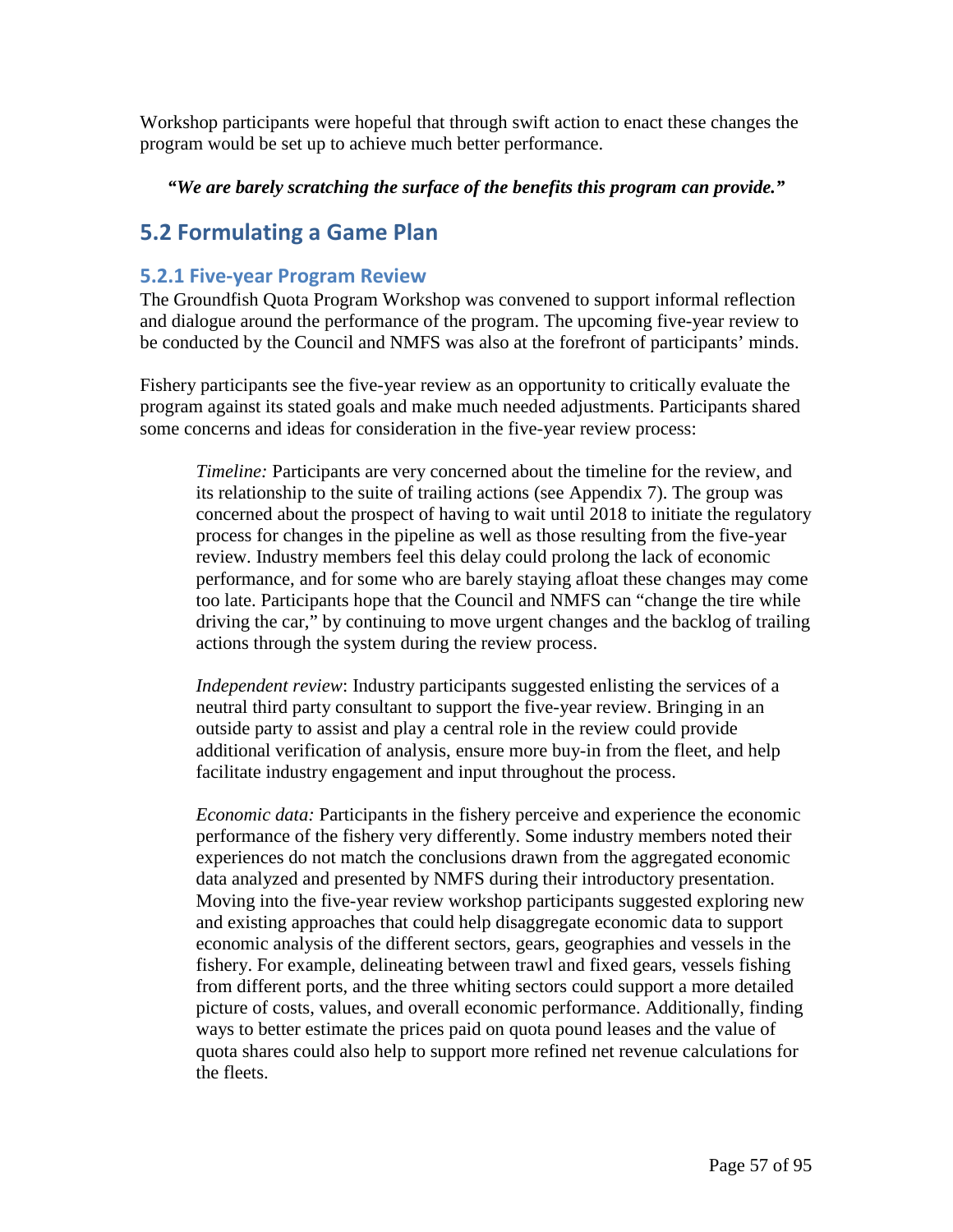## **5.2.2 Considerations and Questions**

Workshop participants identified questions and "food for thought" for the industry, Council, and NMFS to consider as they work toward addressing challenges and improving the economic performance of the fishery.

*Triage or comprehensive care:* The Pacific groundfish trawl fishery occurs across a large geographic scale and encompasses multiple sectors. Particularly within the shoreside sectors, there is significant variability in target species, vessel size, gear types and location. Non-whiting fishery participants in California face additional challenges that can make their situation particularly difficult.

While managed under a single fishery management plan, the groundfish trawl fishery is not a single fishery with one-size-fits all solutions. As managers and stakeholders consider pathways forward, it may be helpful to consider whether to prioritize the most pressing needs and solutions, or to first address the challenges that provide benefits to all.

*Logjam versus Legos:* Discussions at the workshop identified a large number of challenges and a corresponding suite of ideas for addressing them. When considering how to prioritize which actions to move forward, it may be helpful to reflect on whether the approach to providing the needed relief is one of eliminating a few key barriers or cumulatively ensuring the appropriate building blocks are in place.

*Cohesive strategy:* Participants emphasized that success will depend upon concurrently addressing all five facets of the problem (costs, utilization, efficiency and flexibility, markets and communities). The ideas generated at the workshop involve all stakeholders; some are under the purview of industry and their partners, some are under the authority of NMFS, and some require Council action. In order to prioritize and enact the necessary changes, it may be helpful to unify all players in a cohesive strategy. Articulating an overarching game plan, identifying the roles and responsibly of those involved, and designating a ringleader to coordinate efforts could help improve the effectiveness and speed of program improvements.

*Simplify a complicated fishery:* While the fishery is diverse and regulations need to address the suite of individuals and operating models, participants suggested the complexity in the management system might actually detract from its effectiveness. When considering future regulatory changes, it could be helpful to consider removing layers of complexity, rather than adding additional layers, to create more flexibility in the fishery and make the regulations easier to navigate.

*Next generation management program:* As managers and industry members review and modify the trawl rationalization program, it may be helpful to think ahead to future opportunities in the fishery. The conservation successes, robust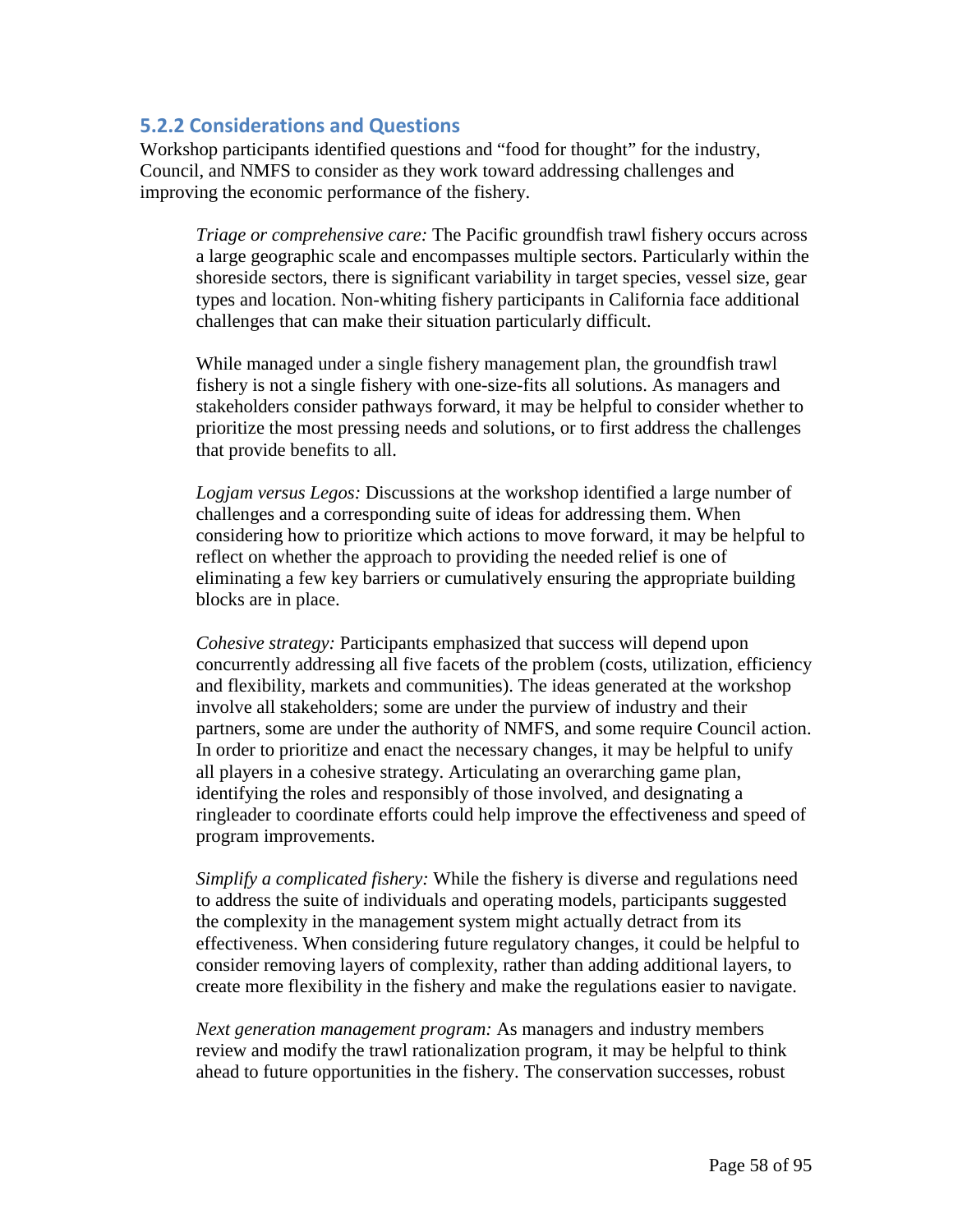information and data streams, and cutting edge science in the fishery may provide significant potential for innovation and next generation management.

*Lean on collaboration:* Despite the significant challenges workshop participants identified, the group continually reinforced their desire to work collaboratively to ensure the fishery is a success for all. Fishermen, processors, retailers, managers and other stakeholders all want to contribute to the solution. Leaning on this atmosphere of collaboration can help leverage limited resources and expedite a path to realizing the program's goal and objectives.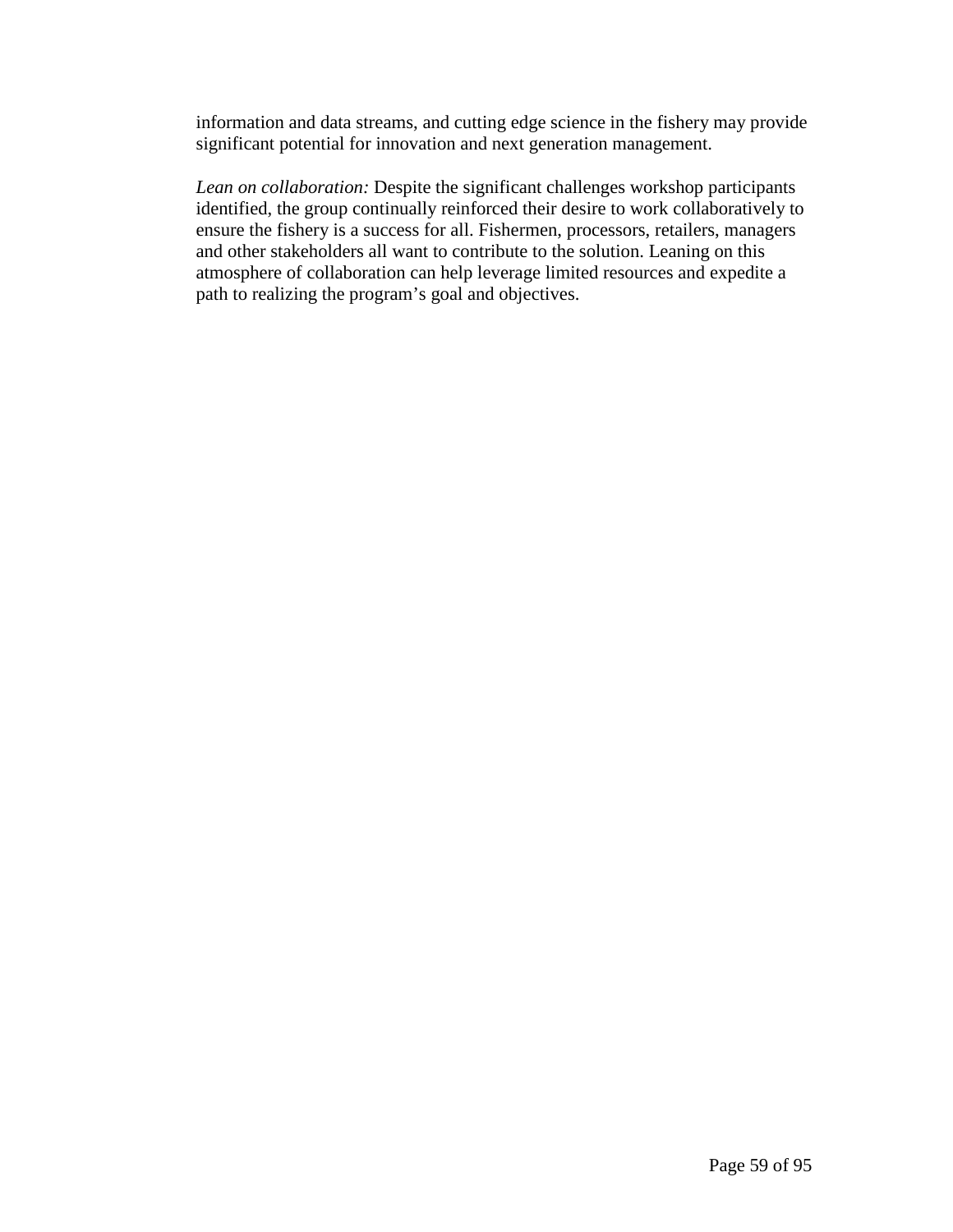# **Appendices**

# **Appendix 1. Workshop Agenda**

## **Pacific Groundfish Quota Program Workshop February 16-18, 2016, Portland, Oregon**

#### *Tuesday, February 16th –*

| 3:00-6:00 pm                    | Arrival and check-in                                                                                                                                                                                                                                                                        |
|---------------------------------|---------------------------------------------------------------------------------------------------------------------------------------------------------------------------------------------------------------------------------------------------------------------------------------------|
| 6:00-8:30 pm                    | Pacific Northwest Ballroom<br><b>Reception Dinner</b><br>Will Stelle, Regional Director, NOAA Fisheries West Coast Region (WCR)                                                                                                                                                             |
| Wednesday, February $17^{th}$ – |                                                                                                                                                                                                                                                                                             |
| 7:00-8:30 am                    | Breakfast and continued check-in                                                                                                                                                                                                                                                            |
| 8:30-8:45                       | Welcome<br>Mt Hood/Mt St Helens Rooms<br>Dorothy Lowman, Lowman and Associates<br>$\bullet$<br>Kim Gordon and Katie Latanich, Fisheries Leadership & Sustainability<br>$\bullet$<br>Forum                                                                                                   |
| 8:45-10:00                      | Current Status of the Fishery and Quota Program:                                                                                                                                                                                                                                            |
|                                 | Panelists:<br>Chuck Tracy, Deputy Director, Pacific Fisheries Management Council<br>$\bullet$<br>Frank Lockhart, Senior Policy Advisory, WCR Sustainable Fisheries<br>$\bullet$<br>Division<br>Erin Steiner, Economist, Northwest Fisheries Science Center<br>٠                             |
| 10:00-10:15                     | <b>Break</b>                                                                                                                                                                                                                                                                                |
| 10:15-12:00                     | Economics of the Fishery: Industry Overview of Current Status and Challenges                                                                                                                                                                                                                |
|                                 | Panelists:<br>Heather Mann, Executive Director, Midwater Trawlers Cooperative<br>$\bullet$<br>James Mize, Premier Pacific Seafoods, Inc.<br>$\bullet$<br>Brad Pettinger, Director, Oregon Trawl Commission<br>٠<br>Robert Eder, F/V Timmy Boy<br>Andrew Bornstein, Bornstein Seafoods, Inc. |

• Michelle Norvell, Advisory Member, California Groundfish Collective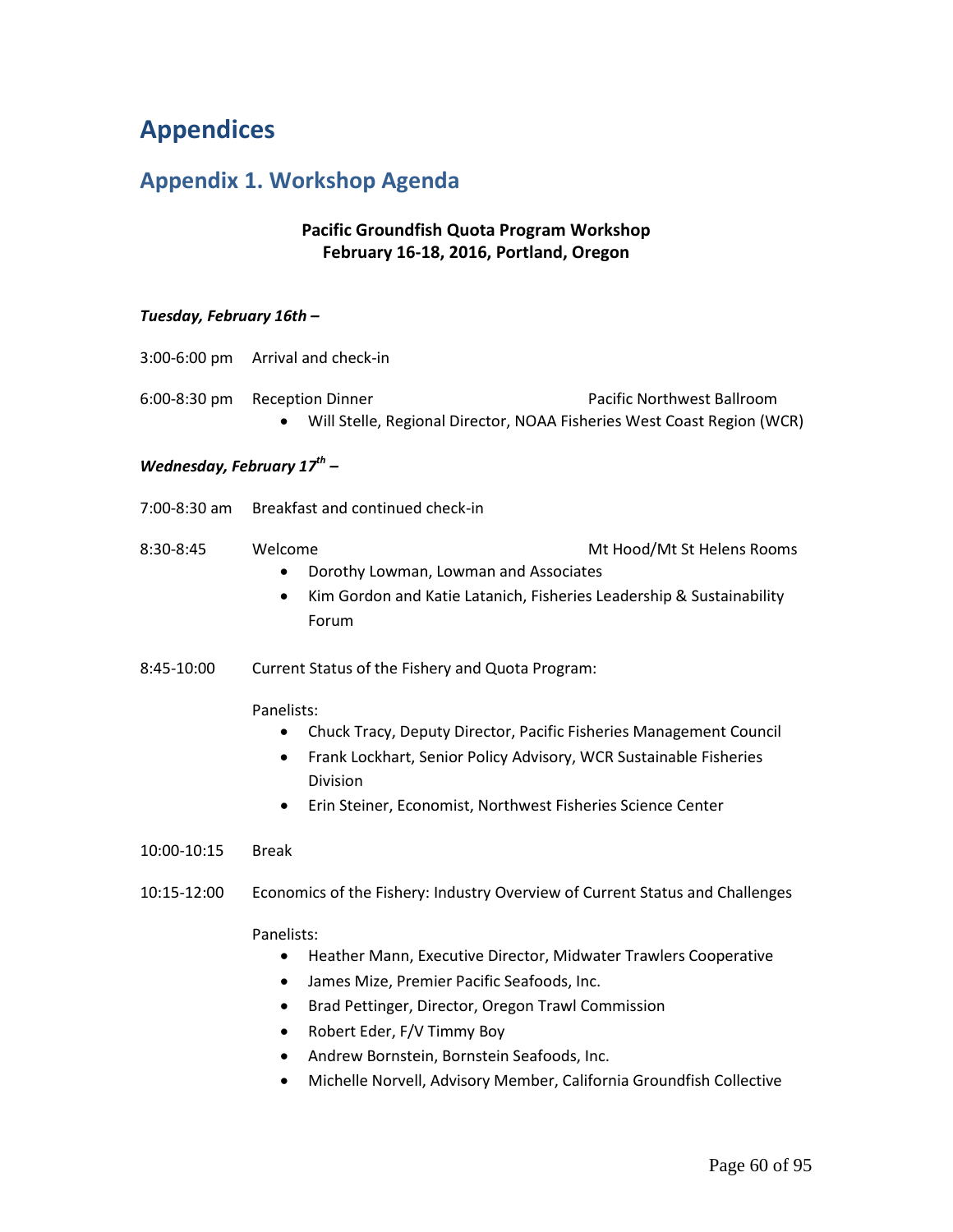#### **Discussion**

- o What elements of the program have helped you in your business?
- o What constraints negatively impact your ability to operate your business efficiently?
- o How do these challenges relate to the goals for the fishery?

#### 12:00-1:00 pm Lunch

1:00-1:45 Economics Session 1: Reducing Costs and Improving Operational Planning

#### Panelists:

- Heather Mann, Executive Director, Midwater Trawlers Cooperative
- Terry Hillman, Catch Shares Field Supervisor, Alaska Observers, Inc.
- Geoff Bettencourt, F/V Moriah Lee
- 1:45-3:00 Economics Session 1 Breakout Session
	- Are there ways that you could cooperate with other industry members to reduce your costs and costs to the fishery as a whole?
	- What regulatory changes would contribute most to reducing operational costs or allowing more effective operational planning
- 3:00-3:15 Break
- 3:15-4:00 Economics Session 2: Harvesting More Fish

#### Panelists:

- Sara Skamser, Foulweather Trawl
- Paul Kujala, Cape Windy Fisheries
- Andrew Bornstein, Bornstein Seafoods, Inc.
- Michelle Norvell, Advisor, California Groundfish Collective
- 4:00-5:15 Economics Session 2 Breakout Session
	- What is needed to support individual fishermen and sectors in accessing the necessary portfolio of quotas? Where is flexibility needed to accommodate variable quota needs?
	- How can we share and the build on the lessons learned from gear testing and modification the past 5 years related to getting more target species out of the water?
- 5:30-6:30 pm Cocktail hour and Poster Session
- 6:30-9:00 pm Dinner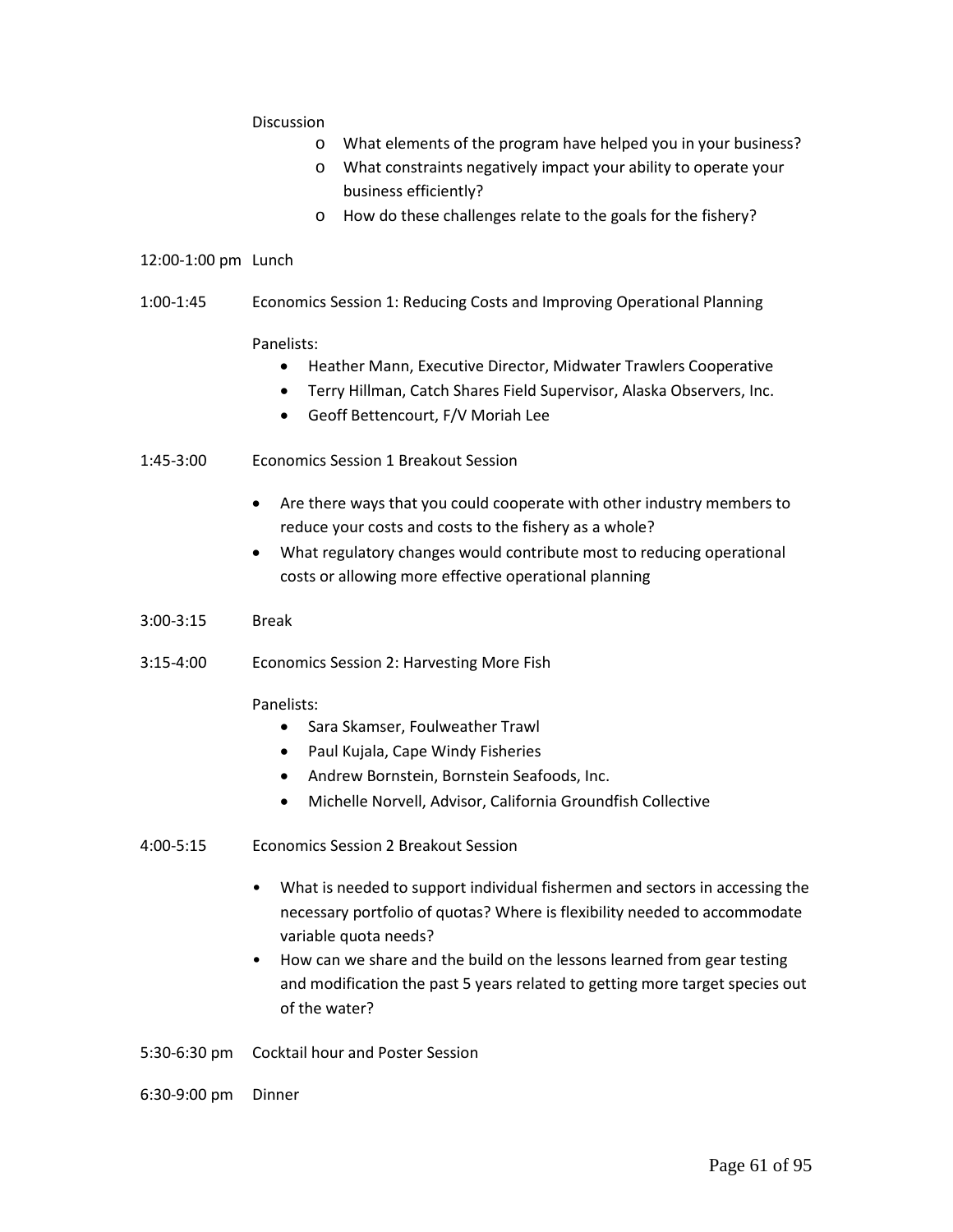#### *Thursday, February 18th –*

- 7:00-8:30 am Breakfast
- 8:30-8:45 Introduction to Day 2 Pacific Northwest Ballroom
	-
- 8:45-10:00 Economics Session 3: Growing Demand and Increasing Value for the Fish

#### Panelists:

- Mike Okoniewski , Fisheries Policy and Management Advisor, Pacific Seafood
- Bob Dooley, J&R Dooley, Inc.
- Anthony Jordon, Whole Foods Market
- Daisy Berg, Seafood Buyer/Merchandiser, New Seasons Market
- 10:00-10:15 Break
- 10:15-11:30 Economics Session 3 Breakout Session
	- How might fishermen and processors work together to generate more revenue and increase market share?
	- What can be done to generate greater demand for groundfish and thus greater value throughout the supply chain?

#### 11:30-12:45 pmLunch

- 12:45-1:30 Recap of Economics Sessions
- 1:30-2:30 Looking ahead: The Future for Communities, Retiring Fishermen and New **Entrants**

#### Panelists:

- Suzanne Russell, Social Scientist, NW Fisheries Science Center
- Kevin Dunn, F/V Iron Lady
- Steve Scheiblauer, Harbormaster, City of Monterey
- Lisa Damrosch, Half Moon Bay Commercial Fisheries Trust
- 2:30-3:30 Looking ahead Breakout Session
	- Looking ahead, what is your vision for the economic and social stability of the groundfish fishery and the coastal communities it supports (e.g., opportunities for new entrants and crew advancement, sustained ports and infrastructure, etc.)?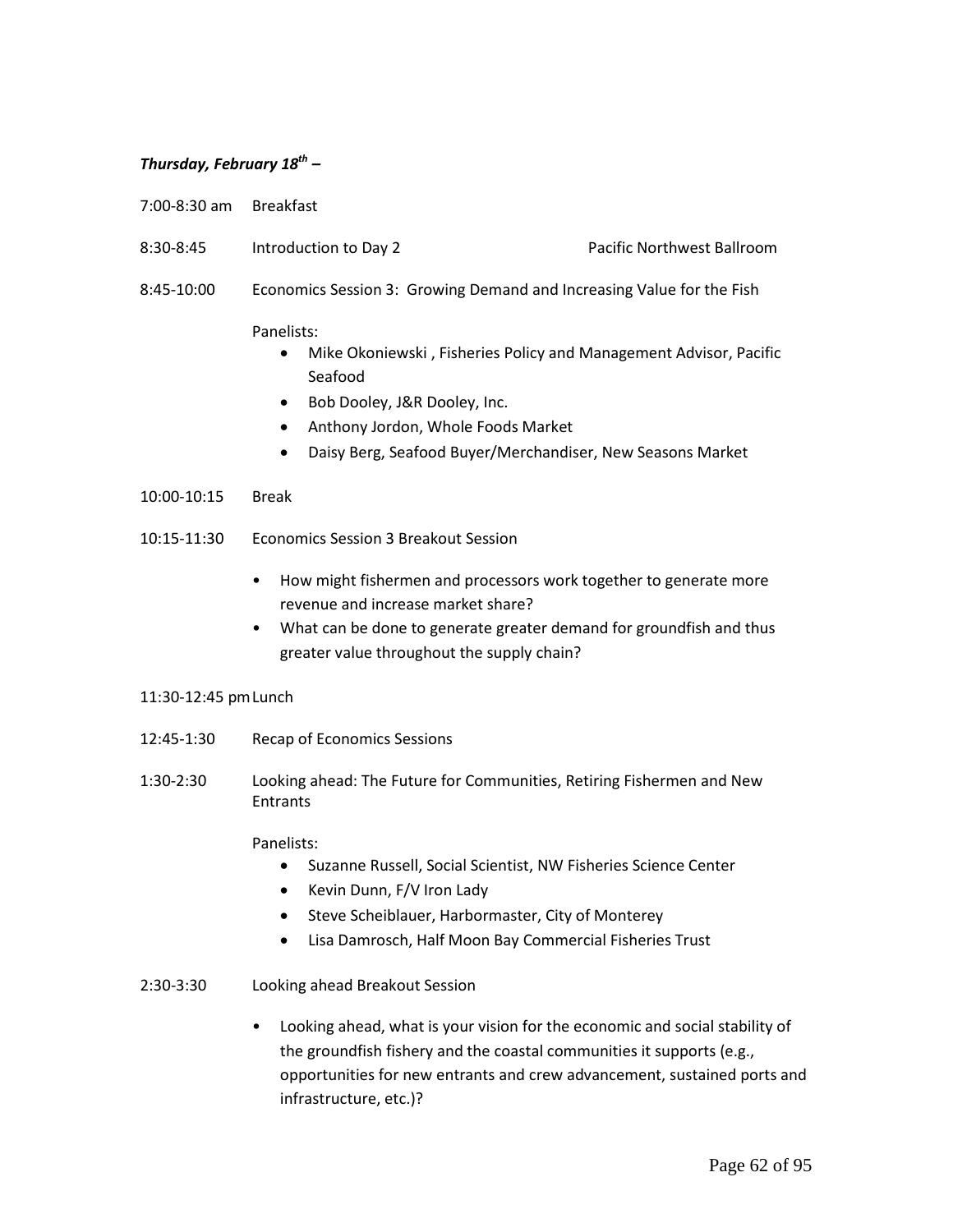- What aspects of the management program support this vision? What aspects of the program are not consistent with this vision?
- 3:30-4:00 Break
- 4:00-4:30 Looking Ahead Recap
- 4:30-5:15 Putting it all together

#### Panelists:

- Emily Menashes, Deputy Director, Office of Sustainable Fisheries, NOAA Fisheries
- Rod Moore, Senior Policy Advisor, West Coast Seafood Processors Assoc.
- Don McIsaac, Executive Director, Pacific Fisheries Management Council
- 5:15-5:30 Next steps
- 5:30 pm Adjourn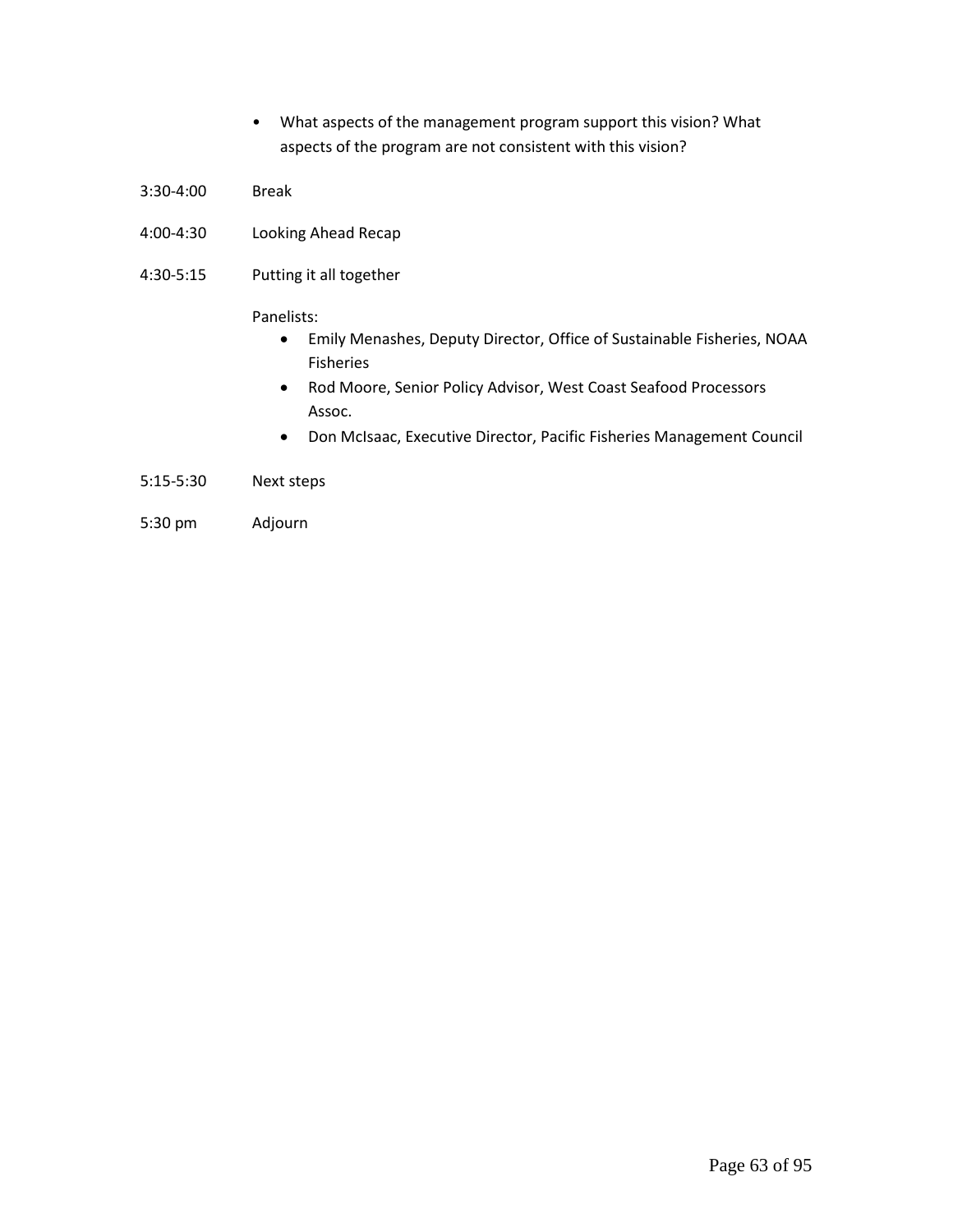# **Appendix 2. Panel and Presentation Summaries**

The following appendix includes summaries of presentations and panel remarks provided by speakers at the Pacific Groundfish Quota Program Workshop. Video of presentations and panel sessions, presentation materials, and handouts are available on the West Coast Trawlers Network website [\(www.westcoasttrawlers.net\)](http://www.westcoasttrawlers.net/).

## **Welcome Reception Keynote**

**Will Stelle, Regional Administrator, NOAA Fisheries West Coast Region,** gave opening remarks to welcome participants and reflect on both the great progress of the catch share program and the challenges that lie ahead. He felt that everyone at the workshop should take a moment to celebrate the successes of the catch share program, as it was not an easy task to develop the program and transform the groundfish fishery. Mr. Stelle spoke about some of the specific positive changes including improved biological performance, increased landings, rebuilding, and decreased bycatch. He noted that the economic performance is solid but mixed, with an increase in profits, revenues, and landings, and a decrease in trip frequencies depending on the fishery. The high quality of the observer data is also playing an important role in having accountability. Mr. Stelle felt that generally, looking at the overall biological and economic performance of the fishery in this initial implementation phase, the catch shares program is an improvement, and a solid, positive program.

Mr. Stelle asked the audience to recognize that the collective work with the program is not yet complete and there are many challenges to look forward to tackling together. Some of the areas of concern that need improvement include:

- The issue of aging infrastructure and the distribution of the infrastructure coastwide, which is especially an issue in the smaller ports.
- Approaches for electronic monitoring are currently being developed through EFPs, but this may not be the silver bullet to solve most problems.
- Big ports vs. small ports issues, specifically thinking about the cumulative affect of the costs associated with the catch share program, which are causing problems for some of the local ports and communities.

Mr. Stelle observed that the strength and depth of the collaboration between the industry, the Council family, NGO's, and NMFS has built a unique culture of problem solving that is a powerful tool to tackle difficult challenges. It is important for all of these groups to push one another to work through the tough issues and the inertia found throughout the system. Mr. Stelle concluded by asking everyone to recommit him or herself to problem solving, to working together, and to developing the next generation of the groundfish catch share program.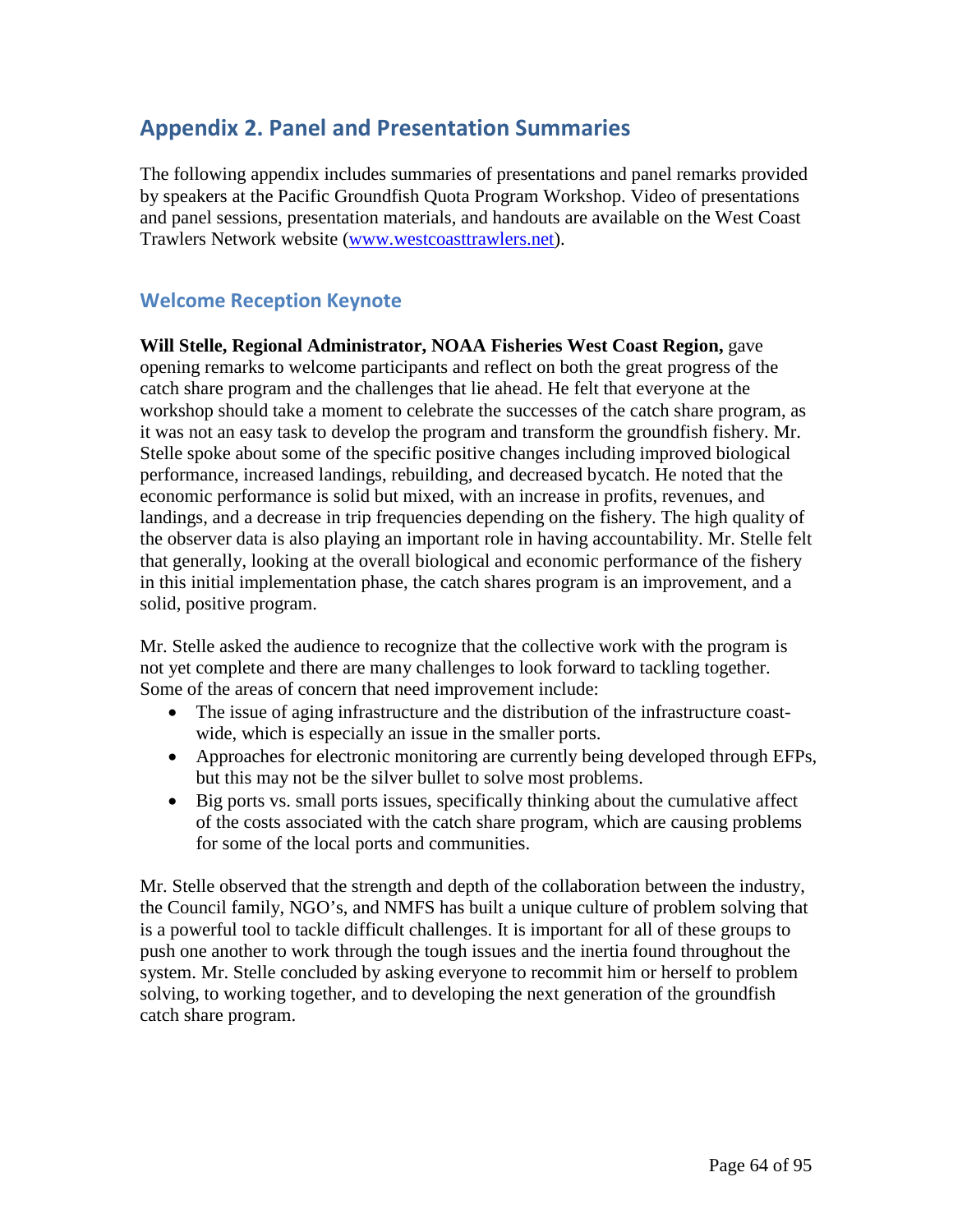## **Current Status of the Fishery and Quota Program**

**Chuck Tracy, Deputy Director, Pacific Fishery Management Council**, provided an overview of the goal and objectives for the Groundfish Quota Program, established under Amendment 20 to the Groundfish FMP. The goals of the program are to:

- Increase net economic benefits for the sectors as a whole, individual business and communities, and to reduce the costs of the program.
- Create individual economic stability by minimizing the instability of derby fishing, provide increased flexibility and a more reliable planning horizon.
- Attain full utilization of trawl allocations provide for significant and improved utilization.
- Consider environmental impacts including biological impacts such as habitat, social impacts, as well as economic impacts.
- Establish individual accountability for both bycatch and target species through the use of incentives and allowing market forces more than regulations to inform fishing behavior.

Mr. Tracy also reviewed the objectives and guiding principles established under Amendment 20 that support the achievement of the program's goal. These objectives and principles are included in Appendix 6.

**Frank Lockhart, Senior Policy Advisor, West Coast Region, Sustainable Fisheries Division,** described the components of the program that have been successful over the course of the last five years, including, the quota share and quota pound online trading and tracking database, 100% percent at-sea and on-shore monitoring, and the individual accountability and adherence to ACLs.

Mr. Lockhart described several concerns that have emerged with the program:

- Costs to the industry in terms of the buyback loan, monitoring, and cost recovery.
- Potential agency costs with implementing and maintaining an effective electronic monitoring program.
- Challenges to small ports.
- Minimal progress with increasing utilization rates.
- Lack of appeal and opportunity for new entrants.

Mr. Lockhart ended his presentation by outlining upcoming rulemaking, current actions in the pipeline and the suite of trailing actions outlined in the Omnibus document (see Appendix 7 and 8).

**Mr. Tracy** provided an overview of the proposed process and timeline for conducting the quota program's mandated five-year review. The Council, NOAA Fisheries, Tribes, states and constituents will conduct the review jointly. The Council will initiate the review at its June 2016 meeting. Substantively, the review will compare the program's performance with its stated goal and objectives, and identify potential program improvements. The five-year review process will include a Community Advisory Board (as required under Amendment 20), coastal hearings and a project team. There will be at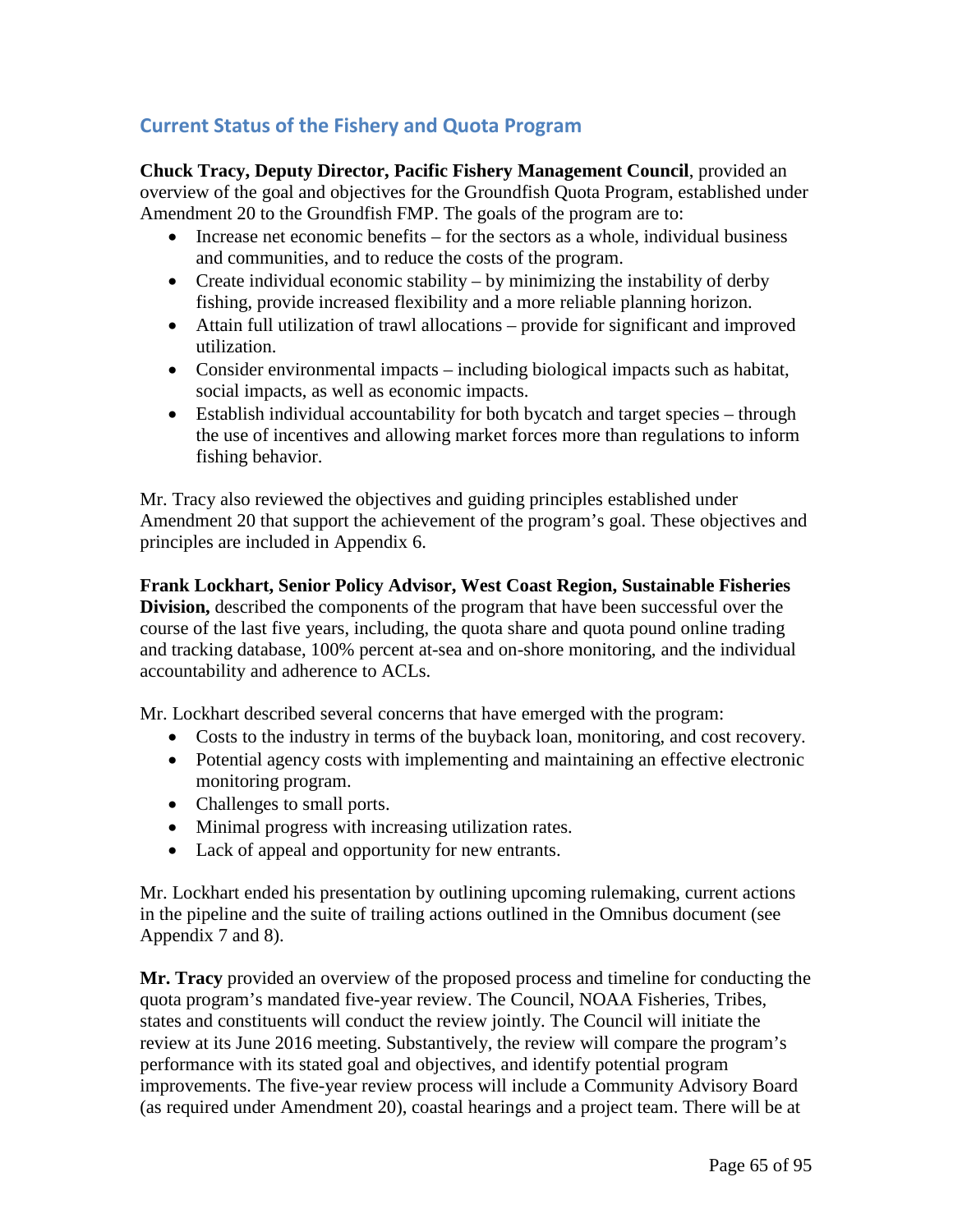least two opportunities for Council guidance before a final public review draft report, which is scheduled for the winter of 2018, followed by final Council approval in April 2018. Identified program improvements will be considered as part of the 2018 Omnibus Process.

**Erin Steiner, Economist, Northwest Fisheries Science Center**, reviewed the most recent statistics from the Economic Data Collection (EDC) program, an annual cost earnings data collection of vessels participating in the catch share program. Her analysis aimed to represent the fishery as a whole, while also focusing on the whiting and nonwhiting catcher vessel sectors given the diversity of participation. For the purpose of this presentation, different components of the sectors are presented in aggregate; economic data for the fishery will be analyzed at more refined scales for the program's five-year review.

Ms. Steiner provided an overview of the economic status of the catch share program. During her talk, she emphasized that although her presentation of the economic status of the catcher vessels only separated the program into two fisheries, whiting, and nonwhiting groundfish, the EDC reports that were released in 2014, and the updated reports that will be in the briefing book report on five "sectors": at-sea whiting, shoreside whiting, dover-thornyhead-sablefish (DTS) trawl groundfish, non-whiting, non-DTS groundfish, and fixed gear groundfish. The following represent highlights from her presentation. Catcher vessel revenues from whiting have increased 60%. Meanwhile, revenues from other groundfish have increased 5% since the implementation of the program, and vessels participating in the groundfish trawl fishery also had 50% increase in revenue from other sources (mostly crab and shrimp). Top variable costs are crew, captain, and fuel, with crew payments increasing proportionally to increases in revenue, and fuel costs increasing with high prices in 2013-2014. Total cost net revenue (revenue less operational and fixed costs) doubled from pre-catch shares to 2011-2014 in Washington and Oregon. California had a reduction in the number of trips after catch shares, resulting in negative total cost net revenue in 2012. While value of processed fish is increasing, the share of that value attributable to groundfish is decreasing. Catcher processors have the largest net revenue of any sector of the catch share program, and motherships despite negative net revenue in several years, have had positive values in 2013-14.

Presentation materials from Mr. Tracy, Mr. Lockhart and Ms. Steiner are available the [West Coast Trawlers Network](http://www.westcoasttrawlers.net/) website.

## **Economics of the Fishery: Overview of Current Status and Challenges**

**Heather Mann, Executive Director, Midwater Trawlers Cooperative,** described her perspective on the fishery's performance. She noted several aspects of the program that are working well, including increased flexibility to time fishing operations, cost reductions with electronic monitoring, the in progress fix to allow declaration at sea for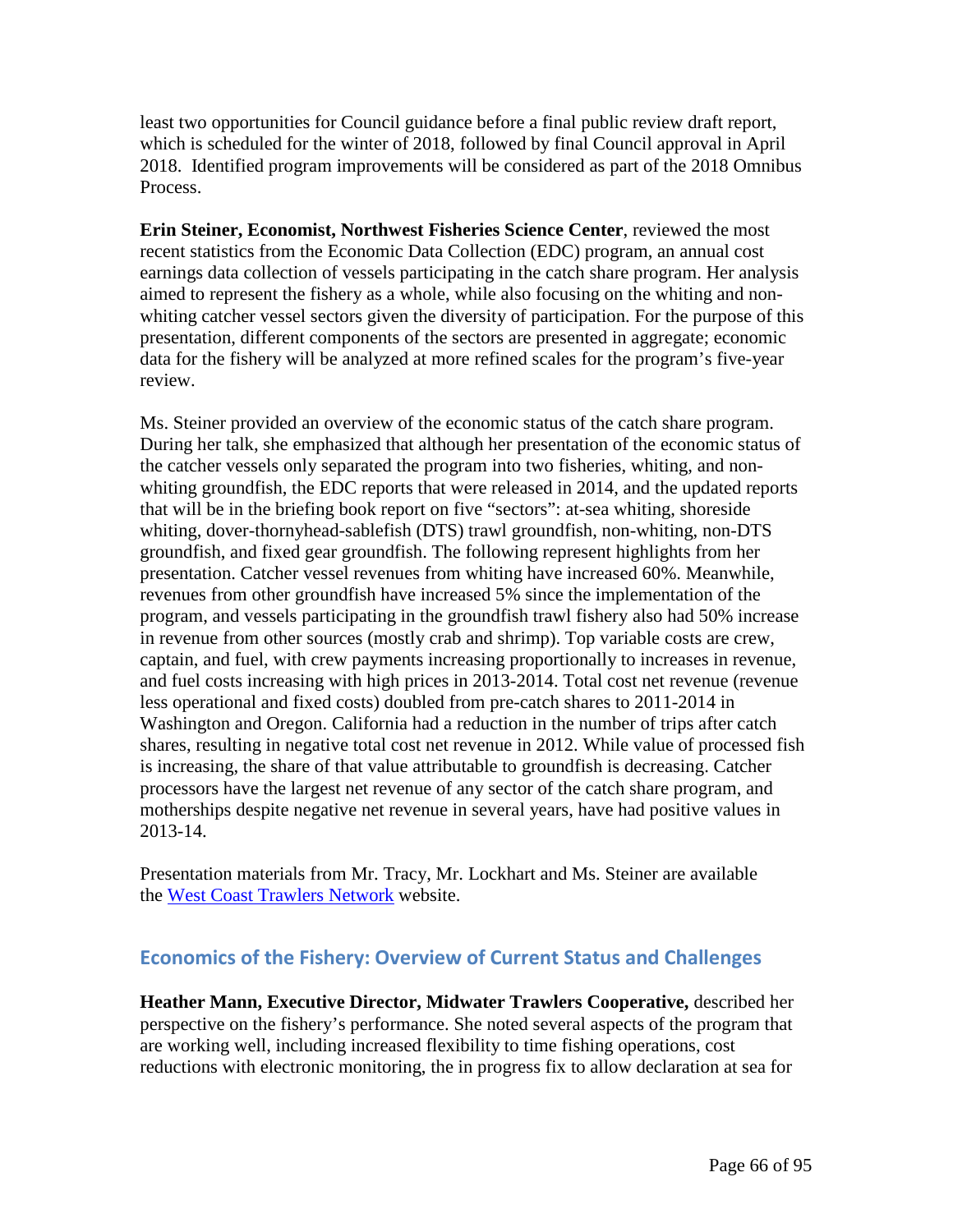whiting catcher vessels, and the benefits of industry cooperatives in the at-sea and shoreside sectors.

Ms. Mann noted that regulations often manage to the lowest common denominator and that we must move away from the culture of distrust in the fishery. She highlighted several challenges for the whiting fishery under the quota program:

- Lack of access to bycatch quota;
- Inefficiency created by the prohibition on processing south of Oregon border;
- Limited access to markets and shifting power dynamics as the result of a closed class of processors under Amendment 20; and
- Uncertainty created by litigation over initial allocations.

Ms. Mann focused the end of her presentation on the issue of costs. In addition to the costs of 100% monitoring and cost recovery, the buyback loan has a substantial financial impact on the fishery. Significant effort has been invested by a broad coalition of stakeholders to refinance the loan. Despite these effort and initial progress, the Office of Management and Budget will require payment of ten million dollars to cover the revenue that would be lost with refinancing of the loan. Ms. Mann emphasized that this is unacceptable and that NMFS should work within its discretionary authority to reduce the required payments.

**James Mize, Premier Pacific Seafoods, Inc**., described that the key to success for mothership processors in the at-sea whiting fishery is consistent supply of the type of fish that fit within production processes. Predictability provides opportunity to maximize product recovery and innovate for accessing new markets. Rationalization program provisions specific to motherships, such as the MS permit and processor obligation requirements, have not had a significant affect as participation in the fishery has been largely a function of market conditions and longstanding harvester-processor relationships. However, the allocations of quota to catcher vessels based on catch history provided the basis for cooperatives, which have had a number of benefits in the mothership sector. These include formalizing bycatch avoidance methods and organizing fishing activity into sub-seasons, mitigating the risk of unforeseen bycatch events and lightning strikes. These benefits increase the industry's ability to plan and organize their operations; however, these benefits are limited by constraining allocations of non-target rockfish quota. Mr. Mize emphasized the disruption that these low allocations have had on the fleet and encouraged further exploration of the ideas in the omnibus document to address this situation.

**Brad Pettinger, Director, Oregon Trawl Commission**, reflected on the quota program's goal, objectives and guiding principles and gave the program a report card: goals: C+/B-, objectives: B, guiding principles: B. He noted a dichotomy with the program's performance: for conservation aspects, the program gets an A, but the economics and efficiency in the program comes in at C's, D's and some F's. The conservation successes in the program (e.g., rebuilding, reduced discard, etc.) have helped change the image of trawl fishery, resulting in Marine Stewardship Council certification and improved ratings by the Monterey Bay Aquarium.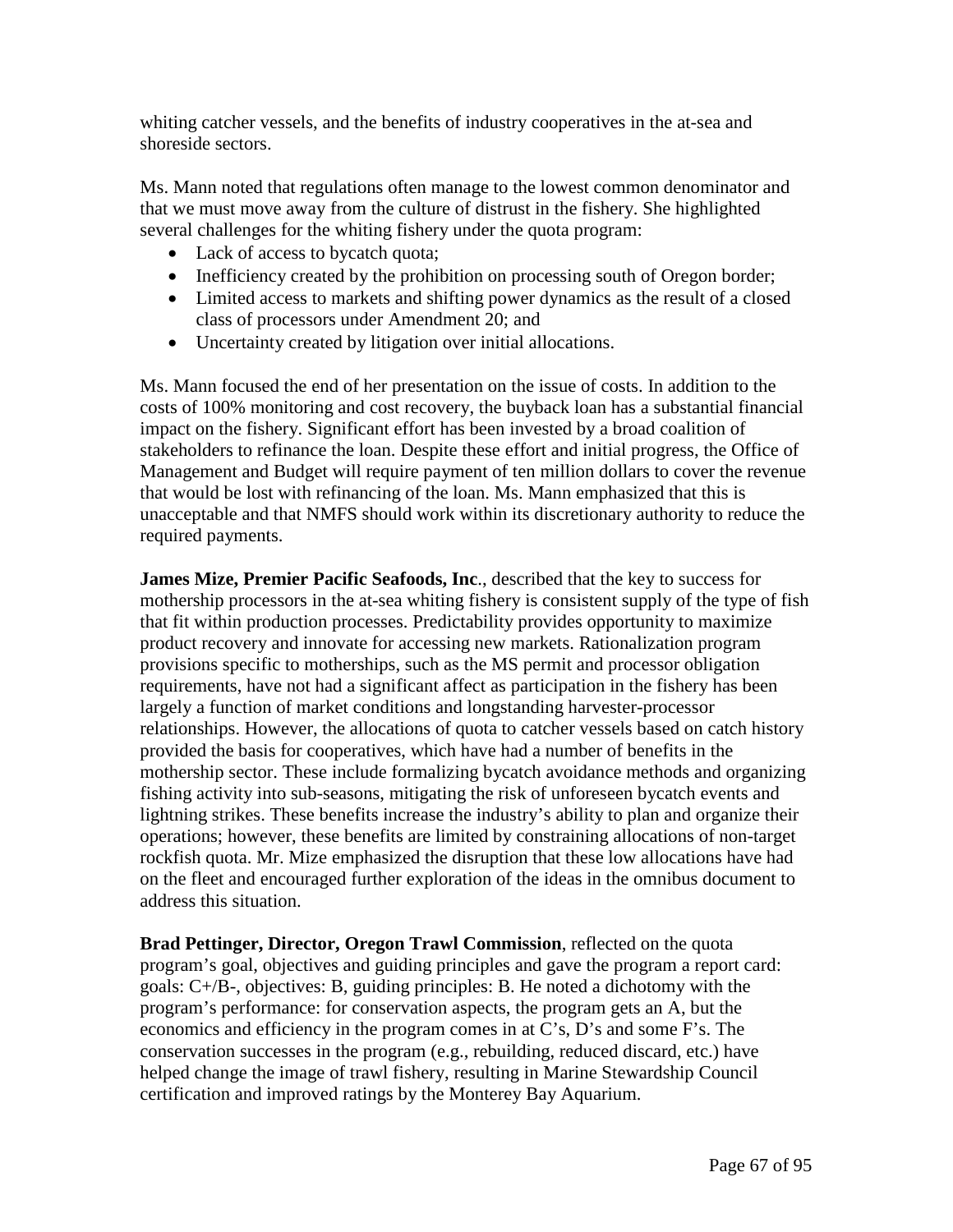The shoreside non-whiting fleet has gone through an expected contraction, but is only harvesting about 28% of their quota (with an acknowledgement that 100% utilization may not be realistic). Mr. Pettinger explained that the under-utilization is a result of several factors:

- The high costs of fishing (observer coverage, cost recovery, buyback, etc.);
- A fear of encountering overfished species and the impact of halibut mortality rates;
- Higher returns and values in other fisheries;
- Lack of flexibility; and
- Mismatch between quotas and the biomass in the water.

In closing, Mr. Pettinger emphasized that we are barely scratching the surface of the benefits the program can provide, and that more needs to be done to reduce costs where possible, increase flexibility and efficiency, simplify the program and increase the value of harvest (volume and value).

**Robert Eder, F/V Timmy Boy**, shared his experience and perspective on how the quota program has performed for trawl IFQ vessels that fish with fixed gear. The quota program introduced a provision that provides all vessels in the shoreside non-whiting sector with the option to fish their quota using fixed gear. During the first year of the program, about 30 vessels used fixed gear, landing about 39% of the total sector catch. In the following years, the number of vessels using fixed gear, and the respective percentage of the sector's catch, has decreased. Thus, the role of fixed gear in the IFQ fishery has declined since the beginning of the program.

The IFQ fixed gear sector has consistently achieved goals for individual accountability and minimizing environmental impacts. The gear also supports utilization goals as the selectivity of the gear allows for higher utilization of sablefish. While quota holders in the fixed gear sector support utilization of other stocks in the fishery through leasing and trading non-sablefish quota, there is a long way to go toward achieving the utilization goals for the trawl fishery as a whole. In terms of the program's economic goals, economic returns have improved on average for the IFQ fixed gear sector, though not as much as they had hoped. Fishery-wide improvements in net economic benefit and creating individual economic stability have not yet been achieved under the program.

Mr. Eder stressed the importance of efficiency in the fishery, and highlighted actions in the pipeline that could support this improvement:

- Joint registration of trawl and fixed gear permits.
- Eliminate the odd-month permit transfer regime to eliminate rush openings.
- Apply a discard survival credit for returning healthy juvenile sablefish to the water would support optimal use of quota pounds and support maximum productivity of the resource.
- Electronic monitoring is promising for fixed gear vessels. However, it remains to be seen how much cost savings will result from this option.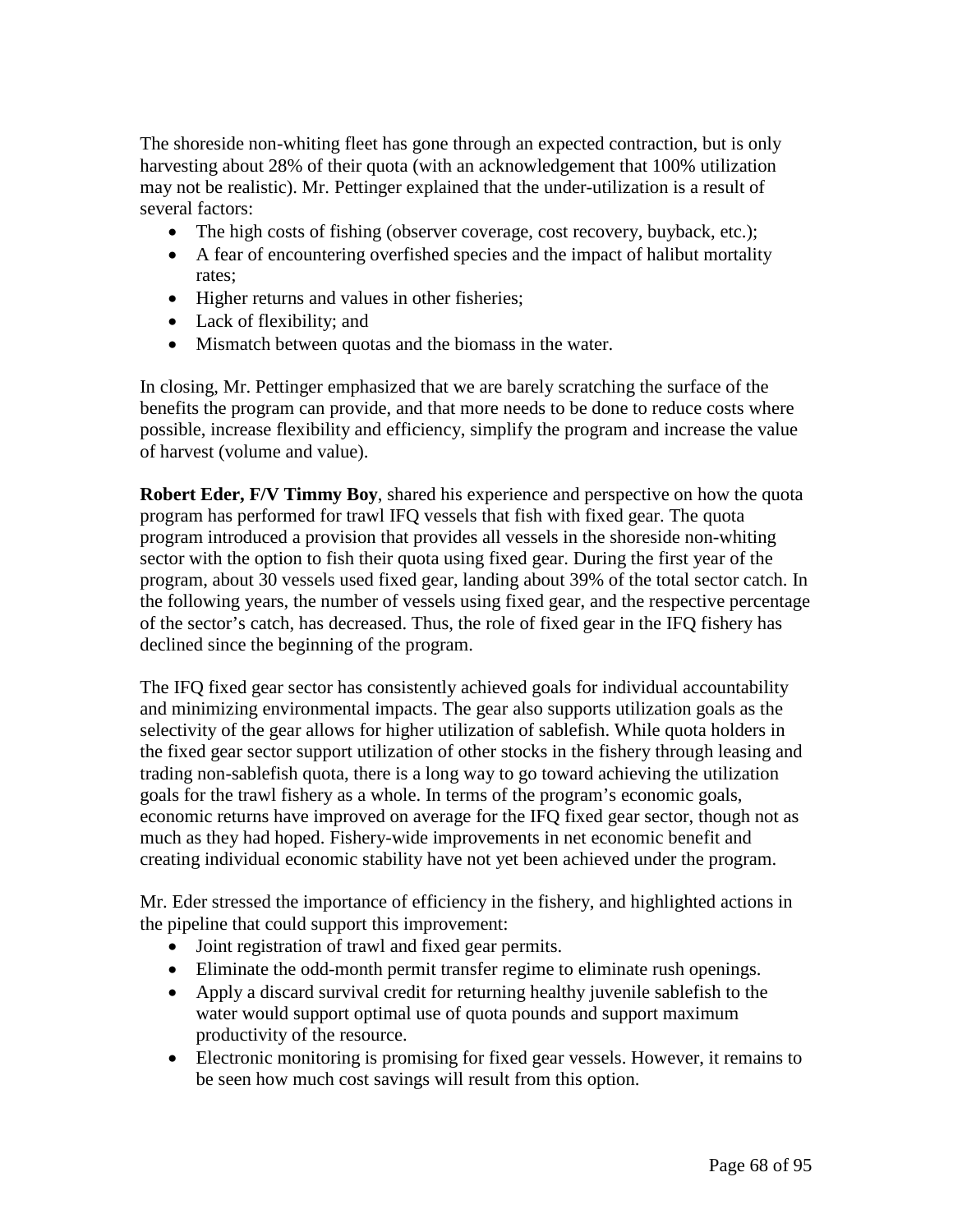**Andrew Bornstein, Bornstein Seafoods, Inc.,** reflected on the five years since the program's implementation and noted that while there are pluses and minuses with the program, participants are largely still treading water. While all are managed under an overarching program, he noted that there are very distinct fisheries within the program that each have distinct economics and markets. Additionally, groundfish catches are part of a global market, which can greatly impact demand and prices.

Mr. Bornstein highlighted a number of benefits from the program, including:

- Improved flexibility in fishing operations that supports a more steady supply;
- The ability to plan as a result of having defined allocations; and
- Improved communication and cooperation, both formal and informal, that has allowed for better coordination and sharing of resources and information between and among harvesters and processors.

He also shared insights into a number of challenges under the program:

- Low allocations under the quota program mean that participants don't have enough quota to operate on a full time basis without leasing additional quota.
- For both fishermen and processors, participation in and catch from other fisheries is subsidizing groundfish.
- The costs in the program are enormous and add up to a significant proportion of revenues. Additionally, methods for reducing costs, such as electronic monitoring may shift costs from harvesters to processors rather than reducing costs overall.

Mr. Bornstein concluded by noting that the fishery has achieved environmental sustainability but has not achieved economic sustainability. The problems in the fishery are complex, but they are solvable; by addressing all aspects of the problem (reducing costs, harvesting more and making more money), the future for the fishery is bright.

**Michelle Norvell, Advisory Member, California Groundfish Collective**, shared the experiences of fishermen south of 40:10 and highlighted successes, challenges and opportunities in the fishery. She also expressed serious concern about the process, transparency, and timeline for the five-year review, and stressed the importance of engaging industry and seeking assistance from the private sector in the development and analysis of the review. She emphasized the five-year review as an opportunity to make much needed adjustments in the fishery.

Ms. Norvell noted the successes of the program, crediting it with having world-class information, highlighting the rebuilding and environmental gains, and emphasizing the importance and value of industry efforts under the program:

- The collaborative process and risk pool structure have enabled California fishermen to defy the odds and become part of a winning team. Through sharing information and quota, responsive local management and real-time decisionmaking, they are keeping fishing operations on the water.
- The ability to secure and implement exempted fishing permits has supported the development of electronic monitoring. The experimentation allowed by EFPs needs to be preserved and fostered by improved timeliness.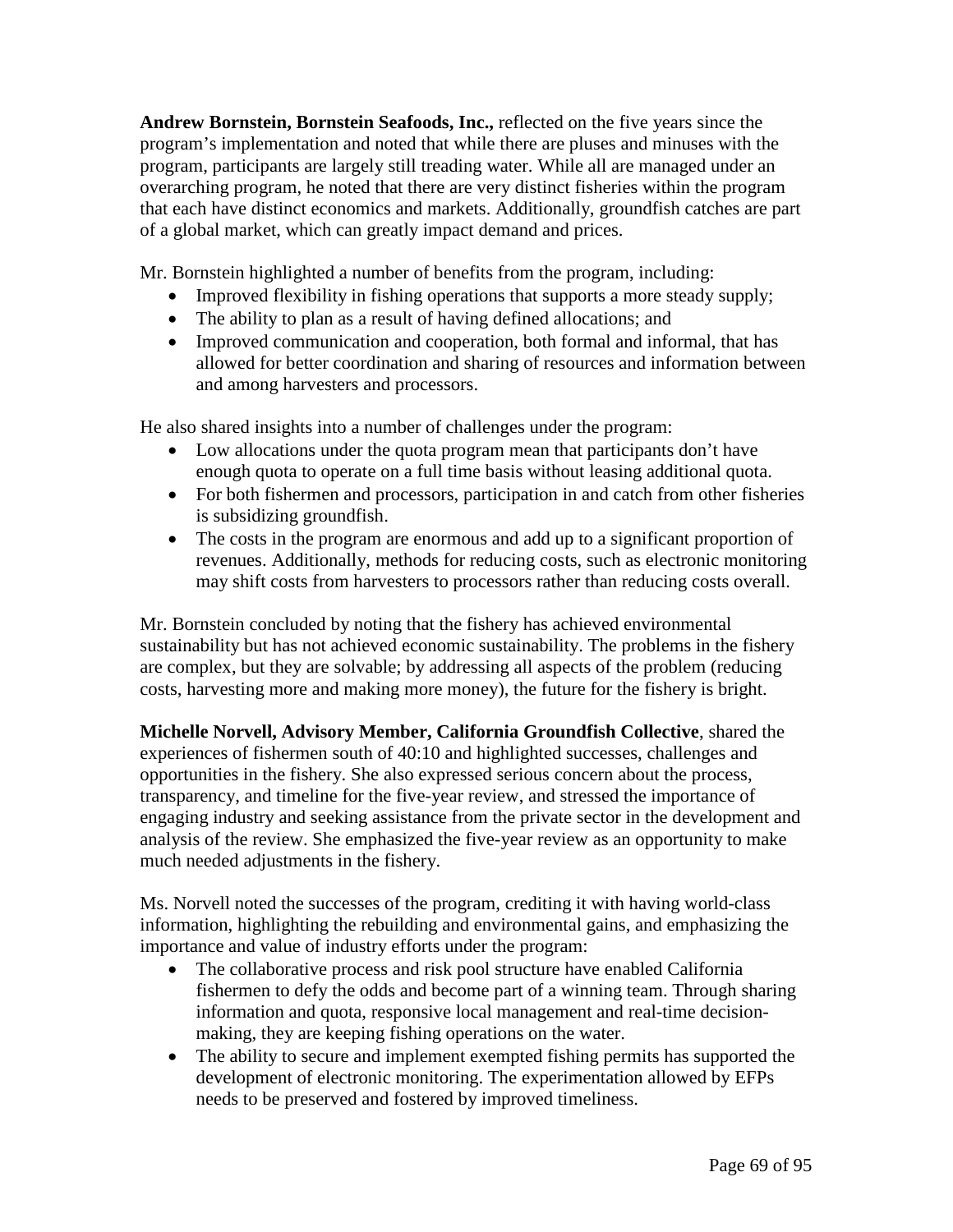She emphasized that fishermen are doing their part and that managers need to do more to address the challenges in the program:

- The program needs to be more responsive and adaptive to new information, innovation and stock assessments;
- Costs with observers and catch monitors need to be addressed; even with the progress made toward EM, smaller ports are struggling with the availability and costs of catch monitors. Qualification requirements exacerbate the issue.

Ms. Norvell concluded her presentation with a call to action for the industry. Participants need to seize the opportunity to push forward on refinancing the buyback loan, and to engage actively in the quota program's five-year review. The review is a critical opportunity – stakeholders need to demand timeliness, transparency and accountability in the process.

# **Reducing Costs and Improving Operational Planning**

**Geoff Bettencourt, F/V Moriah Lee**, described that for small ports in California, such as his home port in Half Moon Bay, maintaining the viability of family fishing businesses is a challenge. He highlighted that there are a lot of moving parts, and that the constant changes in the fishery and its regulations make it hard to find stability. Current participants have all invested so much to stay afloat and adapt. Mr. Bettencourt noted that when participants position themselves as individuals rather than as an industry as a whole, it undermines the success of everyone in the fishery. He stressed that approaching the challenges in the program collaboratively is the best way to reduce costs and achieve stability and success for everyone in the fishery.

Mr. Bettencourt shared his experience with electronic monitoring (EM) exempted fishing permits, and described that the process had a huge benefit in providing proof to attest to clean fishing practices and build trust. He suggested that the list of trailing actions could be streamlined by industry cooperating to identify priorities. Additionally, industry collaborations can help provide the Council with the tools to better manage the fishery and address the underlying challenge of stability. Mr. Bettencourt ended his presentation by expressing the hope that by working together the fishery can have a prosperous future.

**Terry Hillman, Catch Shares Field Supervisor, Alaska Observers, Inc**. shared insights into the costs of observer coverage from a service provider perspective. Going into the program, he noted that the high cost of 100% coverage was known going into the program, and that getting observers where they are needed has been a big success. While the costs borne by the industry have increased due to the expiring reimbursement, he noted that the rates for observers have stayed the same since last year.

Mr. Hillman explained that the price for observers and monitors is based on activity and the number of vessels that need coverage. Since the implementation of the quota program, activity has gone down while the number of boats needing coverage has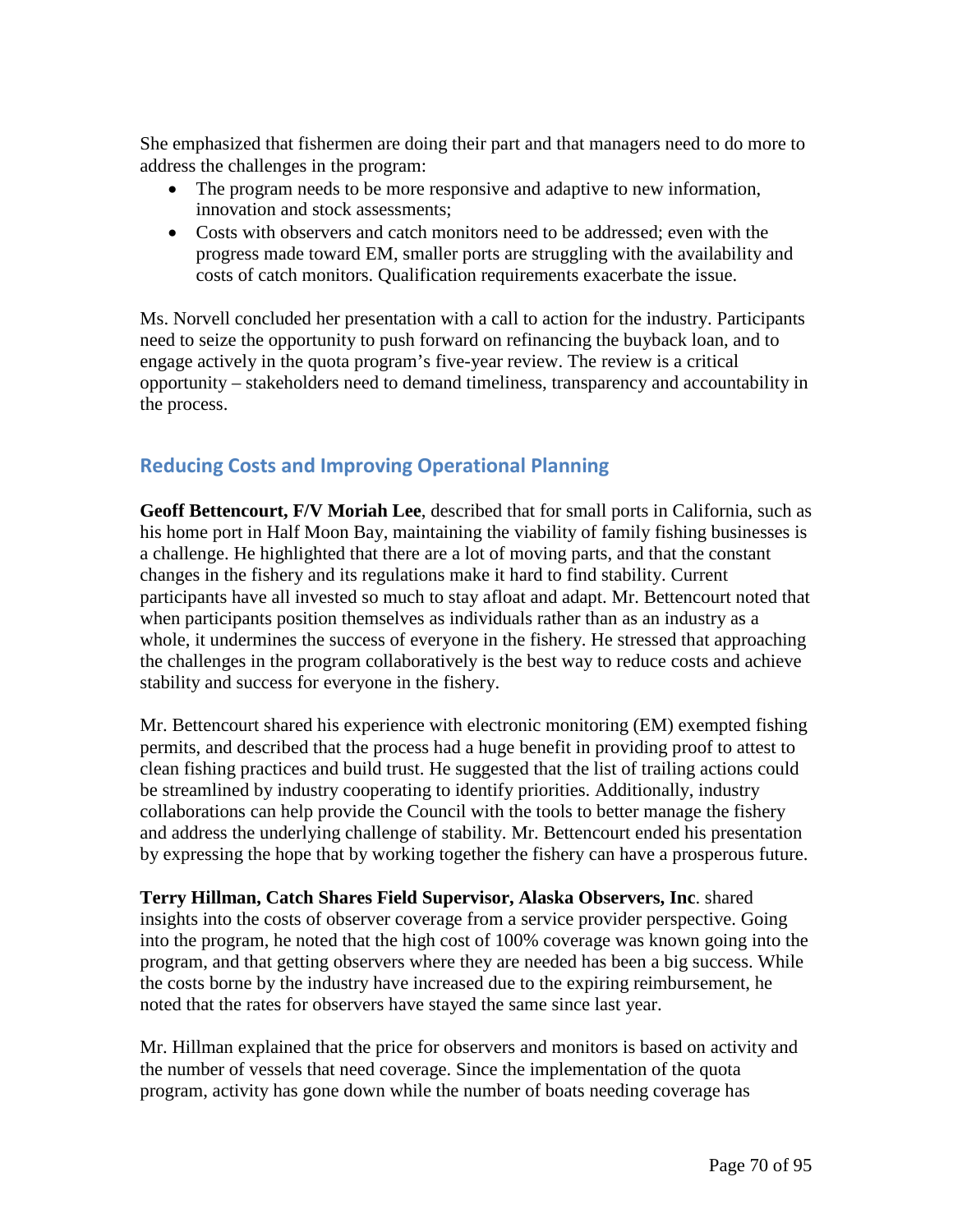remained the same. This is the result of more productive (and thus shorter and fewer) fishing trips, and vessels moving in and out of groundfish to participate in other fisheries. Service providers have responded by moving to more seasonal employment for observers, and refining opportunities to hire and retrain staff to encourage retention. He acknowledged the need for electronic monitoring, but noted the implication of EM on observer costs by further reducing activity.

Mr. Hillman noted that while it may be possible to bring costs down, industry members can help service providers avoid any future cost increases by:

- Increasing activity (more trips);
- Improved planning of fishing trips and communication with service providers, particularly avoiding last minute requests with EM; and
- Working together to develop a new model for dockside monitoring in the whiting fishery.

Mr. Hillman concluded by expressing his desire to continue to collaborate and provide feedback in order to provide the industry with the services they require.

**Heather Mann, Executive Director, Midwater Trawlers Cooperative,** shared insights into the costs of electronic monitoring under the whiting exempted fishing permits. EM represents a significant savings for the whiting sector, costing less than \$20,000 a year compared to \$30,000 - \$80,000 for human observers. Ms. Mann shared that the majority of costs with EM for whiting has to do with data storage, and that there is uncertainty as to where and for how long footage needs to be stored. One of the biggest challenges with EM more broadly is that the technology and associated regulations are taking the longest for the people who need it most: the shoreside non-whiting sector. Ms. Mann also noted that while costs may appear to shift to processors for dockside monitoring under EM, the vessels previously subsidized those costs by paying for at-sea observers who also functioned as catch monitors. She suggested continuing to explore options for electronic dockside monitoring.

Ms. Mann highlighted the differences between the observer requirements for the Pacific and New England groundfish fisheries. The industry in New England is subject to only 20% coverage and has begun litigation over bearing the cost for that coverage. In the Pacific, the industry is paying for 100% coverage and is working collaboratively to ensure accountability objectives are met. The industry has made significant investments in cooperative initiatives to support performance in the fishery and achievement of the program's objectives; this cooperative spirit has extended beyond the members in the coops. Ms. Mann noted that her experience working with the agency on EM has been positive, and that all parties have worked together to make EM a reality for the fishery. As the industry and agency get more experience with EM, costs will go down and the benefits will become even greater.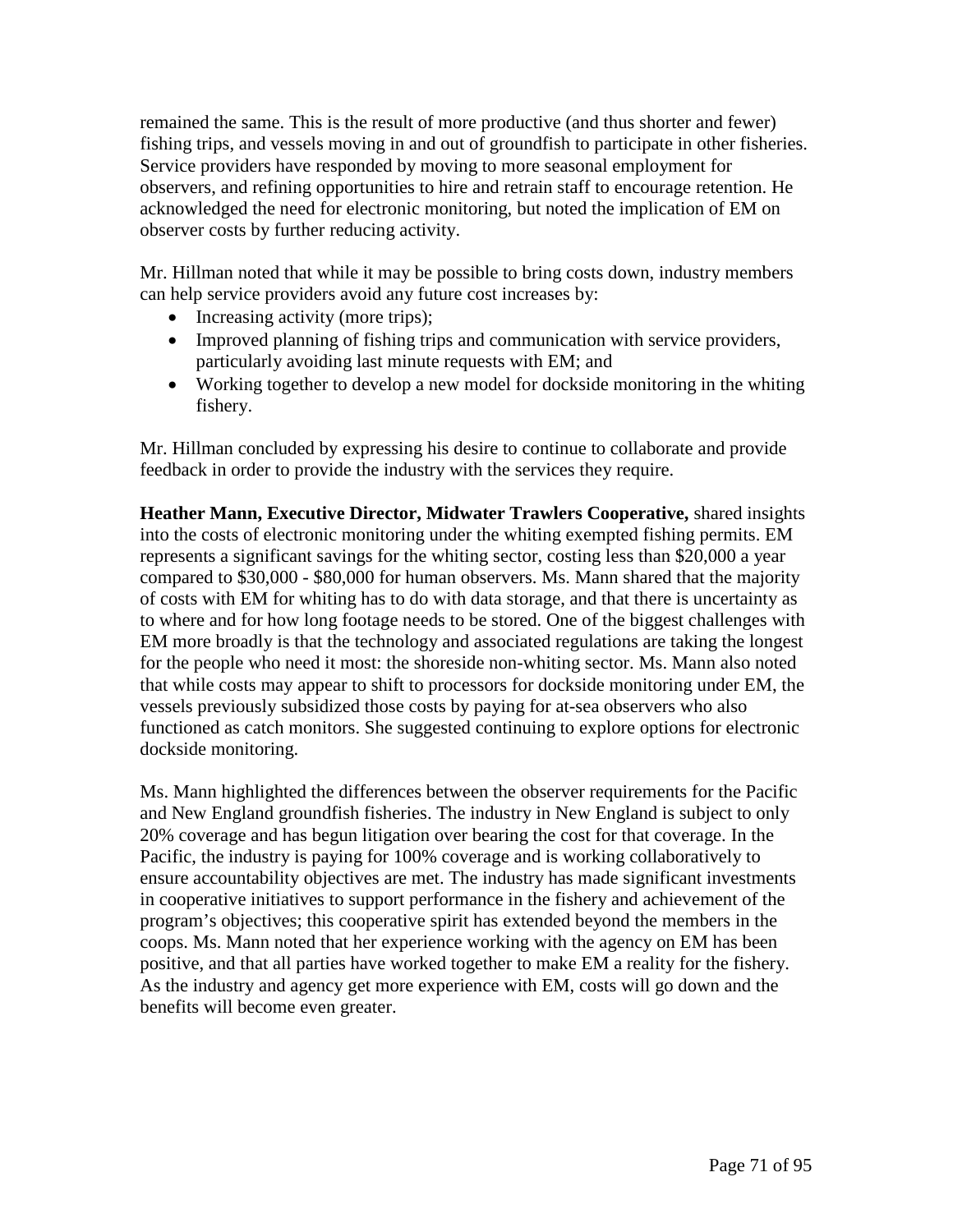## **Harvesting More Fish**

**Sara Skamser, Foulweather Trawl,** shared her experience working on gear modifications, and discussed how these innovations can improve target catch and efficiency on the water. Ms. Skamser described her work with halibut excluders and how the development of the gear was a vehicle for cooperation. Working with fishermen, the agency, processors and gear technicians, broke down barriers that had prevented people from working together previously. She noted that fishermen want to do the right thing and avoid bycatch, but didn't know how. Through additional funding and collaboration, Ms. Skamser and her colleagues were able to give the fleet an idea of what tools work and don't work.

Ms. Skamser highlighted several important lessons from her experience developing a number of gear modifications, or gear "filters."

- Sharing information about innovative ways to be more selective in harvesting and avoid bycatch is really important.
- The sense of community that is built by sharing information, talking through problems, and brainstorming creative ideas is critical to the continued success of the fishery.
- Grants and funding for gear testing and analysis can spark more interest and foster more innovation throughout the fleet and reduce costs across the board in the long-term.

**Paul Kujala, Cape Windy Fisheries**, shared his perspective on how pending regulatory changes could support better utilization. He noted that the overlap in historical and new regulations under the quota program is too restrictive and hinders innovation.

Mr. Kujala highlighted four regulatory changes that would support better utilization in the fishery:

- Gear regulations the selective flatfish requirement is outdated and does not facilitate the targeting of rockfish.
- Mesh restrictions removing mesh restrictions would allow more innovation with excluders.
- Rockfish conservation areas fishermen need the ability to follow fish into the RCAs.
- Midwater trawling seasons removing artificial time constraints would allow for a more efficient midwater fishery.

Under the groundfish quota program, Mr. Kujala emphasized that these historical effort based controls are not longer needed with the individual accountability in the fishery. Fishermen are researchers and innovators, and need the flexibility to collaborate, share ideas and maximize the benefits from the fishery.

**Andrew Bornstein, Bornstein Seafoods, Inc**., discussed the regulatory framework and shared his perspective on specific ideas for harvesting more fish. He began by pointing out that the quota program – a  $21^{st}$  century fishery management tool – was placed on top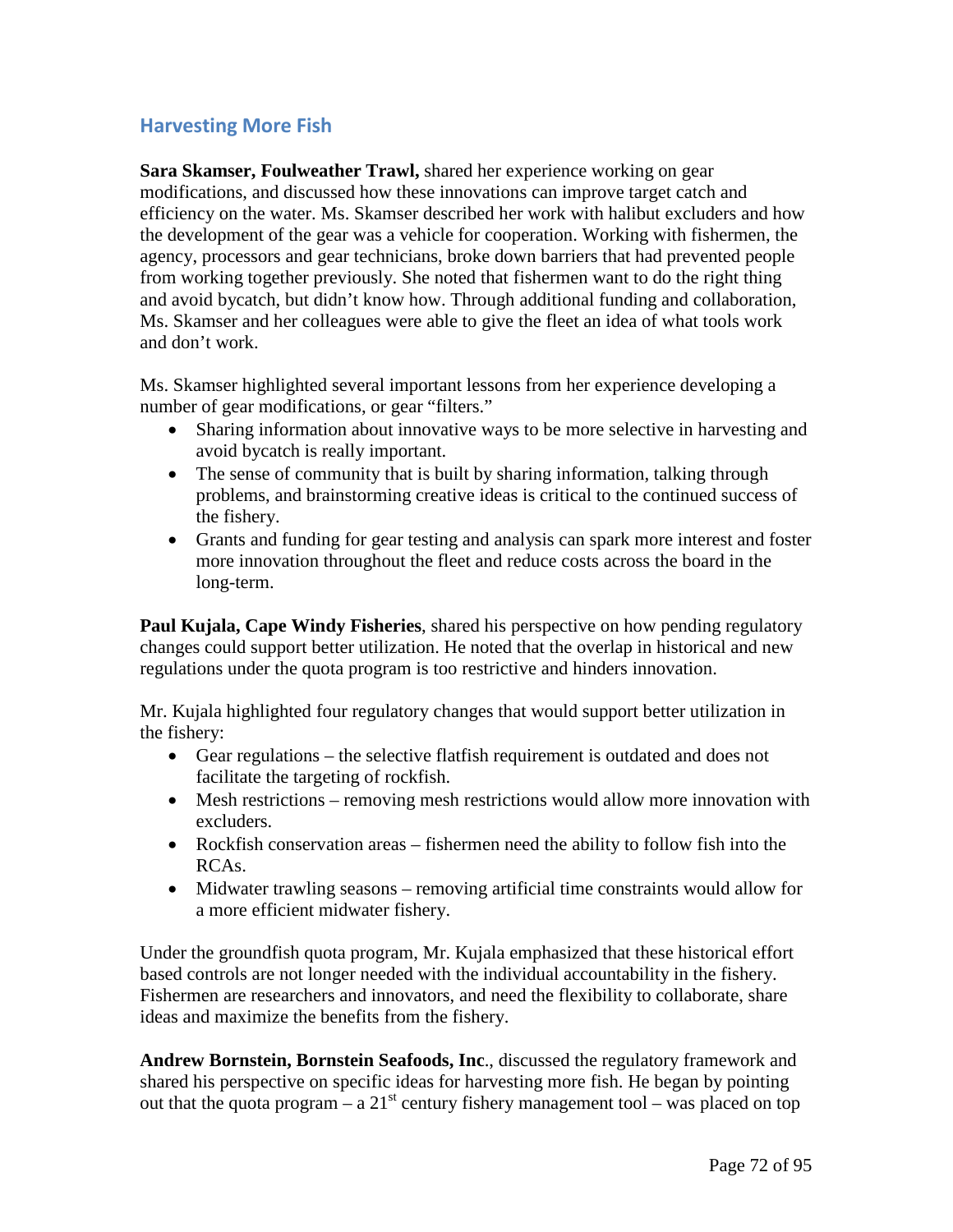of the old  $20<sup>th</sup>$  century management tool. He stressed that the outdated regulatory framework, consisting of time and area controls such as the RCA and midwater trawling season, needs to be removed. Mr. Bornstein noted that vessels should be allowed to carry multiple gears on board, not only to harvest more fish, but also to align their harvest portfolio with market demand so that the value of catch can be maximized. The current halibut mortality rates applied to the fishery also constrains harvest.

Mr. Bornstein concluded his talk by highlighting how the industry works together and collaborates through informal channels. He stressed that the industry needs more options and more flexibility so that they can do what they are best at – solving the problems that constrain harvest.

**Michelle Norvell, Advisory Member, California Groundfish Collective**, discussed formal risk pools as a strategy for accessing more fish. Ms. Norvell shared her perspective on how collaboration, relationship-building, and risk pools have supported fishing operations in California. The California Groundfish Collective was started in response to a strong desire to maintain viable fishing operations in California South of 40:10 under the new quota program.

Given the small amounts of overfished species quota available to fishermen, they needed to find a way to work with like-minded fishermen who were willing to commit to collaboration across multiple ports and share their information, knowledge, and quota with each other based on common sets of goals and rules.

Ms. Norvell explained that members of the Collective establish goals, develop fishing plans, and create spatial maps to identify important fishing grounds and voluntarily close bycatch hot spots and sensitive habitat areas. The collaborative nature of the Collective has resulted in a very successful local management model that operates within the parameters of the quota program. The information exchange and immediate access to constraining quota has allowed vessel operations in the Collective to fish longer in the year, access historical fishing grounds, and harvest more abundant target stocks while encountering fewer constraining species. The Collective continues to innovate, exploring new ways to increase harvest and add value through markets and new products.

Ms. Norvell concluded her remarks by emphasizing the importance of continuing to build relationships in the fishery, and that those relationships and collaborations are going to be critical for the fishery as a whole to be successful.

# **Growing Demand and Increasing Value for the Fish**

**Bob Dooley, J&R Dooley, Inc**. shared his experience improving the value of catch in the Bering Sea Pollock fishery by increasing cooperation between harvesters and processors. Under the American Fisheries Act (AFA), the quota assigned to each vessel was generally less than had been previously harvested, which meant that vessels needed to get more money for the fish they were allowed to harvest. Mr. Dooley and his colleagues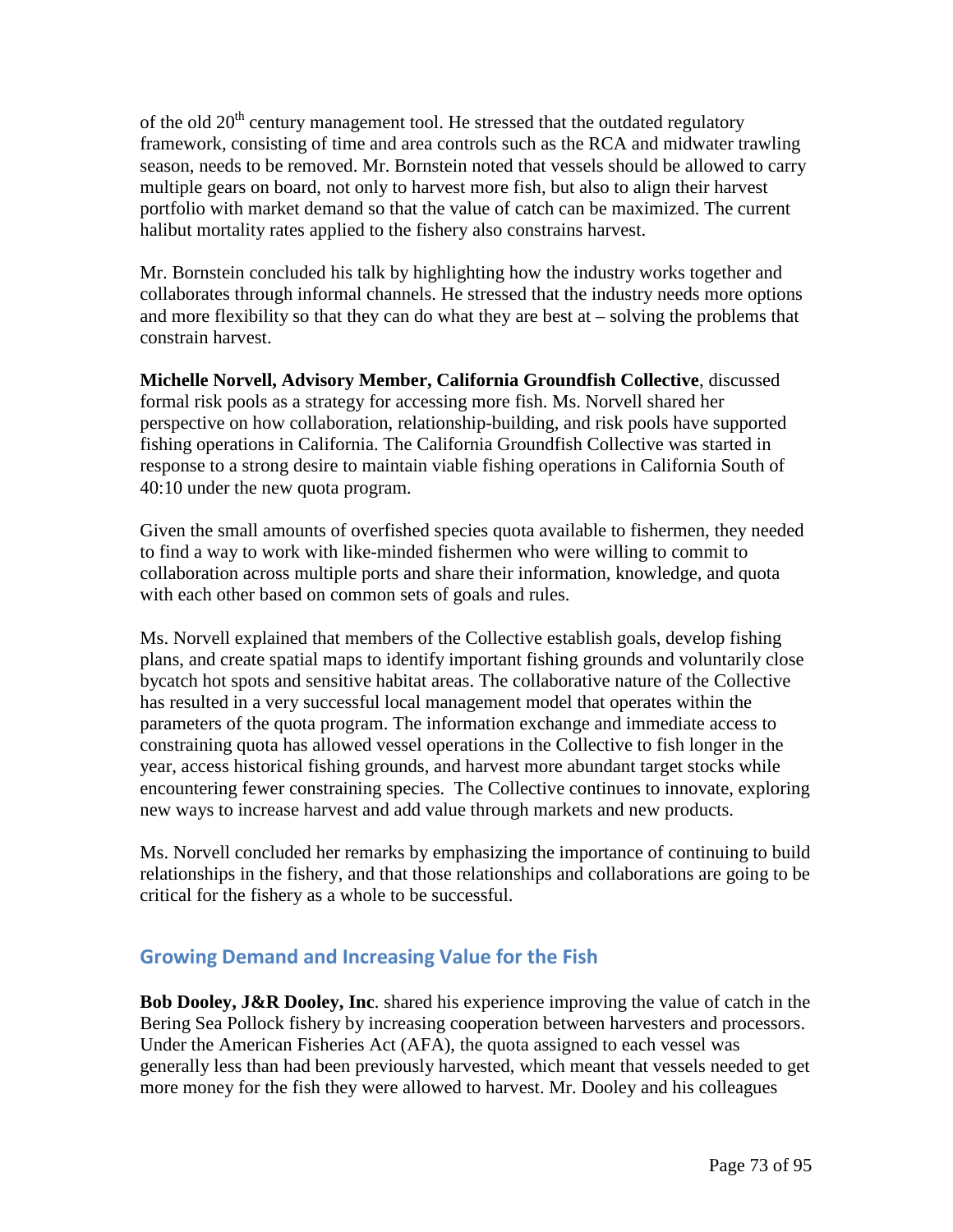engaged with processors to understand what they needed (quality and species), and how they could align harvest to get a better price for their catch. Through this process, a group of industry members negotiated an incentive-based schedule that paid premiums for the quality and product delivered. A modified version of this incentive system was rolled out to the entire fleet, which encouraged the industry to really focus on quality. By focusing on quality and working together to share the risk with the processors, the fleet was able to achieve a much higher ex-vessel price.

Mr. Dooley noted that he learned a lot through this process, and that by slowing down and investing in value, both the processors and the industry benefitted. He emphasized that the key to understanding what different players in the supply chain need is communication. Mr. Dooley concluded by expressing the hope that through increasing cooperation and building trust, processors and harvesters can work together to increase the value in the Pacific groundfish trawl fishery for all involved.

## **Mike Okoniewski, Fisheries Policy and Management Supervisor, Pacific Seafoods**,

began his presentation by highlighting that good things can happen when people work together and understand their roles in the supply chain. He noted that for non-whiting the most value is in fresh markets, however, hitting fill rates and competition with imports constrains access to these markets. Mr. Okoniewski shared optimism that by aligning the efforts of harvesters, processors and retailors, we could increase the amount of product arriving in the market, increase demand and maximize value for everyone in the supply chain.

Mr. Okoniewski also shared his thoughts on the program's performance more broadly, stating that the non-whiting groundfish fishery is an economic sinkhole. For example, Pacific Seafoods has lost 45% of its fillet workforce since the program began due to extended lapses in groundfish deliveries. The British Columbia groundfish fishery was held up as a model when the Pacific quota program was being developed, but the program has yet to produce comparable economic performance due to a number of variances in the regulatory frameworks. Mr. Okoniewski highlighted several areas of poor performance in the fishery:

- Inconsistent fresh market supply chain;
- Vessel and processor revenues are stagnant or reduced;
- Costs to vessels and processors have increased;
- ACL attainment rates have decreased across the board;
- Trailing amendment process is confusing to the industry.

To address these areas of poor performance, Mr. Okoniewski suggested making net economic benefit and optimum yield the first priority, increasing regulatory flexibly (vessel caps, access to quota, covering overages), reducing costs, and exploring ways for the industry to take more ownership in the fishery (such as through formal coops). Presentation materials are available the [West Coast Trawlers Network](http://www.westcoasttrawlers.net/) website.

**Daisy Berg, Seafood Buyer/Merchandiser, New Seasons Market**, shared a retailor perspective on how to generate demand and increase value for groundfish. She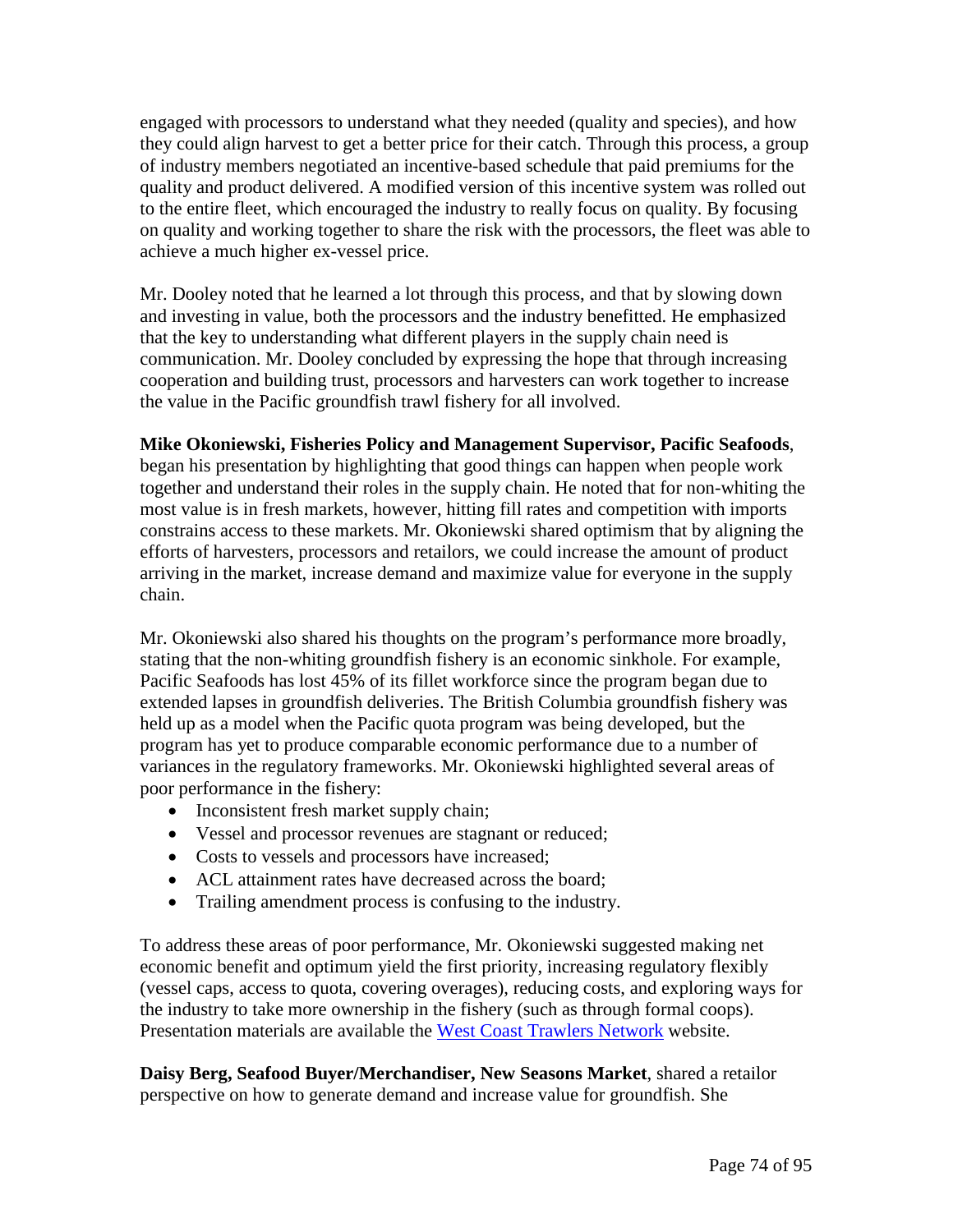emphasized the importance of customer engagement and consumer education in promoting seafood. Seafood often intimidates consumers; it's expensive, unfamiliar and people are uncertain about how to handle and cook the product. Ms. Berg outlined that promoting seafood through ads, doing cooking demonstrations, and telling the story behind the product break down these barriers. Consumers are increasingly interested in where their food is coming from; sharing information about where the product is coming from, how it was caught, and connecting with fishermen behind the product can all help to tell the story and increase value.

Ms. Berg emphasized the importance of consistency and quality. A more consistent presence of groundfish products can help increase demand and thus value. Consistency also allows retailors to market and promote the product to move more volume. Finally, Ms. Berg highlighted the opportunity to tap into the local food movement. Helping consumers understand that the products in the seafood counter come from local fisheries can help tell the story and connect consumers with local products.

**Anthony Jordan, Whole Foods Market,** began by reflecting on how the fishery has changed over the last five years. Retailors have seen a tremendous change – an estimated 50-60% increase on dover sole, petrale sole, and sablefish, all as a direct result of the quota program. The program has improved the continuity of products, and helped to create stronger markets. He noted that there are a lot of opportunities on the table to continue to increase the value of the groundfish fishery.

Mr. Jordan highlighted some tools that could be used to increase demand to keep fishermen and processors busy with supply:

- Focus on planning so that promotions (e.g., digital coupons, weekender specials, discounted weekly flyers, one-day-only events and flyer coupons) can drive sales before the fish even hits the counter;
- Maintain and develop good working relationships with distributors and processors;
- Expand the market for Pacific groundfish across the country to increase demand; and
- Leverage Marine Stewardship Council (MSC) certification in marketing.

Mr. Jordan closed by highlighting the potential in the fishery that could be realized with better utilization. Harvesters, processors and retailers are all connected. Whole Foods likes to support the people and the business in the fishery; everyone in the supply chain benefits from increasing utilization, demand and value for groundfish.

# **Looking Ahead: The Future for Communities, Retiring Fishermen and New Entrants**

**Suzanne Russell, Social Scientist, Northwest Fisheries Science Center**, shared information and insights from a voluntary social and cultural study conducted in the groundfish fishery from 2010-2012. Fishing tends to be an intergenerational occupation;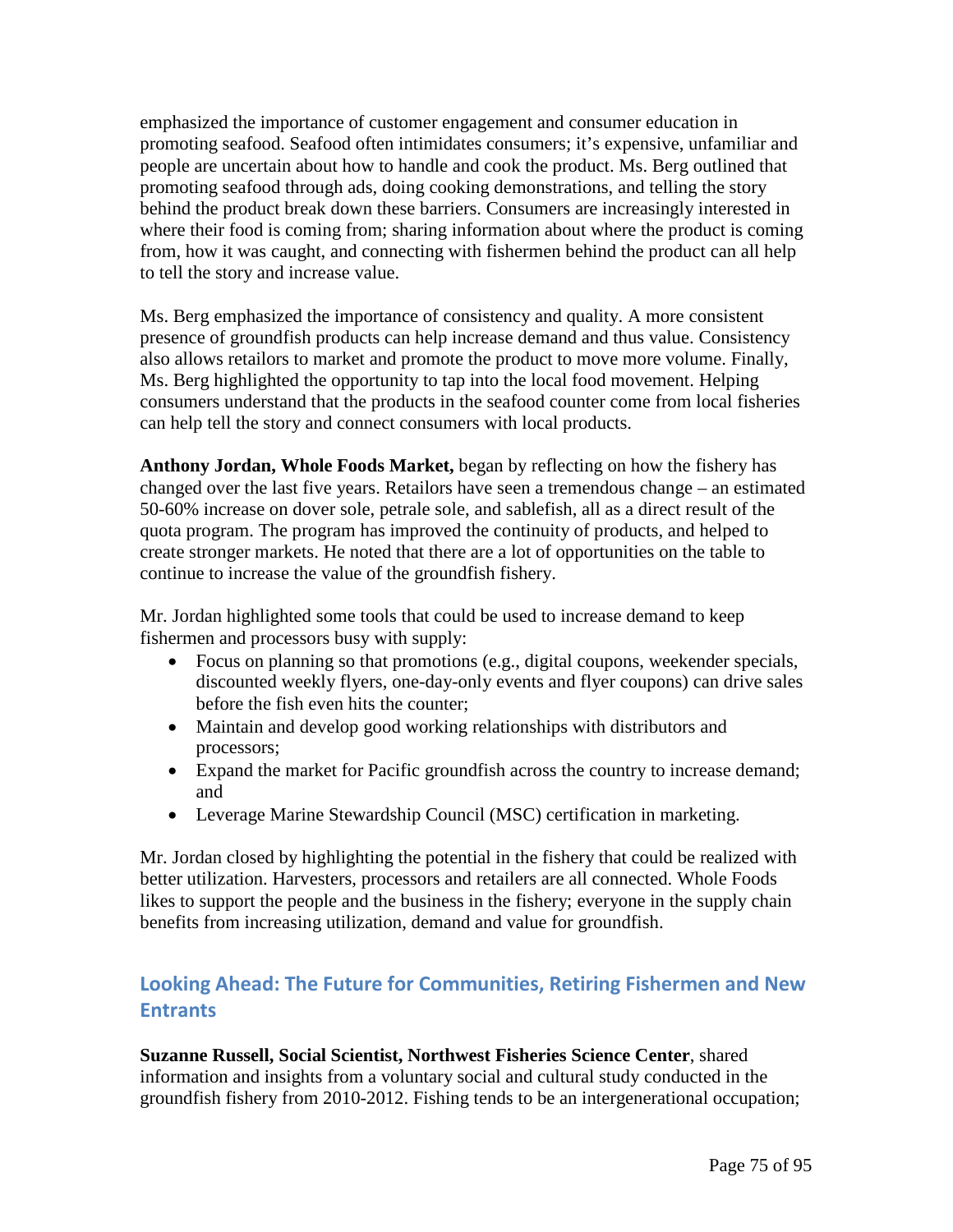results from this study show that the majority of study participants learn about and enter the fishing profession from their families. However, Ms. Russell noted that she and her colleagues are beginning to see a break in this legacy, which may be due to disinterest by younger generations, or the need to use fishing investments (e.g., vessels and quota) to support retirement.

Ms. Russell also discussed how many study participants talked about age, and the "greying" of the fleet. The average age of participants in the fishery (harvesters, infrastructure and service industry members) is above 50 years old, and it appears that there are not a lot of younger individuals entering the fishery. Ms. Russell noted that there are some caveats to the greying trends in some communities, but it appears to be a general trend at this point in the data collection effort. This trend may have some negative implications in terms of losing critical institutional knowledge and skill needed to engage in the trawl fishery. Presentation materials are available on the [West Coast Trawlers](http://www.westcoasttrawlers.net/)  [Network](http://www.westcoasttrawlers.net/) website.

**Kevin Dunn, F/V Iron Lady**, shared how he entered the fishery and came to operate a trawl vessel. He noted that there is not a lot of new blood in the fishery, though there is some money to be made. Mr. Dunn noted that while the challenges in the fishery are different for every operator, his success has resulted from focusing on communication. Developing strong relationships with processors has allowed him to better understand processor pricing structures and marketing mechanisms so that he can tailor his behavior to maximize profit. Mr. Dunn concluded by touching on the adaptive management quota, hoping that if it is no longer passed through to quota owners, that current operators have the opportunity to access that quota.

**Steve Scheiblauer, Harbormaster, City of Monterey, CA,** reinforced that the problems discussed over the course of the workshop make for a challenging situation in California, and shared some key challenges that create a grim situation for Monterey:

- The loss of quota shares, permits, and boats to other ports;
- Species caps make a community structure harder to manage;
- High cost and difficulty securing observers;
- The pace of regulations is too slow to keep up with managing a dynamic fishery, as evidenced by the time that it is taking to develop electronic monitoring;
- Loss of markets, processing infrastructure, reliable deckhands and fishing opportunity; and
- Choke species limit the overall effort in the fishery and the ability for smaller boats to participate through gear switching.

Mr. Scheiblauer emphasized that the solutions to these problems starts with community support. The City of Monterey prepared a fishing community sustainability plan to restore its groundfish fishery and support other key infrastructure. The City is invested in its fisheries and established the Monterey Bay Fisheries Trust to help keep groundfish trawl quota in the community. The trust borrowed money to acquire locally grounded quota and hopes to lease quota at a discount and re-establish the processing capacity in Monterey that was lost years ago.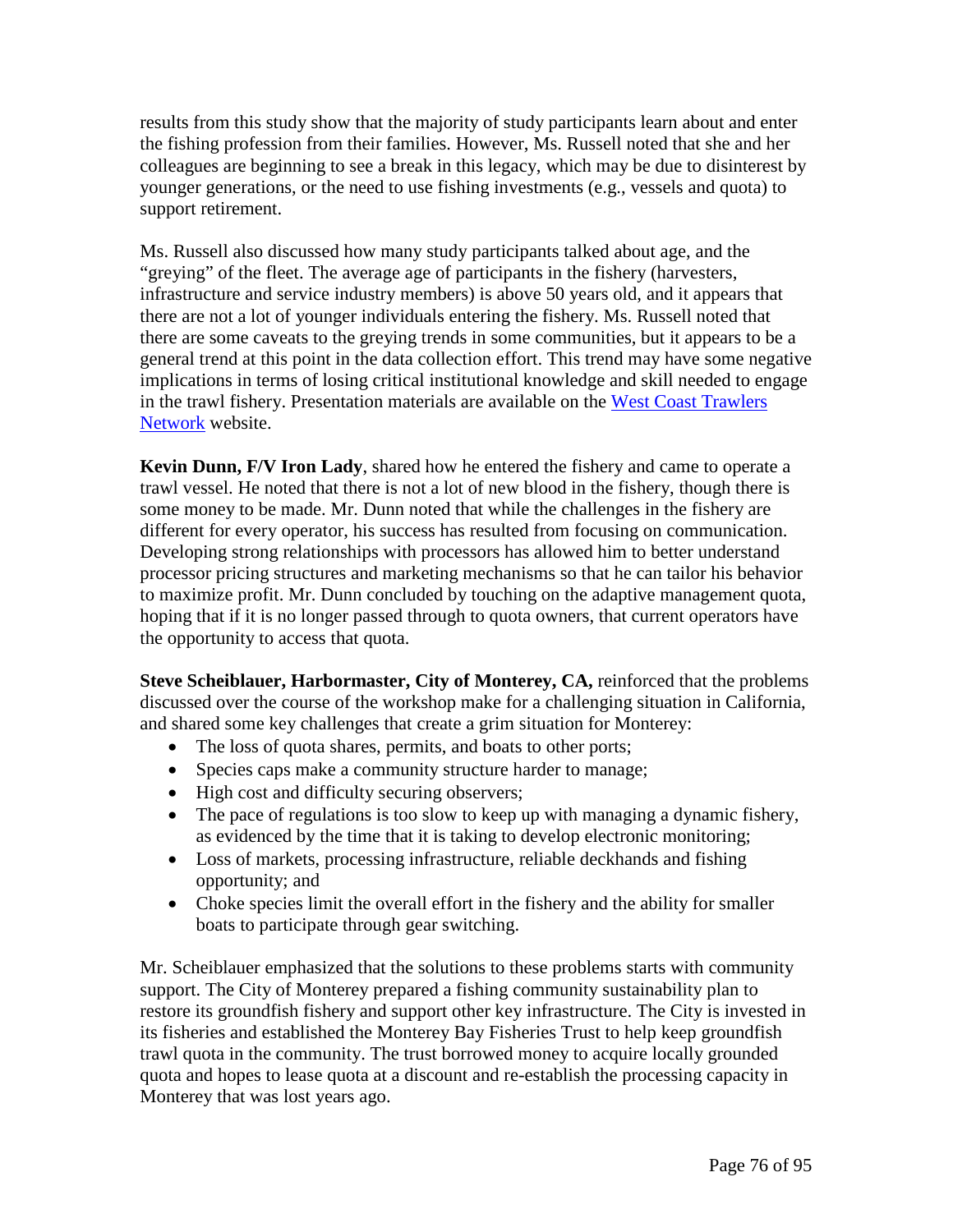Mr. Scheiblauer also discussed the topic of new entrants. In order for new individuals to enter the fishery, they need to see a future. Creating a sense of hope and a clear path for advancement is critical to maintain the success of current participants and to promote the success of future participants. Community investments in the fishery, such as the Monterey Bay Fisheries Trust, are a step in this direction.

**Lisa Damrosch, Half Moon Bay Commercial Fisheries Trust**, began her talk by expressing appreciation for the group in recognizing that communities and vessels in California face a different suite of challenges. Despite these challenges, participants south of 40/10 have succeeded in some very important ways and have implemented some really innovative approaches. In addition to participating in the California Groundfish Collective, Half Moon Bay formed a Commercial Fisheries Trust. The goals of the trust are to anchor historical quota in the community and to provide support for conservation fishing businesses. To support local businesses, Ms. Damrosch emphasized the purpose of the Trust in supporting the conservation gains of the Collective and operating a lean organization. Creating entities or staff that add more cost to industry without adding significant value does not truly "support" the industry.

Ms. Damrosch concluded her presentation by reflecting on the topic of new entrants. She raised the question of what is meant by "new entrants," and explained that focusing on new entrants at this point in time may not be appropriate. She suggested instead focusing on shoring up the fishery's foundation with the participants who have fought so hard to remain in the fishery. Creating stability in the fishery with existing participants will then allow future opportunities for new entrants. Ms. Damrosch concluded her presentation by sharing her belief and hope that the fishery has a bright future ahead.

# **Putting It All Together**

**Emily Menashes, Deputy Director, NOAA Fisheries Office of Sustainable Fisheries**, shared some reflections on the two days of workshop discussions. The goal of the meeting was to facilitate the exchange of information, ideas and solutions, and the group had some productive conversations about where to go from here. Ms. Menashes noted that the fishery has a really good foundation – accountability and transparency, robust data and the strong biological state of the fishery provide options for moving ahead. Participants want the groundfish trawl fishery to be successful now and in the future, and share a common goal about how to make the fishery better for everyone involved. Ms. Menashes also reflected on the challenges with the program – costs, limitations, utilization and quota movement. With the information in the fishery and the desire to solve these problems, she expressed that the group can do a lot to overcome these barriers.

Ms. Menashes noted that with the progress to date and addressing the current challenges, there is significant potential in the fishery to do innovative things and leverage new tools. There is a strong desire to get there and a lot of consistency and synergy among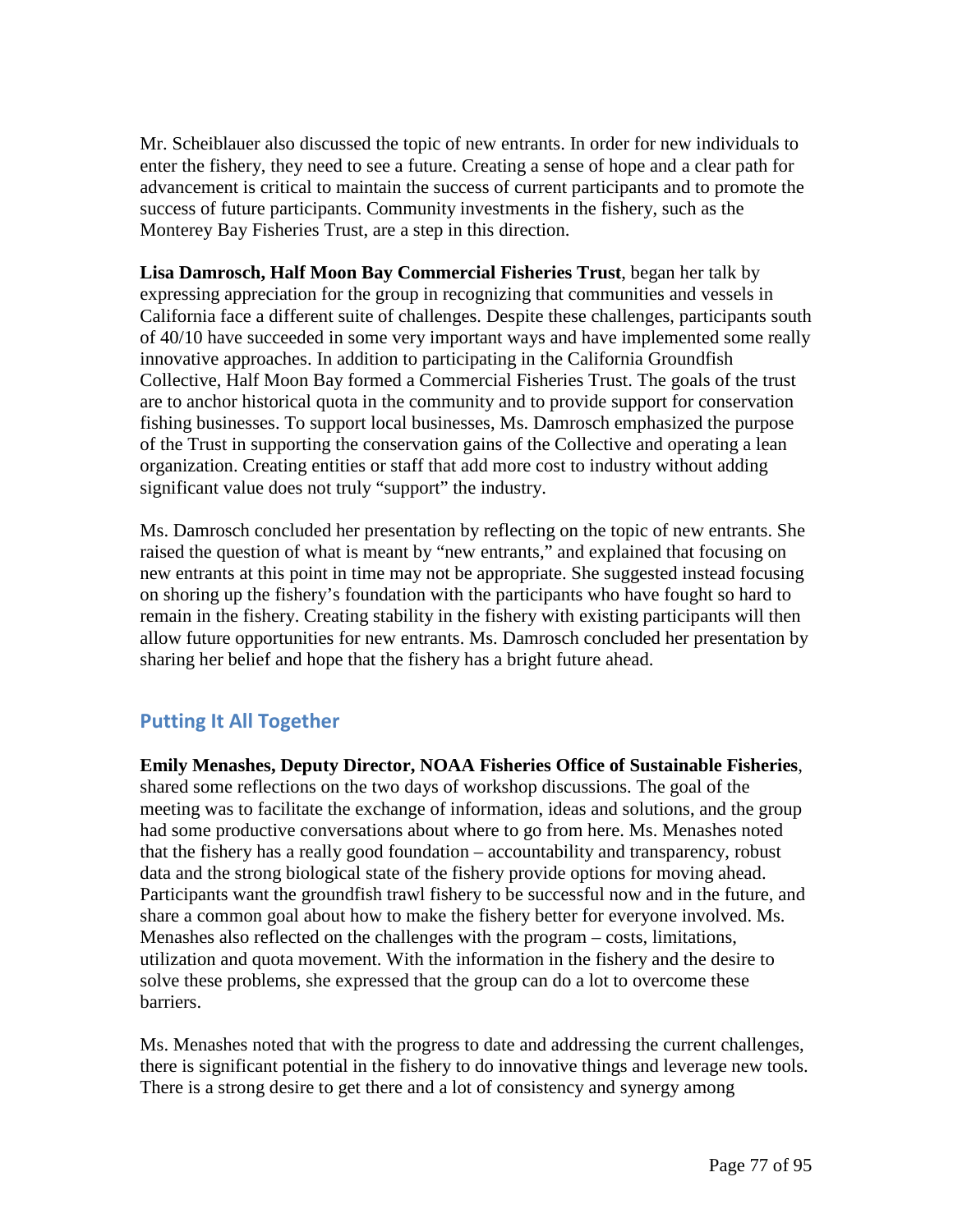workshop participants in how to move forward. Ms. Menashes concluded her remarks by emphasizing that NMFS believes in these types of programs and wants the groundfish trawl rationalization program to be successful. She and her colleagues will continue working at the national level to support the program.

### **Rod Moore, Senior Policy Advisor, West Coast Seafood Processors Association,**

reflected on what he heard at the workshop. He shared that what come across loud and clear is that IQs are not bad in theory, but in practice have some real problems. To address these problems, the fishery needs to get more fish out of the water, to the processor, and to the consumer – and to do that consistently and reliably. Mr. Moore emphasized that once ACL utilization is increased, a lot of the other problems are solved. For example, the relative costs of observers, buyback and cost recovery all go down when the industry is generating more revenue.

In order to harvest more fish, regulatory changes are needed. Mr. Moore highlighted the changes in the pipeline (gear changes, RCAs, vessel limits), and the outcomes from the five-year review. He shared his frustration with the time that it takes to make these changes happen, and expressed concern about the timeline for implementing any changes resulting from the program review. Mr. Moore concluded his remarks by asking the Council to please find a way to speed up the process so that the industry can get more fish out of the water.

**Don McIsaac, Executive Director, Pacific Fishery Management Council**, began by congratulating the workshop organizers on a successful workshop and stating that from his perspective the workshop will serve as a good precursor for the five-year review required by the Magnuson-Stevens Act. He also responded to stated concerns that work on the trailing actions associated with the catch-share program will stop during the review; he emphasized that the Council is currently planning on continuing the work on ongoing actions in the pipeline and submitting them to NMFS for Secretarial review on schedule.

Dr. McIsaac reflected on the trawl rationalization program's performance from a high, big-picture level, and shared that from this vantage point the beginning years of the program have not been a failure for West Coast groundfish fishery management. He noted that the program was developed in response to a request from fishermen that they needed a new approach to management of the groundfish trawl fishery, because it just wasn't working. Prior to the program, the fishery was managed by trip limits, had issues with discards, and required lengthy in-season management. Additionally, public relations issues about the impacts of bottom trawling plagued the trawl fishery. The economics of the fishery were poor and the groundfish fishery was declared a disaster by the federal government standards. He reminded participants that when reviewing the last five years of the trawl rationalization program, it's important not to forget the major problems that came before.

Dr. McIsaac noted that while the economics in the fishery are improving overall, looking at the program in closer detail is entirely appropriate, and there are things that can and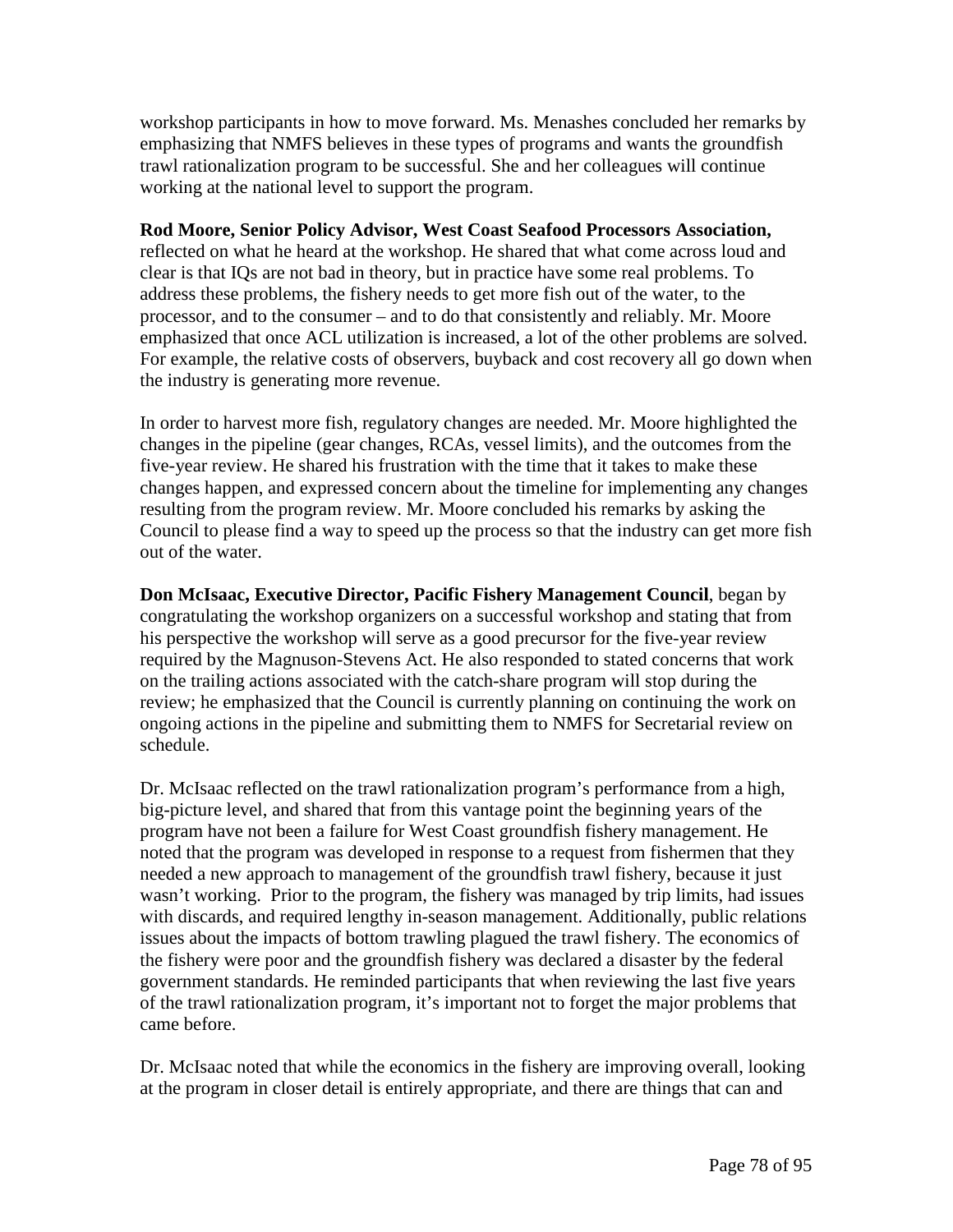need to be better. There are some things can be done by the industry without Council action, some by NMFS without Council action, and some through Council action; both in the near term and following a close examination of the program through the five-year review.

Dr. McIsaac shared thoughts from a Council perspective about what the Council might do to support improvement in the fishery:

Reducing costs through:

- Continuing to move forward with electronic monitoring;
- Reviewing the cost recovery program in the spirit of transparency; and
- Supporting the industry's efforts in refinancing the buyback loan.

Harvesting more fish by:

- Enhancing flexibility in dealing with choke species;
- Relaxing gear restrictions; and
- Reevaluating the RCAs closures.

He supported the value of increasing market demand and value through collaboration and positive branding, but noted that those efforts are largely outside the Council's purview. Dr. McIsaac closed by remembering the role that industry innovation has had in the success of the fishery. This can reinforce further innovation by industry and managers to continue moving improvements forward.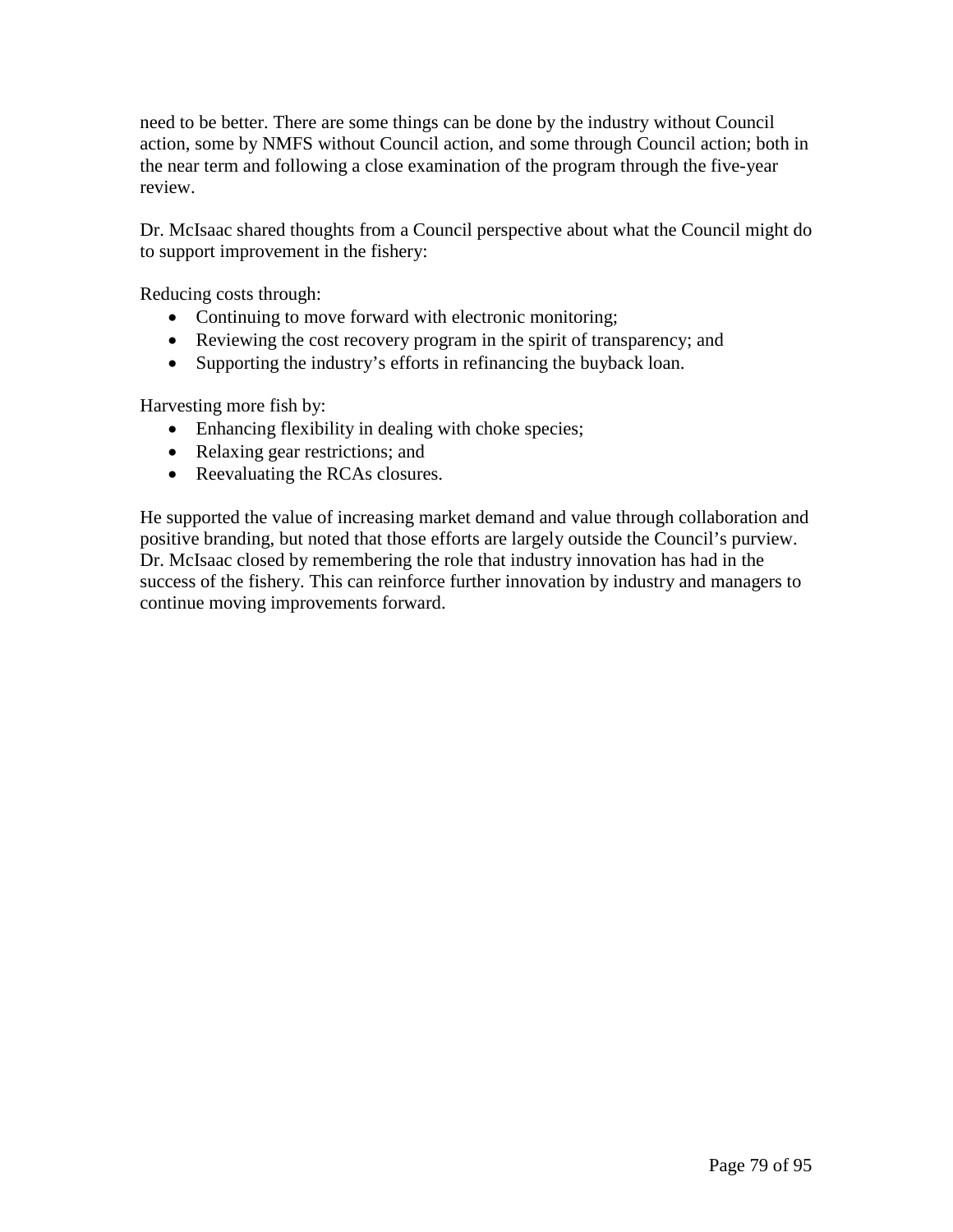# **Appendix 3: Workshop Steering Committee and Sponsors**

## **Workshop Steering Committee Members**

Geoff Bettencourt, F/V Moriah Lee Andrew Bornstein, Bornstein Seafoods, Inc. Michele Longo-Eder, F/V Timmy Boy Argos, Inc. Shems Jud, Environmental Defense Fund Paul Kujala, Cape Windy Fisheries Rex Leach, Ms. Julie, Inc. Frank Lockhart, NOAA Fisheries West Coast Region Dorothy Lowman, Lowman and Associates Heather Mann, Midwater Trawlers Cooperative Rod Moore, West Coast Seafood Processors Association Michelle Norvell, Ft Bragg Groundfish Association Brent Paine, United Catch Boats Brad Pettinger, Oregon Trawl Commission Jim Seger, Pacific Fishery Management Council

### **With additional support from:**

Lisa Damrosch, Half Moon Bay Commercial Fisheries Trust Bob Dooley, J&R Dooley, Inc. Lori Steele, West Coast Seafood Processors Association NOAA Fisheries Staff: Abigail Harley, Erin Steiner, Sarah Towne and Jon McVeigh

### **Workshop Sponsors:**

Environmental Defense Fund Fisherman's Marketing Association Midwater Trawlers Association NOAA Fisheries Oregon Trawl Commission United Catcher Boats West Coast Seafood Processors Association

### **Fish Donation:**

Bornstein Seafoods, Inc.

### **Facilitators:**

David Crabbe Kim Gordon Caitlin Hamer Amy Kenney Katie Latanich Jennifer Ise

## **Poster Session Coordinator:**

Abigail Harley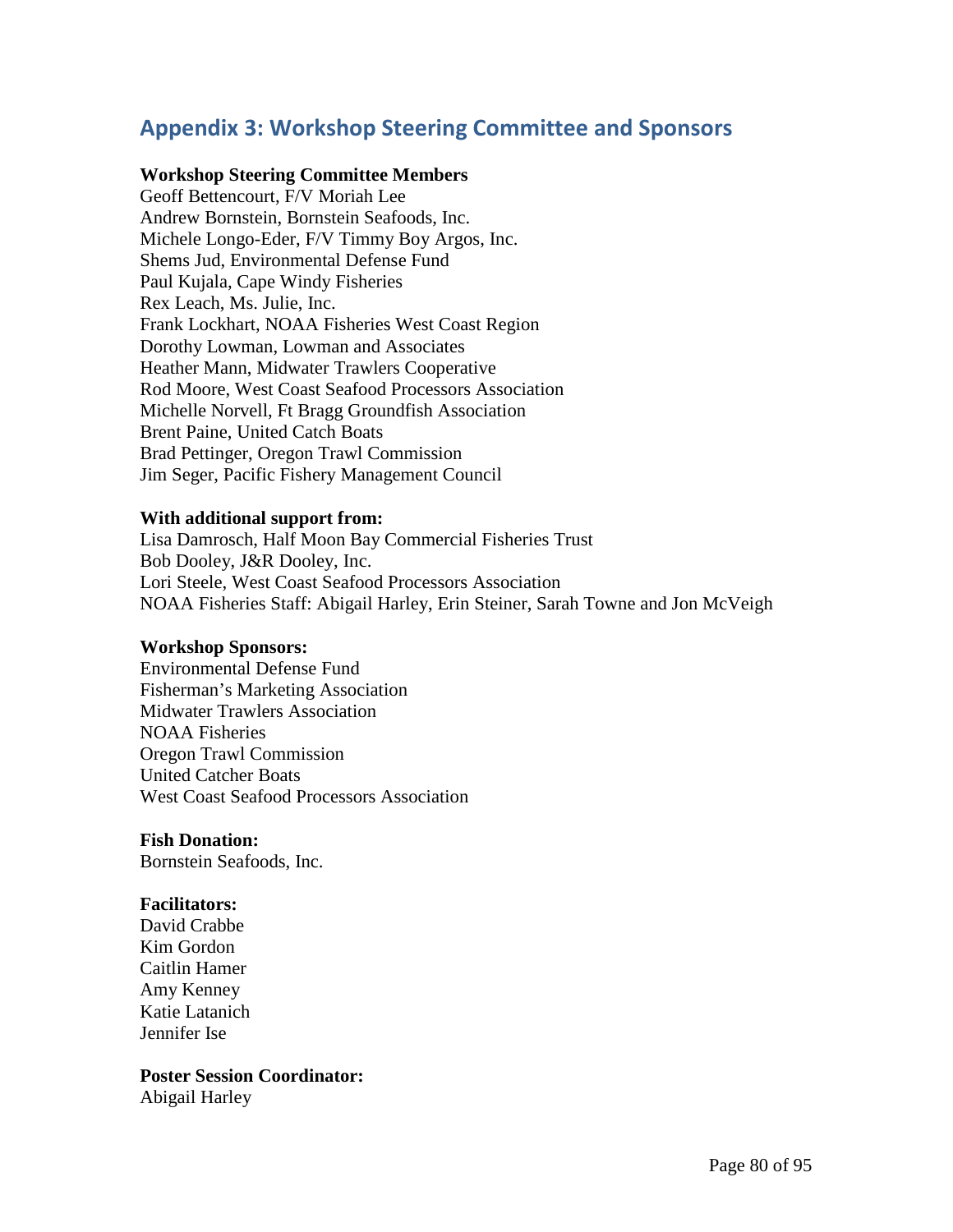# **Workshop Branding and Visual Design:**

DeLapp Design, Inc.

## **AV Team:**

Todd Campbell, The AV Department Jonathan Wade and Staff, AVMS

# **Videographer**:

Chris Peterson, Portland Center for the Media Arts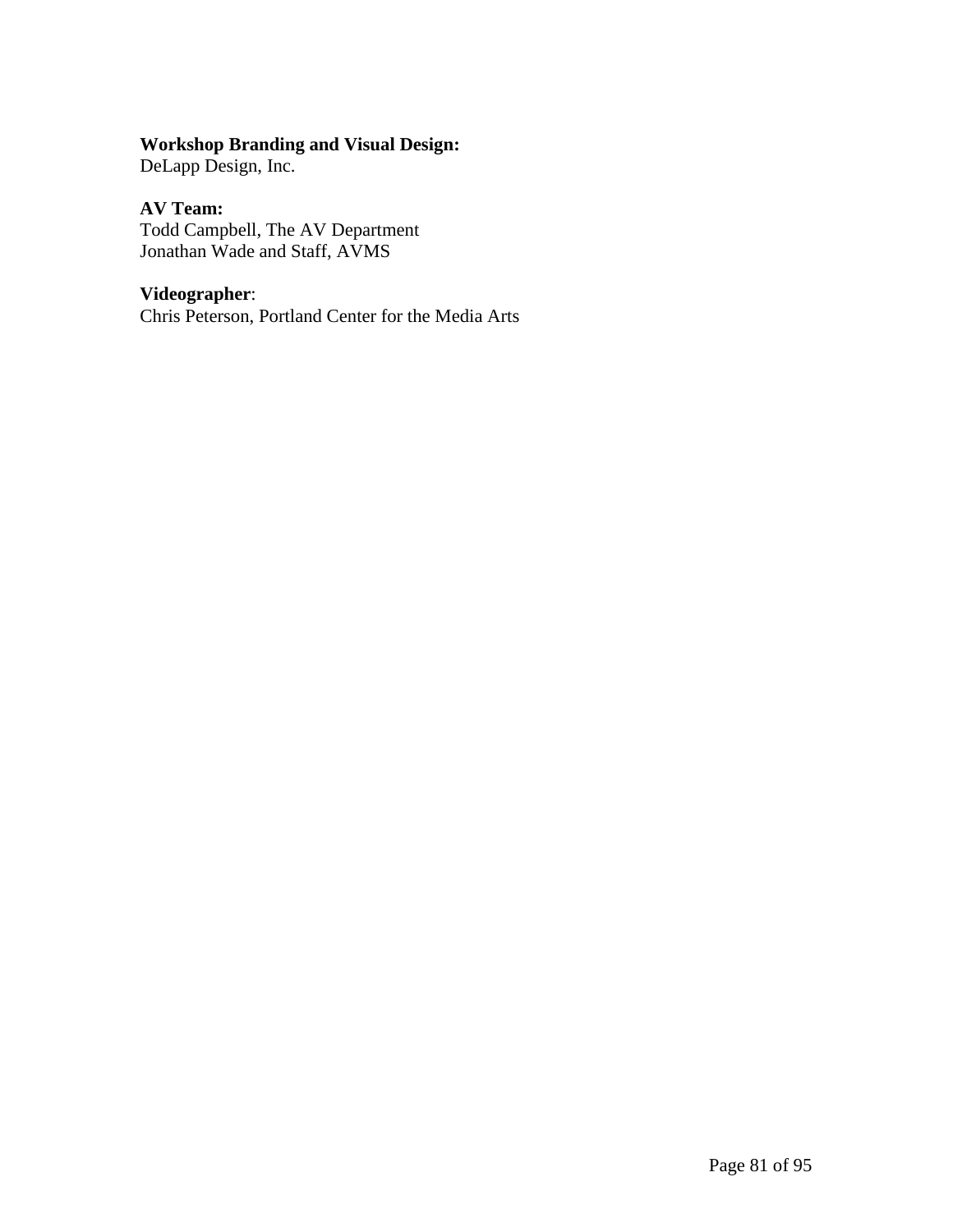# **Appendix 4. Participant List**

| <b>Name</b>              | <b>Affiliation</b>                                                                            |
|--------------------------|-----------------------------------------------------------------------------------------------|
| Marit Aarvik             | Windjammer Fish Northwest Inc.                                                                |
| Maggie Allen             | NOAA; Pacific States Marine Fisheries Commission                                              |
| <b>Chris Allinson</b>    | F/V Miss Leona, Captain                                                                       |
| Jada Anderson            | <b>Wilderness Markets</b>                                                                     |
| Phil Anderson            | Pacific Council Member                                                                        |
| <b>Albert Arthur</b>     | <b>NOAA</b>                                                                                   |
| Don Ashley               | F/V Gold Rush Fisheries LLC                                                                   |
| Daisy Berg               | New Seasons Market                                                                            |
| <b>Geoff Bettencourt</b> | F/V Moriah Lee                                                                                |
| <b>Steve Bodnar</b>      | Coos Bay Trawlers' Association, Inc.                                                          |
| <b>Andrew Bornstein</b>  | <b>Bornstein Seafoods</b>                                                                     |
| Nathan Braun             | <b>PSMFC</b>                                                                                  |
| Jimmy Burns, Jr.         | F/V Ossian; F/V Ocean Invictus                                                                |
| Sarah Calhoun            | NOAA; Pacific States Marine Fisheries Commission                                              |
| Christi Campbell         | Pacific States Marine Fisheries Commission                                                    |
| <b>Susan Chambers</b>    | <b>West Coast Seafood Processors Association</b>                                              |
| Carrie Chioino           | Irene's Way                                                                                   |
| Kimberlee Cochran        | Marathon FV; New Life FV; Bay Islander FV                                                     |
| Keith Cochran            | F/V Bay Islander                                                                              |
| April Cochran            | F/V Bay Islander                                                                              |
| Dave Colpo               | Pacific States Marine Fisheries Commission                                                    |
| Mark Cooper              | F/V Pacific                                                                                   |
| Nanci Cooper             | F/V Pacific                                                                                   |
| Casey Cooper             | F/V Pacific                                                                                   |
| John Corbin              | Buck & Ann Fisheries                                                                          |
| Scott Coughlin           | <b>Fieldwork Communications</b>                                                               |
| David Crabbe             | PFMC Council Member                                                                           |
| Craig Cross              | <b>Aleutian Spray Fisheries</b>                                                               |
| Lisa Damrosch            | Half Moon Bay Groundfish Marketing Assoc.; Half Moon Bay Commercial<br><b>Fisheries Trust</b> |
| Jessi Doerpinghaus       | Washington Department of Fish and Wildlife/GMT                                                |
| Carolyn Doherty          | Fisheries Leadership & Sustainability Forum, Contractor                                       |
| Courtney Donovan         | <b>Pacific States Marine Fisheries Commission</b>                                             |
| <b>Bob Dooley</b>        | J & R Dooley Inc                                                                              |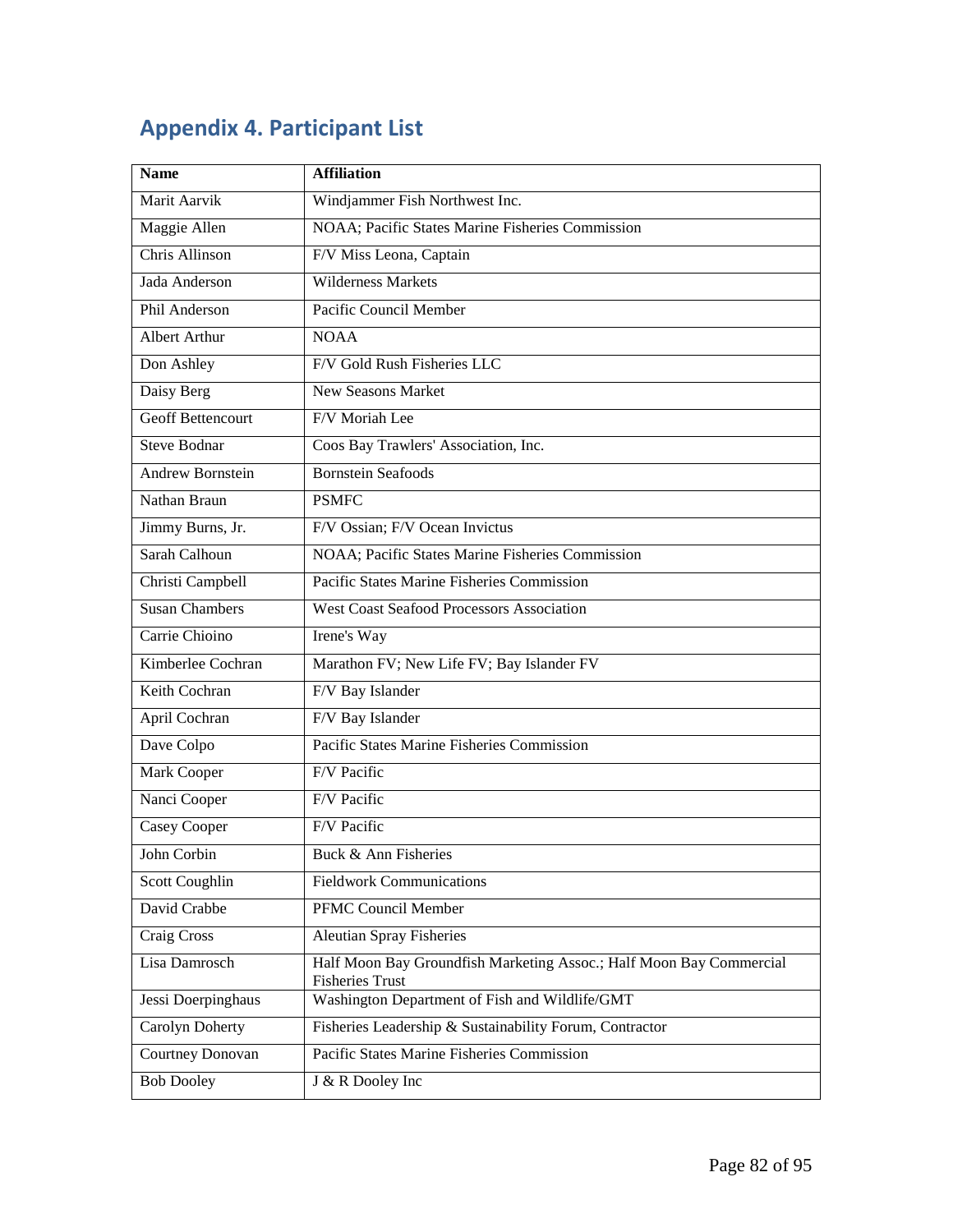| Kevin Dunn               | F/V Iron Lady                                            |
|--------------------------|----------------------------------------------------------|
| Trisha Dunn              | F/V Iron Lady                                            |
| Christina Durham         | <b>NOAA</b>                                              |
| Michele Longo Eder       | F/V Timmy Boy Argos, Inc.                                |
| <b>Bob Eder</b>          | F/V Timmy Boy Argos, Inc.                                |
| Jake Erickson            | Alyssa Ann                                               |
| <b>Tom Estes</b>         | F/V Tara Dawn, Inc.                                      |
| <b>Julee Estes</b>       | F/V Tara Dawn, Inc.                                      |
| <b>Steve Fitz</b>        | F/V Mr. Morgan; Mr. Mogan Fisheries, Inc.                |
| <b>Sherry Flumerfelt</b> | Monterey Bay Fisheries Trust                             |
| Dave Fraser              | <b>Whiting Mothership Cooperative</b>                    |
| Kim Gordon               | Fisheries Leadership & Sustainability Forum; Facilitator |
| Marc Gorelnik            | PFMC; Coastside Fishing Club                             |
| Marie Guldin             | NOAA Fisheries, Northwest Fisheries Science Center       |
| Caitlin Hamer            | Fisheries Leadership & Sustainability Forum; Facilitator |
| <b>Stacey Hansen</b>     | Saltwater, Inc.                                          |
| Abigail Harley           | <b>NOAA Fisheries</b>                                    |
| Peter Hassemer           | Idaho Fish and Game - Council Member                     |
| <b>Julian Hawkins</b>    | IQMI (Integrated Quota Management Inc.)                  |
| <b>Brett Hearne</b>      | F/V Last Straw Ltd.                                      |
| Eileen Hearne            | F/V Last Straw Ltd.                                      |
| Gerry Hemmingsen         | <b>POLLUX</b>                                            |
| Phoebe Higgins           | <b>Environmental Defense Fund</b>                        |
| Terry Hilman             | Alaskan Observers, Inc.                                  |
| Melissa Hooper           | <b>NOAA</b>                                              |
| Warren Howe              | <b>Ilwaco Landing Fishermen</b>                          |
| Stoian Iankov            | F/V Michelle Renee; Black Sea Fisheries, Inc.            |
| Jennifer Ise             | <b>NMFS WCR</b>                                          |
| Jan Jacobs               | American Seafoods                                        |
| Anthony Jordan           | Whole Foods                                              |
| Shems Jud                | <b>Environmental Defense Fund</b>                        |
| Kate Kauer               | TNC (The Nature Conservancy)                             |
| Amy Kenney               | Fisheries Leadership & Sustainability Forum; Facilitator |
| <b>Thomas Kent</b>       | F/V Lady Cecelia                                         |
| Tim King                 | Mark I Inc - F/V Mark I                                  |
| Gway Kirchner            | The Nature Conservancy                                   |
| Paul Kujala              | Cape Windy Fisheries                                     |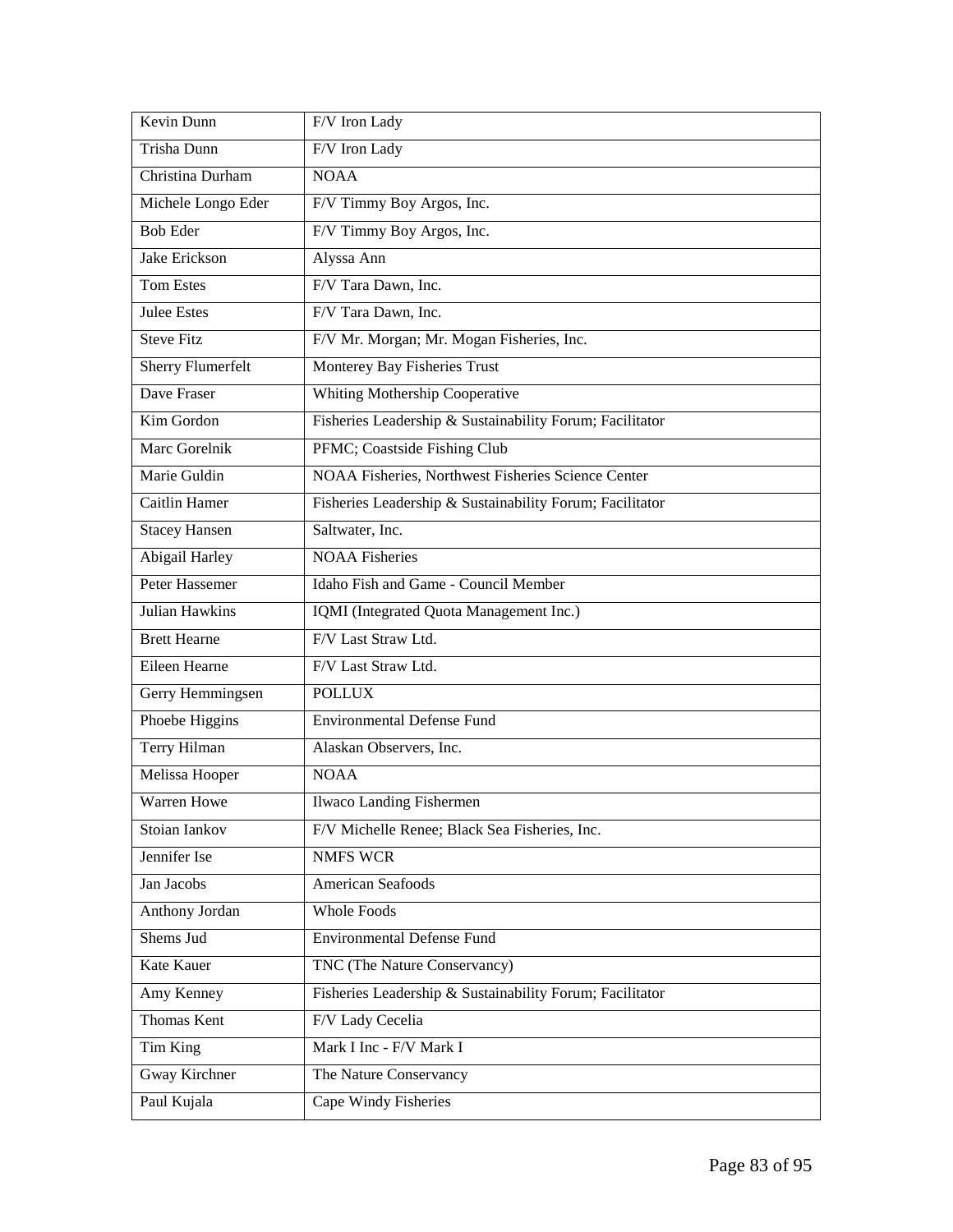| Ana Kujundzic           | Pacific Seafood                                             |
|-------------------------|-------------------------------------------------------------|
| <b>Jeff Lackey</b>      | Seeker; Miss Sue                                            |
| Katie Latanich          | Fisheries Leadership & Sustainability Forum; Facilitator    |
| <b>Jesse Latham</b>     | IQMI (Integrated Quota Management Inc.)                     |
| Randy Layman            | Marie Kathleen                                              |
| Rex Leach               | Ms. Julie; Texas Lady; Cap Eliza                            |
| Chris Leach             | Ms. Julie; Texas Lady; Cap Eliza                            |
| Chang Lee               | Da Yang Seafood                                             |
| Tom Libby               | California Shellfish CO., Inc.                              |
| <b>Richard Lincoln</b>  | PFMC - Council Member                                       |
| Frank Lockhart          | NOAA Fisheries - West Coast Region                          |
| Amy Loewen              | <b>EDF</b> Consultant                                       |
| Dorothy Lowman          | Consultant                                                  |
| Mike Luchino            | <b>Trident Seafoods</b>                                     |
| Katherine Mah           | <b>Environmental Defense Fund</b>                           |
| <b>Heather Mann</b>     | Midwater Trawlers Cooperative                               |
| Dayna Matthews          | NOAA/OLE                                                    |
| Johnny May              | F/V Lady Cecelia                                            |
| <b>Howard McElderry</b> | Archipelago Marine Research Ltd.                            |
| <b>Huff McGonigal</b>   | <b>Fathom Consulting</b>                                    |
| <b>Donald McIsaac</b>   | PFMC (Pacific Fisheries Management Council)                 |
| Jon McVeigh             | NOAA Fisheries - NWFSC Observer Program                     |
| <b>Emily Menashes</b>   | <b>NOAA</b>                                                 |
| Michael Millstein       |                                                             |
| <b>Blair Miner</b>      | Columbian Star                                              |
| <b>James Mize</b>       | Premier Pacific Seafoods, Inc.                              |
| Rod Moore               | <b>West Coast Seafood Processors Association</b>            |
| Robert Mussgnug         | Pacific Seafood                                             |
| Dale Myer               | Sea Storm                                                   |
| Roxanne Nanninga        | <b>Environmental Defense Fund</b>                           |
| <b>Corey Niles</b>      | WDFW (Washington Department of Fish and Wildlife)           |
| Roxanne Noble           | F/V Miss Leona                                              |
| Donna J Norvell         | Donna J                                                     |
| Michelle Norvell        | FB Groundfish Conservation Trust & CA Groundfish Collective |
| Bernie Norvell, Sr.     | Donna J                                                     |
| Dwayne Oberhoff         | Morro Bay Community Quota Fund                              |
| Sarah O'Brien           | <b>Environmental Defense Fund</b>                           |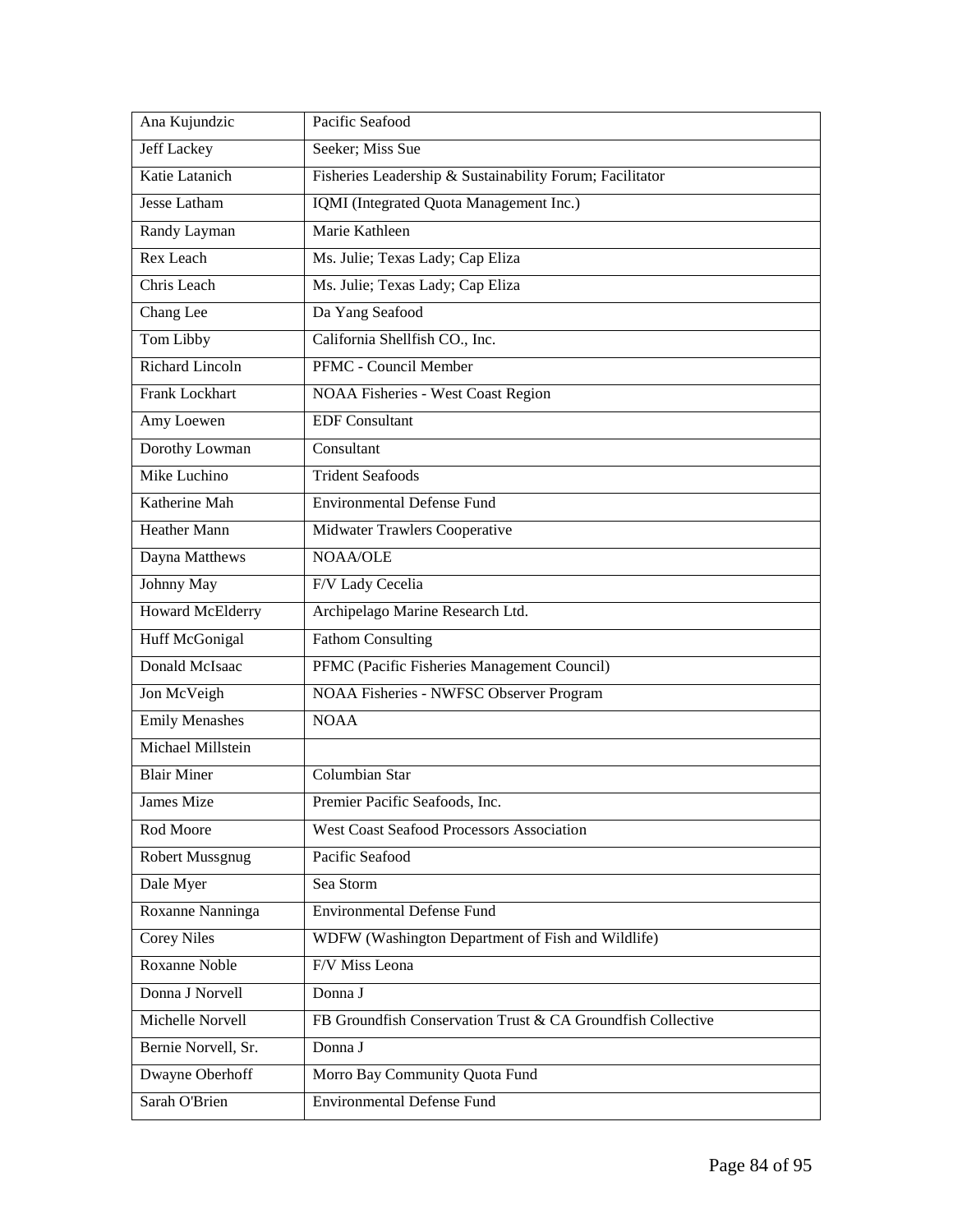| Dan Occhipinti           | Pacific Seafood                                                      |
|--------------------------|----------------------------------------------------------------------|
| Mike Okoniewski          | Pacific Seafood                                                      |
| <b>Brent Paine</b>       | United Catcher Boats Association                                     |
| <b>Burt Parker</b>       | Pacific Challenger                                                   |
| Peggy Parker             | SeafoodNews.com                                                      |
| <b>Kyle Pemberton</b>    | F/V Mr. Morgan; Mr. Morgan Fisheries, Inc.                           |
| Giovanni Pennisi         | Irene's Way                                                          |
| Giuseppe Pennisi         | Pioneer                                                              |
| Alan Perzanowski         | Saltwater, Inc.                                                      |
| Christopher Peterson     | Pacific Challenger                                                   |
| <b>Brad Pettinger</b>    | Oregon Trawl Commission                                              |
| Lisa Pfeiffer            | NOAA/NMFS/NWFSC                                                      |
| <b>Herb Pollard</b>      | Private Citizen; PFMC Member                                         |
| Michael Retherford       | Excalibur; Winona J; Mandy J                                         |
| Kelley Retherford        | Excalibur; Winona J; Mandy J                                         |
| Michael Retherford       | Winona J                                                             |
| Tia Retherford           | Winona J                                                             |
| Chris Retherford         | Excalibur; Winona J; Mandy J                                         |
| Angie Retherford         | Excalibur; Winona J; Mandy J                                         |
| Gary Ripka               | <b>Western Breeze</b>                                                |
| Tom Rudolph              | The Pew Charitable Trusts                                            |
| <b>Suzanne Russell</b>   | <b>NOAA Fisheries</b>                                                |
| Colin Sayre              | University of Washington: School of Marine and Environmental Affairs |
| <b>Steve Scheiblauer</b> | City of Monterey                                                     |
| James Seger              | Pacific Fishery Management Council (Staff); NOAA                     |
| John Serra               | Office of Congressman Kurt Schrader                                  |
| Mike Shirley             | Ilwaco Landing Fishermen                                             |
| Sara Skamser             | Foulweather Trawl, LLC                                               |
| Robert Smith             | F/V Raven                                                            |
| Dave Smith               | Lisa Melinda                                                         |
| Aileen Smith             | Pacific States Marine Fisheries Commission                           |
| Maggie Smith             | <b>NOAA Office of General Counsel</b>                                |
| Mary Sober               | SEARCHER1                                                            |
| Jeff Sober               | SEARCHER1                                                            |
| Maggie Sommer            | ODFW (Oregon Department of Fish and Wildlife)                        |
| Chris Sposeto            | F/V Moriah Lee                                                       |
| Lori Steele              | <b>West Coast Seafood Processors Association</b>                     |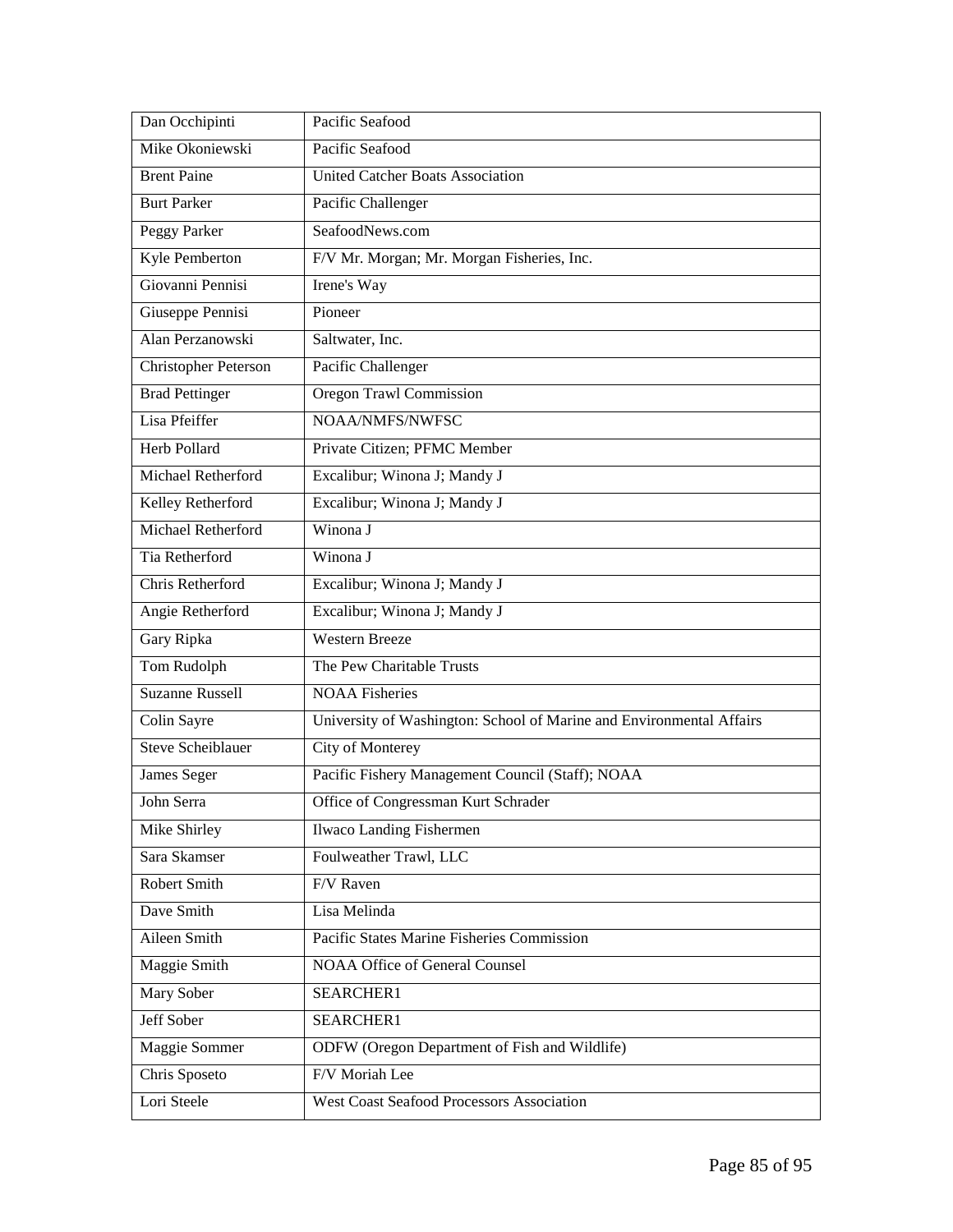| Erin Steiner            | <b>NOAA</b> - Northwest Fisheries Science Center                           |
|-------------------------|----------------------------------------------------------------------------|
| Mike Storey             | F/V Pegasus                                                                |
| <b>Rachel Strader</b>   | Gordon & Betty Moore Foundation                                            |
| <b>Andrew Theriault</b> | Pacific States Marine Fisheries Commission                                 |
| Sarah Towne             | <b>NOAA</b> Fisheries                                                      |
| Chuck Tracy             | NOAA; PFMC                                                                 |
| <b>Bob Turner</b>       | <b>NOAA/NMFS</b>                                                           |
| Max Van Oostenburg      | NOAA; Pacific States Marine Fisheries Commission                           |
| Denise Vandecoevering   | F/V Karen                                                                  |
| David Vandecoevering    | F/V Karen                                                                  |
| Tony Vandecoevering     | F/V George Allen                                                           |
| Irene Vandecoevering    | F/V George Allen                                                           |
| Ali Vander Zanden       | Office of Congresswoman Suzanne Bonamici                                   |
| Kyle Venema             | Aleutian Spray Fisheries (West Coast Fishery Investments)                  |
| Daniel Waldeck          | Pacific Whiting Conservation Cooperative                                   |
| Kate Wilson             | Archipelago Marine Research Ltd.                                           |
| Dan Wolford             | PFMC; Coastside Fishing Club                                               |
| Casey Wray              | F/V Ocean Invictus; Ocean Invictus LLC; Olympic Star LLC; Rainier Star LLC |
| Dave Wright             | Pacific Shrimp General Manager                                             |
| <b>Tyson Yeck</b>       | Pacific Seafood                                                            |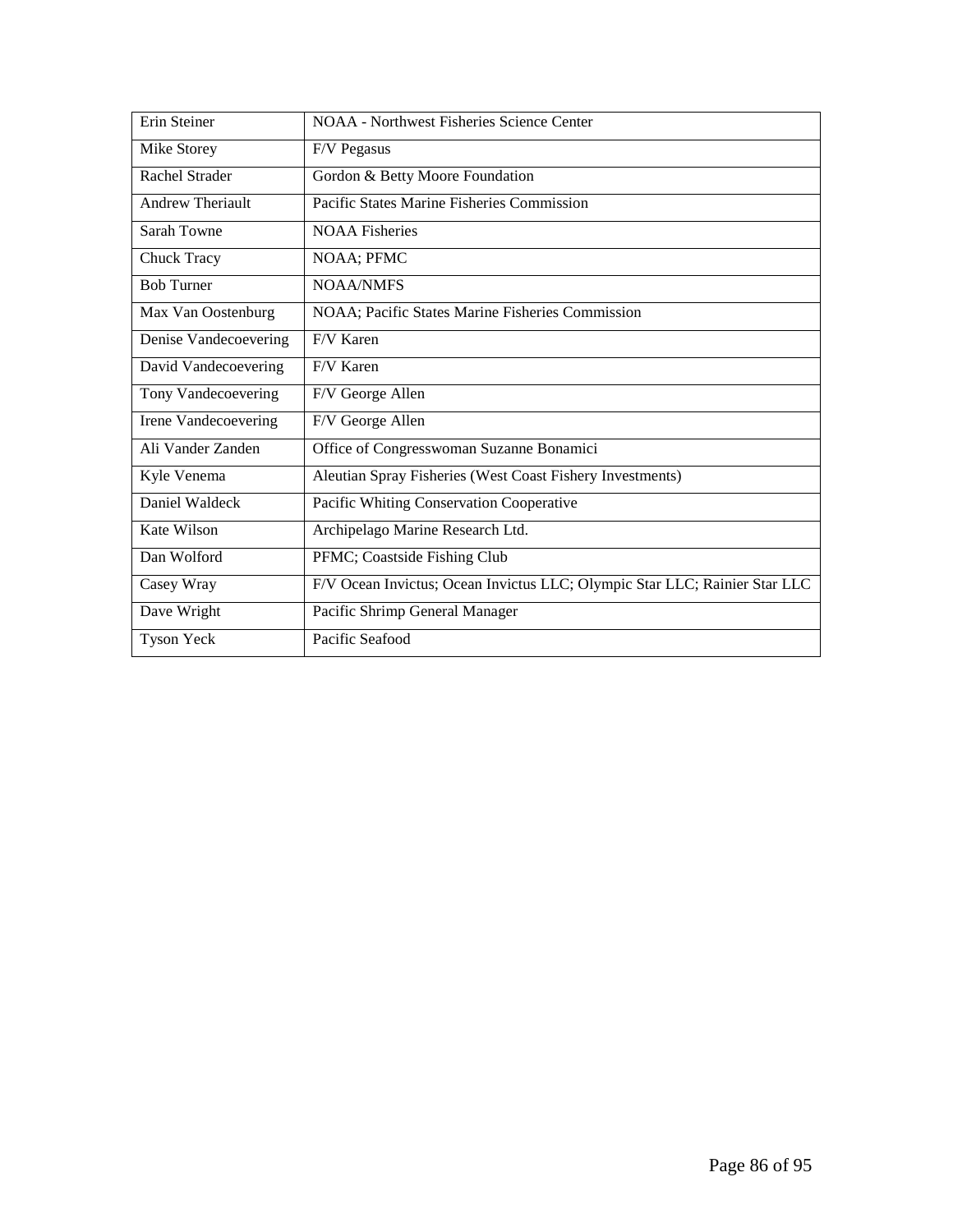# **Appendix 5: Groundfish Trawl Cost Profile**

Workshop participants highlighted a suite of costs that are incurred by harvesters and processors in the groundfish trawl rationalization program fishery. Many of these costs are discussed in section 4.1. This is not a comprehensive list, and is included here to capture additional information from these discussions.

*Operational costs* include the day-to-day operational expenses of running a fishing business; both variable and fixed costs.

*Fixed costs* include costs that do not vary with output or effort level, such as:

- Insurance
- Storage for gear and equipment
- Harbor Fees
- Moorage
- Purchase/lease of vessel
- Safety (survival suits, rafts, etc.)
- Maintenance
- Technology and communication equipment and upgrades
- Depreciation in assets
- Marketing
- Fishing gear
- On-board equipment
- Processing equipment
- Building rental/lease

*Variable costs* change with the level of effort and output, such as:

- Fuel
- Groceries for trips
- Daily maintenance
- Power/utilities
- Bait
- Captain and crew share
- Processing crew/other labor
- Personnel costs
- Fishing supplies
- Processing supplies
- Shrink/spoilage
- Ice/refrigeration
- Offloading fees
- Packing materials

*Management costs* include the management and regulatory costs associated with participating in the fishery, such as:

- Buyback loan payments
- Cost recovery fees
- Observer costs (including travel and expenses above daily rate)
- Catch monitoring costs
- State landings taxes
- Quota share and quota pound lease/purchase (e.g., fees, price of quota, interest on debt)
- Submitting logbooks and required documentation
- Purchase/lease of permits

*Administrative costs* include costs in addition to the traditional costs of running a business, both time and expenses, associated with managing participation in the quota program, such as:

- Fishing organization and licensing fees/expenses (trade organizations, cooperatives and risk pools)
- Quota management expenses (e.g., bookkeeping, trading)
- Keeping up on changing regulations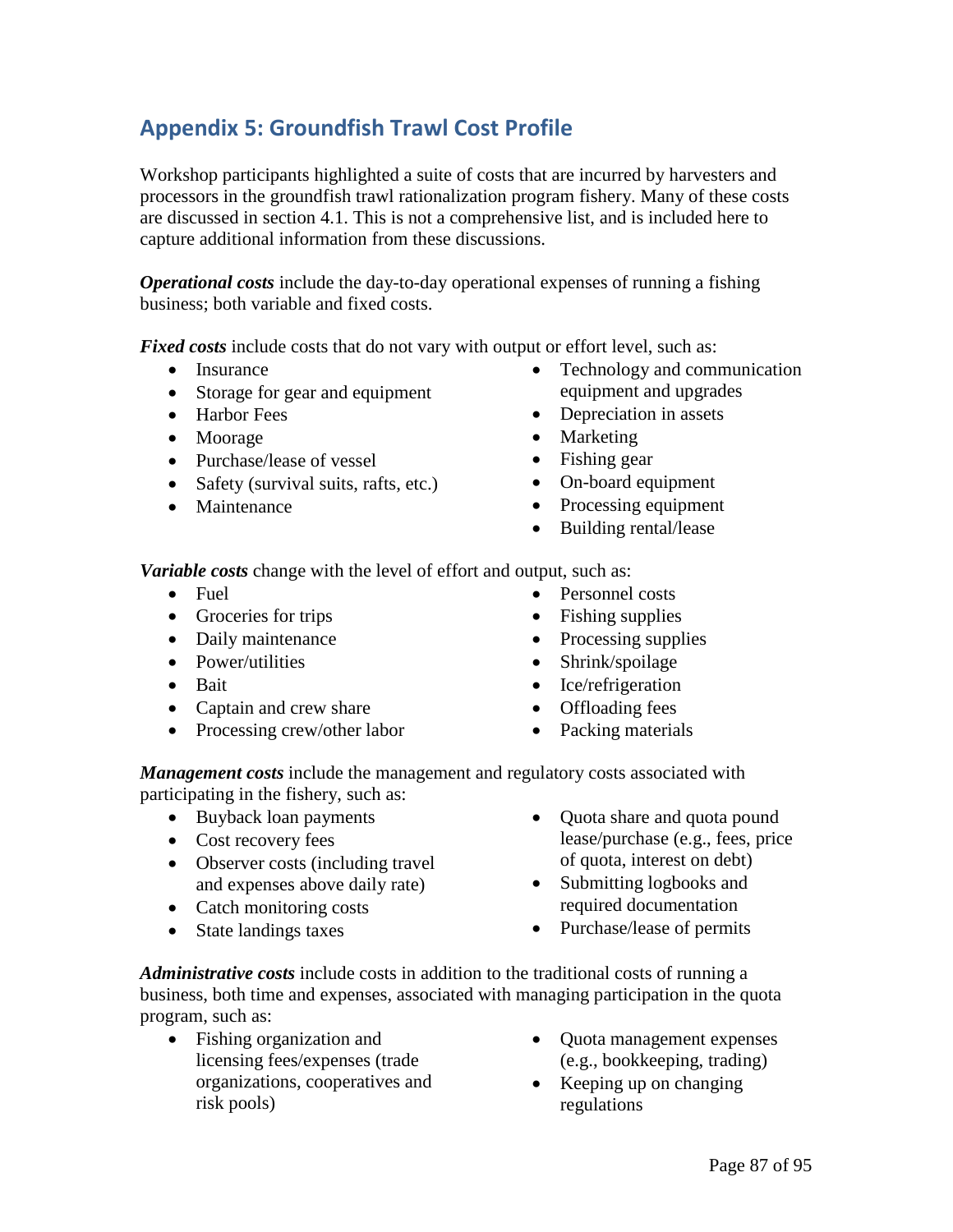- Professional services (e.g., quota managers, cooperative/risk pool managers, bookkeepers for economic data collection and taxes)
- Arranging observer and monitoring coverage
- Lawsuits and legal fees
- Lobbying
- Continued education (e.g., workshops)
- Participation in the Council process

*Indirect costs* include costs that can result from missed opportunity, such as forgone harvest/revenue or unproductive use of time. Examples of these costs include:

- Opportunity costs (e.g., lost revenue from participating in the groundfish fishery rather than another fishery)
- Foregone revenue due to interruptions and delays in business (e.g., waiting for observers, sitting out while covering overages)
- Foregone revenue due to delays in implementing trailing actions
- Costs of quota overages or lightning strikes (e.g., costs of purchasing quota, or forgoing fishing)
- Lack of quota value assessment (e.g., not using quota as collateral)
- Investments in research & innovation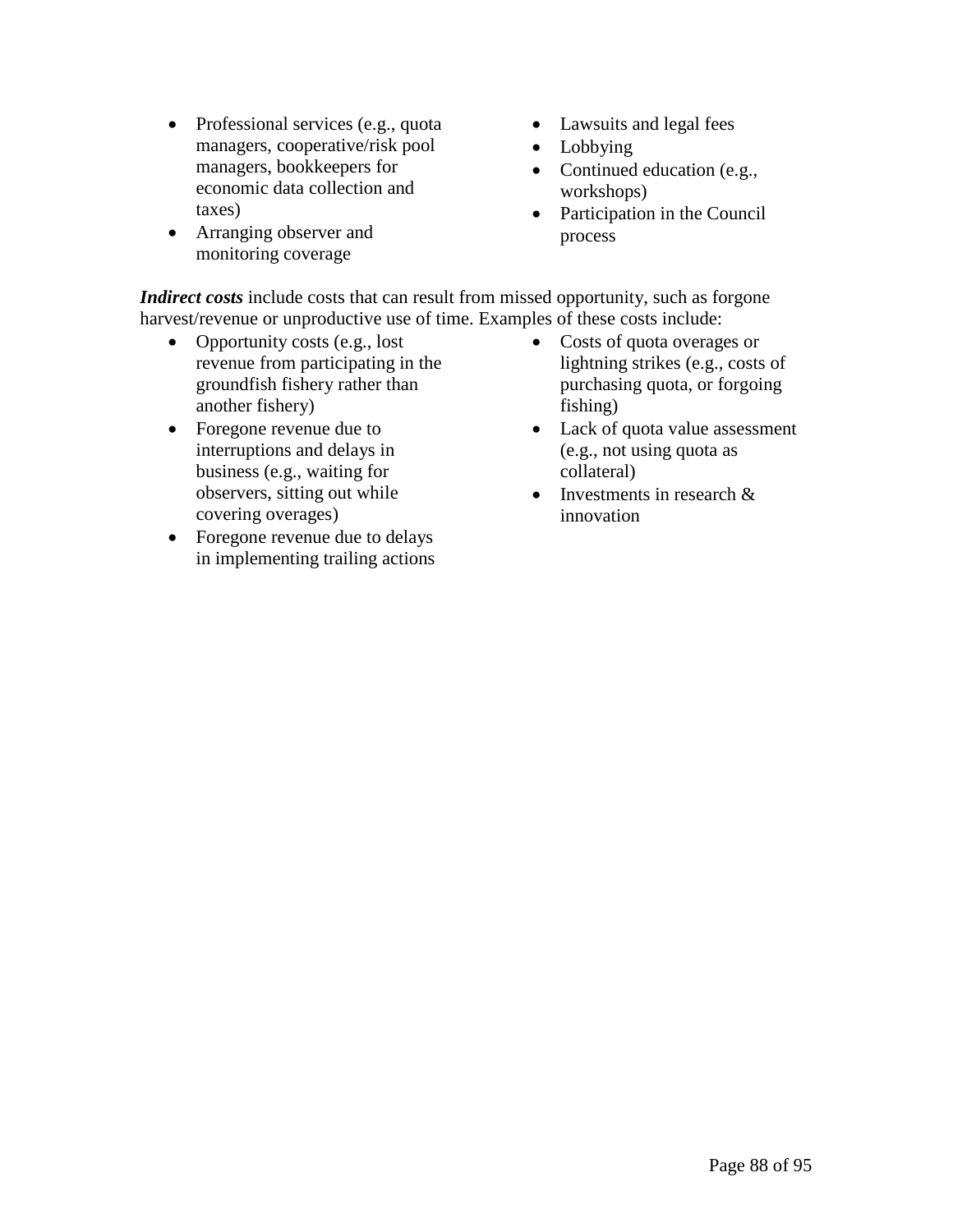# **Appendix 6. Program Goal and Objectives**

## **Trawl Catch Shares (Amendment 20) Goal and Objectives**

### **Goal**

Create and implement a capacity rationalization plan that increases net economic benefits, creates individual economic stability, provides for full utilization of the trawl sector allocation, considers environmental impacts, and achieves individual accountability of catch and bycatch.

### **Objectives**

The above goal is supported by the following objectives:

1. Provide a mechanism for total catch accounting.

2. Provide for a viable, profitable, and efficient groundfish fishery.

3. Promote practices that reduce bycatch and discard mortality and minimize ecological impacts.

4. Increase operational flexibility.

5. Minimize adverse effects from an IFQ program on fishing communities and other fisheries to the extent practical.

6. Promote measurable economic and employment benefits through the seafood catching, processing, distribution elements, and support sectors of the industry. 7. Provide quality product for the consumer.

8. Increase safety in the fishery.

Constraints and Guiding Principles: The above goals and objectives should be achieved while the following occurs:

1. Take into account the biological structure of the stocks including, but not limited to, populations and genetics.

2. Take into account the need to ensure that the total OYs and allowable biological catch (ABC) are not exceeded.

3. Minimize negative impacts resulting from localized concentrations of fishing effort.

4. Account for total groundfish mortality.

5. Avoid provisions where the primary intent is a change in marketing power balance between harvesting and processing sectors.

6. Avoid excessive quota concentration.

7. Provide efficient and effective monitoring and enforcement.

8. Design a responsive mechanism for program review, evaluation, and modification.

9. Take into account the management and administrative costs of implementing and oversee the IFQ or co-op program and complementary catch monitoring programs, as well as the limited state and Federal resources available.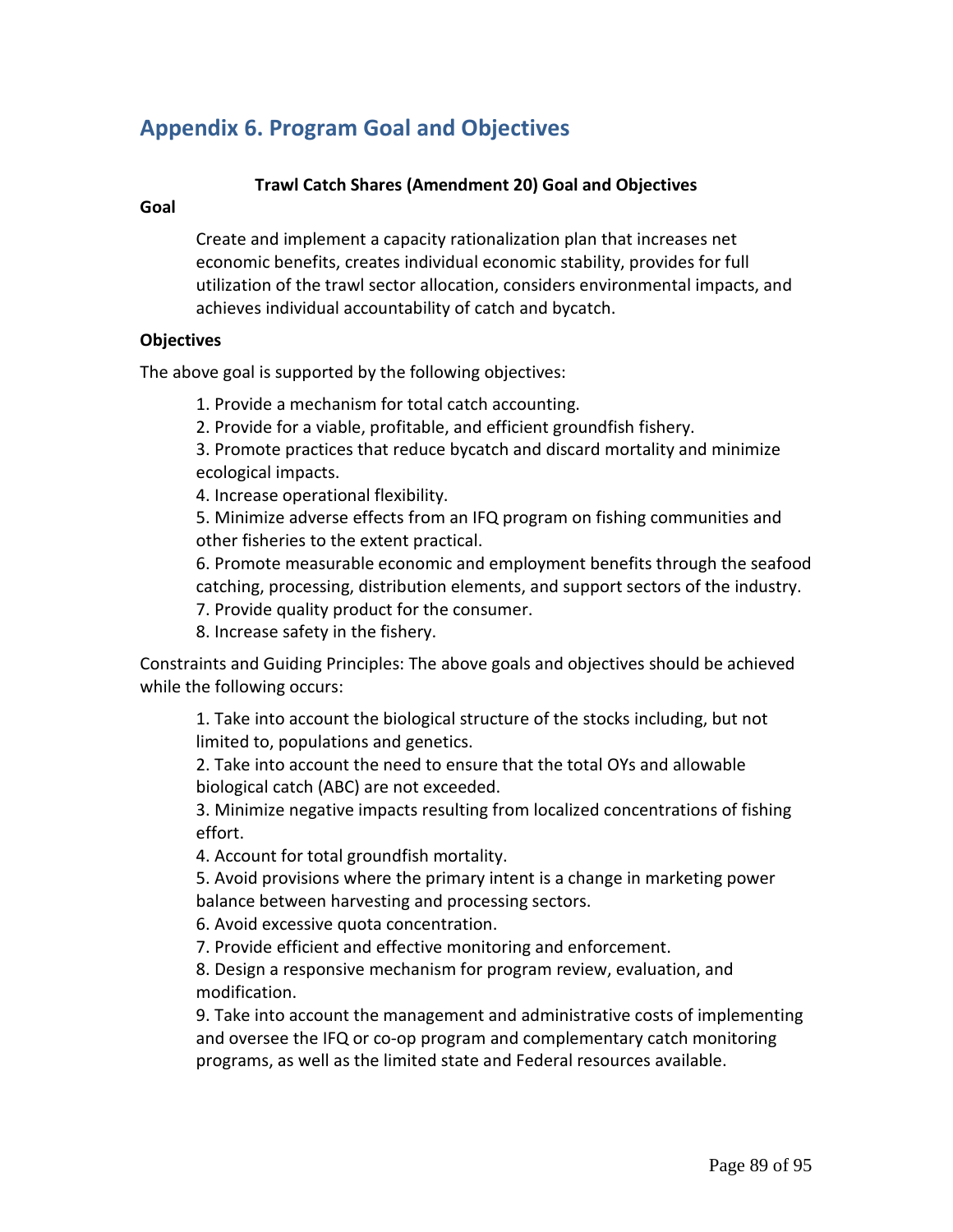# **Appendix 7. Trailing Actions**

## **Trawl Catch Shares – Trailing Action Pipeline**

Current as of February 2016

After completing work on the catch share program (Amendment 20) and its implementing regulations, the Council began a series of trailing actions for the program, which have continued up through the present. These trailing actions:

- Complete elements of the program that were outstanding at the time of its implementation in 2011 (e.g. rules for the distribution of the quota set aside for the Adaptive Management Program and safe harbors from control rules for risk pools);
- Respond to problems with the program that have been identified post implementation (e.g. effective implementation of quota pound QP carry over provisions); and
- Modify pre-trawl rationalization regulations, which were outdated by the trawl rationalization program (e.g. elimination of certain gear restrictions based on individual accountability and 100 percent at-sea monitoring of catch).

To date, eleven trailing action rules have been published--some covering multiple trailing actions issues.

## The Pipeline and Omnibus Process



The trailing action pipeline includes items in the wings (waiting for Council prioritization), an omnibus prioritization process, the Council decision process, and the NMFS approval process that leads to the publication of new or revised regulations. Potential actions identified at this workshop will start as ideas waiting in the wings, unless they are already part of the Council decision process or further down the pipeline.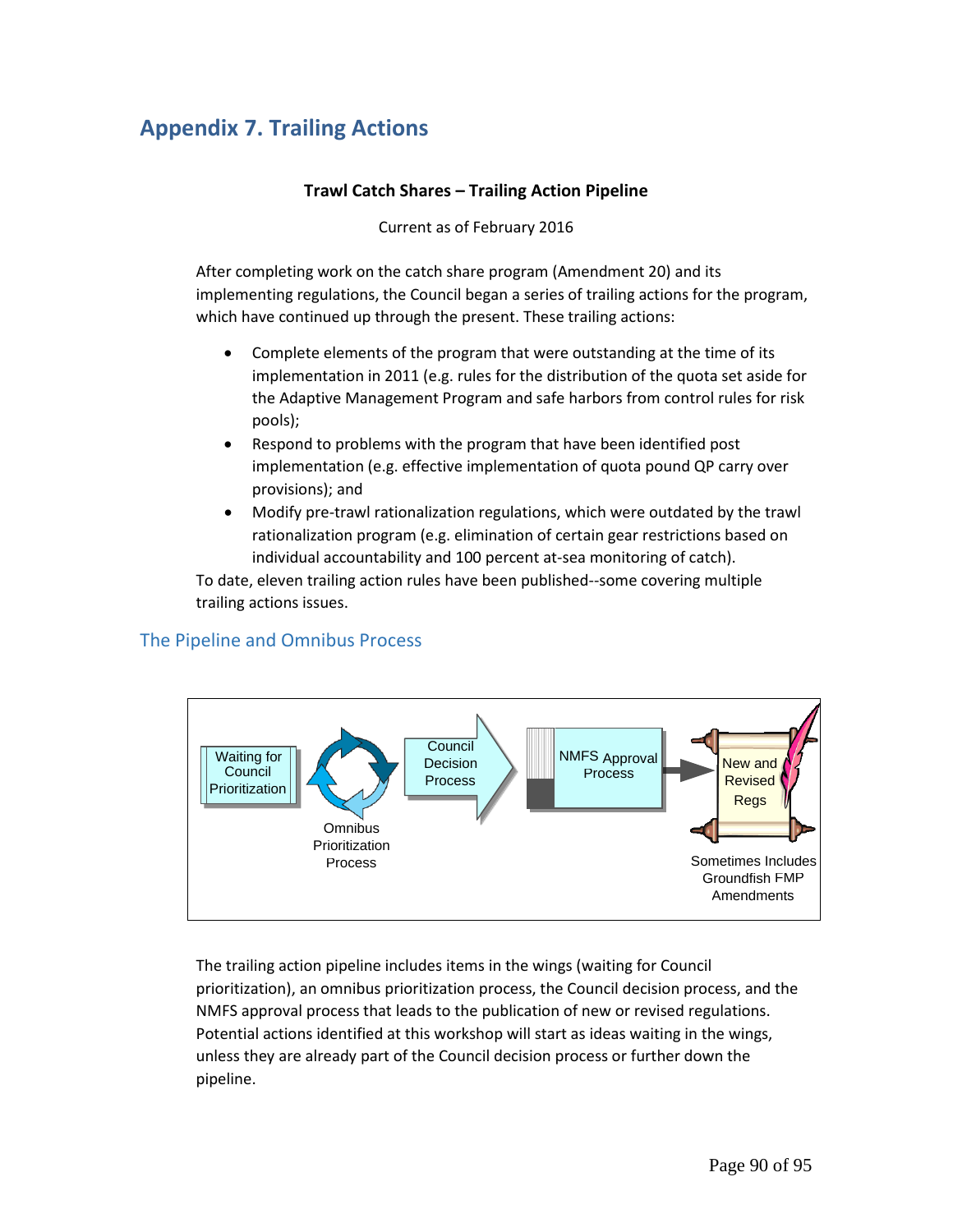Every two years the Council engages in a groundfish omnibus process during which it prioritizes groundfish management issues that will enter the process for the coming two year period. This process includes consideration of conservation and management issues related to all groundfish sectors. The next omnibus process is scheduled for the June 2016 Council meeting.

The Council decision process usually takes at least two Council meetings, and additional time is generally required to develop policy and the accompanying analysis. Once the Council takes final action, that action is forwarded to NMFS for review and approval. If approved by NMFS, the action results in new and revised regulations. Some actions also may also entail amendments to the groundfish fishery management plan (FMP).

## What's In the Current Pipeline?

Items in the pipeline are tracked on the trawl trailing action webpage [\(http://bit.ly/17PlFT7\)](http://bit.ly/17PlFT7). A date at the top of the page indicates the last full update of that page. A full update of the current page was completed on February 2, 2016. The following is a list of the more significant trailing actions that are in the pipeline.

| In NMFS Process                                                                                   |                                                                                                                                                                                                                                                                                                                                                                                                                             |  |
|---------------------------------------------------------------------------------------------------|-----------------------------------------------------------------------------------------------------------------------------------------------------------------------------------------------------------------------------------------------------------------------------------------------------------------------------------------------------------------------------------------------------------------------------|--|
| Item                                                                                              | <b>Status</b>                                                                                                                                                                                                                                                                                                                                                                                                               |  |
| <b>Electronic Monitoring (EM). Midwater</b><br>whiting trawl and fixed gear                       | Council has selected it final preferred<br>alternative but needs to approve draft<br>proposed regulations prior to formal start<br>of the NMFS approval process. That<br>Council approval is scheduled for April<br>2016 Council meeting. Tentative timing for<br><b>NMFS</b> action:<br>Proposed rule - summer 2016                                                                                                        |  |
|                                                                                                   | Final rule - fall 2016                                                                                                                                                                                                                                                                                                                                                                                                      |  |
| <b>Electronic Monitoring. Midwater</b><br>nonwhiting (pelagic rockfish) trawl and<br>bottom trawl | Council has taken final action but<br>regulations are still under development,<br>partially contingent on results from the EM<br>exempted fishing permits (EFPs). The<br>number of vessels authorized in the EM<br>EFPs will likely be expanded and NMFS will<br>be considering extension of the 2015-2016<br>EFPs into the 2017-2018 management<br>period. Implementation is expected<br>sometime in 2017 at the earliest. |  |
| Joint Registration. Allowing fixed gear and                                                       | Tentative timing for NMFS action:                                                                                                                                                                                                                                                                                                                                                                                           |  |
| trawl permits to be jointly registered to                                                         | Proposed Rule - summer 2016                                                                                                                                                                                                                                                                                                                                                                                                 |  |
| the same vessel at the same time                                                                  | Final Rule - fall 2016                                                                                                                                                                                                                                                                                                                                                                                                      |  |
|                                                                                                   | Effective January 1, 2017                                                                                                                                                                                                                                                                                                                                                                                                   |  |
| <b>Widow Rockfish Quota Share (QS)</b>                                                            | Tentative timing for NMFS action:                                                                                                                                                                                                                                                                                                                                                                                           |  |

### Starting With the End – Items Awaiting NMFS Approval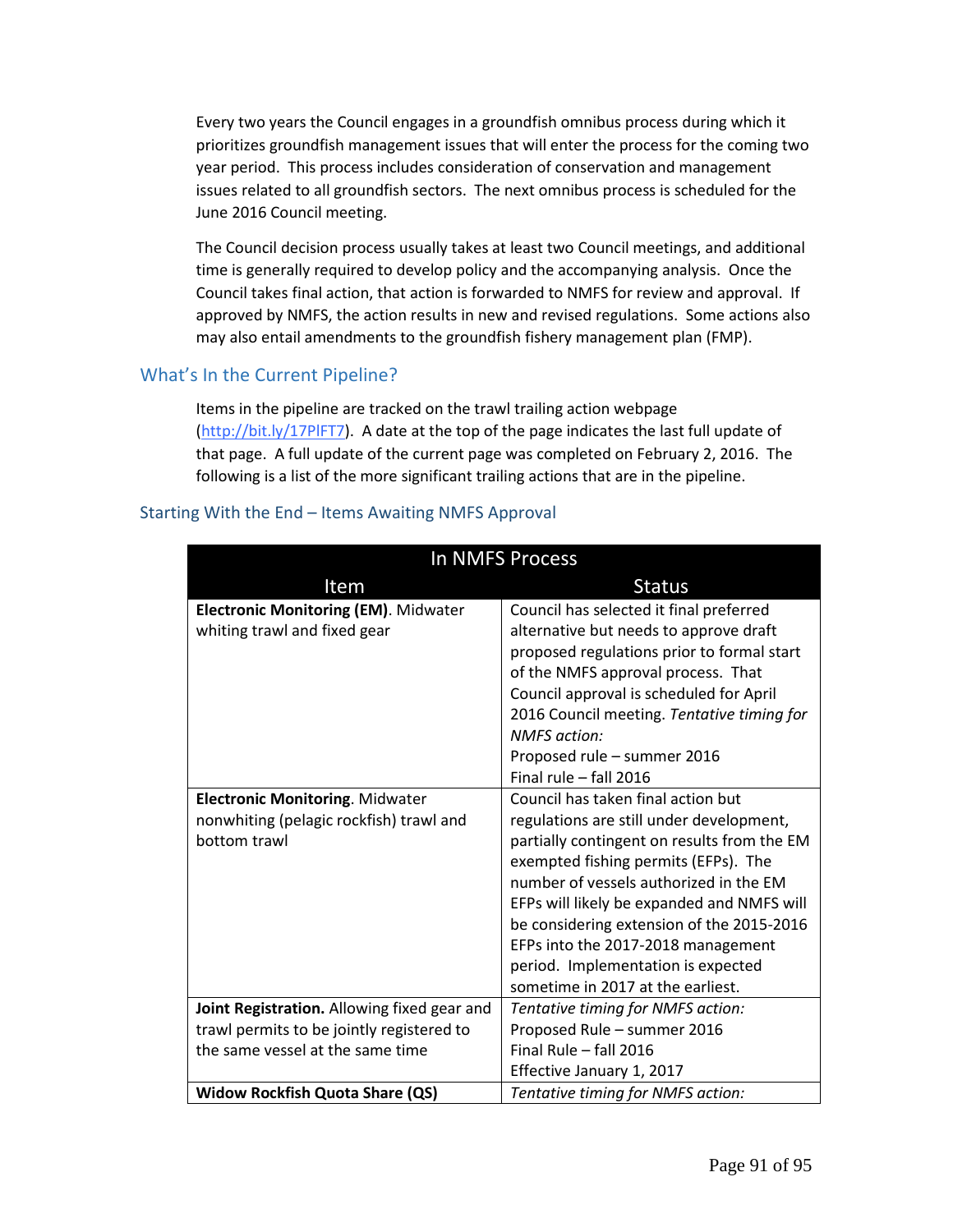| <b>Reallocation.</b> Because widow rockfish was<br>overfished but the stock has now been<br>rebuilt, widow QS is being reallocated.<br>Widow QS trading moratorium in effect<br>until reallocation is completed | Rule-making dates to be determined -<br>effective 2017                                                 |
|-----------------------------------------------------------------------------------------------------------------------------------------------------------------------------------------------------------------|--------------------------------------------------------------------------------------------------------|
| <b>Removal of Blackgill Rockfish from the</b><br>Slope Rockfish Complex. Blackgill rockfish<br>south of 40° 10' N. latitude is currently<br>managed in the southern minor slope<br>rockfish complex.            | Tentative timing for NMFS action:<br>Rule-making dates to be determined -<br>effective January 1, 2018 |

# In the Middle – Items the Council is Working On

| In Council Process                                                                                                                                                                                                                                                                                                                                                                                                                                                                                                  |                                                                                                                                                                                                                                                                                                                                                                                                          |  |
|---------------------------------------------------------------------------------------------------------------------------------------------------------------------------------------------------------------------------------------------------------------------------------------------------------------------------------------------------------------------------------------------------------------------------------------------------------------------------------------------------------------------|----------------------------------------------------------------------------------------------------------------------------------------------------------------------------------------------------------------------------------------------------------------------------------------------------------------------------------------------------------------------------------------------------------|--|
| Item                                                                                                                                                                                                                                                                                                                                                                                                                                                                                                                | <b>Status</b>                                                                                                                                                                                                                                                                                                                                                                                            |  |
| <b>Vessel Movement Monitoring. Allowing</b><br>vessels to change declarations from at-sea<br>whiting to shorebased IFQ while at sea<br>and to test gear without an observer on<br>board (other issues covered in this<br>package are not considered trawl trailing<br>actions).                                                                                                                                                                                                                                     | The Council is expected to take final action<br>at its April 2016 meeting. NMFS projects<br>implementation by the start of 2017.                                                                                                                                                                                                                                                                         |  |
| Gear Rule. The gear rule covers a suite of<br>eight issues, as follows: (1) minimum mesh<br>sizes, (2) measuring mesh size, (3) codend<br>regulations, (4) selective flatfish trawl, (5)<br>chafing gear, (6) multiple gears on board,<br>(7) fishing in multiple management areas,<br>and (8) fishing before previous catch is<br>stowed. These actions are intended to<br>eliminate or liberalize regulations that are<br>less needed given the individual<br>accountability of the trawl catch share<br>program. | Council final action is scheduled for its<br>March 2016 meeting. NMFS projects<br>publication of a final rule by the fall of<br>2016.                                                                                                                                                                                                                                                                    |  |
| Area Modifications. The Council is<br>considering trawl RCA modifications<br>concurrently with the essential fish habitat<br>(EFH) amendment process. This package<br>includes consideration of whether or not<br>to reduce or eliminate the areas closed to<br>trawl gears by the trawl RCA, as well as<br>modifying EFH closed areas.                                                                                                                                                                             | The Council selected a range of<br>alternatives at its September 2015 meeting<br>and is scheduled to address the issue<br>again, potentially narrowing the range of<br>alternatives, at its April 2016 meeting.<br>Selection of a preliminary preferred<br>alternative is tentatively scheduled for the<br>September 2016 Council meeting and final<br>Council action is scheduled for November<br>2016. |  |
| <b>Allow Between Sector Transfers of</b>                                                                                                                                                                                                                                                                                                                                                                                                                                                                            | At its March 2016 meeting, the Council will                                                                                                                                                                                                                                                                                                                                                              |  |
| Rockfish QP from the Shorebased to                                                                                                                                                                                                                                                                                                                                                                                                                                                                                  | decide whether to include this action in its                                                                                                                                                                                                                                                                                                                                                             |  |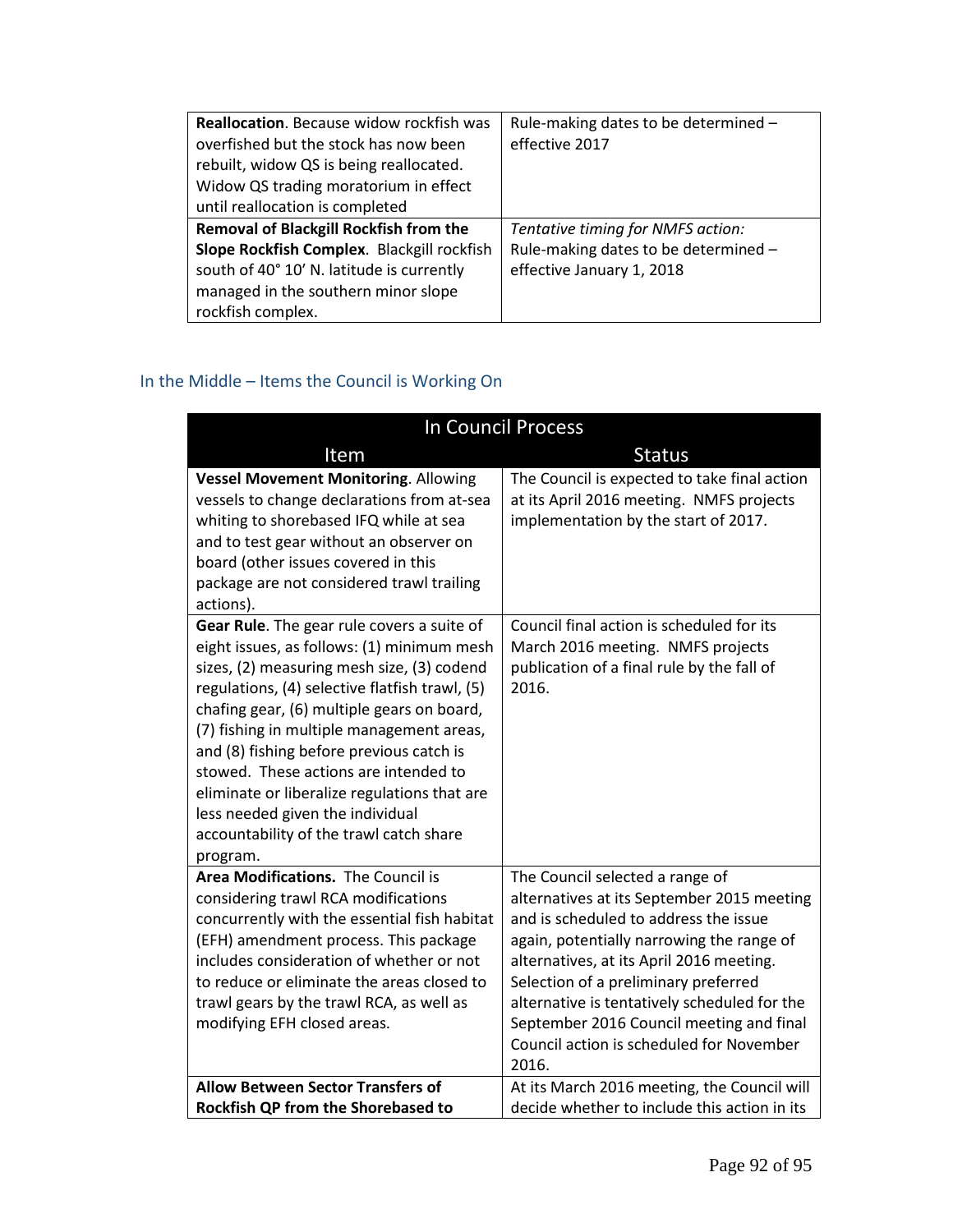| Mothership Sector. This measure would     | 2017-2018 management measures, and, if |
|-------------------------------------------|----------------------------------------|
| allow participants in the mothership (MS) | so, take final action at its June 2016 |
| sector to use shorebased QS for           | meeting.                               |
| mothership deliveries of four rockfish    |                                        |
| species (canary, darkblotched, widow, and |                                        |
| Pacific Ocean perch). The total QP that   |                                        |
| could be transferred to the MS sector     |                                        |
| would be limited.                         |                                        |

### Ending With the Start – Items Awaiting Council Prioritization

The following items have not been prioritized for work at this time but may be taken up after items on the current workload list are addressed or through EFPs.

**Sablefish Weight Conversions.** Consider revisions to weight conversion factors and conversion for new product forms based on new information.

**Size Endorsements.** Consider eliminating limited entry permit size endorsements.

**Year-Round Whiting Fishery.** Consider a year-round whiting opening for all trawl sectors (shorebased, mothership, and catcher-processor).

**Surplus QP Carryover for Nonwhiting.** Resolve long-term surplus QP carryover provision for nonwhiting species to ensure surplus carryover can occur each year.

**Trawl IFQ Carryover When Management Units Change.** Consider adding provisions to cover how carryover should be handled when there is a reallocation as a result of changes in management areas (area subdivision, combination, or line movement) or subdivision of a species group. This issue was identified with the recent geographic subdivision of lingcod and relates to 50 CFR 660.140(c)(3)(vii).

**Allow Trading of Previous Year Quota Pounds in Current Year.** Consider allowing the trading of QP issued for a previous year to occur in the current year up until the last landings data for the previous year is in the catch and QP accounting system. This would allow greater flexibility for the fleet as a whole to use unused QP from a previous year to cover catch in that year.

**Discard Survival Credit for Lingcod and Sablefish.** Consider providing an IFQ survival credit for discarded lingcod and sablefish, and particularly for the discard of small‑sized lingcod—for which discard is currently required.

**Develop Criteria for Distributing Adaptive Management Program QP.** Consider a formula for the distribution of QP issued for QS held for the adaptive management program (AMP). Under the Amendment 20 trawl rationalization program, the shoreside IFQ program includes a set‑aside of 10 percent of the nonwhiting QS (including halibut individual bycatch quota, IBQ) for the AMP. The AMP QP, issued each year for those QS, are to be distributed to address the following objectives: community stability; processor stability; conservation; unintended/unforeseen consequences of IFQ management; and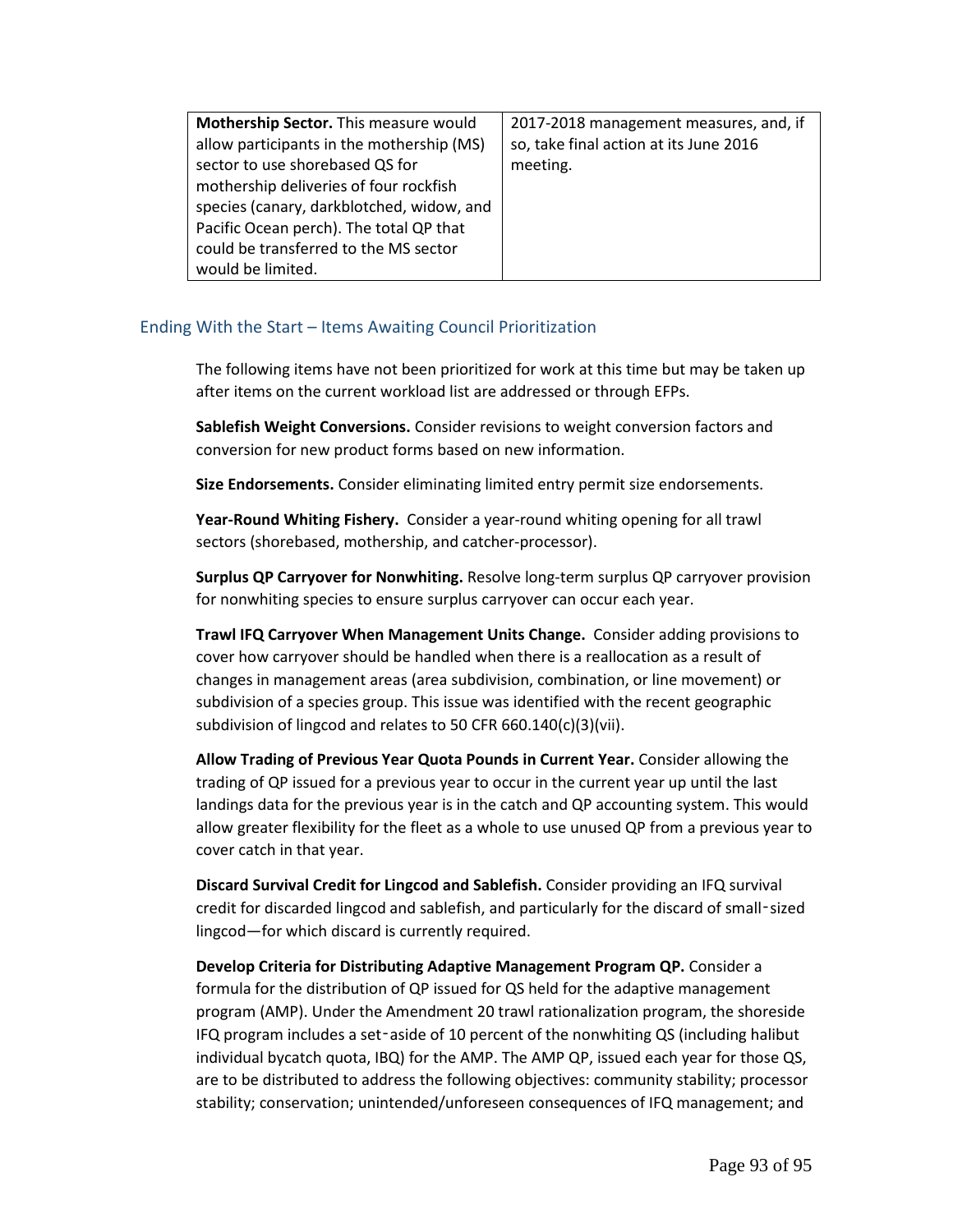facilitating new entrants. However, to date, the QP associated with this program have been passed through to QS holders on a pro rata basis in proportion to their QS holdings. The Council has recommended that this pass-through continue until after the upcoming catch share program review.

**Allow Between Sector Transfers of Unneeded Overfished Species.** Consider allowing the in-season transfer of choke species between trawl sectors but do not consider changes to any of the existing sector allocations. Choke species are species for which limited quota availability constrains the harvest of other species in a multispecies fishery. The question is whether choke species can be better utilized and/or shared among the trawl sectors to ensure attainments of optimum yield for all target species. The item "Allow Between Sector Transfers of Rockfish QP from the Shorebased to Mothership Sector" is a narrower version of this policy issue.

**Elimination of the Prohibition on Whiting At-sea Processing South of 42° N. Lat.** This issue arose in the context of the need to avoid bycatch. The issue might be explored through an EFP or through regulatory action.

**Use of Midwater Trawl to Target Nonwhiting Year Round in RCAs and EFH Areas North of 40<sup>°</sup> 10' N. lat.** The National Marine Fisheries Service (NMFS) has suggested that the best route for consideration of this issue would be first as an EFP (see item #12 in [Agenda Item D.1.a, NMFS Report 3, June 2015\)](http://www.pcouncil.org/wp-content/uploads/2015/05/D1a_NMFS_Rpt3_Packaging_JUN2015BB.pdf). The EFP would be used to collect information that could then be used to support an analysis of a possible regulatory change. During its next EFP cycle, the Council may consider issuing EFPs to allow this activity. The Council may also consider prioritizing this issue for regulatory action during the [omnibus process.](http://www.pcouncil.org/resources/archives/briefing-books/september-2014-briefing-book/#groundfishSep2014)

**Use of Midwater Trawl in RCAs South of 40° 10' N. lat.** In the north, midwater trawl gear may be used within the RCAs once the whiting fishery is open. South of  $40^{\circ}10'$  N. latitude, midwater gear may not be used in the RCAs even when the whiting fishery is open. This may be another issue that is explored first through EFPs in order to collect information to support analysis of a regulatory change.

**Additional Gear Issues.** At its September 2015, meeting the Council endorsed a [GAP](http://www.pcouncil.org/wp-content/uploads/2015/09/H2a_SUP_GAP_Rpt_SEPT2015BB.pdf)  [report](http://www.pcouncil.org/wp-content/uploads/2015/09/H2a_SUP_GAP_Rpt_SEPT2015BB.pdf) that included a number of items for the gear regulatory package. Three of the issues covered by that report (by the section on review of existing regulations) could not be moved forward in the gear package without causing a delay in that package. Those three issues will need to be prioritized through the omnibus process for scoping at a later time and are as follows:

- Allow the targeting of whiting with nonwhiting gear.
- Eliminate the distinction between midwater whiting and midwater nonwhiting trips.
- Eliminate the distinction between midwater and bottom trawl gear.